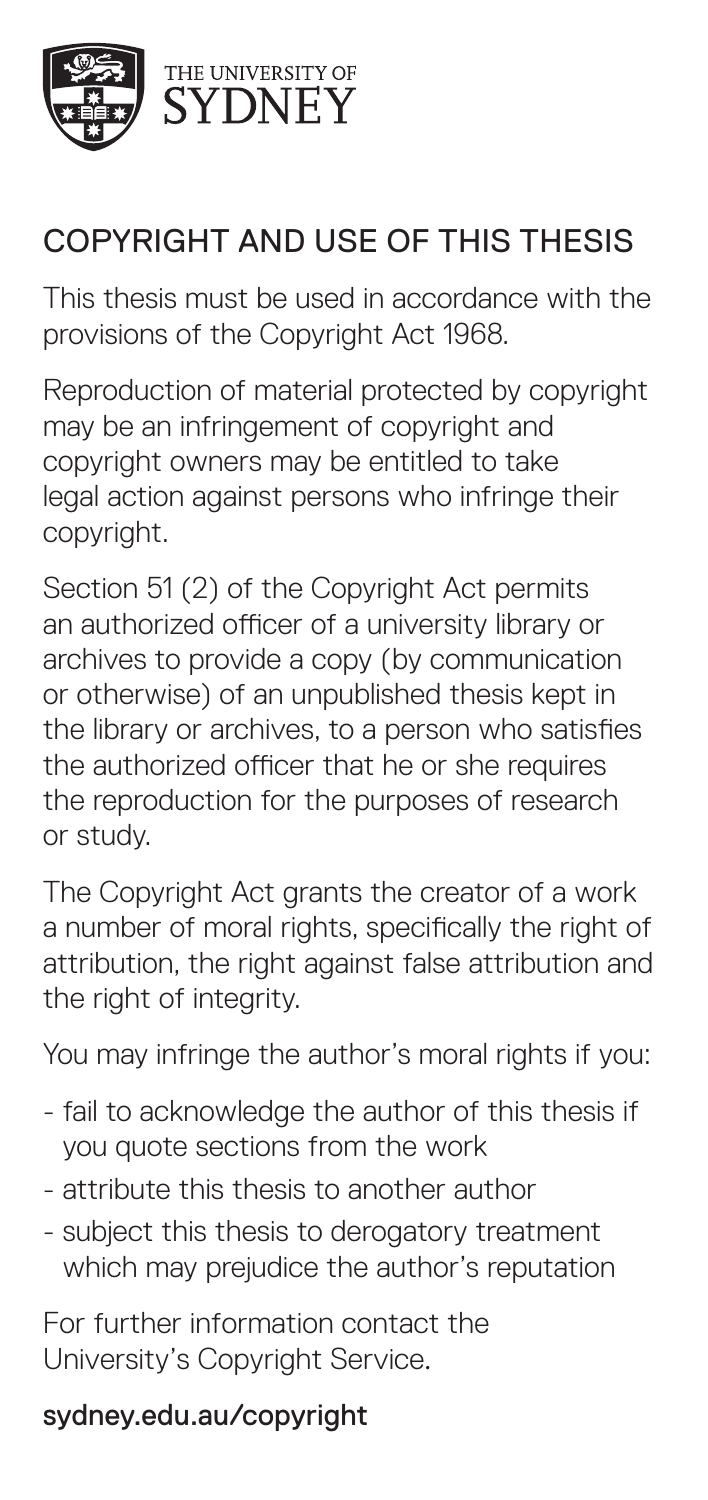## **Making Trauma Visible: Representations of Shell Shock and War Trauma in Films about the First World War**

Nicole Sutherland

A thesis submitted in partial fulfilment of the requirements of the degree BA (Hons) in History.

University of Sydney

October 2010



Sidney Nolan, "Young Soldier"  $(1977)^1$ 

['Head of Gallipoli soldier with bloodshot eyes…He appears to be in a state of shell-shock. It is reminiscent of his 'Head of a soldier', 1942…which represents Nolan's reaction to the Second World War as lunacy.']<sup>2</sup>

<sup>&</sup>lt;sup>1</sup> Sidney Nolan, "Young Soldier" (painting, 1977), accessed through "The Australian War Memorial" website, http://cas.awm.gov.au/item/ART91438 (access date: 9th August, 2010)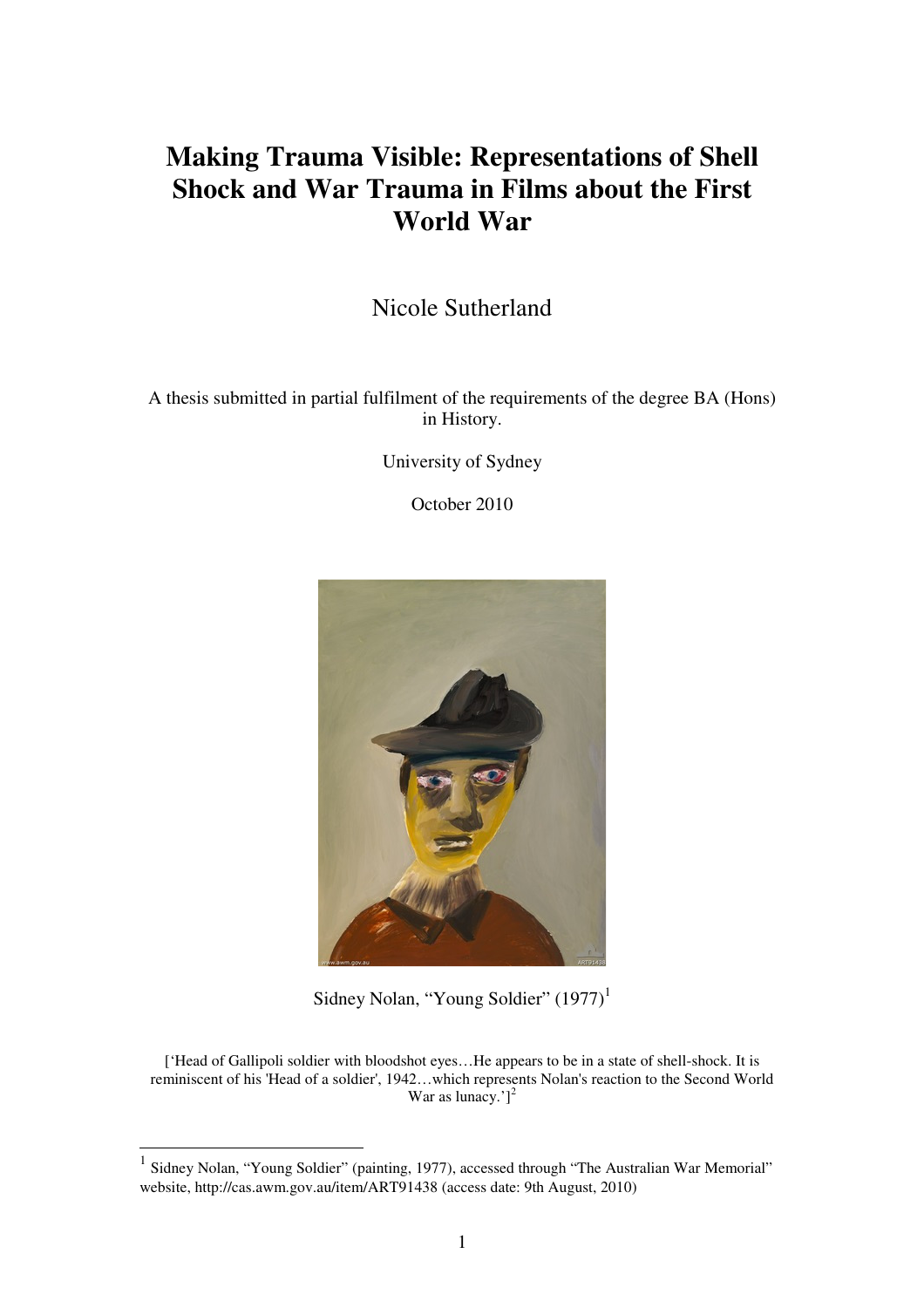Dedicated to, and in memory of Herbert Clarence Chalk (1896-1991).

<sup>&</sup>lt;sup>2</sup> "The Australian War Memorial" website, http://cas.awm.gov.au/item/ART91438 (accessed 9th August, 2010)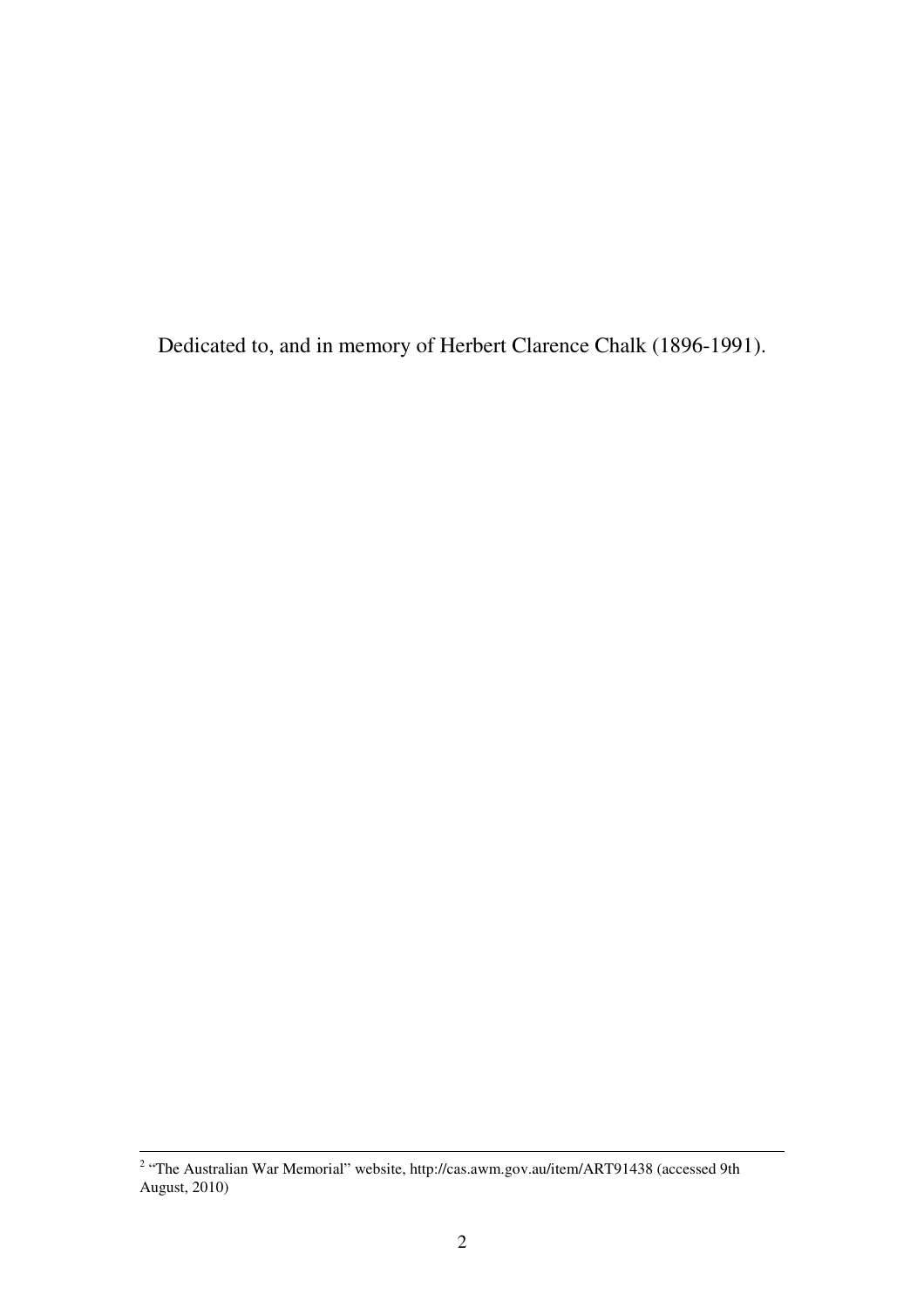#### Abstract:

The First World War was the first war to really witness mass outbreaks of hitherto unseen physical and psychological disorders resulting from combat. These disorders, which baffled the first doctors who encountered them, came to be known under the umbrella term of 'shell shock.' Cinema about the Great War has played an important role in conveying certain political and social issues surrounding shell shock. My thesis examines films from the past one hundred years in order to highlight the enduring consequences of the Great War, not only for traumatised soldiers, but for families and societies too. I also look at the way cinema has used the shell shocked soldier as a particularly powerful anti-war symbol in its attempt to remove some of the condition's social stigma. Lastly, I examine the way changing representations of war trauma over the past century have been shaped by advances in psychiatric medicine and psychology and particularly by understandings about Post-Traumatic Stress Disorder.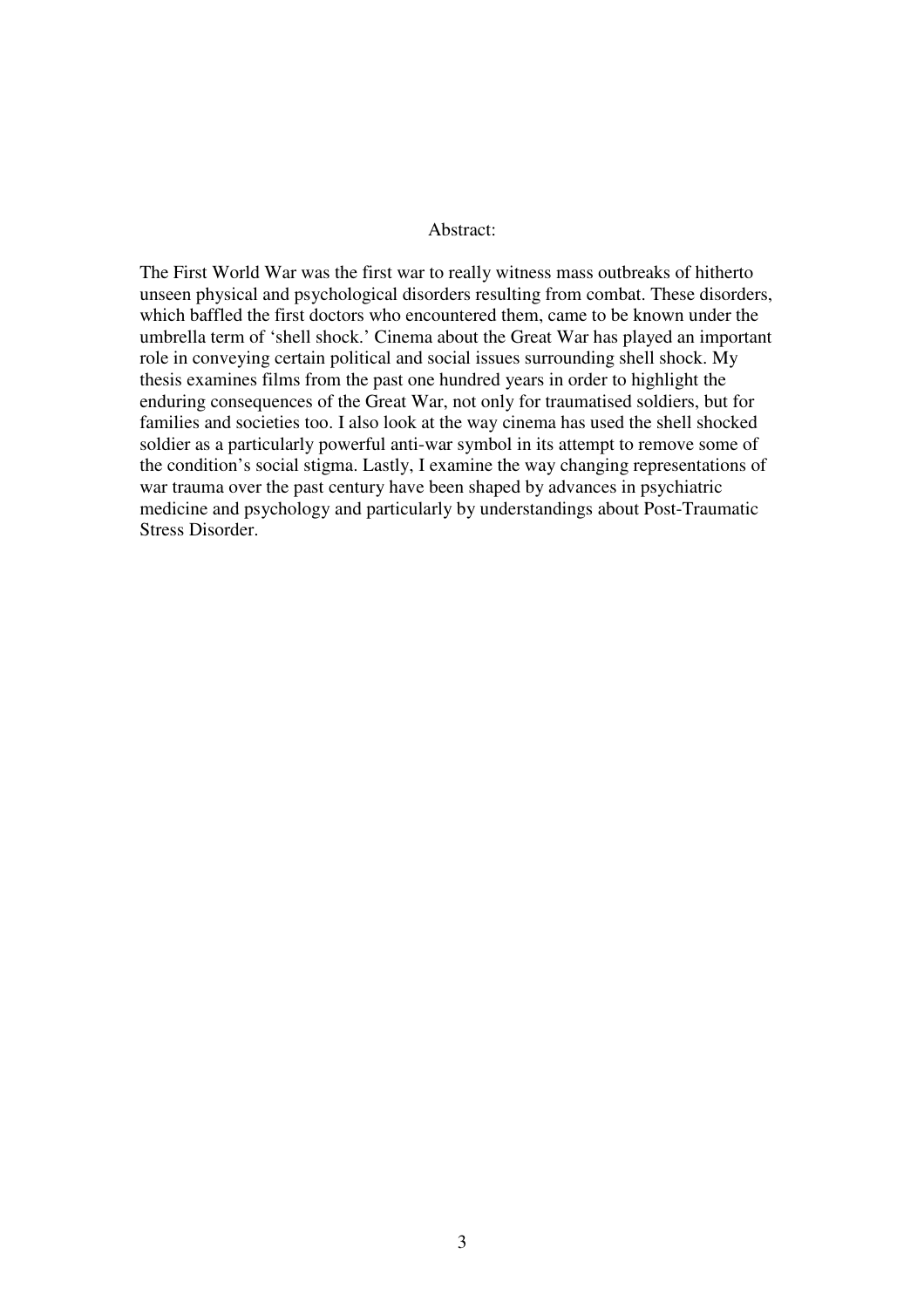#### **Acknowledgements:**

There are many people I would like to thank for their help and support during my honours year. First of all, thank you to Judith Keene, my supervisor, for your advice and guidance which has helped me to see this project through to completion.

My sincerest thanks go to Kerstin Fehn, without whom none of this would have been possible. Thank you for the inspiration- I don't know if it was a blessing or a curseand thank you especially for bringing me closer to my family.

Many thanks go to Stephanie Green, for believing in me and understanding why this topic is important to me. I would like to thank my sister, Kathryn Sutherland, for the financial support and for accompanying me to Canberra and Flanders, occasions which both provided much stimulus for my thesis. With that in mind, I would also like to thank my grandparents, Ken and Margaret Sutherland, whose generous donation made the trip to the Western Front in 2009 possible.

Special thanks to Liz Fryer for reading my drafts and taking the time to help me make this the best thesis possible. Your input has been incredibly helpful.

And finally, a big thank you goes to Anna 'Reginald' Birch, for your friendship and emotional encouragement during this difficult year.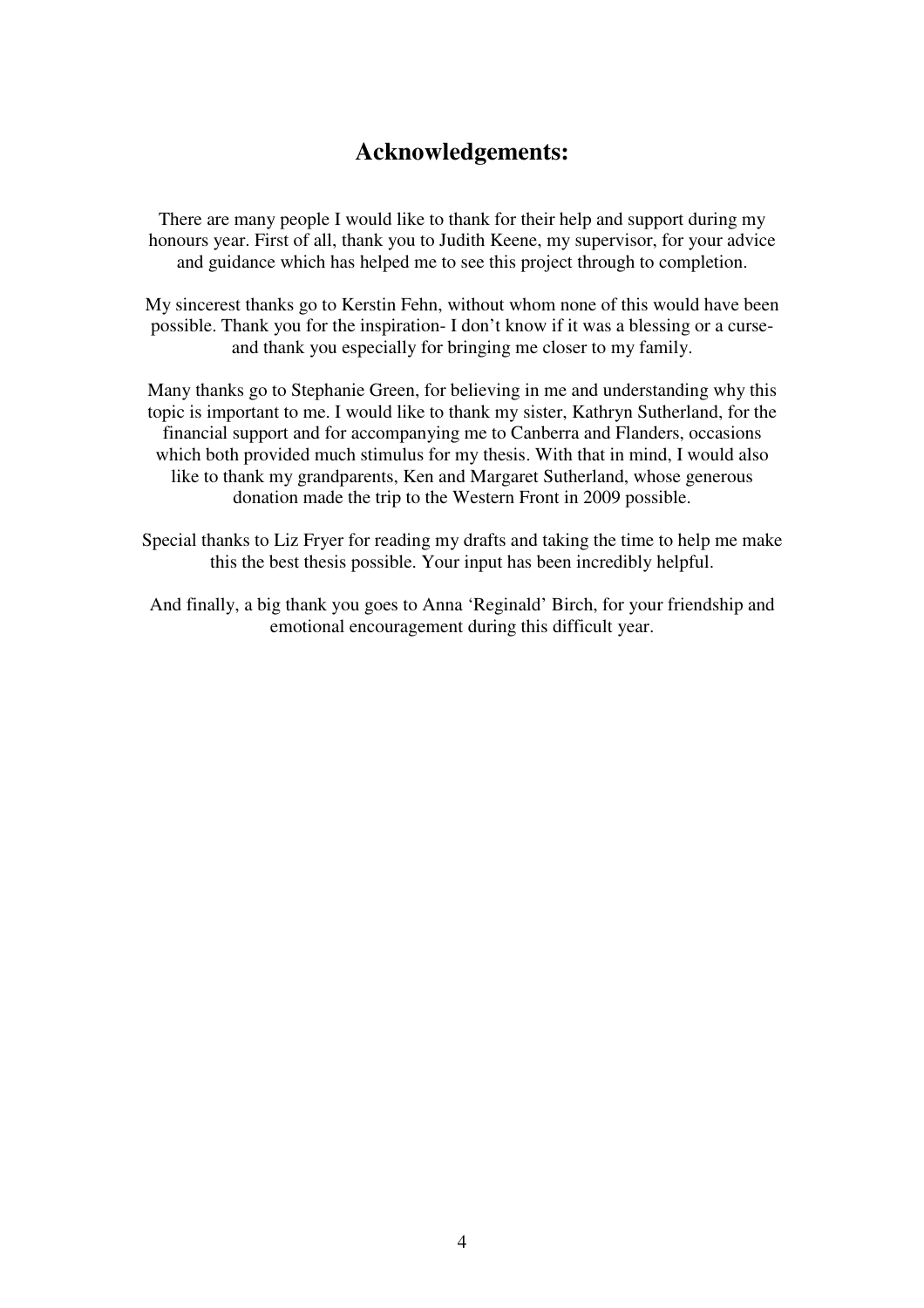*Who are these? Why sit they here in twilight? Wherefore rock they, purgatorial shadows, Drooping tongues from jaws that slob their relish, Baring teeth that leer like skulls' tongues wicked? Stroke on stroke of pain, -- but what slow panic, Gouged these chasms round their fretted sockets? Ever from their hair and through their hand palms Misery swelters. Surely we have perished Sleeping, and walk hell; but who these hellish?*

*- These are men whose minds the Dead have ravished. Memory fingers in their hair of murders, Multitudinous murders they once witnessed. Wading sloughs of flesh these helpless wander, Treading blood from lungs that had loved laughter. Always they must see these things and hear them, Batter of guns and shatter of flying muscles, Carnage incomparable and human squander Rucked too thick for these men's extrication.* 

*Therefore still their eyeballs shrink tormented Back into their brains, because on their sense Sunlight seems a bloodsmear; night comes blood-black; Dawn breaks open like a wound that bleeds afresh - Thus their heads wear this hilarious, hideous, Awful falseness of set-smiling corpses. - Thus their hands are plucking at each other; Picking at the rope-knouts of their scourging; Snatching after us who smote them, brother, Pawing us who dealt them war and madness.* 

- Wilfred Owen, 'Mental Cases.'<sup>3</sup>

<sup>3</sup> Wilfred Owen, 'Mental Cases,' in *Poems of the Great War 1914-1918*, pp. 18-19.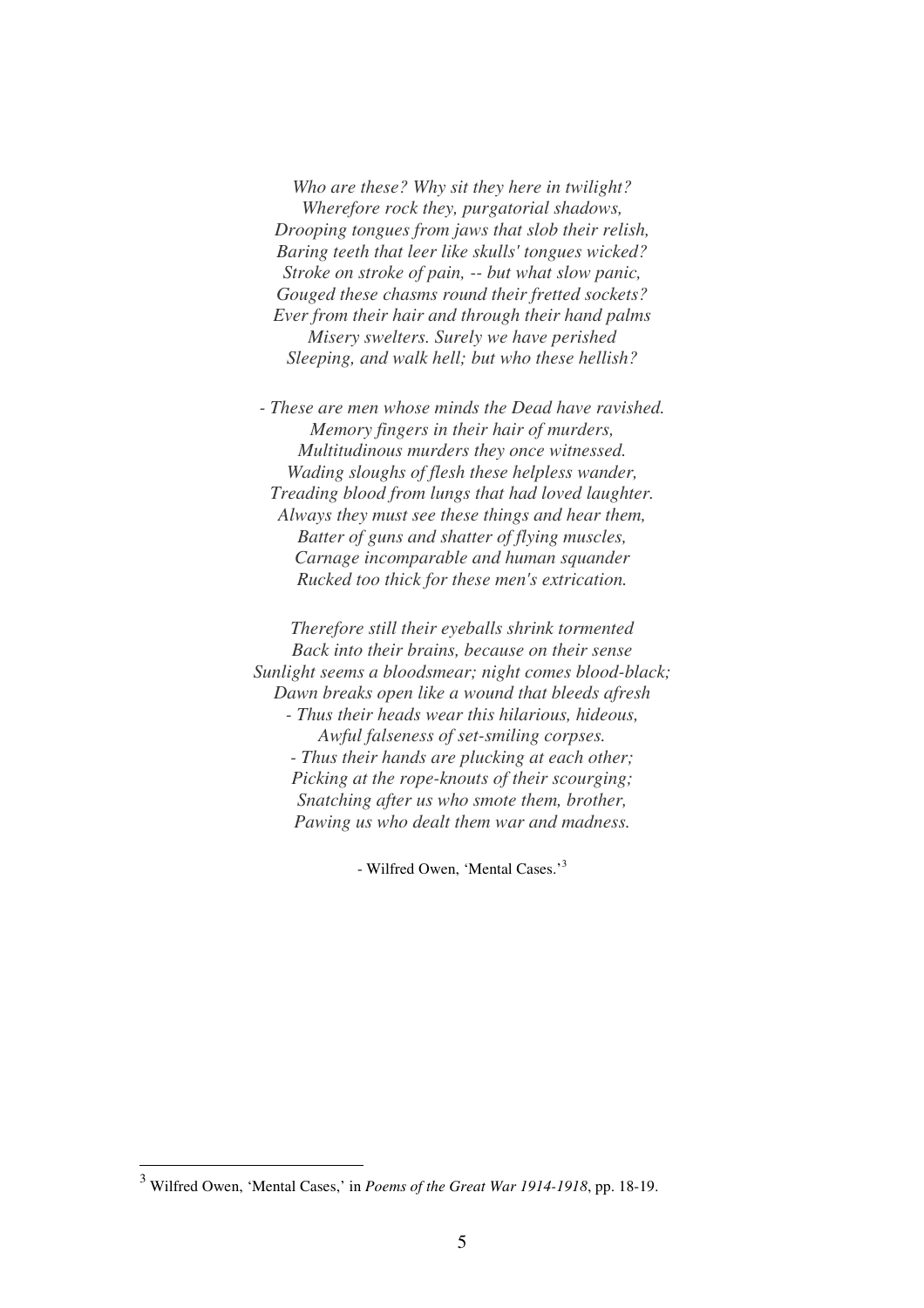### **Contents**

| <b>INTRODUCTION</b> Defining 'Shell Shock' in the Social, Psychiatric and Cultural                                                                                  |
|---------------------------------------------------------------------------------------------------------------------------------------------------------------------|
| <b>CHAPTER ONE</b> 'These Purgatorial Shadows': The Ghosts of War Memory and the<br>Traumatised National Psyche in the Post-War Cinema of France and Germany, 1919- |
| <b>CHAPTER TWO 'Mental Cases' and 'Simple Soldier Boys': The Shell Shocked</b><br>Soldier as Anti-War Symbol in British and American Films about the First World    |
| <b>CHAPTER THREE</b> Regeneration: Cinema's Renewed Interest in the First World                                                                                     |
|                                                                                                                                                                     |
|                                                                                                                                                                     |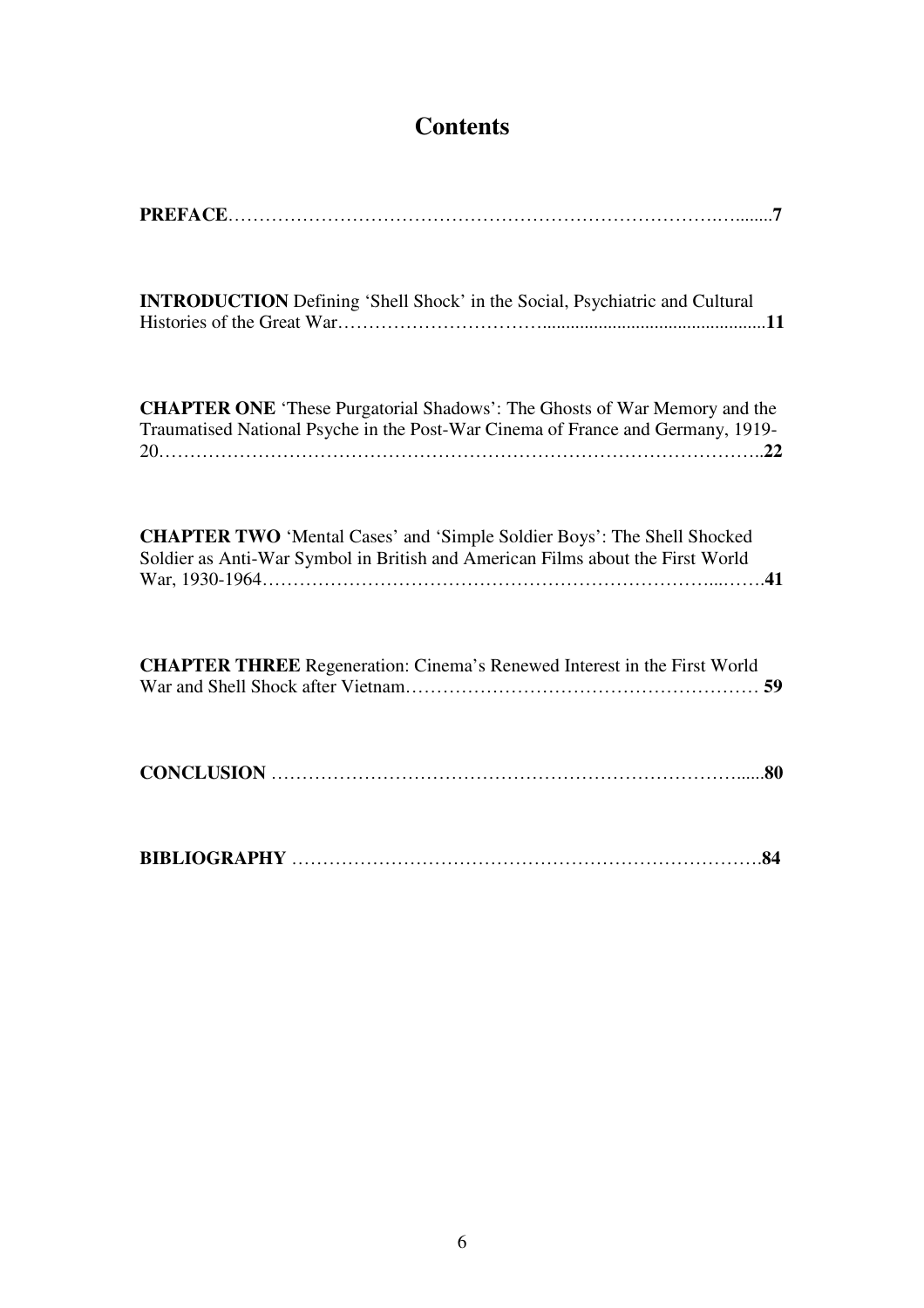#### **Preface**

 ${\bf A}$ t a recent dinner with my extended family, a story was told about a teacher with

whom my uncle went to school. The teacher had fought in the Second World War and had returned with what at the time was perceived as 'shell shock.' According to this particular tale, the boys in my uncle's high school class knew about the man's condition and deliberately played tricks on him. To taunt him, the boys would wait until their teacher had his back turned to the class, before dropping their heavy books on the ground. Hearing the loud, resounding thud of the books on the floor, their teacher would become startled and dive under his desk. If the story is to be believed, the teacher's reaction to the sharp, unexpected noise was a side effect of an automatically ingrained anxiety response that was the product of his combat experience.<sup>4</sup> Indeed, it was the reason for the boys labelling him 'shell shocked.'

The prevalence of shell shocked and traumatised war veterans after the First and Second World Wars was far greater than we can imagine today. (It was probably not recognised at the time either). While my uncle's teacher had obvious physical and psychological symptoms resulting from his combat experience, war trauma manifested itself in many forms. Due to the stigma attached to shell shock, however, many of these conditions were ignored, only to be whispered about in close circles, or within the privacy of the veterans' family.<sup>5</sup> This was especially the case after the First World War, given that the concept of 'shell shock' was only recently established

<sup>4</sup> Tom Williams (eds.), *Post-Traumatic Stress Disorders: A Handbook For Clinicians*, (Ohio, 1987), p.

<sup>12.</sup> Williams notes that Vietnam veterans suffering from PTSD would become startled by loud noises.

<sup>5</sup> Michael Tyquin, *Madness and the Military: Australia's Experience of the Great War* (Loftus, NSW: Australian Military History Publications, 2006), p. 20.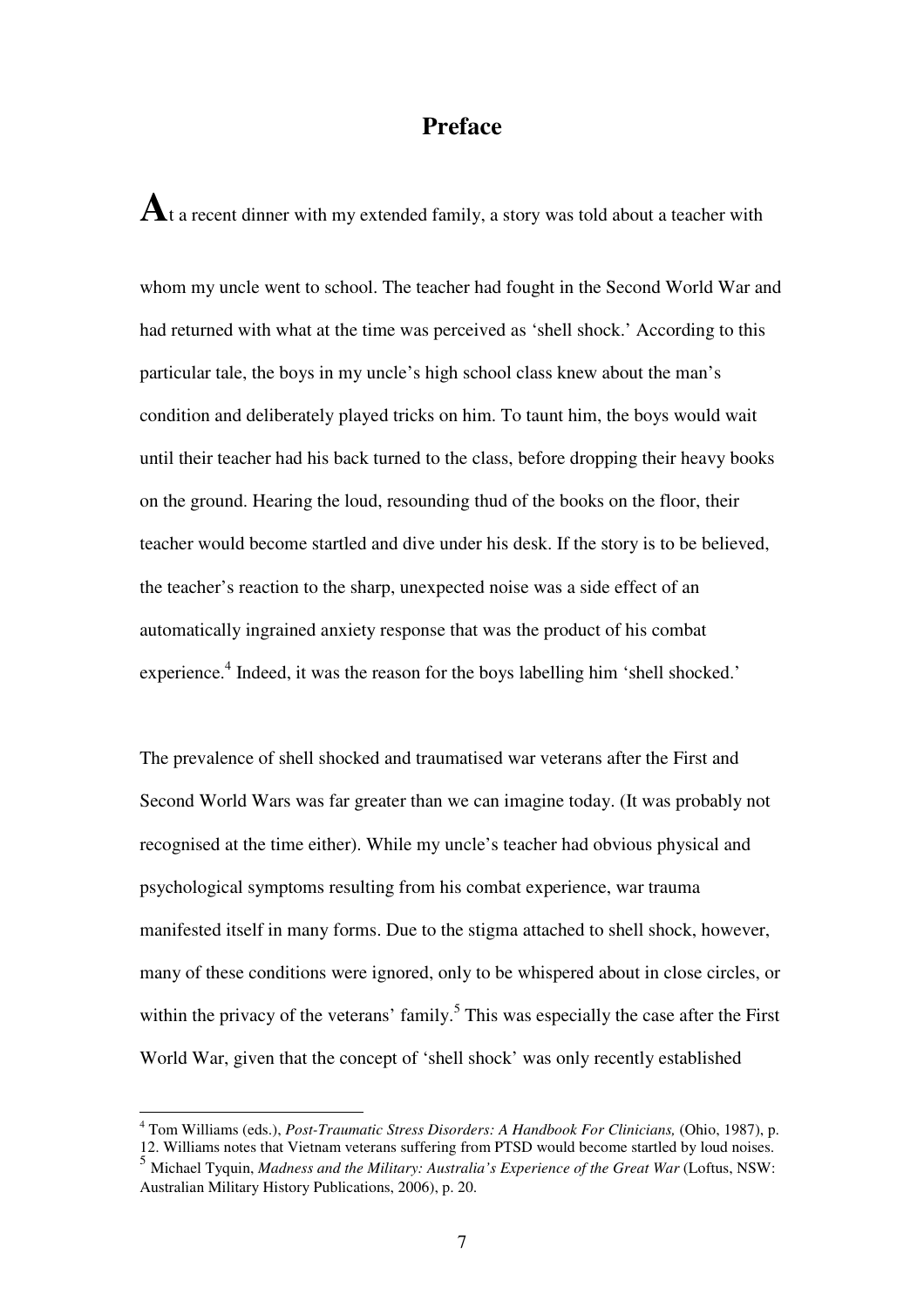during the Great War.<sup>6</sup> In Australia, however, the shell shocked soldier was almost forgotten entirely, to be replaced by a mythologised Anzac hero originally born out of the Gallipoli legend.<sup>7</sup> And it seems that even today, the ideas of the brave Aussie digger and his adventures in the Great War still preoccupy our collective memory of the 'war to end all wars' and those that have followed, with our commemorative ceremonies, films and public exhibitions still revering this canonised figure.

For me, the First World War stands for something very different. My mother's father fought on the Western Front in France and Flanders for over two years and he is the reason and the inspiration for this thesis. He survived the war. But after returning to Australia he suffered for the rest of his life from traumatic nightmares and irrational moods as a result of his prolonged combat experience. In his family's eyes and the nation's he was a hero, but privately he was suffering. My mother's parents slept in separate bedrooms as a result of his violent nightmares. As a consequence when I think of Australians in the First World War, I don't think of the Anzac heroes who have become so embedded in our national collective memory of the war. I think of my grandfather sleeping alone in a single bed in a small third bedroom, physically and emotionally alienated from his family, unable to talk about his traumatic experiences because in his day men didn't talk about their emotions. And there were probably thousands of other returned soldiers just like him, afflicted by 'shell shock' or what would now be diagnosed as Post-Traumatic Stress Disorder, sleeping in their spare rooms and suffering in silence.

<sup>&</sup>lt;sup>6</sup> Ben Shephard, *A War of Nerves: Soldiers and Psychiatrists in the Twentieth Century, (Cambridge,* Massachusetts: Harvard University Press, 2001), p. 1.

<sup>7</sup> Michael Andrews, *The Anzac Spirit* (Alexandria, New South Wales: Watts Publishing, 2004), p. 2. See also Tyquin, *Madness and the Military,* pp. 2-4.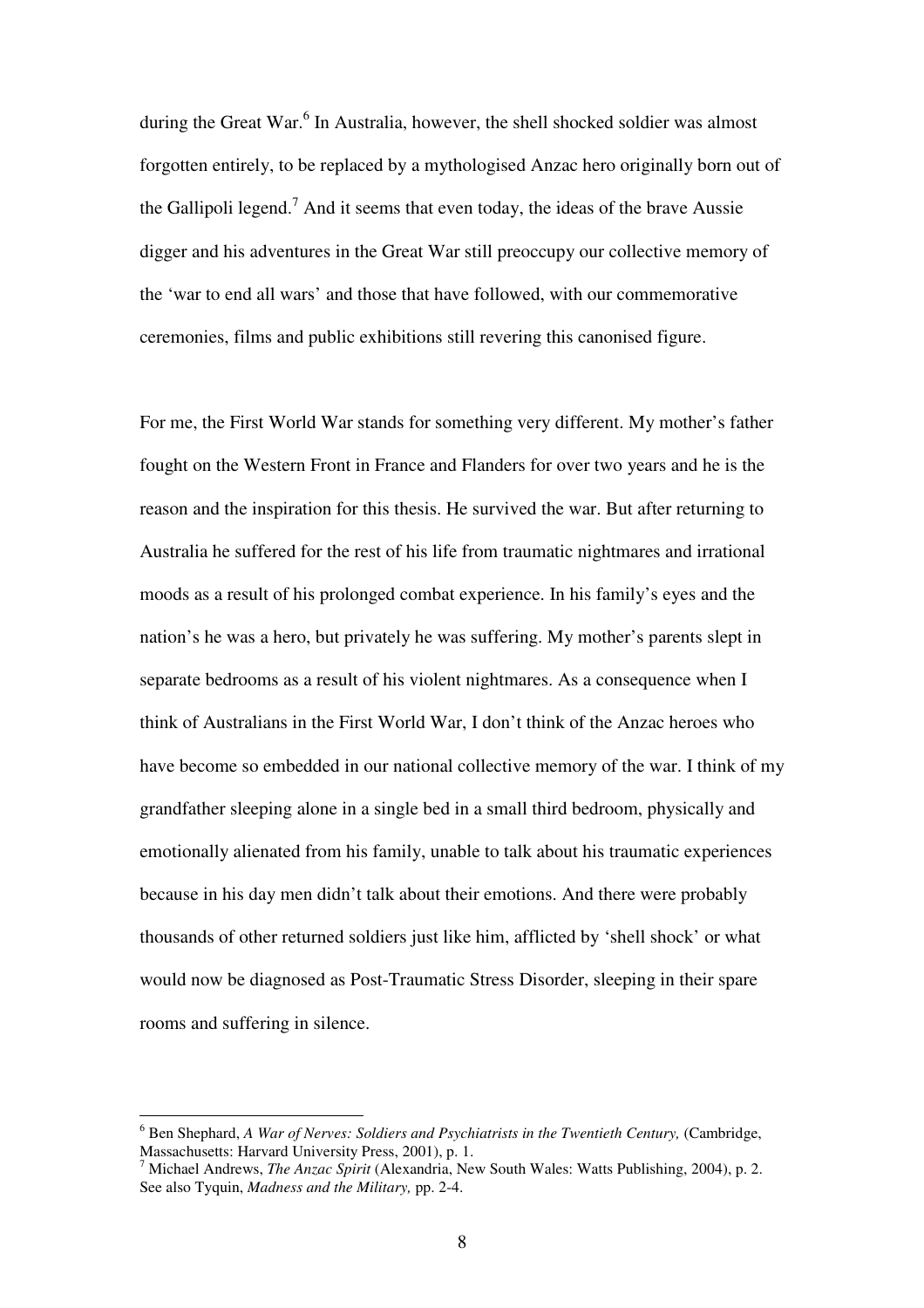A great many of the legacies of the First World War were not pretty or 'heroic' in conventional terms. Shell shock and war trauma were just a few of the unpleasant consequences of war that members of post-war societies preferred to ignore. However, popular culture forms such as cinema seem to be leading the way in examining these oft silenced issues, particularly in recent years. It is my belief that cinema has tried to give a 'voice' to these shell shocked men- the teachers, the fathers, and all the others- whose embarrassment about their trauma would haunt them all their lives. For this reason, my thesis will examine the treatment of the shell shocked soldier in films about the First World War from the US, the UK and Europe, from the end of the war until the present day. Given that popular understandings of historical events and ideas are often shaped by cinema, the importance of this analysis lies in discovering how much of an impact these films may have had on raising awareness about, and removing the stigma of shell shock.

Despite my own identification with Australia's shell shocked veterans, however, I will not be looking at Australian cinema. The reason for this stems from my observation that Australian cinema has largely ignored the issue of shell shock, preferring, as has been the trend in society, to dwell instead on the heroic acts of our diggers in the Middle East during the First World War. (Think of *Gallipoli*, *40,000*  Horsemen, and *The Light Horsemen*).<sup>8</sup> Shell shock is nevertheless a universal phenomenon, and remains a significant part of World War One studies due to its longlasting repercussions, the likes of which I have seen in my own family. I hope this study can contribute to a wider historical and social understanding of the lesser known

 8 *40,000 Horsemen* (1941) Charles Chauvel (100 minutes); *Gallipoli* (1981) Peter Weir (110 minutes); *The Light Horsemen* (1987) Simon Wincer (131 minutes)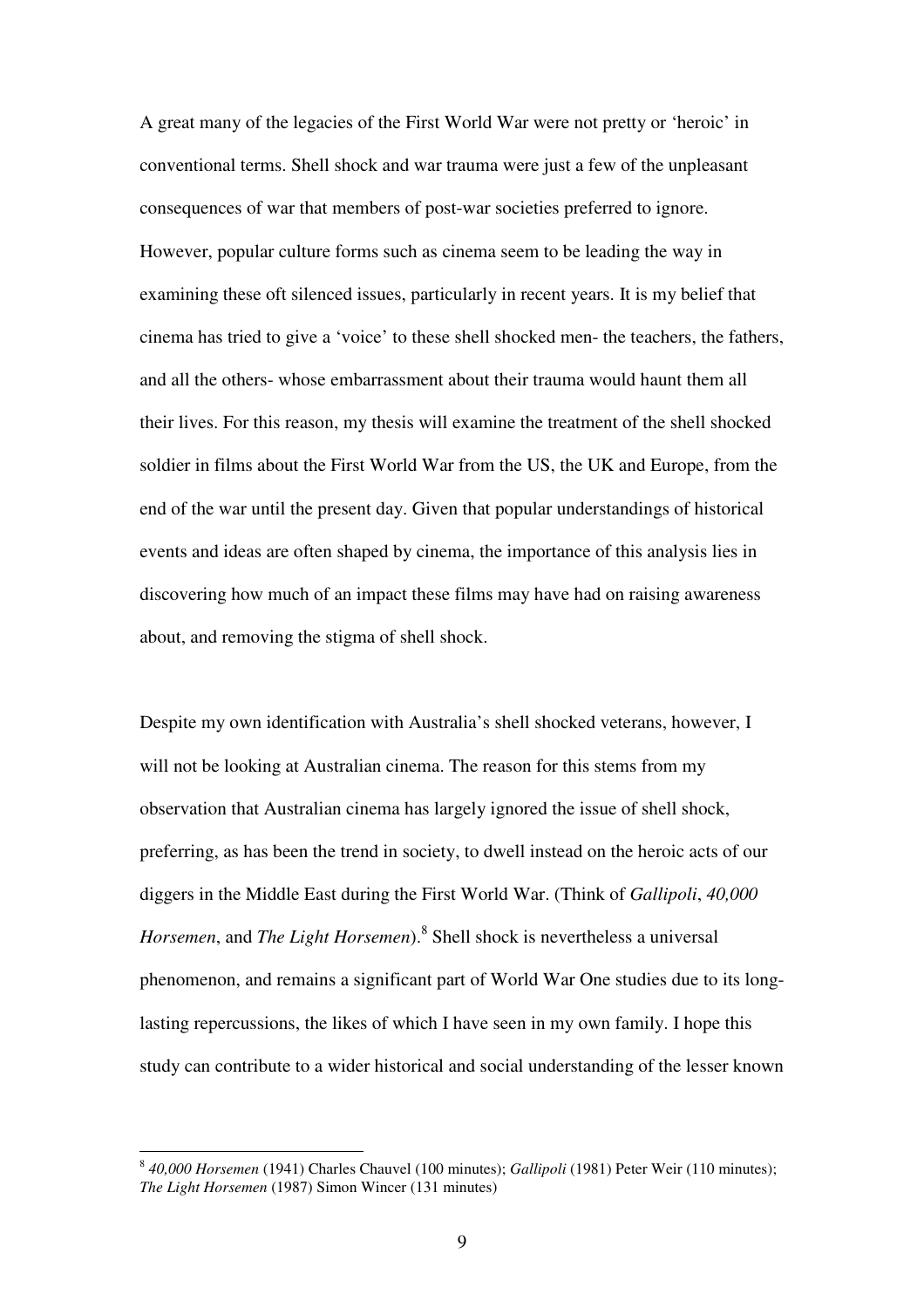aspects of the war and their representation, and highlight just how complicated and enduring the consequences of the First World War are.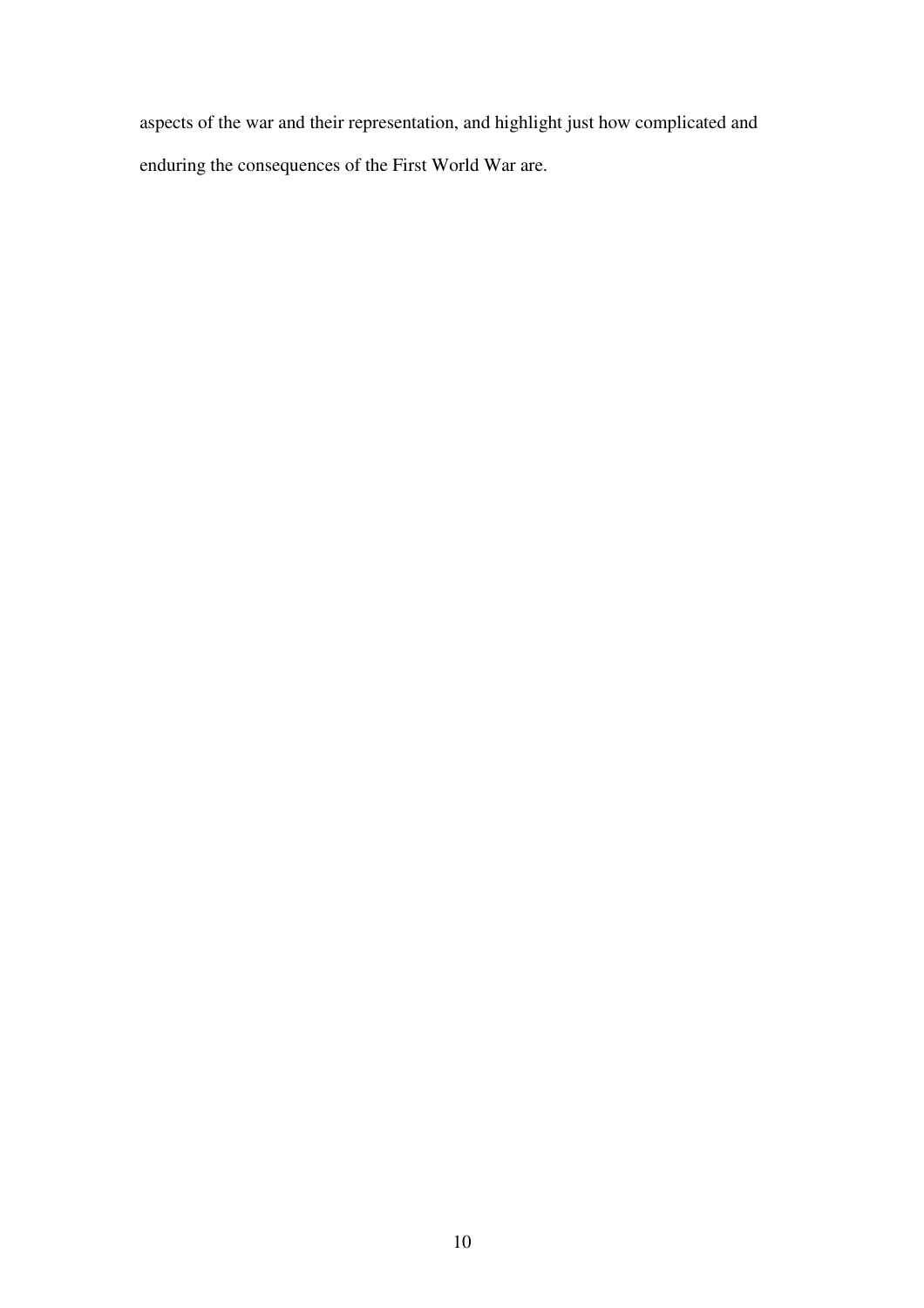#### **Introduction:**

## **Defining 'Shell Shock' in the Social, Psychiatric and Cultural Histories of the Great War**

*"Have you ever thought that war is a madhouse and that everyone in the war is a patient?"*

- Orianna Fallaci, Italian journalist and political interviewer.

At the outbreak of the First World War in 1914, relatively little was understood

about war-related mental disorders. Due, however, to the enormous number of soldiers exhibiting symptoms that hitherto had been relatively unseen on the battlefield, advances were being made in civilian and military medicine. These symptoms were the product of World War One- the first mass-industrialised war.<sup>9</sup> The effects of trench warfare on men's bodies and minds resulted in psychiatric casualties with symptoms as diverse as loss of hearing, of sight and of speech, as well as depression**,** convulsions, paralysis, memory loss, and nightmares. <sup>10</sup> These men also exhibited strange behaviours. In film footage produced by the Netley hospital in England during the war, documentation of soldiers exhibiting these strange behaviours showed them employing unusual gaits, suffering from nervous twitches and speech impediments, and having physiological reactions to hearing the word

<sup>9</sup> Hans Binneveld, (trans. John O'Kane), *From Shell Shock to Combat Stress: a Comparative History of Military Psychiatry* (Amsterdam: Amsterdam University Press, 1997)*,* pp. 38-46; also Shephard, *A War of Nerves*, p. 41.

<sup>10</sup> Binneveld, (trans. John O'Kane), *From Shell Shock to Combat Stress*, pp. 70-85; Shephard, *A War of Nerves*, pp. 1-2.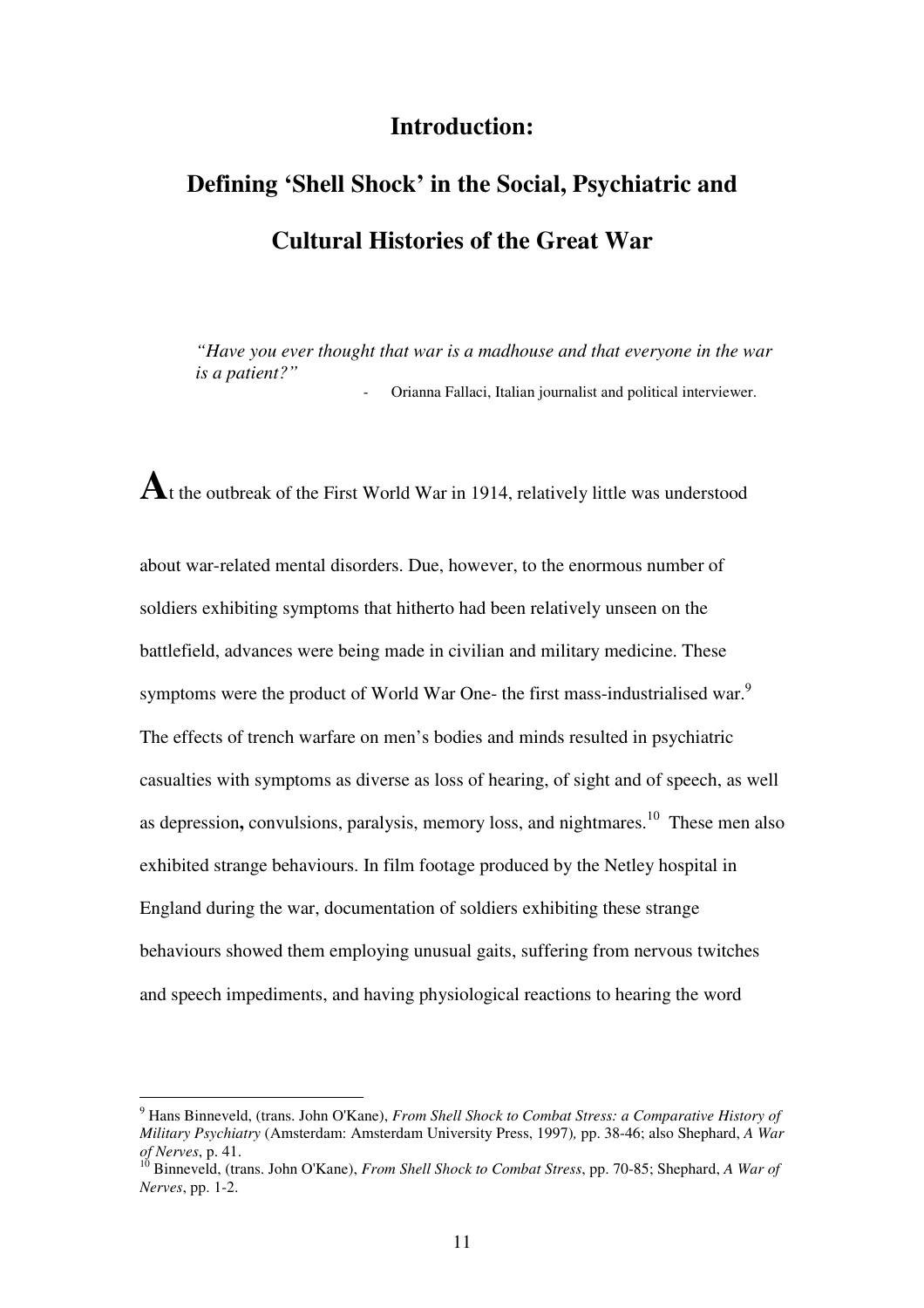"bomb."<sup>11</sup> All of these physical and psychological manifestations, at first and at least in the British context, came under the umbrella term of 'shell shock.'<sup>12</sup> Despite the discourse on nerves in Britain prior to the First World War, and the advent of the industrial revolution and the railway which produced new ideas about nervous disorders, the medical world had witnessed nothing quite like shell shock before.<sup>13</sup> The idea of the 'shell-shocked soldier,' however, displaying unusual physical symptoms, took hold of the public imagination. $^{14}$ 

The term 'shell shock' was first coined by the British psychologist C.S. Myers in 1915, after he observed cases of soldiers who were suffering from blindness, mutism, paralysis, stupor and amnesia as a result of the shock of exploding shells.<sup>15</sup> The trench warfare and artillery shelling of the First World War produced a very specific kind of battle situation, which created a new and unique kind of trauma.<sup>16</sup> Actual physiological damage to the soldier's body was believed to be caused by the high air pressure of exploding shells.<sup>17</sup> The *mental* state of 'shell shock,' however, is difficult to define. The various meanings that have been ascribed to shell shock since have come to encompass the mental, as well as physical effects of shelling and combat. Indeed, as early as 1916 the medical category 'shell shock' was being discredited as British doctors came to recognise the emotional strain associated with the condition.<sup>18</sup>

<sup>&</sup>lt;sup>11</sup> "War Neuroses: Netley Hospital 1917" made by the Netley Hospital. Documentary segments 1-5 of 5 viewed through 'Youtube':

Part 1 of 5: http://www.youtube.com/watch?v=AL5noVCpVKw (accessed 15<sup>th</sup> March, 2010)

<sup>12</sup> Shephard, *A War of Nerves*, pp. 1-3.

<sup>13</sup> Shephard, *A War of Nerves,* p 2, 16.

<sup>14</sup> Shephard, *A War of Nerves*, p. 28

<sup>15</sup> Shephard, *A War of Nerves*, p. 1.

<sup>16</sup> Binneveld, *From shell shock to combat stress*, pp. 83-84.

<sup>17</sup> Williams (eds.), *Post-Traumatic Stress Disorders*, p. 2.

<sup>18</sup> Shephard, *A War of Nerves,* p 31.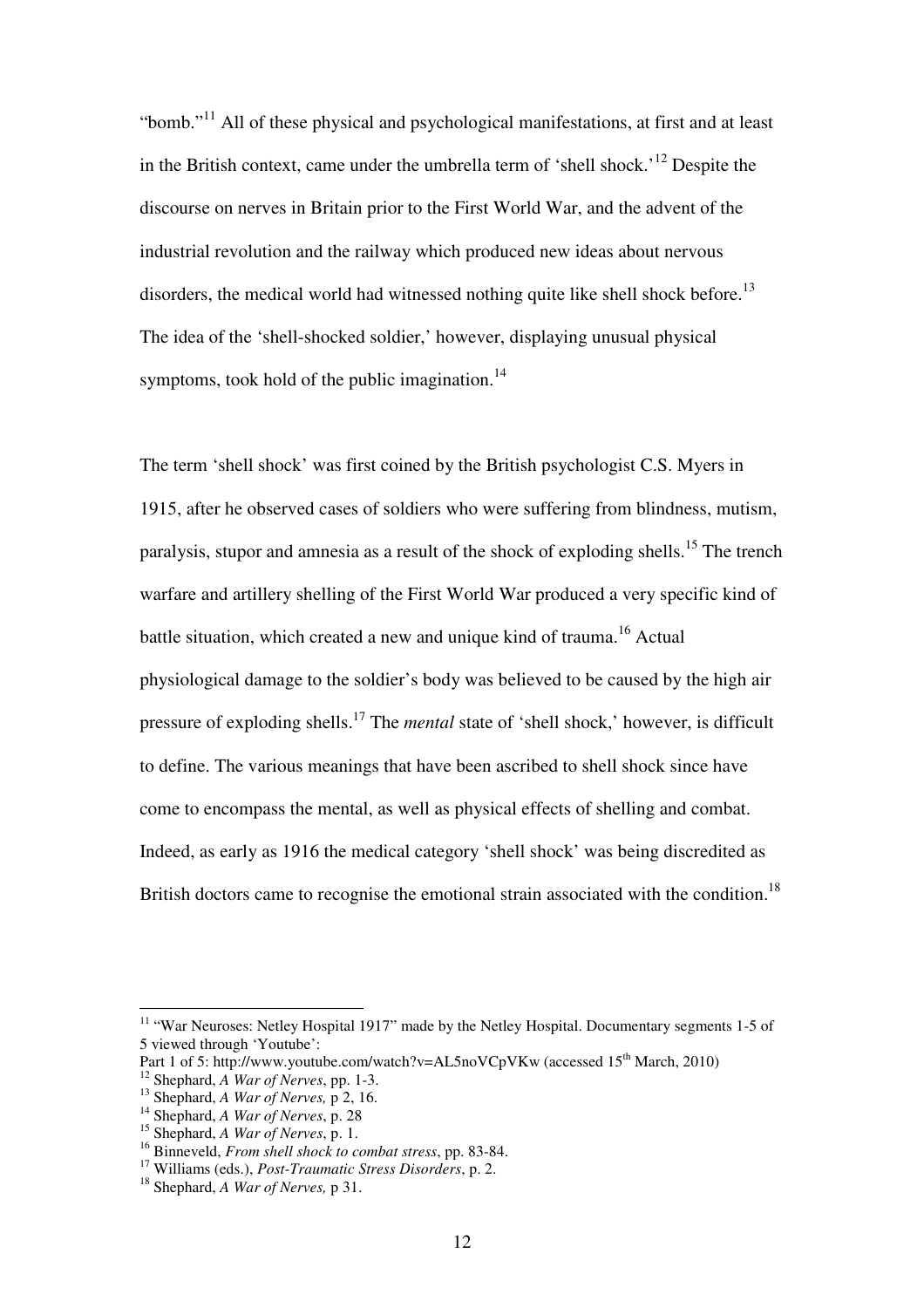The term 'shell shock' also does not account for the different names used for similar war-related mental trauma in other belligerent countries such as France and Germany during the war. In Germany, ideas about mental illness had been an important part of medical psychiatry since the eighteen nineties. Freudian ideas about hysteria and the suppression of memories were already well established, with the concept of hysteria having its roots in the factory 'accident neuroses' of the  $1880s$  and  $1890s$ .<sup>19</sup> During the First World War, men with war neuroses were also considered to have suffered from a similar manifestation of 'hysteria,' which, like shell shock, included symptoms such as shakes, tremors, and disorders of sight, of hearing and of gait.<sup>20</sup> German historian Paul Frederick Lerner recently noted, however, that hysteria was 'generally considered to be a female problem, more likely to affect more volatile peoples such as the French.' It was not something considered to be ordinarily seen in German men.<sup>21</sup> In France, the situation was more complicated. Although the French also diagnosed their war neurotics with 'hysteria,' debates in Britain were included in and affected the way that shell shock was dealt with in France.<sup>22</sup>

While 'shell shock' caused a stir in the medical community during the Great War, in recent years historical studies have documented a renewed interest in the field of psychiatric history.<sup>23</sup> Trends in psychology and history have begun to see 'shell shock' as an early form of Post-Traumatic Stress Disorder (PTSD), with these studies suggesting that PTSD can be traced back to the First World War. The term 'Post-Traumatic Stress Disorder' and the condition itself, was only formally recognised as a

<sup>19</sup> Shephard, *A War of Nerves*, p. 13; see also Lerner, *Hysterical Men*, pp. 1-5.

<sup>&</sup>lt;sup>20</sup> Paul Frederick Lerner, *Hysterical Men: War, Psychiatry, and the Politics of Trauma in Germany, 1890-1930* (Ithaca, NY: Cornell University Press, 2003), p. 1.

<sup>21</sup> Lerner, *Hysterical Men,* p. 1.

<sup>22</sup> Shephard, *A War of Nerves,* pp. 27-28, 97.

<sup>&</sup>lt;sup>23</sup> Shephard, *A War of Nerves*, p 2, describes the medical debates which erupted around Britain in lecture halls and in journals, on the issue of shell shock.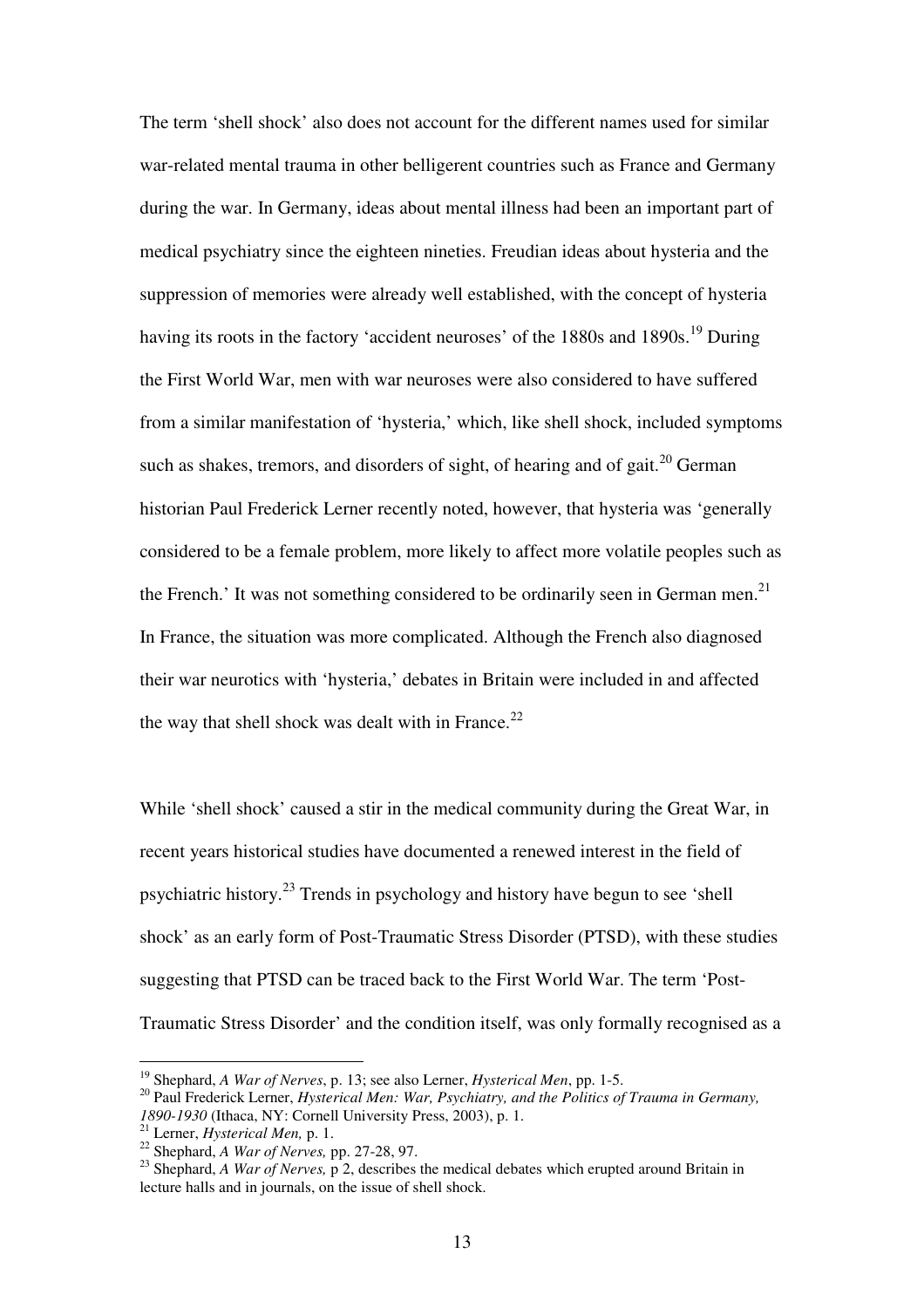mental disorder in  $1980.<sup>24</sup>$  According to the American Psychiatric Association's *Diagnostic and Statistical Manual of Mental Disorders (DSM)*, Post-Traumatic Stress Disorder is defined as a condition in which one experiences extreme fear, helplessness or horror after being exposed to serious threat of injury or death.<sup>25</sup> An individual suffering from the condition is said to:

Have memories of the event that they relive again and again (i.e. flashbacks, nightmares, preoccupation with thoughts or images of the events of war); they avoid people and places associated with trauma, becoming distressed at cues or reminders of the experience (eg. the anniversary of the event); and they are hyper-aroused (difficulty sleeping, trouble concentrating, hypervigilant).<sup>26</sup>

Since the nineteen eighties insights provided by psychology into PTSD have prompted historians and medical professionals alike to re-evaluate the precursors of PTSD in order to better understand war trauma and its social and economic origins and consequences. The historian Ben Shephard suggests the reason for the recent trend towards a retrospective look at war psychiatry, explaining that, until the nineteen eighties,

…military psychiatry was a subject of deep obscurity, of interest in peacetime only to a handful of serving doctors. Then, in the 1980s, this all changed. Vietnam brought a sudden rediscovery of military psychiatry, not just by doctors working with veterans, but, for the first time, by historians…they dragged the subject back into the headlights of fashion and illuminated some aspects of it, most notably concepts of mental health before  $1914$ <sup>27</sup>

This renewed interest has coincided with an increased interest in war and memory in social history. Many of these new studies on war neuroses take a linear approach by tracing the origins of combat trauma back to ideas of 'shell shock' in the First World

<sup>24</sup> Williams (eds.), *Post-Traumatic Stress Disorders*, p. v.

<sup>25</sup> Priyattam J. Shiromani, Terence M. Keane, Joseph E. LeDoux (eds.), *Post-Traumatic Stress Disorder: Basic Science and Clinical Practise* (Totowa, N.J. : Humana, 2009), p. 2.

<sup>26</sup> Shiromani, Keane, LeDoux (eds.), *Post-Traumatic Stress Disorder*, p. v.

<sup>27</sup> Shephard, *A War of Nerves*, p. xx.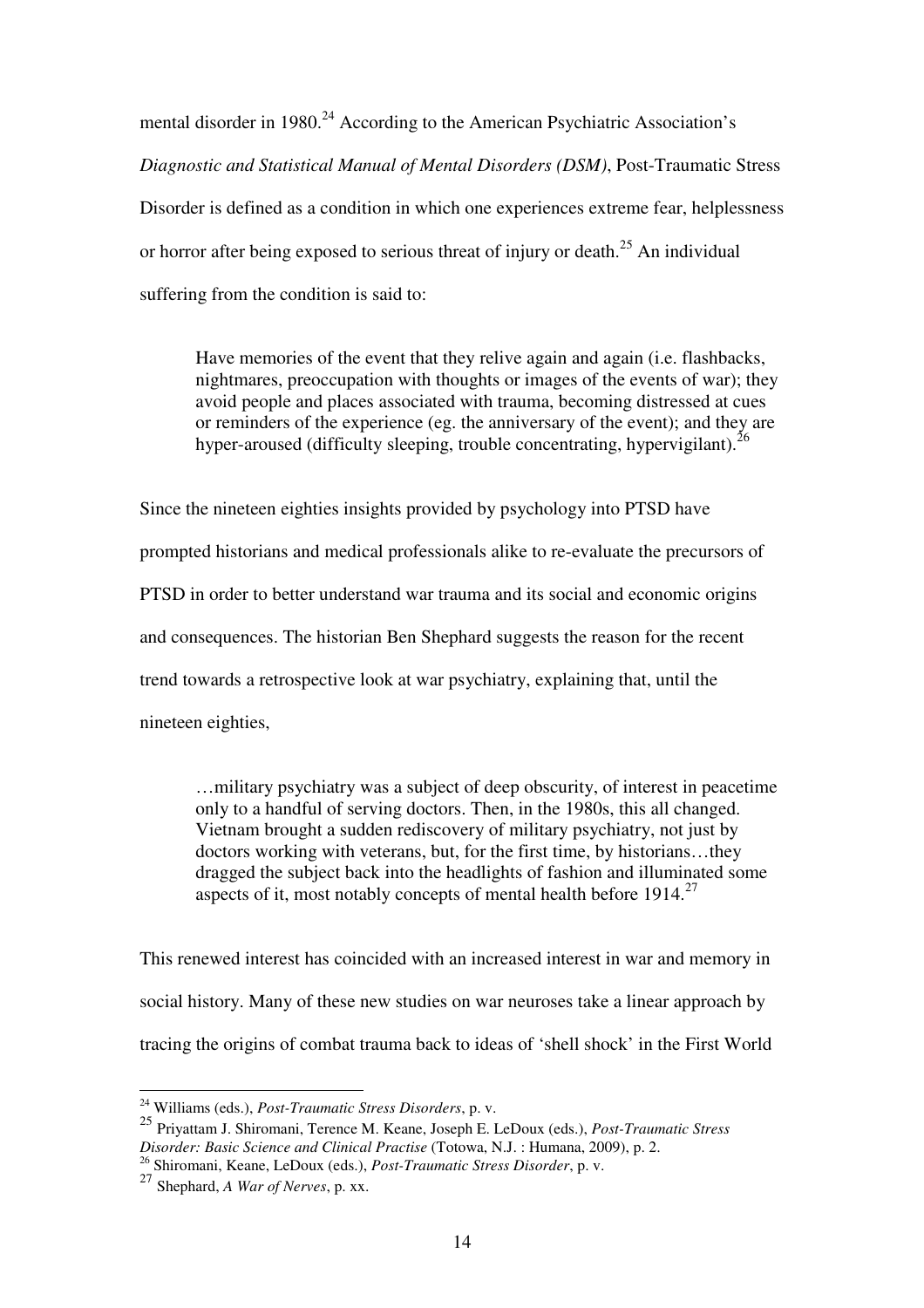War, through to the development of 'combat stress' in the Second World War, and ending with the most recent understandings of Post-Traumatic Stress Disorder with a focus on Vietnam and the Gulf War. These fresh historical investigations are shedding new light on a once taboo topic which still resonates today.

Tom Williams, in his recent medical study on the psychological consequences of the Vietnam War, is one of many academics to track PTSD back to the First World War.<sup>28</sup> Williams suggests that it was the First World War which heralded the beginning of medical investigation into combat-related mental disorders, noting that during the Great War it became increasingly obvious that specific syndromes were related to combat duty, while by the end of the war, the term 'shell shock' became known more commonly by the name 'war neurosis' as understandings of the syndrome evolved.<sup>29</sup> It has been argued, however, by historian Edgar Jones that the beginnings of (British) military psychiatry and the discourse on war trauma actually began in the nineteenth century, starting with the Napoleonic Wars. In these wars, doctors recorded instances of 'cerebro-spinal shock,' where soldiers displayed symptoms of 'tingling, twitching and partial paralysis.' These symptoms are remarkably similar to those associated with shell shock.<sup>30</sup>

Part of the reason for the excitement and controversy over shell shock during the Great War, however, was that in the past, the psychologically wounded had never represented a threat to the army.<sup>31</sup> In the First World War, new battle strategies and weaponry resulted in soldiers becoming increasingly mentally and physically

<sup>28</sup> Williams (eds.), *Post-Traumatic Stress Disorders*.

<sup>29</sup> Williams (eds.), *Post-Traumatic Stress Disorders*, p. 2.

<sup>&</sup>lt;sup>30</sup>Edgar Jones, *Shell Shock to PTSD: Military Psychiatry from 1900 to the Gulf War (Hove, East* Sussex; New York, NY: Psychology Press, 2005), p. 2.

<sup>31</sup> Binneveld, *From shell shock to combat stress*, p. 4.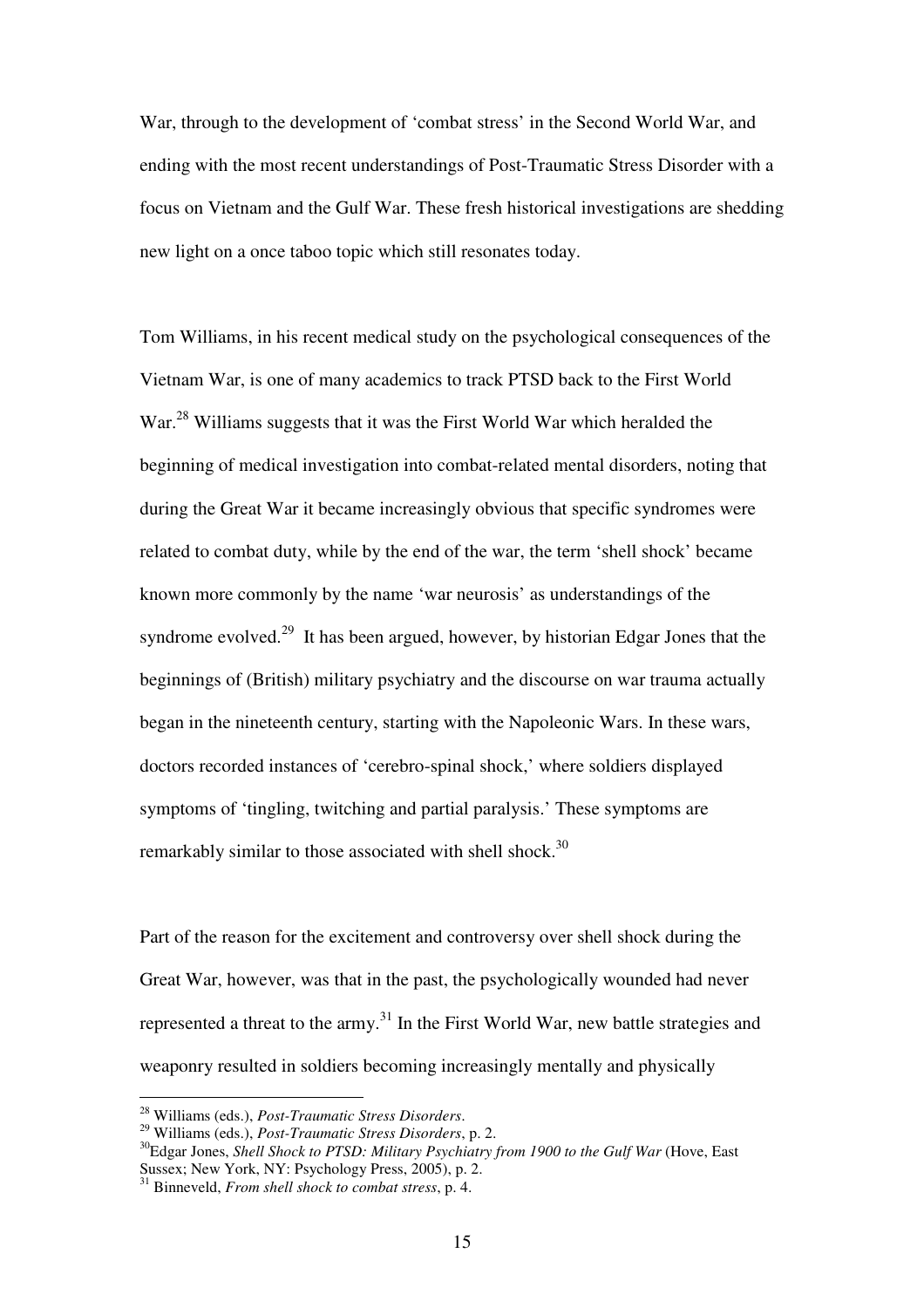exhausted (sometimes battles lasted for days on end, and new fears regarding 'gas shock' were prevalent), with an enormous number of 'shell shock' cases being reported, taking a subsequent toll on armies' numerical strength.<sup>32</sup> As such, the military response saw pressure put on doctors to send damaged men back to the front line (although large numbers of shell-shocked patients were never returned to the front), and the relative ignorance in the military about mental illness often resulted in shell-shock being attributed to cowardice, for which many soldiers were shot.<sup>33</sup> Only recently, in 'Shot at Dawn' campaigns posthumously pardoning these men, have Britain and other belligerent nations tried to rectify the injustices suffered by soldiers who were executed for desertion and 'cowardice' that was sometimes the result of psychological trauma.<sup>34</sup>

During the Great War, prevailing conceptions of masculinity, honour, self control and mental fortitude influenced understandings of 'shell shock' as a disorder equated with weakness and cowardice, which in turn served to embed the condition with its taboo status.<sup>35</sup> Those suffering from 'shell shock', 'war neurosis' and other forms of trauma were therefore often labelled as 'shirkers', 'malingerers' and 'cowards,<sup>36</sup> In addition, contemporary perceptions of mental illness dictated that men exhibiting signs of emotional breakdown did so as a result of hereditary factors, like weakness of

<sup>32</sup> Binneveld, *From shell shock to combat stress,* pp. 38-46; also Shephard, *A War of Nerves*, p. 41.

<sup>33</sup> Shephard, A War of Nerves, p. 25; Binneveld, *From shell shock to combat stress*, p. 83; Lerner, *Hysterical Men*.

<sup>34</sup> Ben Fenton, "Pardon For Soldiers Executed in the Great War," in *The Sydney Morning Herald*, Thursday August 17, 2006; see also 'Shot at Dawn,' http://www.shotatdawn.info/ (accessed 1st September, 2010)

<sup>35</sup> Shephard, *A War of Nerves*, p. 25

<sup>&</sup>lt;sup>36</sup> There appears to be a consensus among historians of Britain, Australia and Germany that those diagnosed with shell-shock in the early war years carried with them the personal stigma of cowardice and lack of self-control. See Jason Crouthamel's "War Neurosis Versus Savings Psychosis: Working Class Politics and Psychological Trauma in Weimar Germany," *Journal of Contemporary History,* vol. 37, no. 2 (Sage Publications: London, Thousand Oaks, CA and New Delhi, April 2002) p. 23; also Shephard, *A War of Nerves*, p. 25; and Tyquin, *Madness and the Military*, p. 35.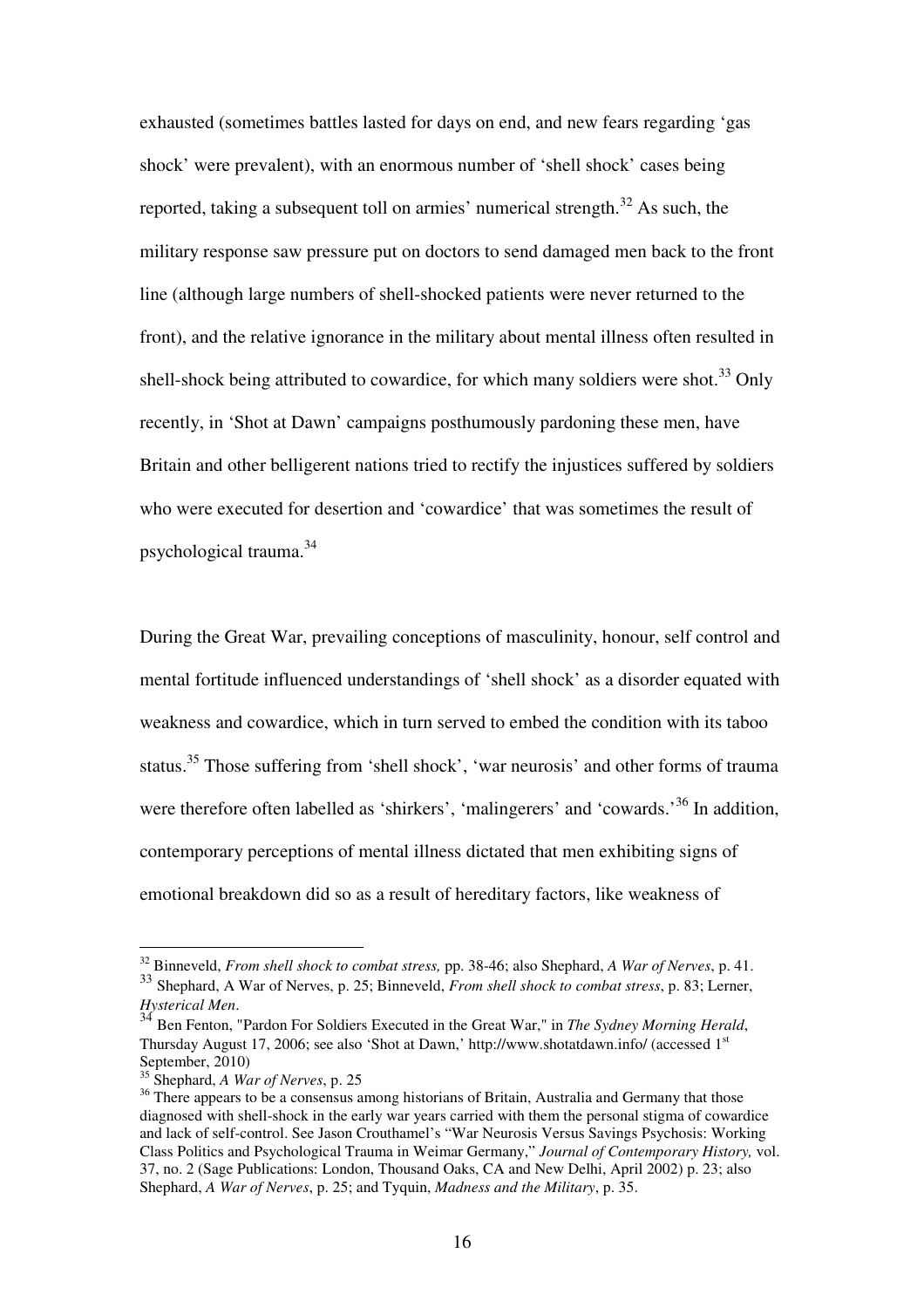character or degeneracy.<sup>37</sup> It was even posited by the early twentieth century geneticist R.J.A. Berry that men suffering from shell shock had smaller brains than other soldiers, suggesting that their condition was the product of inherited genetic weakness, although psychiatrists in the 1920s were beginning to see the psychological bases of war neurosis.<sup>38</sup> As a result of the contemporary medical hypotheses and popular eugenics theories about the hereditary nature of mental illness, psychologically wounded veterans and their families in both Europe and Australia struggled to receive war pensions.<sup>39</sup> Pension issues often related to the stigma attached to mental illness.<sup>40</sup> In addition to having to having negative implications for veterans' families, in Australia the stigma attached to shell shock also conflicted with the ideals of ANZAC masculinity, which equated wartime heroism with a man's psychological fortitude. Incarceration in a psychiatric institution for the treatment of war-related illnesses seemed to confirm a soldier's failure as an Anzac. Lest their shortcomings therefore bring shame upon their families, or increase the emasculation of not living up to the expectations defined by their gender and place in the ANZAC legend, those men with less obvious psychological wounds often chose to keep silent $41$ 

Not all individuals involved in the war were silent on the matter of shell-shock, however. Writers such as Wilfred Owen and Siegfried Sassoon, as well as

<sup>37</sup> Marina Larsson, *Shattered Anzacs: Living with the Scars of War*, (Sydney: University of New South Wales Press, 2009), pp. 159-161; Shephard, *A War of Nerves*, p. 25.

<sup>&</sup>lt;sup>38</sup> Stephen Garton, "Sound Minds and Healthy Bodies: Re-considering Eugenics in Australia, 1914-1940" in *Australian Historical Studies*, vol.26, no.103, (Oct 1994), pp. 163-181. Accessed 3rd September, 2010 via

http://search.informit.com.au.ezproxy2.library.usyd.edu.au/fullText;dn=950201768;res=APAFT> ISSN: 1031-461X, p. 175.

<sup>39</sup> Larsson, *Shattered Anzacs*, pp. 159-161; Crouthamel, "War Neurosis Versus Savings Psychosis," pp. 164-170.

<sup>40</sup> Larsson, *Shattered Anzacs*, pp. 159-161.

<sup>41</sup> Larsson, *Shattered Anzacs*, pp. 159-160.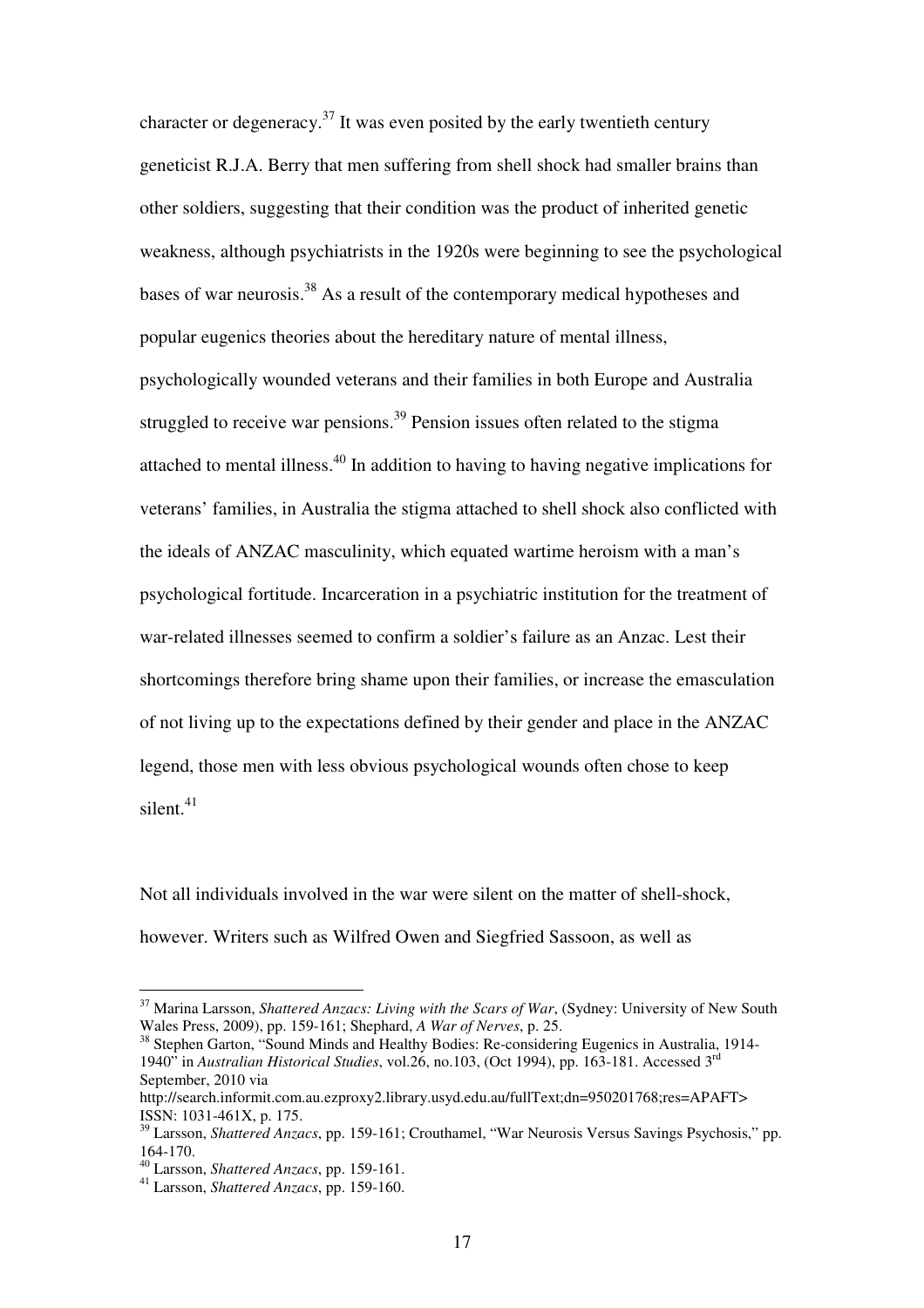filmmakers, artists and political activists of many nations played an important role in bringing war trauma into social and political discourse. In Germany, as historians Paul Lerner and Jason Crouthamel have suggested, traumatised soldiers became a tool of the political Left to argue against the government and the upper classes who seemingly wanted to forget the war and ignore the issues of pensions for damaged soldiers.<sup>42</sup> In the cultural history of the Great War, it seems that contemporary antiwar literature was prompted by the anger on the part of the writers at the institutions, politicians, women and others who forced or encouraged young men to fight for a national cause that was sometimes perceived as unjustified or immoral. In cinema too, much on the subject of the First World War (often based on this literature) was imbued with anti-war sentiments that, through visual and often graphic images highlighted the horrendous nature of the first mass industrial war.

Cinematic representations of the Great War, like their literary counterparts, often included images of traumatised or 'shell shocked' soldiers. These representations are a powerful tool of the anti-war film. Throughout the twentieth century many cinematic depictions of the Great War have used the symbol of the shell-shocked soldier to highlight certain economic and social and injustices resulting from the war. Though different belligerent nations have dealt with the traumatised soldier on film in various ways, I would like to suggest that each has, in its own way, used the popular medium of cinema in an attempt to de-stigmatise shell-shock in a way that societiesat-large were unable or unwilling to do.

<sup>42</sup> Crouthamel, "War Neurosis Versus Savings Psychosis," p. 163; Lerner, *Hysterical Men,* p. 1.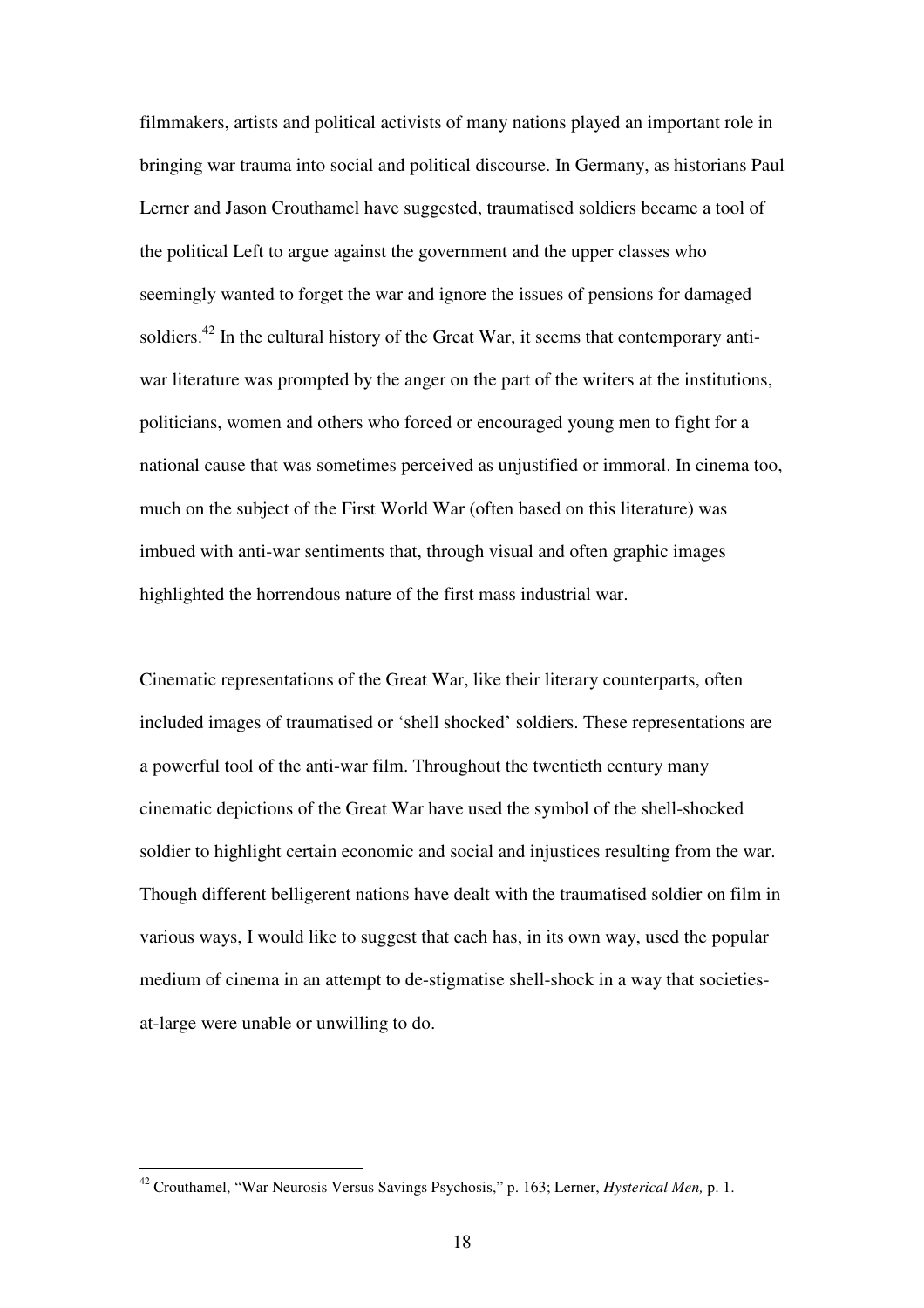Considering the recent renewed interest in the First World War in historical and psychiatric studies in the past twenty years, particularly in regards to shell-shock, it is interesting that there have been few historians who have addressed the subject of shell shock in film. In the Australian context, where new studies by Joy Damousi and Marina Larsson are leading the way in understanding the economic and social consequences of shell shock, especially within families and psychiatric institutions, it is somewhat surprising that scant attention has been paid to the cultural representations of the damaged soldiers of the Great War.<sup>43</sup> With the exception of Anton Kaes book *Shell-Shock Cinema: Weimar Culture and the Wounds of War*, which focuses specifically on the cinema of post-war Germany, there has been very little written on the subject.  $44$ 

In light of all this it is my aim to address this largely unexplored motif of the shellshocked soldier in cinema about the First World War. In our own time, when men are returning from Iraq and the Middle East with Post-Traumatic Stress Disorder- which is the modern successor of 'shell shock'- the study of war-related psychological disorders continues to be relevant. Cinematic representation of these disorders is equally significant. As a medium of mass entertainment cinema has a wide-reaching accessibility. Its important impact on popular understandings of the past and present cannot be overstated. Cinema's ability to reach a large audience through a visual language that most can understand makes it a powerful instrument of communication, especially when it is able to broach a once taboo subject like shell shock. As a popular entertainment form, however, the cinema should be regarded with a degree of

<sup>43</sup> Joy Damousi, *Living with the Aftermath: Trauma, Nostalgia and Grief in Post-War Australia* (Cambridge ; Oakleigh, Vic. : Cambridge University Press, 2001); Larsson, *Shattered Anzacs*.

<sup>&</sup>lt;sup>44</sup> Anton Kaes, *Shell-Shock Cinema: Weimar Culture and the Wounds of War (Princeton : Princeton* University Press, c2009).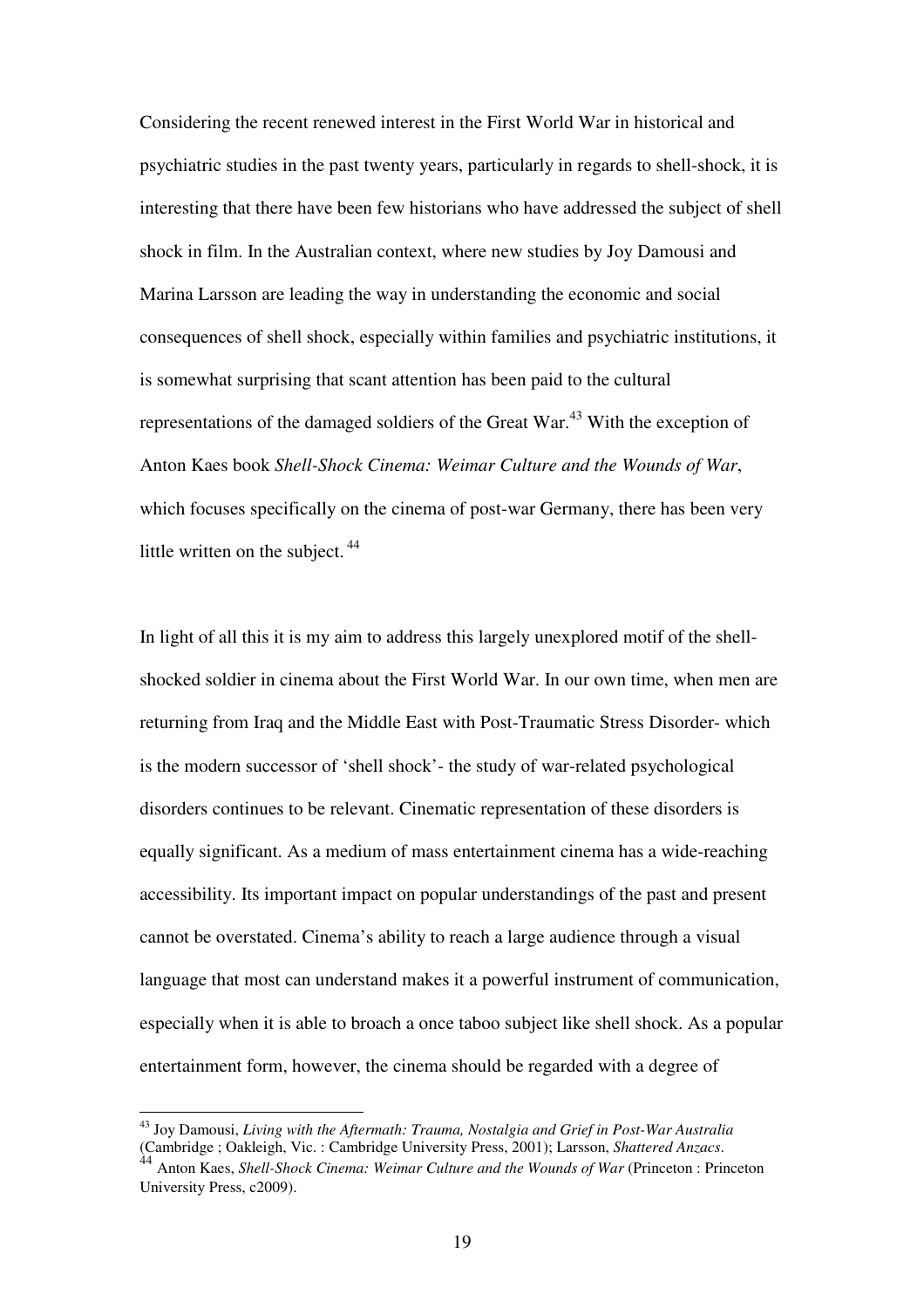suspicion due to its need to simplify, to dramatise, to promote a particular position, and of course to turn a profit. Nevertheless, whether as provocateur, educator, or propaganda machine, cinema's role in mediating the experiences of the First World War to a mass audience has made it significant. Cinema's importance rests in its ability as a visual medium to bring home a whole experience for the viewer in a way that is sensory and at times confrontational. By challenging the public- sometimes as early as 1918- with social issues regarding the stigmatisation and treatment of shell shocked soldiers that many would have preferred to ignore, the film medium seems to have achieved what it took the psychiatric institutions much longer to accomplish- it brought awareness about shell shock and mental illness to the general public.

Through an examination of films from France, Germany, England and America, the intention of this thesis is thus to show the way cinema uncovered the social and political issues surrounding war trauma, laying the base to remove the stigma of warrelated mental illness over time. My study takes a chronological approach, in order to examine the way changing knowledge about war trauma and shell shock has been mirrored in the cinematic representation of the condition, highlighting the two-way relationship between medical and cultural history. In a case study approach, each chapter will examine a different period of the twentieth century. In grouping countries and decades in this way, similar social and political issues surrounding shell shock contemporary to each period become illuminated. In chapter one, I will be looking at the immediate post-war cinema of Germany and France from 1918-20 to show the way the war traumatised not only the soldiers who fought in it, but also had a lasting psychological resonance for post-war societies. Chapter two will examine British and American anti-war films of the period 1930-1964 to illuminate the way the films of

20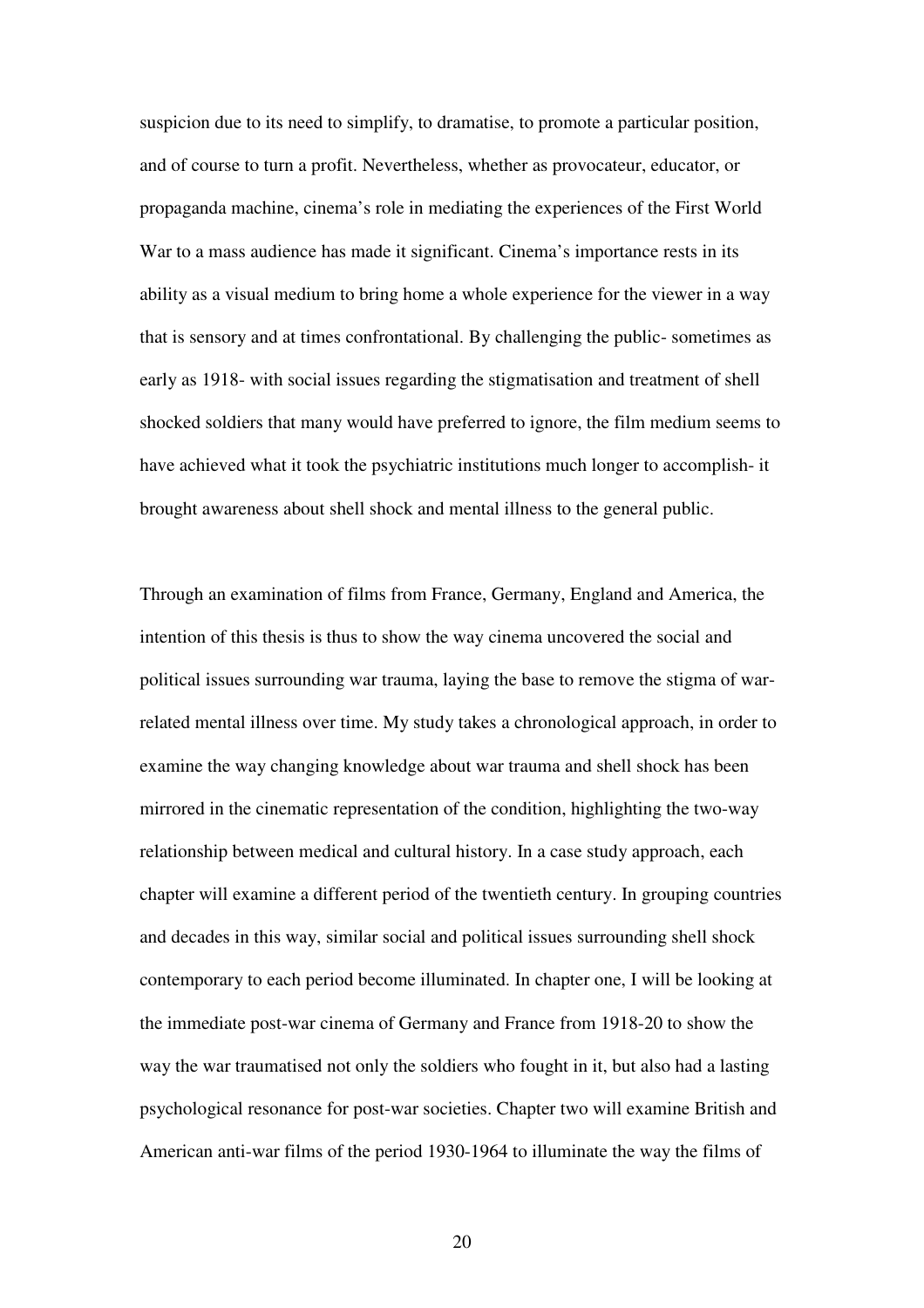this era used the shell shocked soldier as a powerful anti-war tool. Chapter three examines the way developing psychiatric knowledge in the wake of the Vietnam War has not only reinvigorated cinematic interest in the First World War and shell shock, but also shaped the representation of the condition. This chapter also looks at the continuation of a dialogue in anti-war cinema which uses the shell shocked soldier both to indict the military brutalities of the First World War, and to highlight the devastating effects of returned soldiers on their families.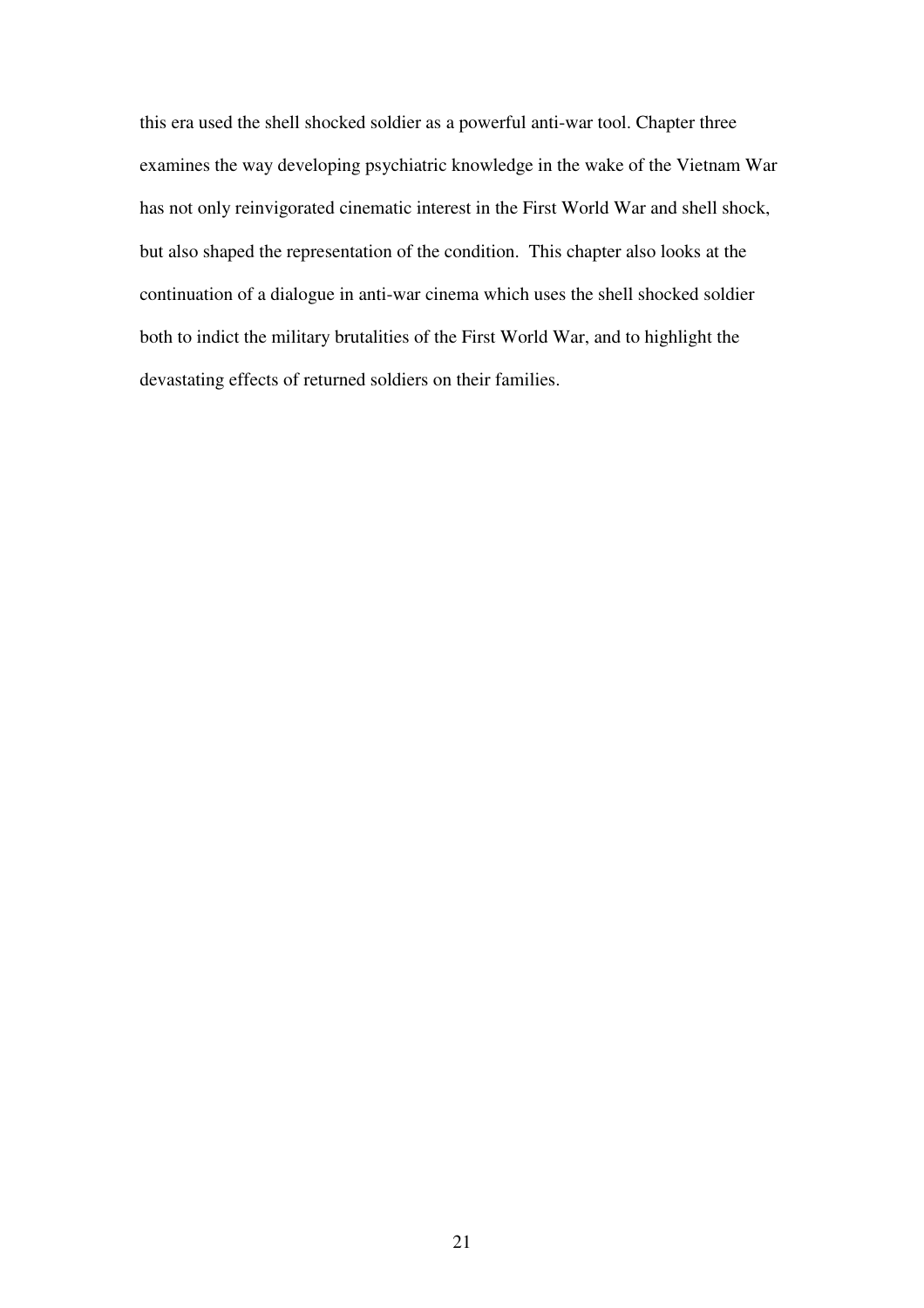#### **Chapter One:**

# **These 'Purgatorial Shadows': The Ghosts of War Memory and the Traumatised National Psyche in the Post-War Cinema of France and Germany, 1919-20**

*'Nerves: you mysterious avenue of the soul, you messenger of highest desire and deepest suffering. If you fail, man is but animal. Nerves, are you not the soul itself?'*  - Robert Reinert, *Nerven* (Germany, 1919)

I<sub>n</sub> 1919 Robert Reinert's film *Nerven* ('Nerves') was released in Germany.<sup>45</sup> The

film was concerned with the overwrought nerves of post-war Germany's citizens, and its impact upon those at its initial screening was astonishing. According to one sensational report, members of the audience were so traumatised that several had to be hospitalised, and one woman allegedly woke at night after seeing the film and ran into the street screaming 'Now I am going to die! Now I am going to die!'<sup>46</sup> It is difficult to imagine how a film could have had an effect so dramatic on its audience. In immediate post-war Germany, however, with a nation in the midst of revolution and struggling to come to terms with various economic and social consequences of the First World War, including dealing with its damaged soldiers, one can begin to understand how *Nerven* may have generated such a response.<sup>47</sup>

<sup>45</sup> *Nerven* (1919) Robert Reinert (110 minutes)

<sup>46</sup> "Finstere Metropole oder Gemütlichkeit: *Nerven,* Deutschland 1919, von Robert Reinert" ("Sinister City or Comfort Zone: *Nerves*, Germany 1919, from Robert Reinert") on Sueddeutsche.de 'Muenchen & Region,' http://www.sueddeutsche.de/muenchen/muenchen-im-film-finstere-metropole-odergemuetlichkeit-1.211010-3 (accessed 8th September, 2010).

<sup>47</sup> Crouthamel, "War Neurosis Versus Savings Psychosis," p. 164.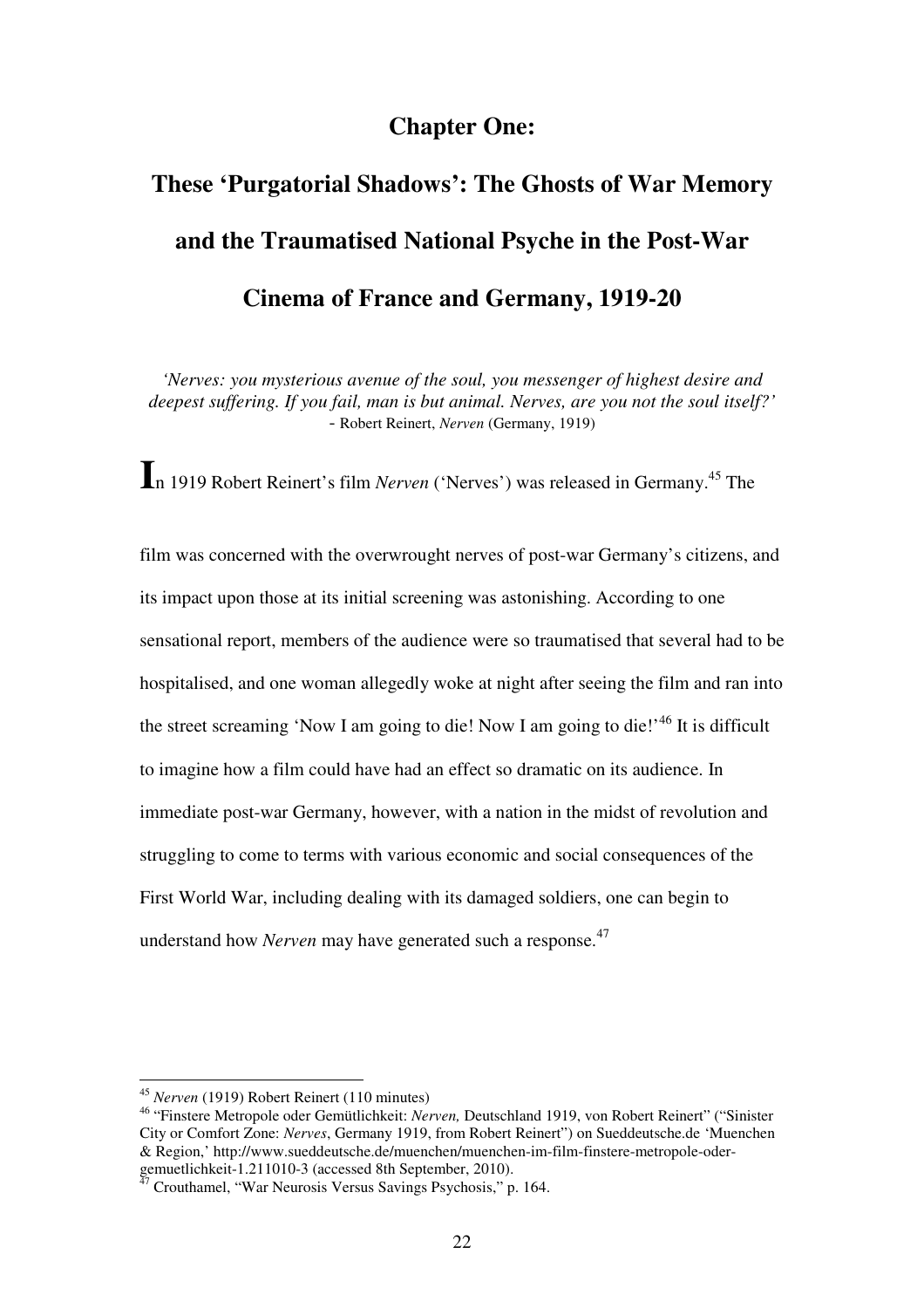The opening screenshot of *Nerven* described it as a film which 'represents the mood of 1919 as "nervous dynamite arising in the human psyche as a result of war and hardship."' *Nerven* undoubtedly reflected the fear and growing unease of a nation which was traumatised by defeat in the First World War and humiliated by the terms of peace 'dictated' at Versailles.<sup>48</sup> Germany was at breaking point, and the war had taken its toll on the country's nerves. Similarly in France, despite being on the 'winning' side, the immense devastation caused by the war to its citizens and physical landscape left a lasting imprint on the French collective memory and the national psyche.<sup>49</sup> The psychological consequences of war on the people of France and Germany were reflected in their national cinema in the immediate post-war years. In addition to addressing issues surrounding the treatment of individual soldiers traumatised by war, a defining characteristic of some of the cinema of these two nations at this time was their suggestion of a wider, more symbolic national trauma.

The grouping of German and French cinema in this chapter is therefore the result of the way both depict the mirroring of battlefield trauma with trauma on the home front during and after the First World War. I have put them together this way in order to examine the impact of the war on the national psyche. The similarities between some French and German cinema of the period 1919-20 will become apparent as both are concerned with themes of guilt, anger, war trauma, madness, and political unrest. The cinema of both these nations also reflects contemporary psychiatric and social knowledge about nerves, hysteria and shell shock. These understandings and their

<sup>48</sup> Thomas Elsaesser, *Weimar Cinema and After: Germany's Historical Imaginary* (London; New York: Routledge, 2000), p. 29.

<sup>49</sup> Christopher J. Fischer, 'National Sacrifices, Local Losses: Politics and Commemoration in Interwar Alsace,' pp. 133-145 in Patricia M.E. Lorcin and Daniel Brewer (eds.), *France and Its Spaces of War: Experience, Memory, Image* (New York: Palgrave Macmillan, 2009). The lasting impact of the war on French memory is evident also in the renewed interest of French cinema in the past twenty years on the subject of the First World War. Some of these films will be discussed in chapter 3 of this thesis.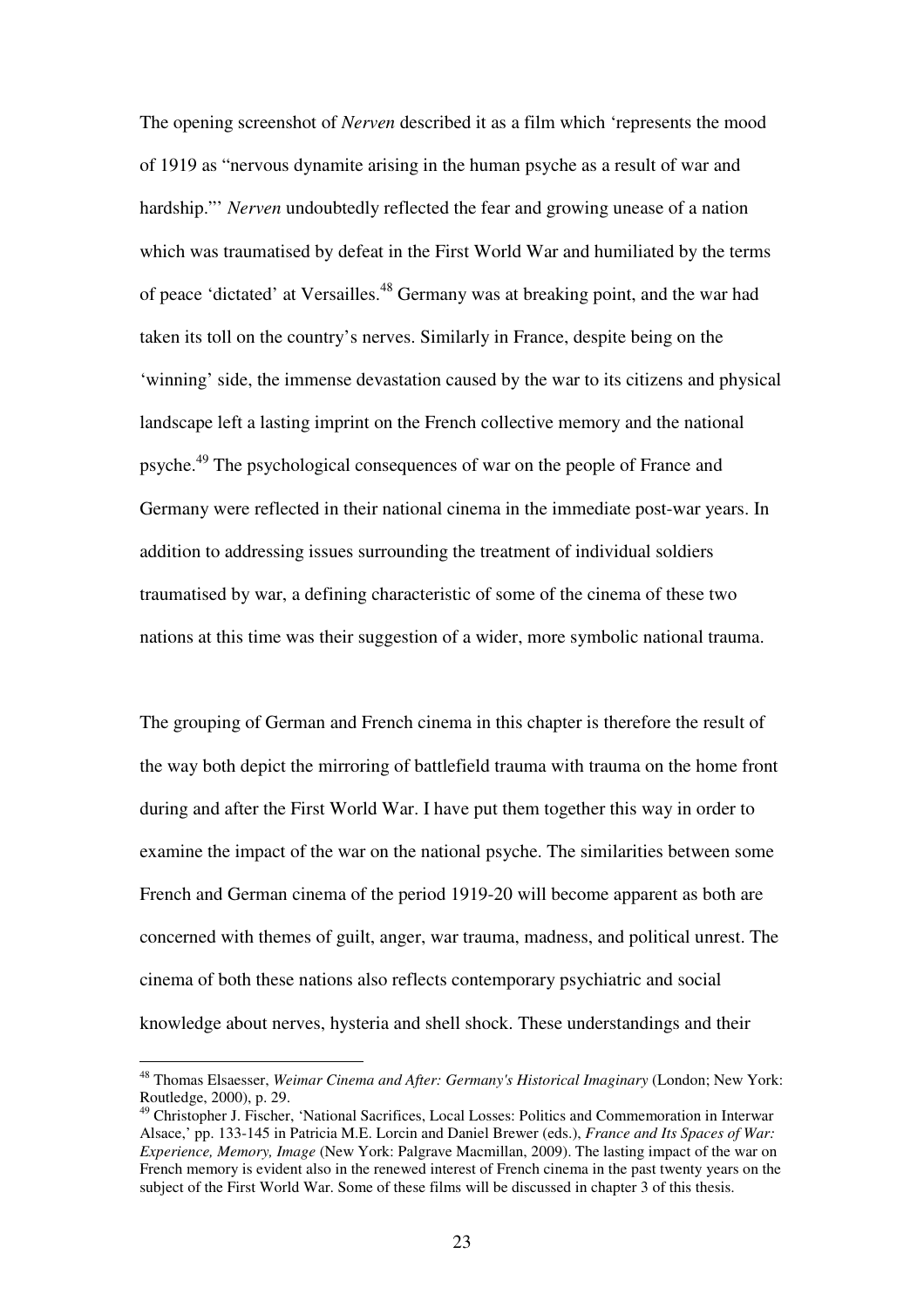representation in film tell us a great deal about the way societies dealt with and treated the traumas of war. Whether expressed in a literal manner, as in the case of *Nerven*, or the more metaphorical manifestations seen in Weimar Expressionist films, madness underlay the mood, if not the storylines, of many of the films of this era.

The morbidity and angst of much post-war Weimar cinema has historically been linked to ideas of the German national psyche traumatised by the war, and the guilt, humiliation and anger caused by post-war reparations, revolution and the failures of democracy.<sup>50</sup> German silent cinema of this period is often characterised in terms of its unique aesthetic and 'demonic' and depressive motifs, storylines and characters.<sup>51</sup> Debates have circulated amongst film historians as to the meanings behind these seemingly insane and sometimes archaic cinematic creations. Most studies examine the manifestation of madness in the 'Expressionist' genre. 'Expressionist' cinema was said to be distinguished by its

Unusual lighting, the stylisation of sets and acting, the Gothic-story material and fairytale motifs, angular exteriors, claustrophobic interiors, and above all, that excess of soul ascribed to all things 'typically German.<sup>52</sup>

Film historian Siegfried Kracauer, analysing the Expressionist films of 1920s, attributed the dark side of German Weimar cinema to this idea of a 'German soul.' Kracauer's much debated study of the psychological aspects of German Weimar cinema suggested the films of the Weimar period exposed the German 'soul' and

<sup>50</sup> Noah Isenberg (eds.), *Weimar Cinema: An Essential Guide to Classic Films of the Era* (New York : Columbia University Press, c2009), p. 6. See also Elsaesser, *Weimar Cinema and After*, p. 29.

<sup>51</sup> Elsaesser, *Weimar Cinema and After : Germany's Historical Imaginary*, p. 24, quoting film Historian Lotte Eisner in *The Haunted Screen: Expressionism in the German Cinema*, (1969), p. 9.

<sup>52</sup> Elsaesser, *Weimar Cinema and After*, p. 20.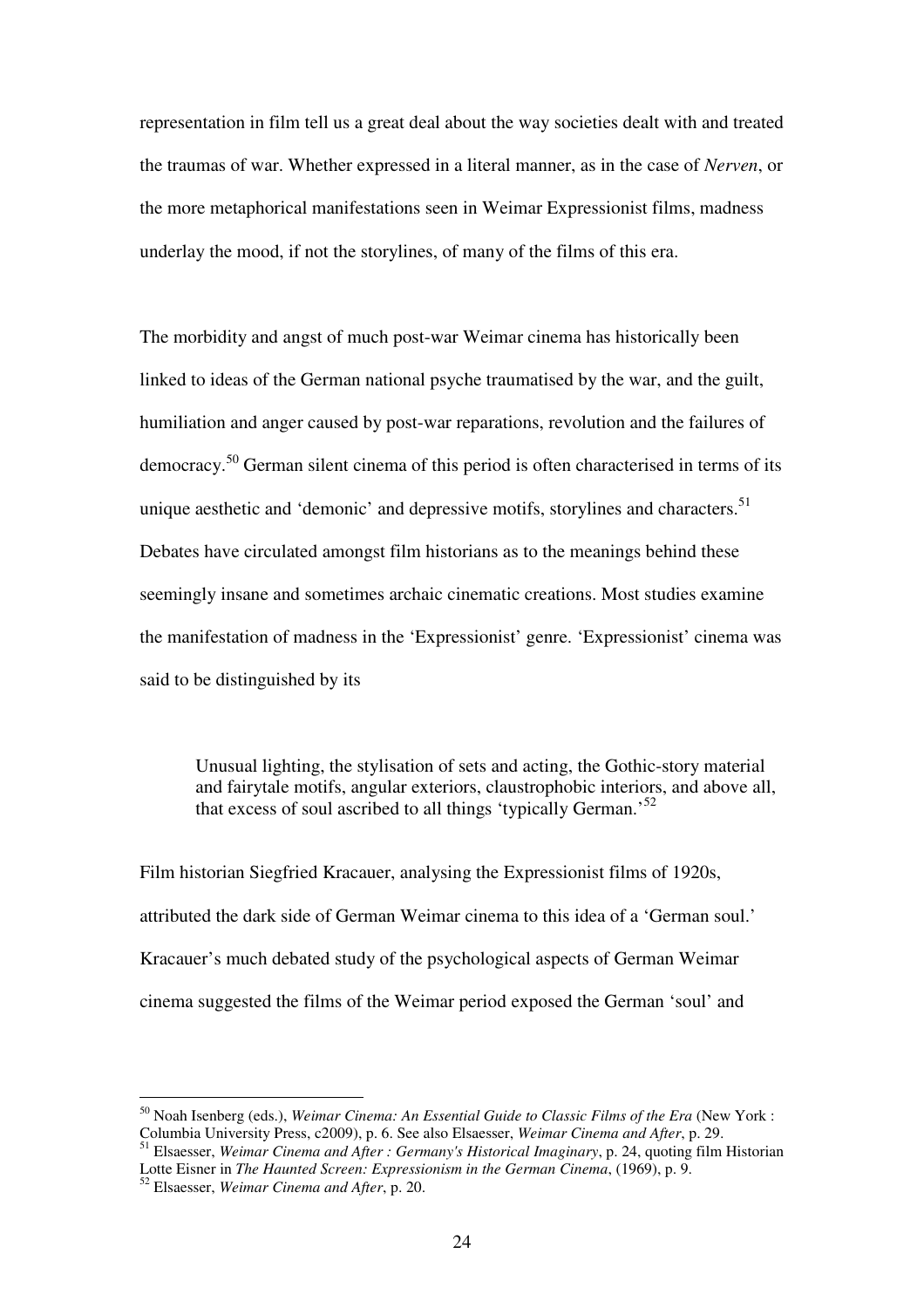revealed 'inaccessible layers of the German mind.'<sup>53</sup> Kracauer attributed the sinister characters and chaotic scenery of Weimar films to the madness of war. The German 'soul,' embodied in the stylised Expressionist scenery, 'unearthly' lighting and gothic characters of Weimar cinema, was therefore a manifestation of the national psyche traumatised by war.<sup>54</sup>

The idea of a national trauma manifested in a nation's cinema is apparent in Expressionist films such as Robert Wiene's *The Cabinet of Dr Caligari* (1920). *Caligari* reflected a society driven mad by war in an abstract manner.<sup>55</sup> According to Anton Kaes' study of Weimar Germany's 'shell shocked' cinema (one of the few studies to address this topic), *Caligari*'s 'historical unconscious' represented the memory of traumatic war experience.<sup>56</sup> Kaes argues that *Caligari*, through its particular characters and narrative construction, served as an indictment of the treatment of war neurotics by psychiatric institutions. Through its disturbing motifs and Expressionist aesthetic used to portray the brutal treatment of post-war Germany's mentally ill patients, *Caligari* has been seen to be representative of war trauma and its post-war repercussions, for both individual and nation.

The story of *Caligari* began with a young man and an old man, sitting in an eerie garden. The older man said to his younger friend 'There are spirits all around us. They have driven me from Hearth and Home, from wife and child.' The younger man, Francis, indicating the ghost-like figure of a woman (Jane) who passed by, replied,

<sup>53</sup> Siegfried Kracauer, *From Caligari to Hitler: A Psychological History of the German Film* (Princeton, N.J. ; Oxford : Princeton University Press, 2004), pp 3; 60.

<sup>54</sup> Kracauer, *From Caligari to Hitler*, p. 75.

<sup>55</sup> *The Cabinet of Dr Caligari* (1920) Robert Wiene (71 minutes)

<sup>&</sup>lt;sup>56</sup> Anton Kaes, *Shell-Shock Cinema: Weimar Culture and the Wounds of War (Princeton: Princeton* University Press, c2009), p. 54.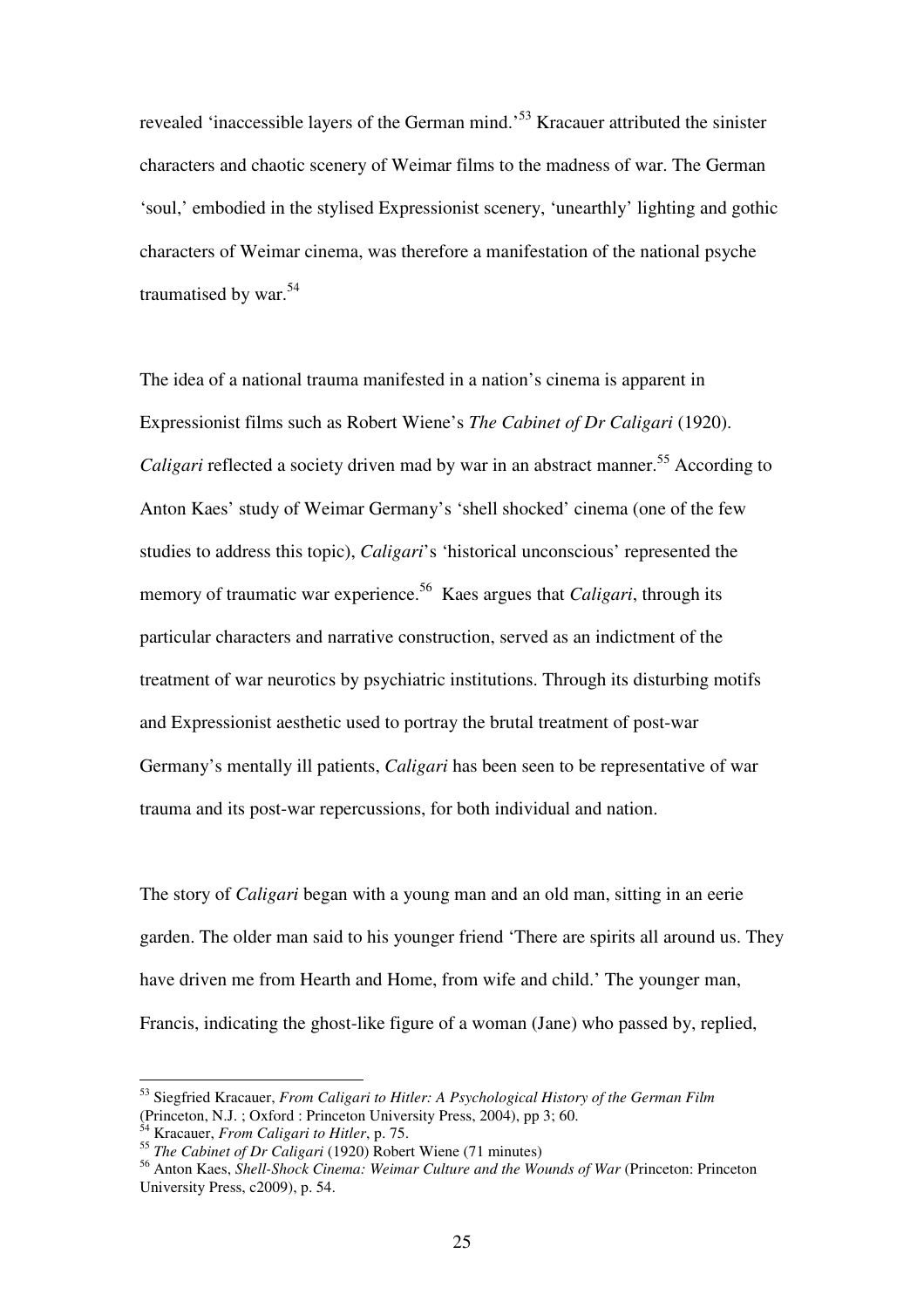'That is my fiancé. What she and I have lived through is stranger than what you have lived through.' The film flashed back to the strange events of the young man's life prior to this moment. The story that unfolded told of Caligari, a magician, who travelled to fairground shows, entertaining the crowds with his 'somnambulist' (a sleepwalker) named Cesare. Caligari declared that his Somnambulist would 'awaken from his death trance and…answer all your questions. Cesare knows the past and sees the future.' Under Caligari's hypnosis, Cesare awoke from his trance and committed murder upon a friend of Francis. He also attacked Jane while she slept, chasing her from her home and leaving her traumatised. Francis, determined to find out who murdered his friend and attacked Jane went to the prison where a man accused of his friend's murder was being held. The accused was not Cesare, but an innocent man who had been chained to the floor of his cell. In true Expressionist style, the cell reflected the suffocating madness of the film through its claustrophobic interior and its aesthetics of sharp, angular triangles which comprised the walls of the prisoner's cell. Indeed, the prisoner's incarceration and nightmarish surroundings were one of the film's many symbolic reflections of the madness and chaos of post-war Germany and its traumatised psyche.

In his search to find the man who murdered his friend, Francis also visited an insane asylum. Suspecting Cesare of the murder, he discovered to his horror that Caligari was the director of the asylum. While searching Caligari's office, the doctors and Francis found a text on 'somnambulism' written by a man named Caligari in the eighteenth century. The magician and asylum director had adopted this identity. Caligari, meanwhile, was becoming increasingly insane, and began to visualise writing on the walls telling him 'Du musst Caligari werden' ('You must become

26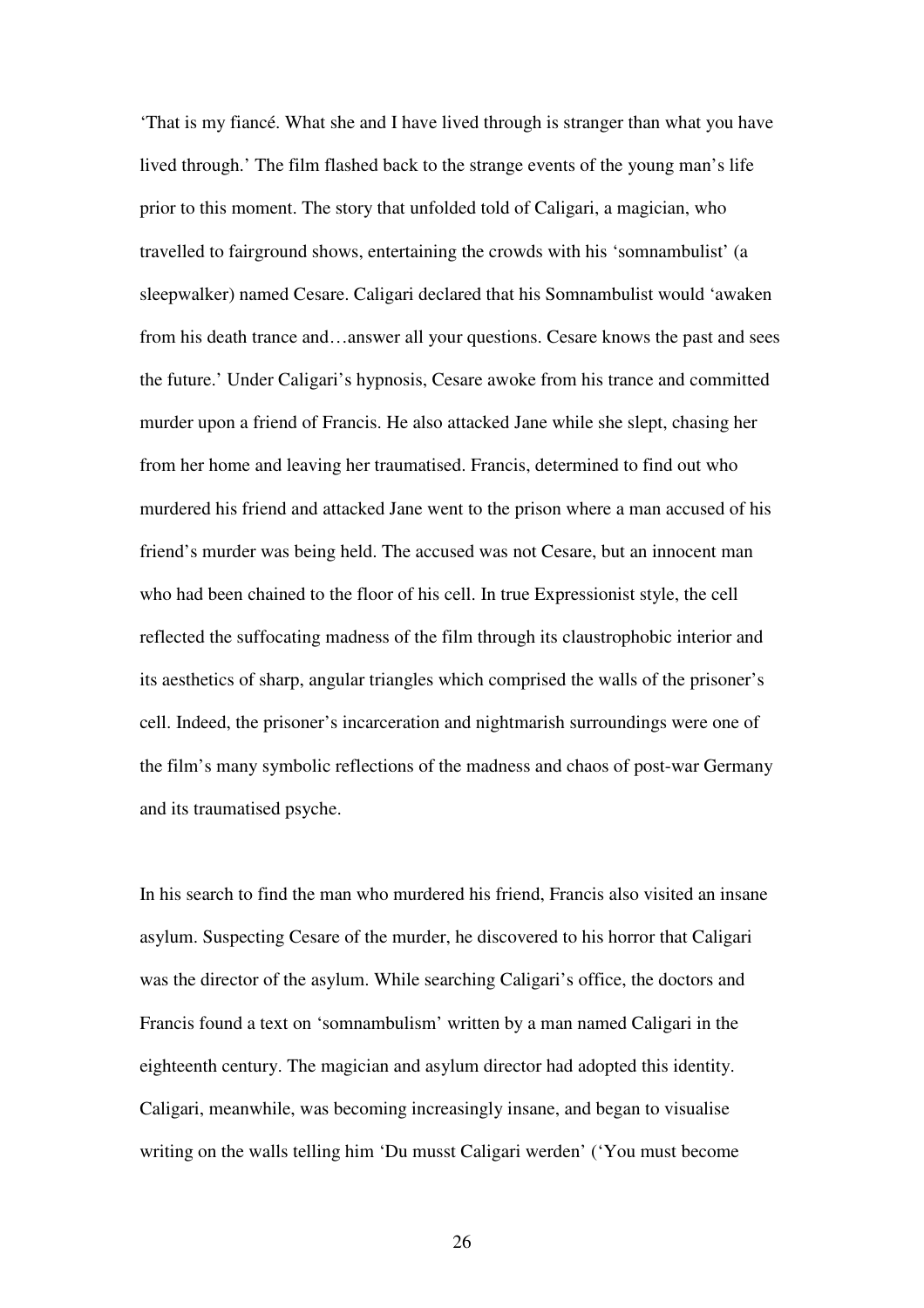Caligari'). The asylum director's identity as Caligari, and his somnambulist's crime, was soon revealed and the insane Caligari was eventually forced by his own employees into a straightjacket. The final scenes returned to the opening narrative of our storyteller Francis who revealed 'from that day on, the madman never left his cell.' However, in the film's psychological twist, we discover that it was Francis and the old man, as well as Jane, who were in the insane asylum, and that the story of Caligari was but a figment of Francis's imagination.

Anton Kaes has suggested that '*Caligari* is an aggressive diatribe against the murderous practices of war psychiatry.<sup>57</sup> This is supported by the fact that the film's protagonists fell prey to madness and became the victims of the psychiatric institution, symbolising the victimisation of soldiers that occurred during the war at the hands of military doctors. Injured soldiers, including suspected shirkers, were often treated with painful and sometimes dangerous electroshock therapy by psychiatrists.<sup>58</sup> Indeed, many patients examined for war neurosis in Germany complained of harassment by doctors who suspected them of political subversion or malingering, an issue which became politicised in regards to pensions in post-war Weimar Germany.<sup>59</sup> *The Cabinet of Dr Caligari* perpetuated the monstrous image of wartime psychiatry out of control, through its depiction of the dangerous practise of hypnosis which, pioneered by Freud in 1890s Germany, was designed to help patients uncover traumatic memories.<sup>60</sup>

<sup>57</sup> Kaes, *Shell-Shock Cinema*, p. 53.

<sup>58</sup> Lerner, *Hysterical Men,* p. 57; Kaes, *Shell-Shock Cinema*, p. 46.

<sup>59</sup> Lerner, *Hysterical Men,* p. 219.

<sup>60</sup> Kaes, *Shell-Shock Cinema*, p. 54.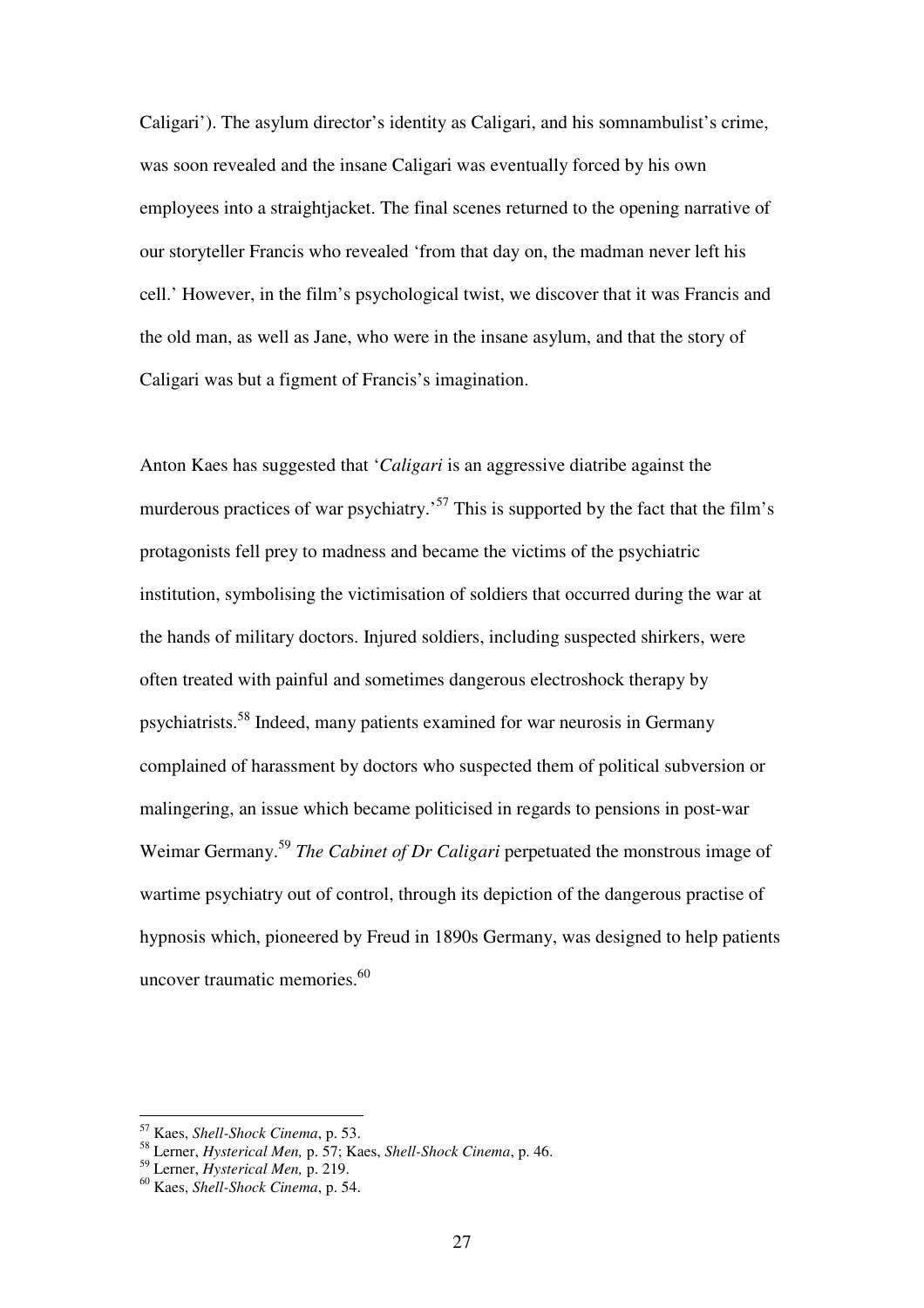Elaborating on the anxieties about the treatment of the war traumatised by demonic psychiatrists, Anton Kaes suggests that:

Caligari oscillates between two types of psychiatry operative in World War I: the traditional model…that became sadistic and even murderous because of unchecked authority, and the newer psychoanalytical model…that wanted to cure the patient by slowly uncovering the cause of his trauma.<sup>61</sup>

Francis's recollection of the events leading to Caligari's madness reflects the latter type of psychiatry, which used 'talking cures' to re-enact and uncover trauma. His flashbacks mirror the traumatic flashbacks of a war neurotic and his retelling of them can be seen as a 'talking cure,' a procedure which was (and still is) practised by psychiatric institutions in the treatment of trauma. <sup>62</sup> The psychiatrist in *Caligari*, however, tends to represent the former, more demonic model of war psychiatry, with its dangerous influential control over the individual patient. The film's nightmarish settings, its 'soul', and the frightening doctor Caligari suggest a more sinister psychiatry, which, abusing its power, used hypnosis as a tool to control war neurotics. This is illuminated by Dr Caligari's mad rant:

Now I shall unravel the psychiatric secrets of Caligari! Now I shall discover if it is true that a somnambulist can be compelled to perform acts that- in a waking state- he would never commit and would be repugnant to him!

The fear in post-war Germany about psychiatrists' propensity to influence patients under hypnosis reflected nineteenth century discourses suspicious of hypnotism. According to historian Andreas Killen, fairground hypnotism, the likes of which we see depicted in *Caligari*, came under fierce criticism. Killen notes that 'lay hypnotists

<sup>61</sup> Kaes, *Shell-Shock Cinema*, p. 54.

<sup>62</sup> Kaes, *Shell-Shock Cinema*, pp. 49-53.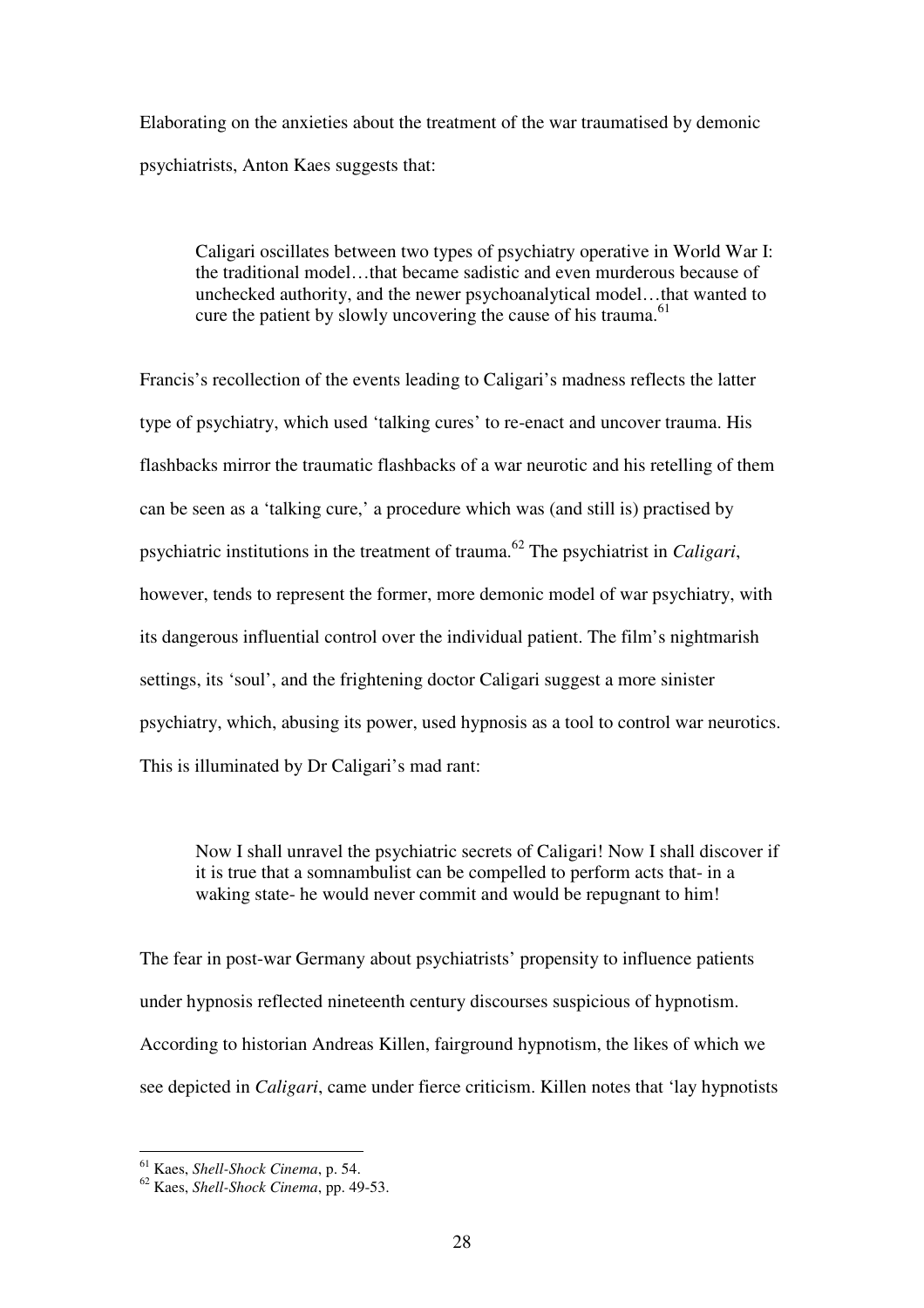drew sizable crowds to their street corner and fairground performances.' Due, however, to their supposed connections to outbreaks of crime, madness and suicide, public exhibitions by hypnotists were banned by the German Reich in  $1895$ .<sup>63</sup> In *Caligari,* the mad doctor and hypnotist Caligari, and his subject Cesare, likewise become emblematic of both the fears about hypnotism and criminality in pre-war Germany, and the controlling practises of war psychiatry in post-war Germany which, in their cinematic representations, took on a demonic image.

Similar to the way *The Cabinet of Dr Caligari* was concerned with the dubious psychiatric practices of electroshock and hypnosis, so too was there a concurrent discourse on cinema at this time which worried about the dangerous hypnotic effects of the moving image, including its impact on nerves.<sup>64</sup> Like fairground hypnotism, early cinema-going experiences were believed to be connected with problems of mental and physical health, such as nervousness, short-sightedness and neurasthenia, as well as crime and the perceived problem of homosexuality.<sup>65</sup> Historian Scott Curtis reiterates that concerns about cinema spectatorship stemmed from the idea that 'cinema affects the nervous system directly without the mediation contemplation provides.'<sup>66</sup> Cinema was also believed to have a hypnotic effect, the danger of which related to the viewers' 'lack of impulse control, paralysis of the will, [and]

 $\overline{a}$ 

<sup>64</sup> Scott Curtis, "Between Observation and Spectatorship: Medicine, Movies and Mass Culture in Imperial Germany," (pp. 87-98) in Annemone Ligensa and Klaus Kreimeier (eds.), *Film 1900: Technology, Perception, Culture* (England : John Libbey ; Bloomington, IN : Distributed in North America by Indiana University Press, c2009), pp. 94-95. See also Killen, "The Scene of the Crime: Pyschiatric Discourses on the Film Audience in Early Twentieth Century Germany," p. 102

<sup>&</sup>lt;sup>63</sup> Andreas Killen, "The Scene of the Crime: Pyschiatric Discourses on the Film Audience in Early Twentieth Century Germany," pp. 99-111, in Annemone Ligensa and Klaus Kreimeier (eds.), *Film 1900: Technology, Perception, Culture* (England : John Libbey ; Bloomington, IN : Distributed in North America by Indiana University Press, c2009), p. 101.

<sup>&</sup>lt;sup>65</sup> Killen, "The Scene of the Crime: Pyschiatric Discourses on the Film Audience in Early Twentieth Century Germany," p. 100.

<sup>66</sup> Scott Curtis, "Between Observation and Spectatorship: Medicine, Movies and Mass Culture in Imperial Germany," pp. 94-95.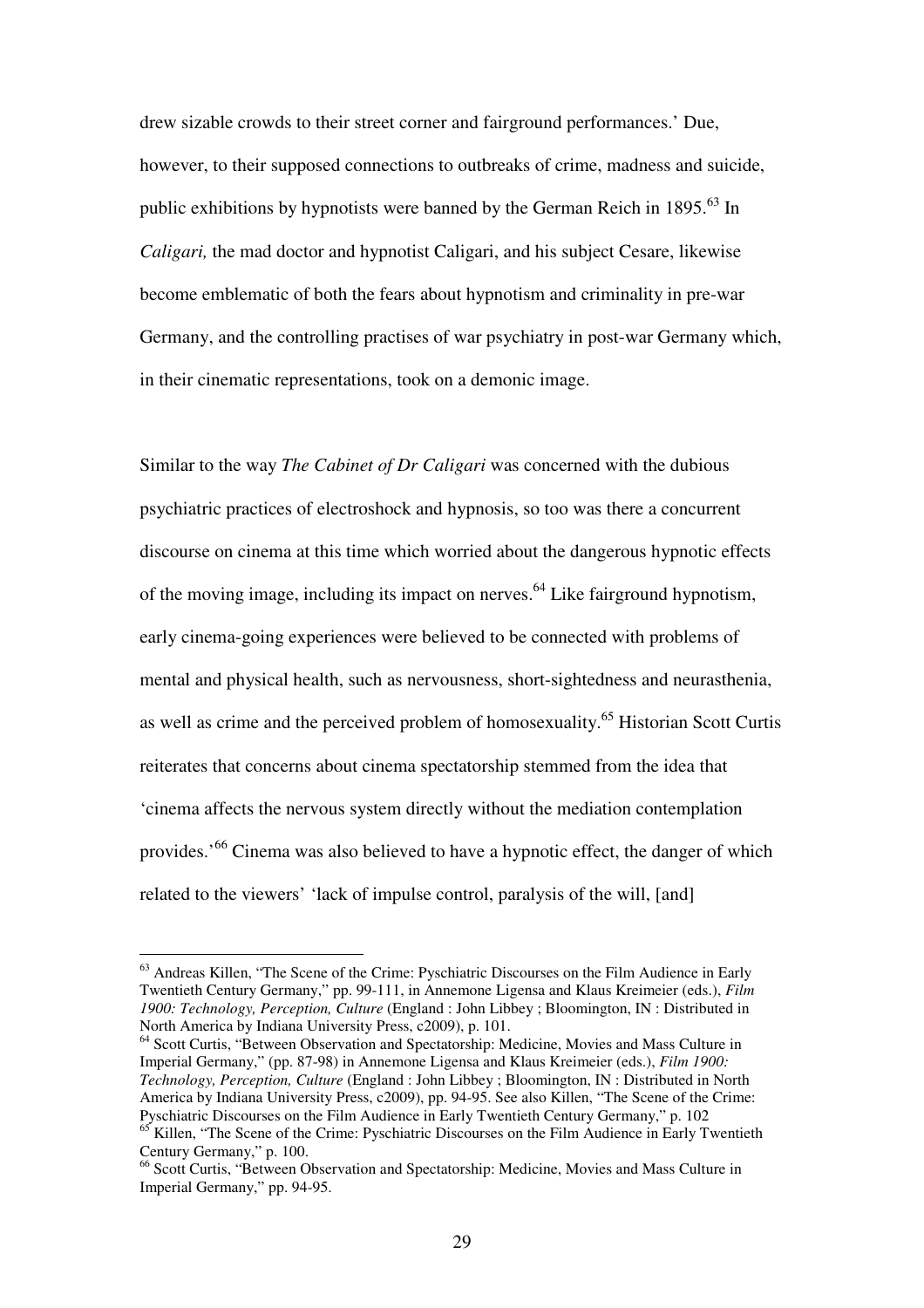suggestibility.<sup> $67$ </sup> These superstitious theories could be used to explain the audience reaction to *Nerven*, which had the precise effects on viewers that critics of the cinema were concerned about. Not only did *Nerven* represent a nervous society, it actually exacerbated people's nerves. After watching the film, several people were admitted to a 'Nervenklinik' (literally translated as 'nerve clinic').<sup>68</sup>

It is more likely, however, that the reaction to *Nerven* was the result of the already overwrought nerves of post-war Germany's citizens who were both the subject of, and also the viewing audience for Reinert's film. Seeing their very anxieties played out in front of their eyes, and coming to terms with their national 'soul' represented on film would surely have had an unnerving psychological resonance for the film's first viewers. *Nerven*'s traumatic impact perhaps stemmed from the way it forced Germans to face the consequences of the First World War, highlighting a two-way relationship between war trauma and cinema. With the amount of editing and censorship that has happened since 1919, however, the original meanings have undoubtedly changed. Our twenty first century viewing of the film is very different to the experience of the audience of 1919, making it hard to determine why *Nerven* drove people mad.<sup>69</sup>

*Nerven* is an unusual film, described by one recent reviewer as the forgotten counterpart to *Caligari*, probably due to its similar themes of madness, and its reflection (albeit a more literal one) of a greater national trauma.<sup>70</sup> *Nerven* told of the lives of three characters: the factory owner Roloff, his revolutionary daughter Marja,

 $67$  Killen, "The Scene of the Crime: Pyschiatric Discourses on the Film Audience in Early Twentieth Century Germany," pp. 100-102.

<sup>68</sup> "Finstere Metropole oder Gemütlichkeit: *Nerven,* Deutschland 1919, von Robert Reinert"

<sup>&</sup>lt;sup>69</sup> We are told at the beginning of *Nerven* that much of the original film has been lost or censored.  $70$  Description of "Nerven" showing at the Zeughaus Kino at the German Historical Museum, http://www.dhm.de/kino/kassandra.html, (accessed 8<sup>th</sup> September, 2010)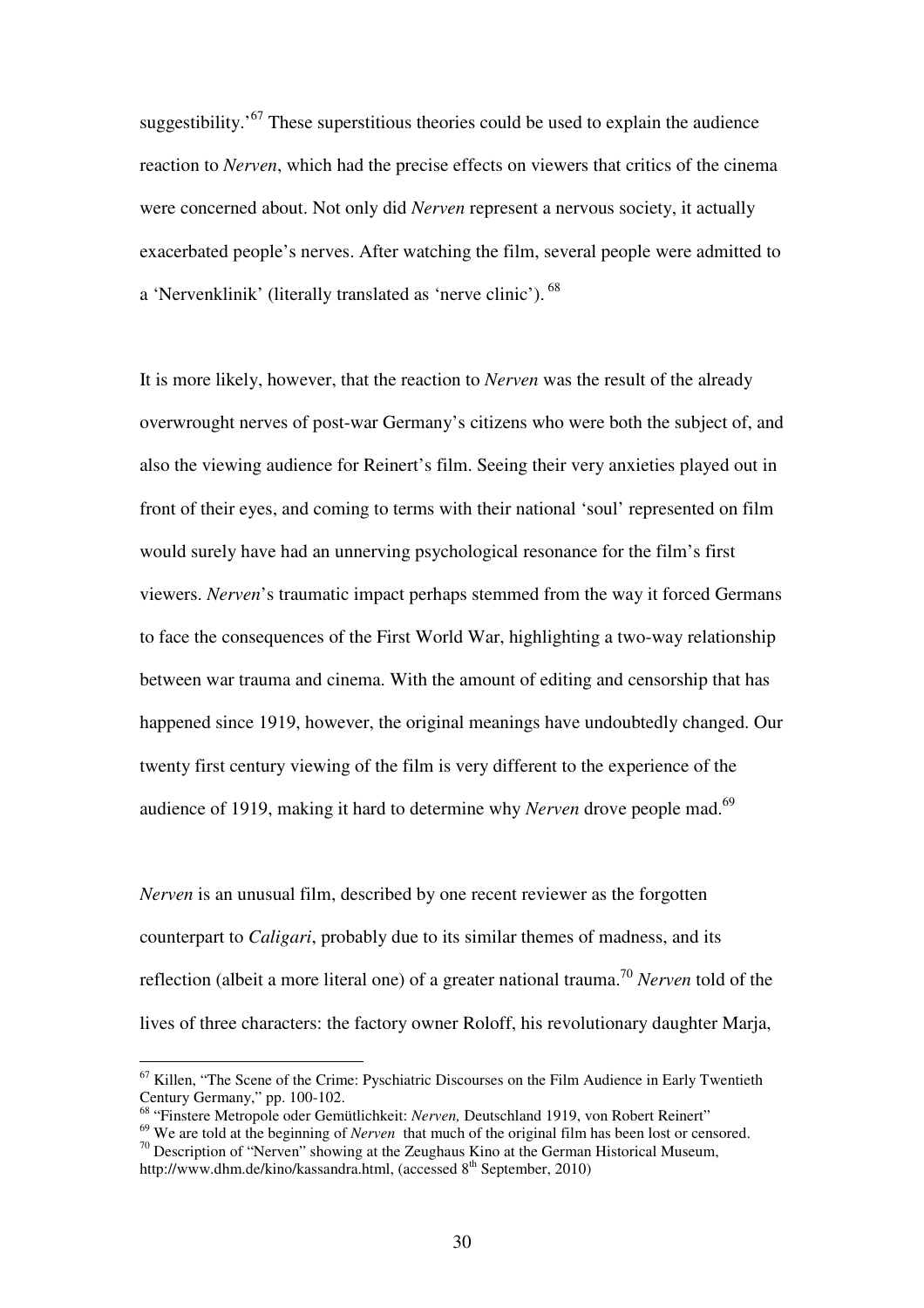and the teacher John. It depicted an edgy and confused post-war Germany, preoccupied with nerves and consumed by war guilt. In one early intertitle, the film warned 'beware you peoples, shaken by nervous epidemics and terror and panic.' In the opening scenes, Roloff worried about the impact on his nerves when his factory was destroyed by a machine of his own creation. This prophetically heralded doom for Roloff who had claimed his machines would take over the world. The destruction of his factory became a warning about the consequences of military arrogance and the future of a post-war world steeped in anger and resentment. Roloff lamented 'what unrest and discontent are spreading across the world. You ask for bread, they seek power.' His obscure references to a world consumed by hate and power hierarchies seem to resonate with the bitterness of post-war Germany forced to pay reparations for the war's damage. That Germany's suffering was connected to the battlefield, and was personal as well as economic, is also clear. As a man searched for his son in the mass grave of a battlefield, the film noted 'The peoples are mourning on bloody battlefields.'

Devastated by the war, the German nation's suffering manifested itself into madness. Just as Roloff's mental health deteriorated and he began to see ghosts of the dead rising to wreak their revenge on the civilian population, so too did the other people in his town become hysterical and violent in their need to find an outlet for their war guilt. The actions of Marja's gardener, who was desperately in love with her, offer a good example. After being called a 'coward' because he wanted to devote his life to her rather than the war effort, the gardener's frustration at Marja's rejection turned into temporary insanity and led him to kill a man in the street with a sledge hammer. When questioned by one of the town's citizens as to why he did it, his confused

31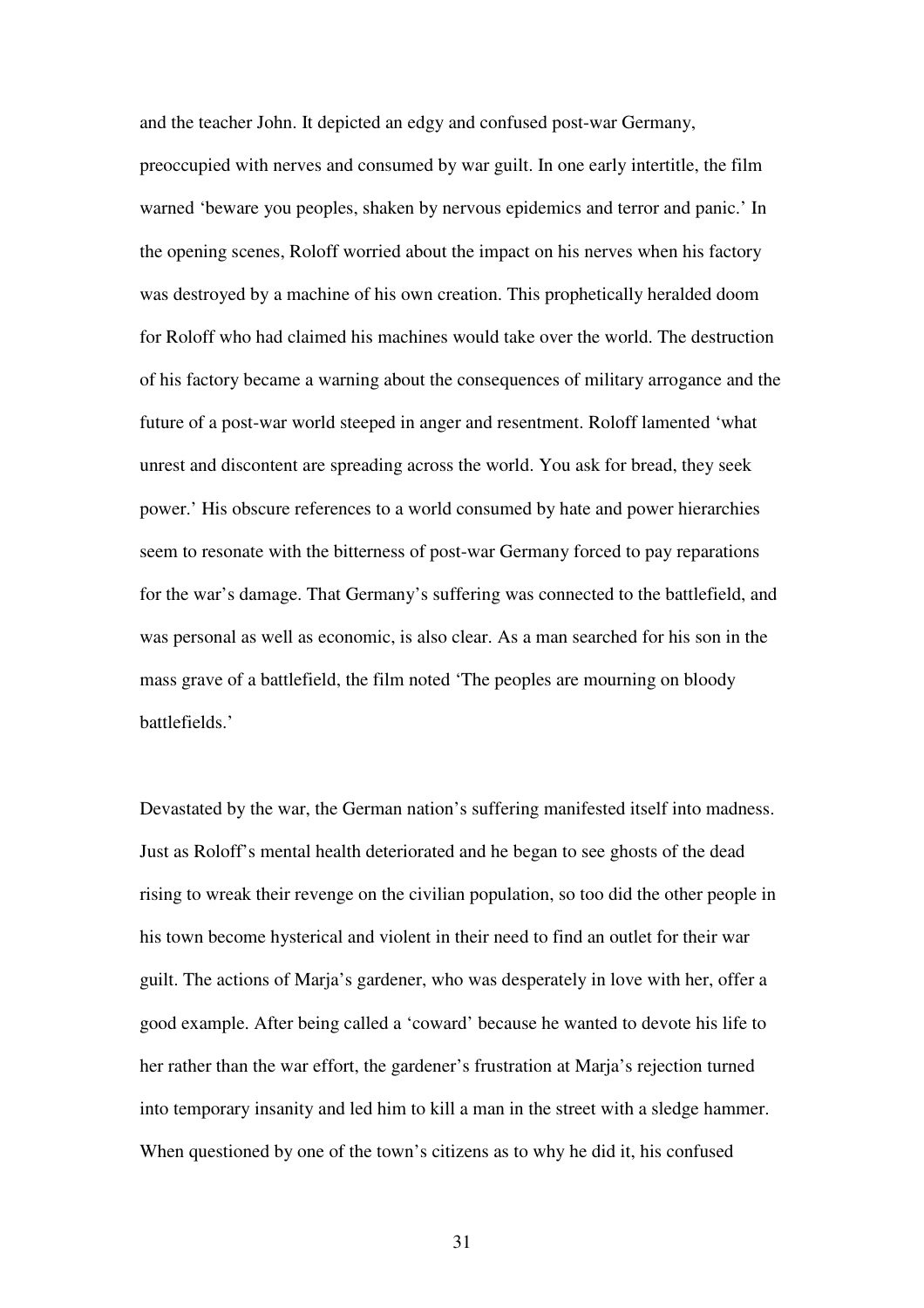response was 'I don't know.' He was then grabbed by the angered mob of townspeople, lined up against a wall and shot by firing squad without trial. In its decision to take matters into its own hands, the mob's actions begin to suggest a world turned mad. The mob's rejection of the law in its handling of the murder, and its practise of shooting the gardener by firing squad (reminiscent of the army's heavy handed practises), suggests that wartime behaviour transferred itself into civilian life and that the memory of war was causing the psychological breakdown of Germany's citizens.<sup>71</sup>

The ideas about post-war nerves and their expression of a larger national trauma were for the most part elaborated through the character of Roloff. The breakdown of Roloff's nerves began when his daughter Marja was believed to have been raped by the fervently spiritual teacher John. Roloff's nerves caused him to imagine John raped Marja. Consequently he had John imprisoned. When Roloff discovered that his accusations were false, the guilt of having convicted an innocent man caused his mental deterioration. Roloff's downward spiral to madness was mirrored in the film's chaotic montage which showed his growing insanity. Roloff's mother equated his psychotic state as deriving from his father's own pathological fits of rage. 'Hereditary taint is the doctor's way of putting it,' Roloff noted, incidentally illuminating contemporary psychiatric discourses also, which attributed mental illness, madness and shell shock to heredity.<sup>72</sup>

Roloff suffered from hallucinations, anxiety and irrational, uncontrolled fits of rage, symptoms which are remarkably similar to those nowadays associated with war-

<sup>71</sup> Regarding the military's harsh practises, see Shephard, *A War of Nerves*, p. 25 in which he notes the way the military shot perceived cowards.

<sup>72</sup> Binneveld, *From shell shock to combat stress*, p. 161.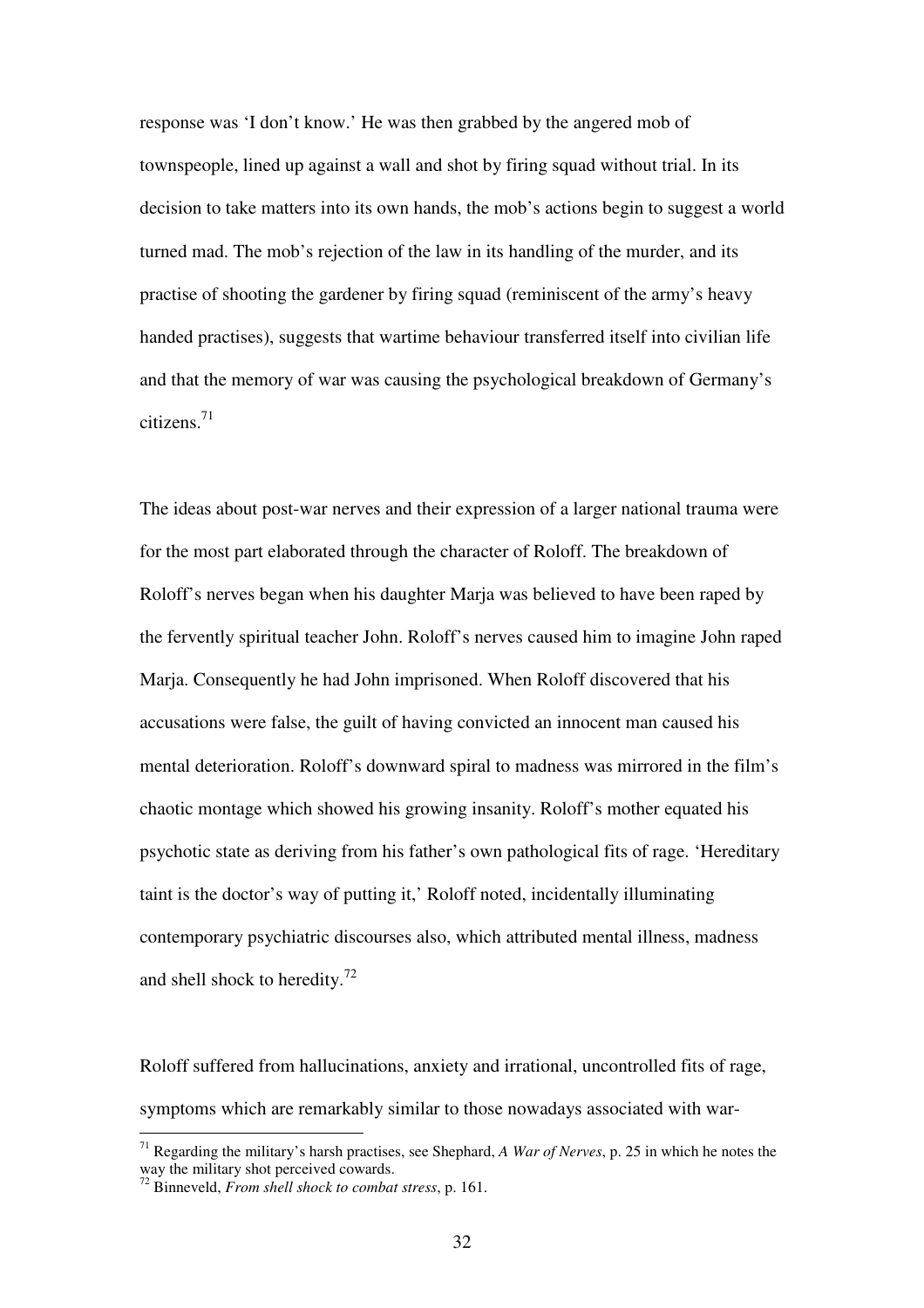related Post-Traumatic Stress Disorder.<sup>73</sup> (This hints at the way battlefront trauma symbolically affected those on the home front). Roloff, paranoid and in a fit of rage, yelled at his wife Elizabeth 'What are you laughing at, hussy?' He began to imagine strangling Elizabeth. These scenes were overlayed with images of sex and street riots and the disconcerting montage of images effectively conveyed Roloff's disturbed mind. Trying to flee the images which haunted him, Roloff jumped into a carriage and told the driver 'Drive as fast as you can! Perhaps I can escape from these horrible images!' He continued to believe, however, that he had actually killed his wife, and feared he was being led to his execution. Disturbing images of naked men and firing squads conveyed his unstable belief that he was being persecuted, and to the teacher John he pleaded 'Save me! Save me! These dreadful images, which the nerve doctors call illusions, are back again!' This recurring discourse on nerves reveals the film's preoccupation with the lasting impact of the war on both the individual and the German national psyche. Roloff noted to John that 'my own nerves mirror the nerves of the world. And the world's nerves are ill.' In this way he spoke to the wider psychological impact of the war on the German national consciousness.

Abel Gance's film *J'accuse* ('I accuse') was released in France the same year as Robert Reinert's *Nerven* was released in Germany.<sup>74</sup> According to its director Abel Gance, *J'accuse* was intended to be a searing indictment of the First World War.<sup>75</sup> 'I had a feeling of frenzy,' Gance said, 'to use this new medium, the cinema, to show the world the stupidity of war.<sup>76</sup> In representing individual trauma on both the home

<sup>73</sup> Williams (eds.), *Post-Traumatic Stress Disorders*, p. 9.

<sup>74</sup> *J'accuse* (1919) Abel Gance (166 minutes)

<sup>75</sup> Kevin Brownlow, "The Waste of War: Abel Gance's *J'accuse*." *J'accuse:* A Film By Abel Gance: The Newly Restored Original 1919 Version. [DVD and booklet] The Flicker Alley Collection: 2008, p. 6.

<sup>76</sup> Brownlow, "The Waste of War: Abel Gance's *J'accuse*," p. 6.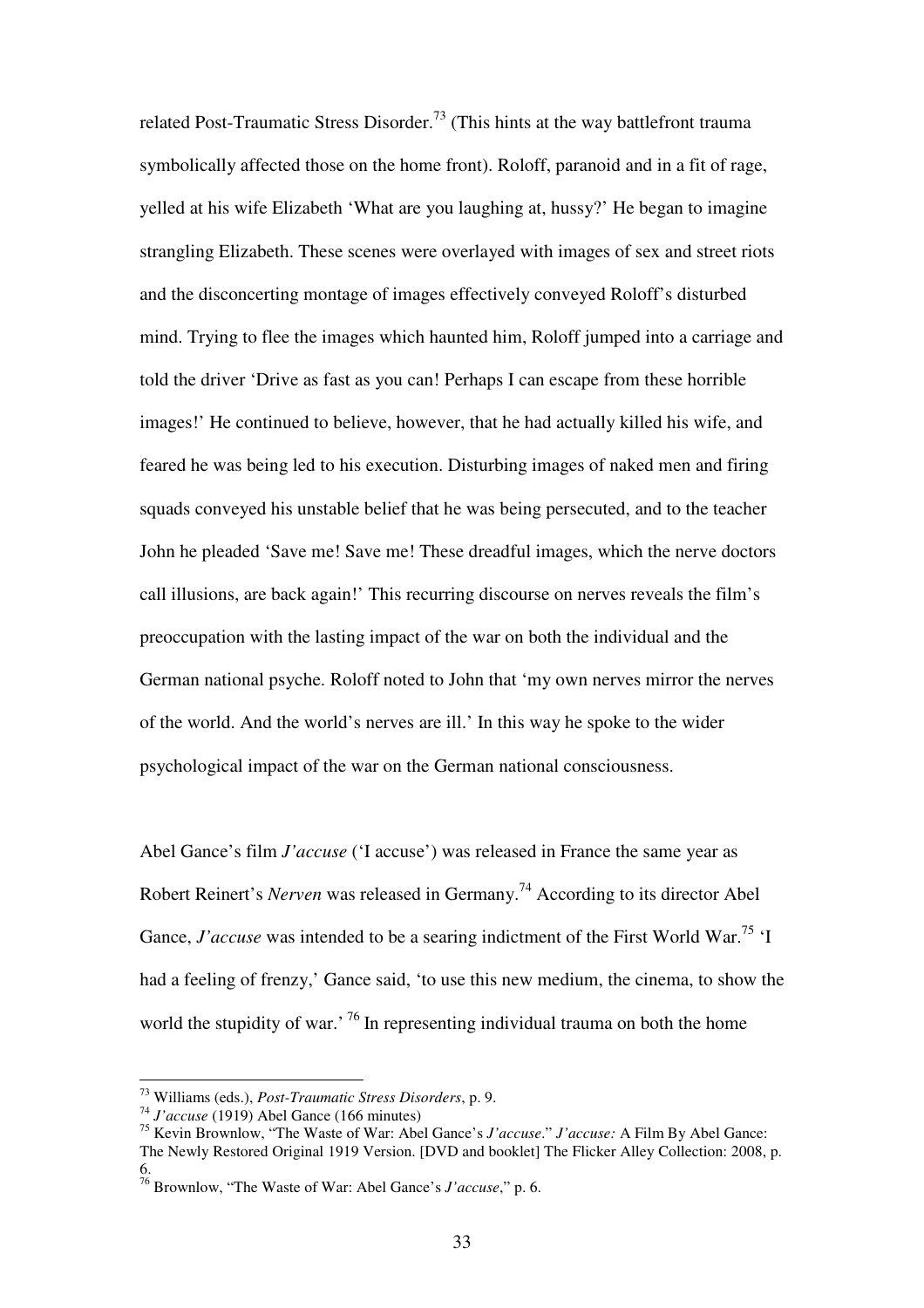front and the battlefield during the war, *J'accuse* highlighted the effect of the war on a broader level and on the French national psyche. Although *J'accuse*'s narrative differed to *Nerven*'s, the similarity of the two films is extraordinary, which surely attests to the uniformly devastating impact of the war on collective memory. *J'accuse* mirrored *Nerven* in a variety of ways, including in its visual style and its themes. Both films were preoccupied with death and fears that the ghosts of dead soldiers would return to haunt the living. Both were concerned with mothers mourning their sons in battle, and both reflected the grief and trauma affecting returned soldiers and those on the home front. Even in its medieval provincial setting, with its stone walled interiors and archaic furnishings, not to mention its symbolic use of animal omens and classical poetry, *J'accuse* identified to a degree with the Romantic and Gothic themes of Germany's Expressionist cinema, though in this case, not exclusively with *Nerven*. 77

The story of *J'accuse* centred on a love triangle between a young woman Edith, her brutish older husband Francois, and the romantic poet Jean Diaz, who was in love with Edith. Both men left to fight in the war and Edith was sent to live with her parents. While there, Edith's village was occupied by German soldiers and she was raped by several of them. Edith returned to her father with the child she bore of one of the Germans, explaining through traumatic flashbacks how the situation unfolded. Still on the front, Jean became shell shocked and was discharged home, where he helped Edith care for her daughter. After returning to the front he suffered from delusions and madness. When discharged from hospital after the war, Jean led an army of dead soldiers' ghosts into the town, to investigate whether the townspeople's

<sup>77</sup> Thomas Elsaesser, "Weimar Cinema, Mobile Selves and Anxious Males: Kracauer and Eisner Revisited," in Dietrich Scheunemann (eds.) *Expressionist Film: New Perspectives* (Rochester, NY: Camden House, 2003), pp. 33-71. P.45. Elsaesser notes the way German Weimar Cinema was preoccupied with Romantic art and fantastic literature, and that the cinema, in its reaction to modernity, thus underwent a Gothic revival.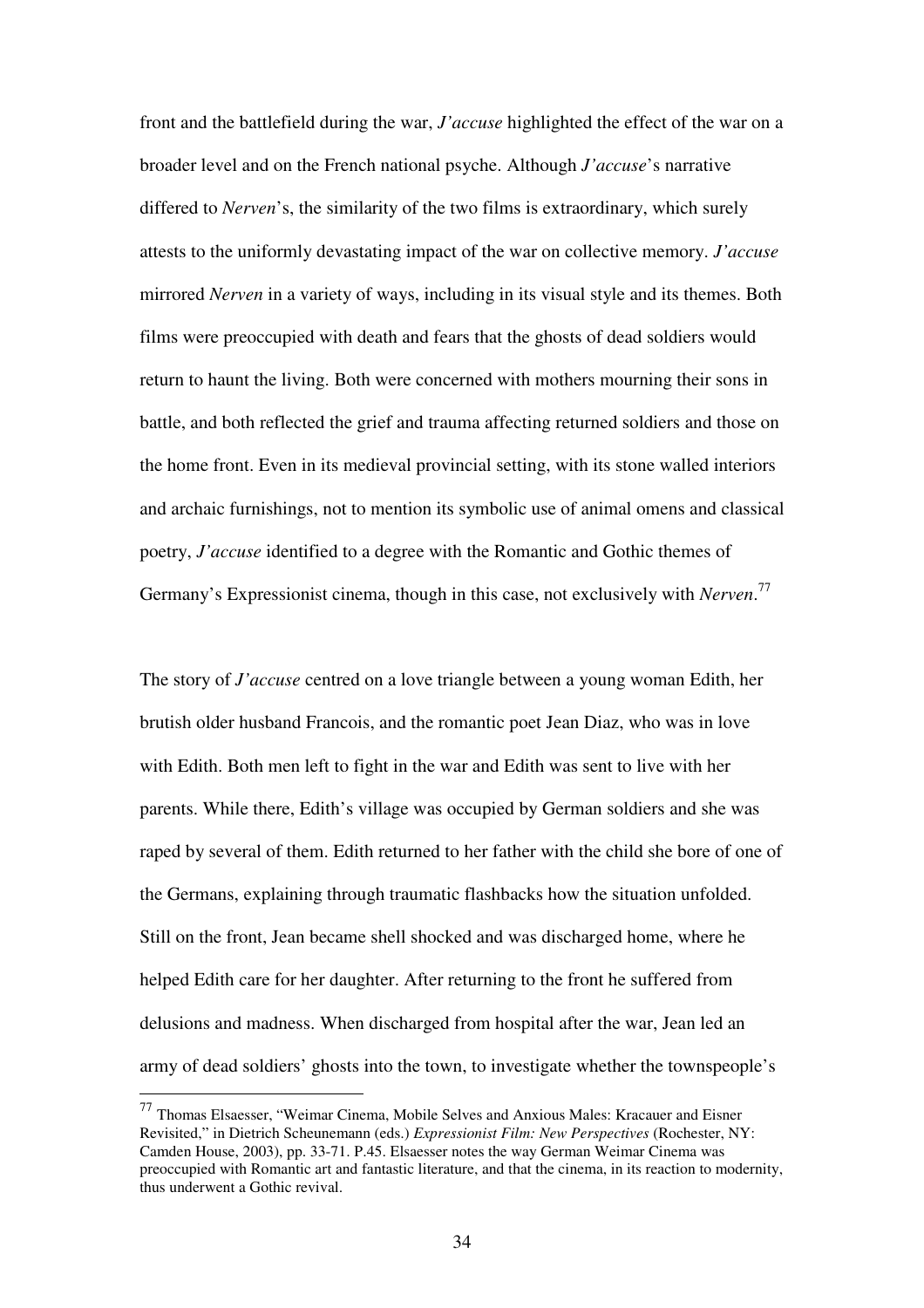behaviour during the war had been worthy of their sacrifices. The dead left the town, satisfied that their sacrifices had been appreciated. But Jean was no longer the man he once was. The traumas of war had killed his poetic spirit, and his final indictment was 'I accuse.'

The precise setting of *J'accuse* is never stated. One could speculate, however, that the location is meant to symbolise Alsace-Lorraine, the former French province annexed by Germany in the  $1870s$ ,<sup>78</sup> and that this contentious setting is part of the reason for film's traumatised characters. General Maria Lazare, the father of Edith in the film, reminisced about his time in the last war. 'My Alsace, and My Lorraine.' This does not necessarily signify the location of the film as Alsace-Lorraine, (although we know the town is near the German border as Edith's parents' village was occupied by the German army), but more likely represents the patriotic fervour resulting from a need to avenge the last war with Germany. Nevertheless, it seems to suggest the important place that provinces under the threat of German occupation like Alsace-Lorraine held in French memory. Edith's rape by the German soldiers in her German-occupied French village highlights the trauma suffered by the French during the war- this time by the civilians, not the soldiers-as a result of German occupation. Edith's personal trauma can be seen to parallel France's national suffering at the hands of the enemy.

Just as the post-war French government attempted to erase all German influence from the provinces of Alsace-Lorraine, so too did the characters Francois and Jean try to erase the atrocities committed by the Germans upon Edith, by taking their revenge

<sup>&</sup>lt;sup>78</sup> See Fischer, "National Sacrifices, Local Losses: Politics and Commemoration in Interwar Alsace," pp. 133-134 on the historical details of Germany's annexation of Alsace-Lorraine and the differing ideas of regional identity among its Franco-German citizens.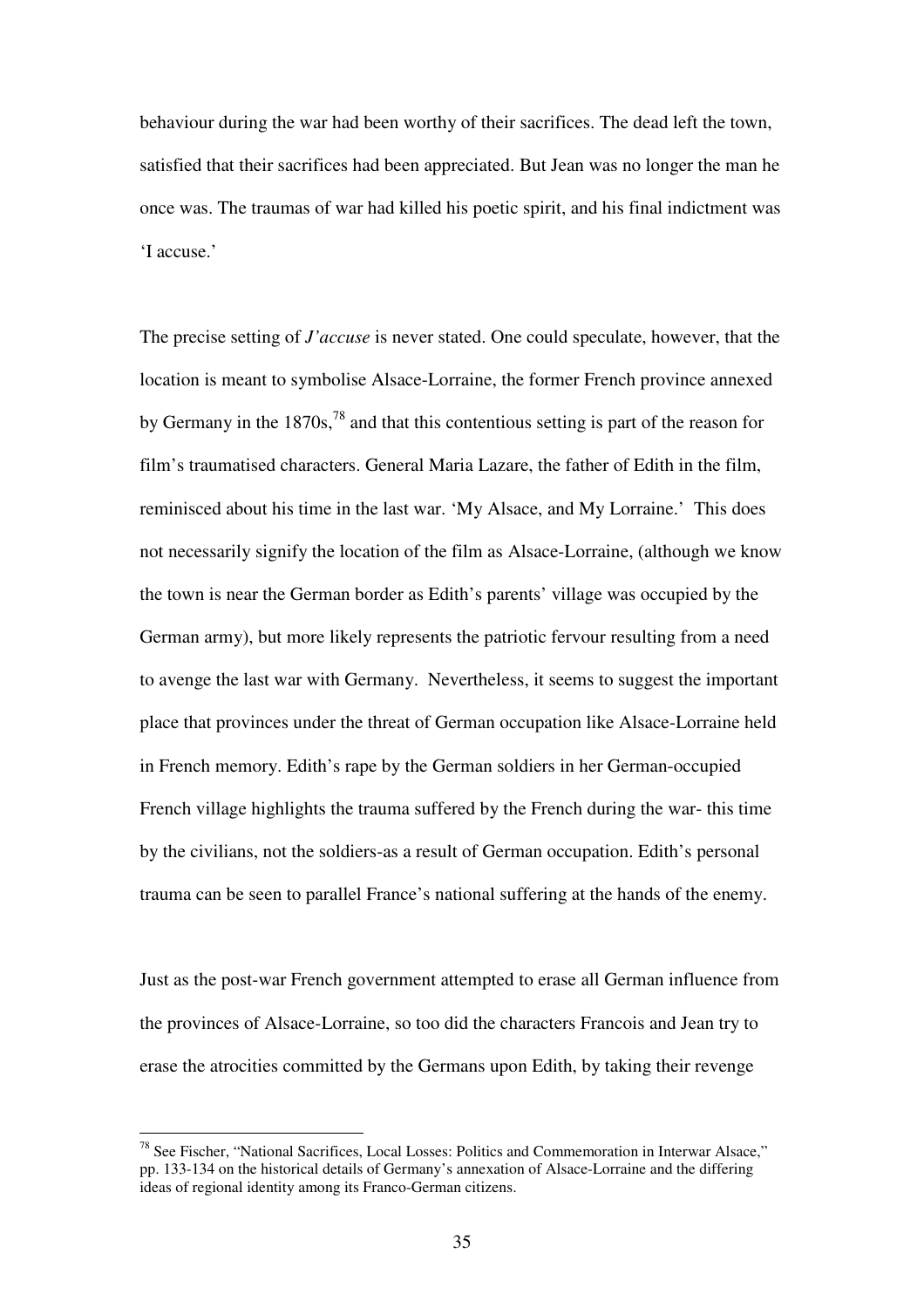upon her half-German daughter Angele.<sup>79</sup> While Francois tried to attack the child, and eventually conceded to find and kill the German who fathered her instead, the mentally unstable Jean, much to Edith's horror, taught Angele to write 'I accuse.' Jean told the girl 'I'll teach you how to become French. Then you can find a way to punish your father as he deserves.' By removing the child's German identity, and by default removing the memory of that which traumatised Edith, the two men were perhaps attempting to symbolically overcome a greater national trauma which was the result of German atrocities and occupation during the war.

Although it is unlikely that their village was literally situated in Alsace-Lorraine (Alsatians fought on the German side during the war), it is possible that Jean's anxiety at Angele's half Germanic identity mirrored the confusion of Alsatian citizens about their divided loyalties in the immediate post-war, de-Germanised province.<sup>80</sup> The confusion about national identities is emphasised by Angele in one scene. When playing with the other children in the village, one of them placed a German helmet on her head and the children imitated a scene of shooting their captured enemy. Angele became distressed and ran home to her mother. Traumatised by this scene, perhaps from an awareness of her German identity, the young Angele showed the psychological confusion caused by a war in which fixed ideas of nationality were supposed to divide enemies. Edith's half-German daughter therefore represents the limbo state of dual German-French citizens in France (such as those of Alsace-Lorraine). Edith, by contrast, is a symbol of France and a pure French identity. The idea that Edith symbolises the French nation and its trauma is confirmed by an inter-

 $79$  Fischer, "National Sacrifices, Local Losses: Politics and Commemoration in Interwar Alsace," p. 136.

<sup>80</sup> Fischer, "National Sacrifices, Local Losses: Politics and Commemoration in Interwar Alsace," pp. 133- 134.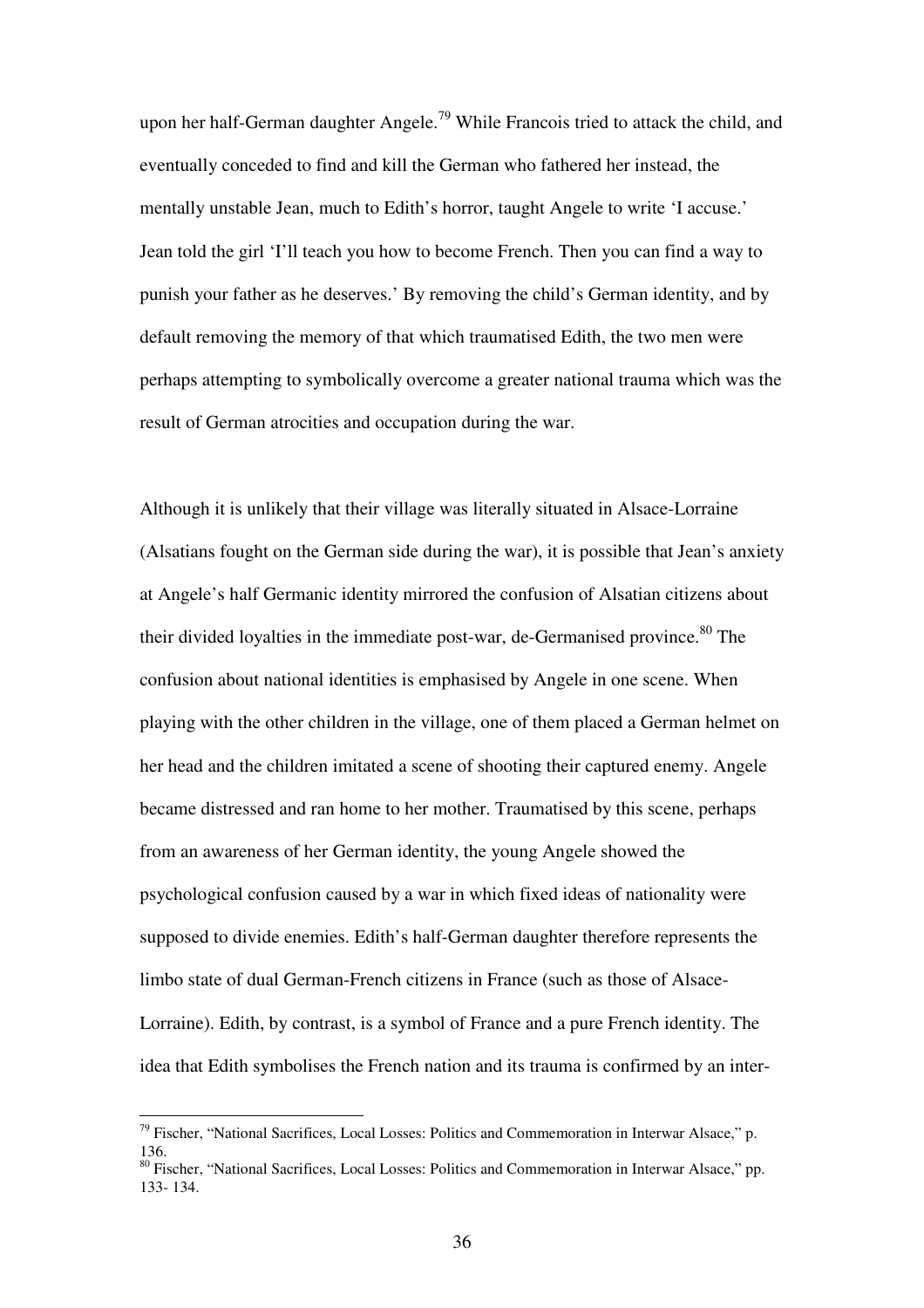title stating 'the cross of sacrifice, epitomising the French woman's glory' was followed by a shot of Edith, arms spread, standing in the shape of a cross before her window.

If the film demonstrates the damage the war caused to the French psyche, its title 'I accuse' makes sense, and in its underlying mood of anger, *J'accuse* differs from *Nerven*. <sup>81</sup> The difference has a lot to do with the outcome of the war. While *Nerven* reflected a great degree of personal guilt connected to a wider national feeling of culpability resulting from losing the war and paying reparations, the mood of *J'accuse* was very much one of anger and accusation. But who was the film accusing? There was obviously anger at the German army, whose demonic image was emphasised in the flashback scenes of Edith's rape. In these scenes, all we see of the Germans are the sinister looming shadows of their pickelhaube helmets in the barn. The sporadic placement of the word 'J'accuse' throughout the film, however, confuses matters. It is not only the German army who were at fault. Toward the end of the film, Jean Diaz warned those on the home front that the ghosts of the dead French soldiers would return to find out if those left at home deserved the soldiers' efforts in war. 'They will gladly go back to sleep if their sacrifice and death have served some purpose!' Jean gathered all the townspeople together and questioned them individually. To a man named Pierre, he asked '…did you run your father's business as you should have?' His question was followed by an imagined scene in which the ghost of Pierre's father appeared in their shop window, stating 'I accuse!' The ghosts of the war dead returned to accuse the nation's citizens of their wartime misdemeanours, and in this way, these 'purgatorial shadows' (to borrow the phrase from Wilfred Owen) levelled

 $81$  The title 'I accuse' is a reference to Emile Zola's pamphlet against the French government and the French army's anti-Semitism during the controversial Dreyfus court martial affair in nineteenth century France. Noted in Brownlow's, "The Waste of War: Abel Gance's *J'accuse*," p. 4.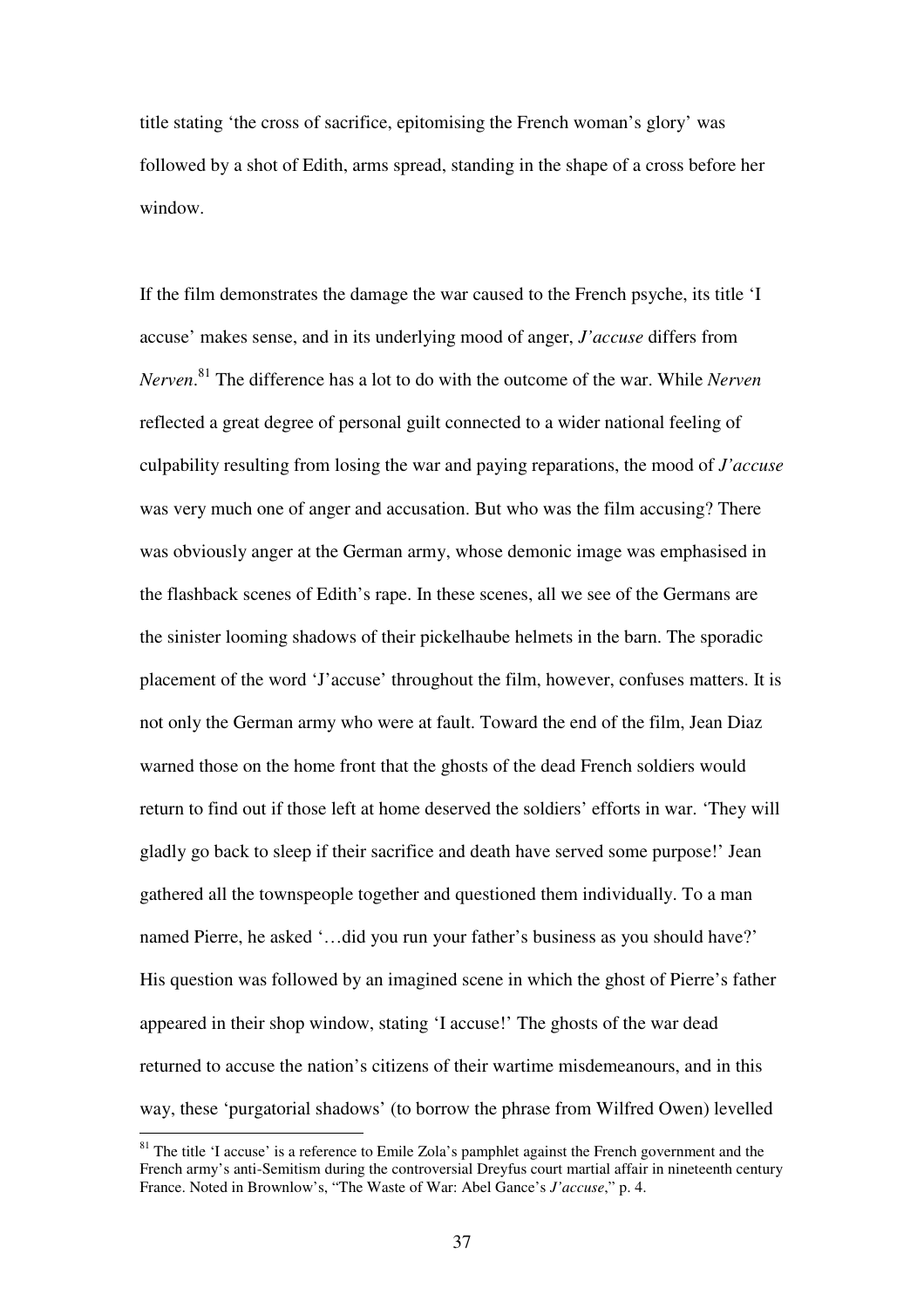their accusations at the society-at-large that made no sacrifice in the war but reaped the benefits of the sacrifices of others.

On a broader level, the film was also accusing those governments who sent the nation to war, evident in the film's pacifist and anti-war sentiments. The director Gance achieved his anti-war message in a number of ways including using real battlefield footage to show the horror of the trenches, and depicting the psychological damage caused by the violence of war, both on the battlefield and the home front.<sup>82</sup> In his discussion of *Nerven,* Anton Kaes notes that the film 'illustrates how secondary trauma spreads like a contagious disease, ravaging individuals, families and entire communities.'<sup>83</sup> The same idea can be applied to *J'accuse*. In addition to Edith's traumatic experience of rape, other women in the film, such as Jean's mother, also become powerful symbols of war's harrowing effects on a nation's citizens, and illuminate the parallels between battlefield trauma and home front (i.e. 'secondary') trauma. In an early inter-title, which is superimposed with sinister dancing skeletons, the film stated "war kills as much the mothers as the sons." This sentiment is remarkably similar to one seen in *Nerven*, with its opening image of a mother's distress as she imagined her son dying in battle. Juxtaposed with an image of a mass of bodies on the battlefield is the intertitle: 'Mother, thousands of miles from home your son is dying!' Jean's mother in *J'accuse* was likewise so distressed by fear for her son that she eventually died from worry and fatigue. The death and fatigue of the battlefield thus resonated equally on the home front, signalling the broader suffering, both physical and psychological, of the French nation, as a result of war.

<sup>82</sup> Brownlow, "The Waste of War: Abel Gance's *J'accuse*," pp. 4-6. Brownlow notes that Gance was mobilised into the army as cinematographer and used real battle footage in *J'accuse.*

<sup>83</sup> Kaes, *Shell-Shock Cinema*, p. 39.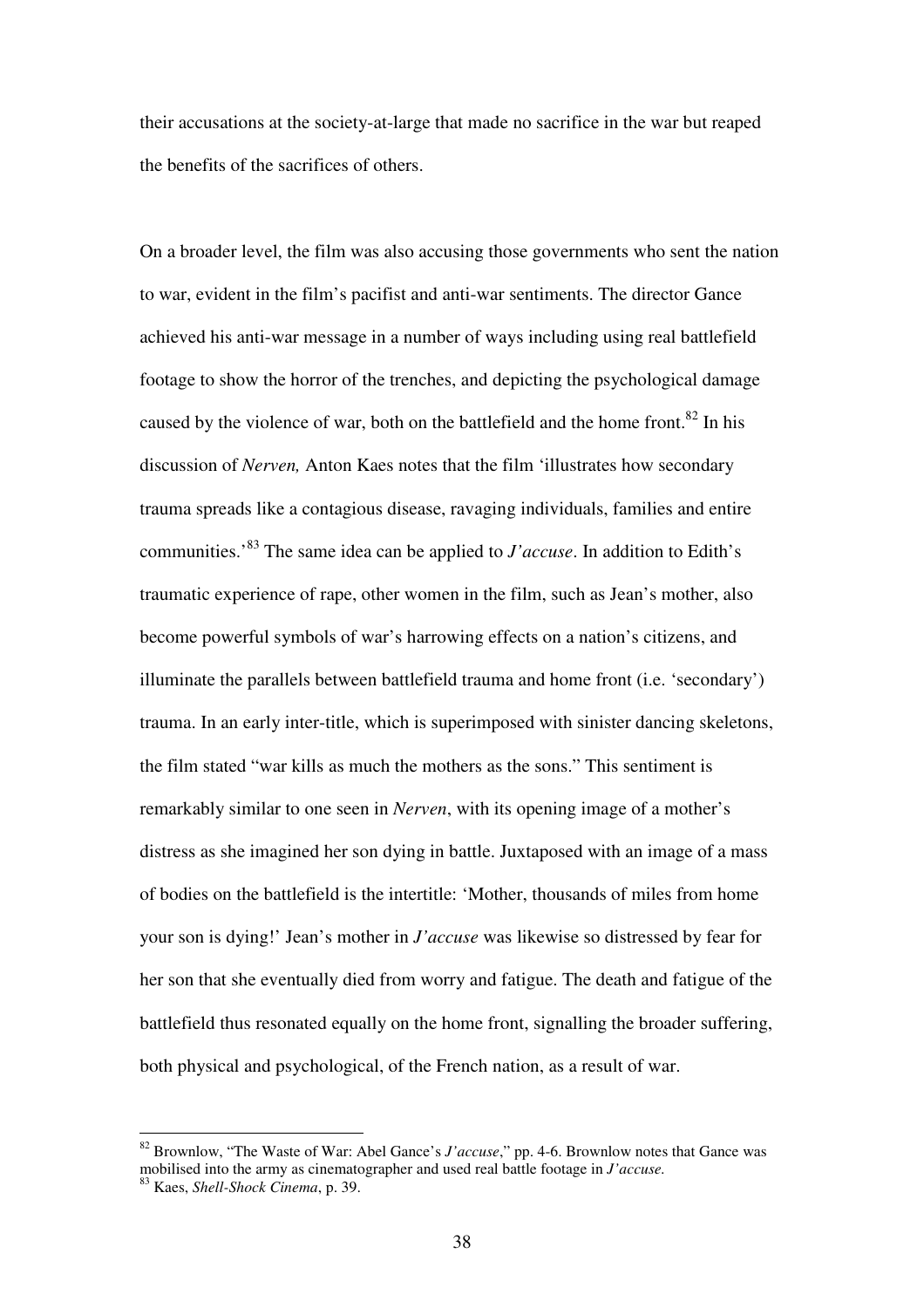Jean became a voice of anti-war protest also. In portraying Jean's madness as resulting from his combat experience, it has been argued that Gance was using trauma as a particularly potent anti-war tool. The academic Leslie K. Hankins suggests that *J'accuse* dazzled with its 'fierce anti-war critique in its powerful depiction of the shell-shocked poet/soldier as social critic.<sup>84</sup> Certainly Jean's deteriorating mental condition speaks to pacifist ideas of the futility and destructive nature of war. Jean himself blamed his condition, which affected his sensitive poetic nature and his ability to write, on the war. 'Nightmares…dreams, life, war…the dead…and the living,' he cried. 'I don't know anymore! I accuse!'

Jean's accusation in *J'accuse* that the war caused his decline was invariably the same reason given in *Nerven* for the psychological edginess of Weimar Germany's citizens. Although historian Gregory Thomas suggests post-war France saw no mass outbreak of psychological disorder, its films like *J'accuse*, as well as those of Germany, certainly suggested the war had a significant impact on the national psyche.<sup>85</sup> The films of Germany and France mentioned above were immensely preoccupied with recent memories of the war, memories which manifested themselves in the trauma suffered by the films' protagonists. The psychological devastation caused by the First World War to these two nations was represented also in their films' preoccupation with violence. Violence in *Caligari, Nerven* and *J'accuse* was enacted in the form of murder, rape, hypnosis, shooting by firing squad, the vicious practices of wartime psychiatry, and the symptoms of shell shock. In Weimar cinema especially, violence

<sup>84</sup> Leslie K. Hankins, "Abel Gance's *J'accuse* and Virginia Woolf's *Mrs Dalloway:* Re-reading a Modernist Novel by the Light of the Silver Screen." *J'accuse:* A Film By Abel Gance: The Newly Restored Original 1919 Version. [DVD and booklet] The Flicker Alley Collection: 2008. P. 15.

<sup>85</sup> Thomas quoted in: Edgar Jones, book review of Gregory Thomas's *Treating Trauma of the Great War: Civilians and Psychiatry in France: 1914-1940* in *The Journal of Military History*, vol. 73, no. 4 (October, 2009), pp. 1363-1364.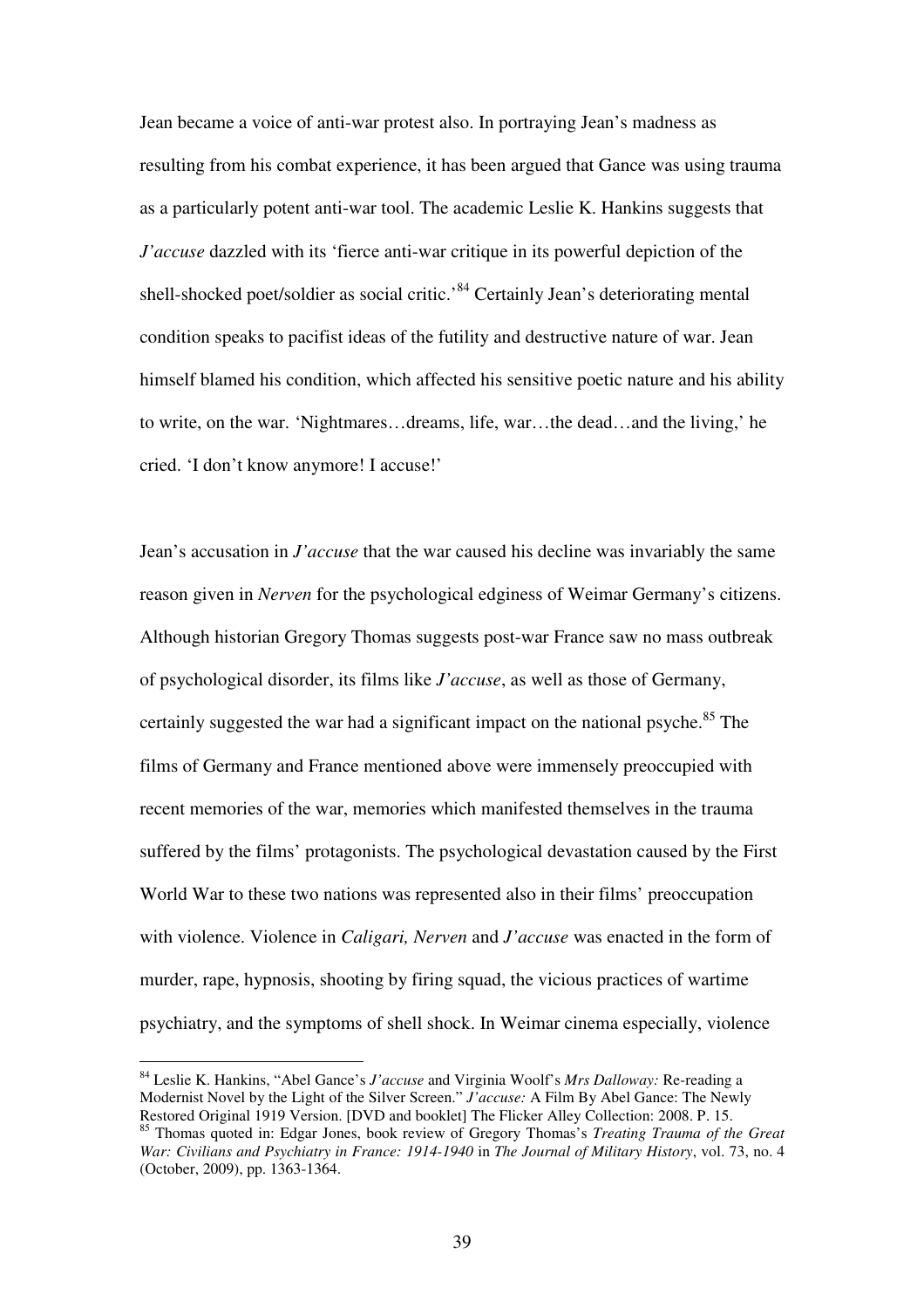took on a particularly sinister character which, as Kracauer suggested, represented Germany's national psyche or 'soul' in the post-war world.<sup>86</sup> The First World War therefore left a deep psychological scar on the citizens of Germany and France, not only on those shell shocked on the battlefield, but also those left to rebuild the nation afterwards. The representation of shell shock, nerves and war trauma, and their resonance in the post-war world, thus also became the cinema's most powerful antiwar symbols.

<sup>86</sup> Kracauer, *From Caligari to Hitler,* p. 3.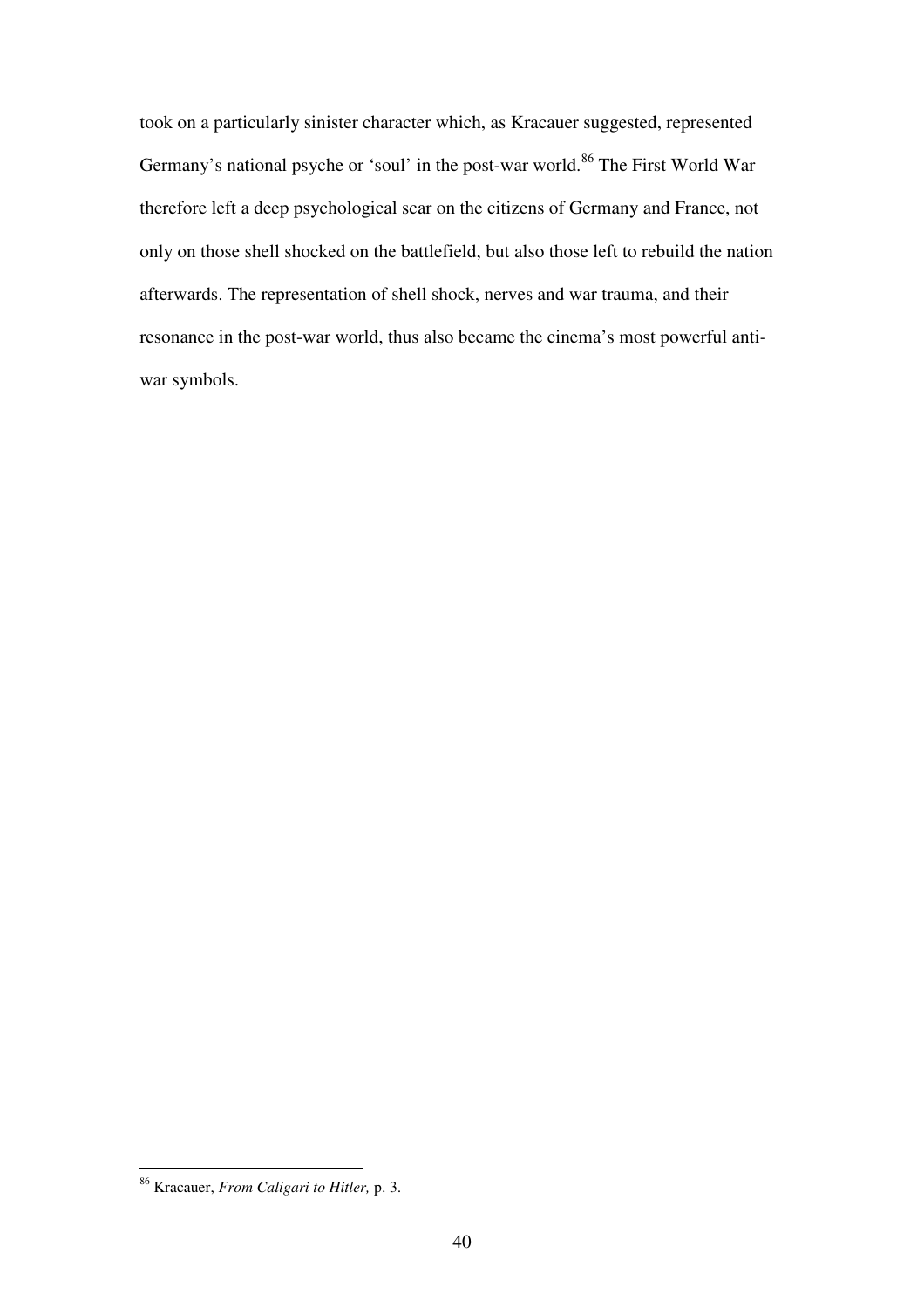#### **Chapter 2:**

# **'Mental Cases' and 'Simple Soldier Boys': The Shell Shocked Soldier as Anti-War Symbol in British and American Films about the First World War, 1930-64.**

*I knew a simple soldier boy Who grinned at life in empty joy, Slept soundly through the lonesome dark, And whistled early with the lark.* 

*In winter trenches, cowed and glum, With crumps and lice and lack of rum, He put a bullet through his brain. No one spoke of him again.* 

*You smug-faced crowds with kindling eye, Who cheer when soldier lads march by, Sneak home and pray you'll never know The hell where youth and laughter go.* 

- Siegfried Sassoon, "Suicide in the Trenches"<sup>87</sup>

In his recent study on the representation of the psychological consequences of war in

Weimar cinema, Anton Kaes posed the important question "What part do movies play in making trauma visible?"<sup>88</sup> The answer, I would argue, is a significant one. In the years between 1930 and 1964, a number of films produced in the USA and Britain about the First World War were particularly concerned with the representation of shell shock and war neuroses, and as such, played an important role in conveying the war's darker, more confrontational elements. These films were also imbued with a far

<sup>87</sup> Siegfried Sassoon, 'Suicide in the Trenches,' in *Poems of the Great War 1914-1918* (Penguin Books, 1998), p. 112.

<sup>88</sup> Kaes, *Shell-Shock Cinema*, p. 2.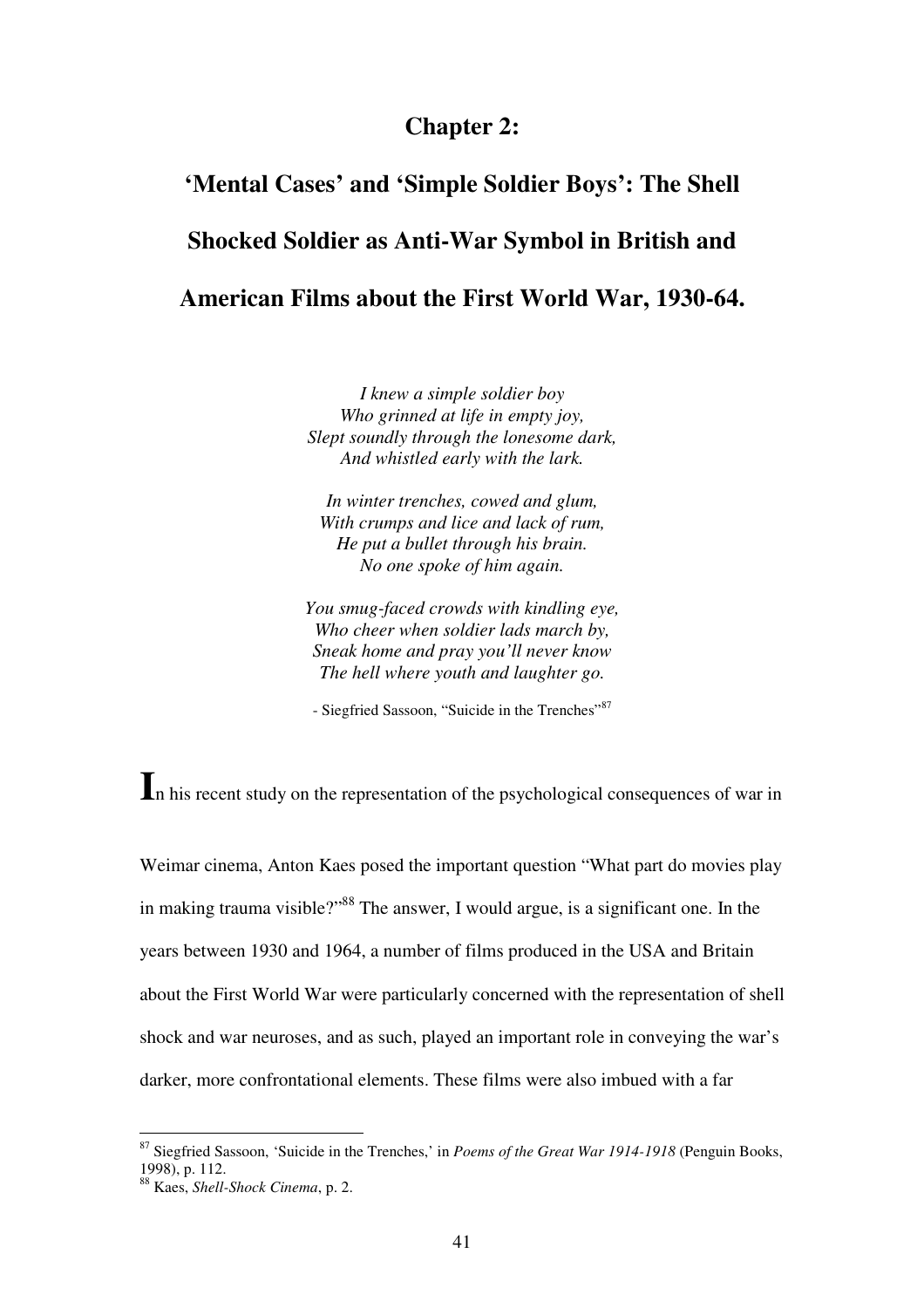stronger anti-war sentiment than the earlier films mentioned in chapter one. During the period 1930-64, the so called 'mental cases' and 'simple soldiers,' who had powerfully conveyed the psychological horrors of warfare in the poetry written during the war, became an important tool of cinema. These figures became voices of protest against war and the injustices suffered by shell shocked soldiers at the hands of the military.

Hollywood's dominance of the film industry at this time accounted for America leading the way in the (anti) war film genre, and many French and German books about the war were adapted into Hollywood films during this period.<sup>89</sup> At the same time, however, Britain also produced one of the most accusatory films about the First World War. Joseph Losey's *King and Country* (1964) used the symbol of the simple shell shocked soldier to attack the military's derision of war-related mental traumas and its shooting of shell-shocked soldiers. $90$  These two nations used the film medium not only to make trauma visible, but more importantly, to politicise and criticise the treatment of shell-shocked soldiers during the First World War, an issue which, in the wake of the Second World War, and with the coming of the Vietnam War, was still extremely relevant.

When most people think of movies about the First World War, the first thing that comes to mind is Lewis Milestone's classic *All Quiet on the Western Front*. 91 Milestone's film was not the first American film to deal with the First World War. As

<sup>&</sup>lt;sup>89</sup> On Hollywood's monopoly of the film industry and the war film genre, see Stuart Klawans, "How the First World War Changed Movies Forever," *New York Times,* published November 19, 2000, http://www.nytimes.com/2000/11/19/movies/film-how-the-first-world-war-changed-moviesforever.html?pagewanted=all (accessed  $2<sup>nd</sup>$  August, 2010), p. 2.

<sup>90</sup> *King and Country* (1964) Joseph Losey (86 minutes)

<sup>&</sup>lt;sup>91</sup> All Quiet on the Western Front (1930) Lewis Milestone (138 minutes)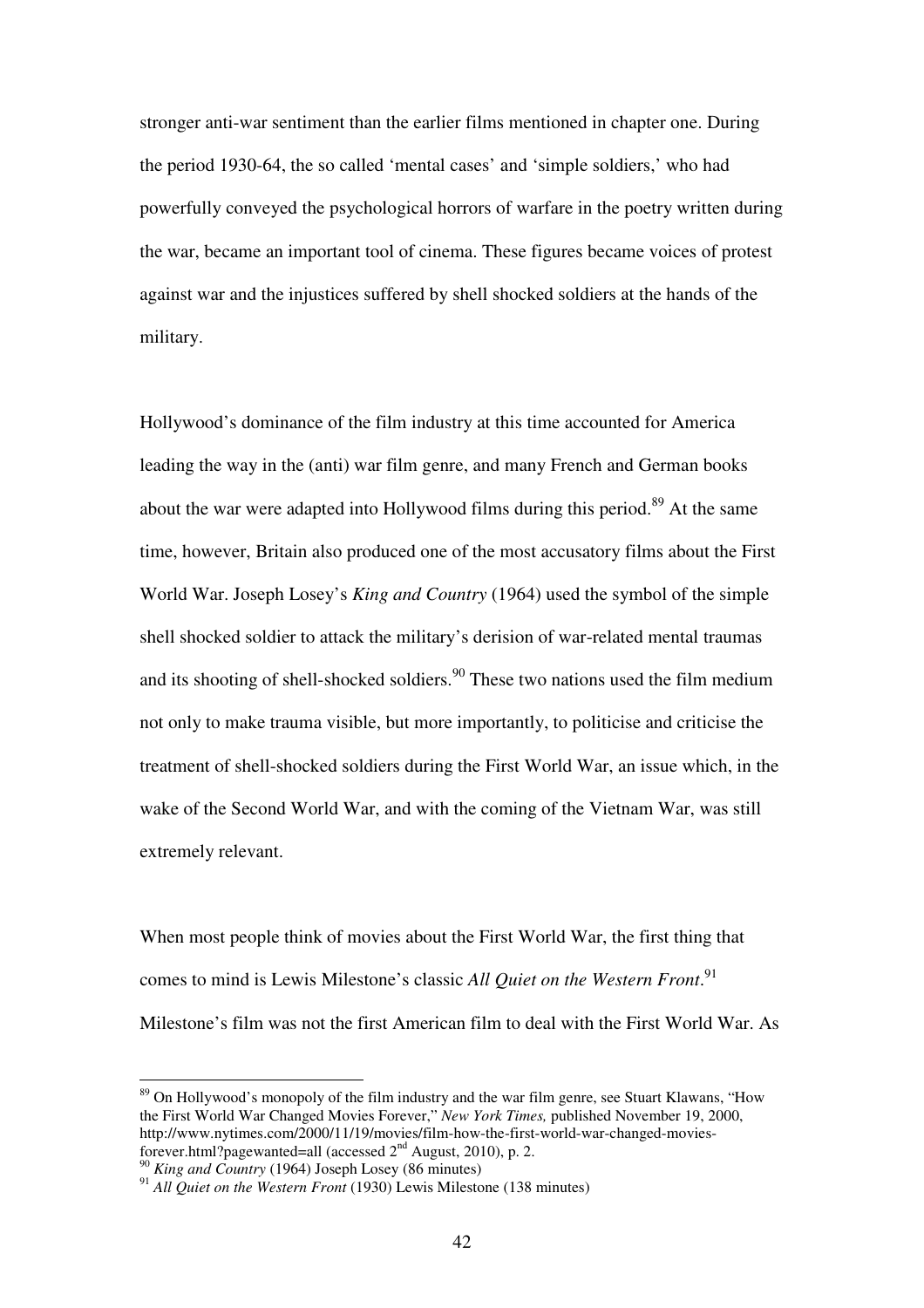early as 1918, Charlie Chaplin's silent slapstick comedy *Shoulder Arms* depicted (albeit in a humorous way) the boredom and restlessness experienced by soldiers in the Western Front trenches.<sup>92</sup> (Interestingly, the particular curious gaits employed by Chaplin's own characters in his films are remarkably similar to the unusual ways of walking witnessed in shell shocked soldiers in film footage from First World War hospitals).<sup>93</sup> Nor was *All Quiet* the first anti-war film to come out of Hollywood. In 1925, King Vidor's film *The Big Parade* told the story of a returned soldier who, maimed and disillusioned, represented the World War One generation.<sup>94</sup> *All Quiet* was perhaps the first US film, however, to address the psychological consequences of the First World War on soldiers, and to use this representation as part of an indictment of the war, igniting the aforementioned dialogue on shell shock in American cinema.

In the 1930s, Erich Maria Remarque's German trilogy of anti-war novels was adapted into popular Hollywood films. *All Quiet on the Western Front,* released in 1930, was followed by *The Road Back* in 1937 and *Three Comrades* in 1938.<sup>95</sup> *All Quiet on the Western Front* was an attack on the High Command and the generals, teachers and parents who, in 1914, sent teenage boys to their deaths. It emphasised the universality of soldiers suffering and the shared desires and hopes of all people, regardless of nationality. As the historian Modris Ecksteins noted, the film's positive reception in France in 1930 was a sign that the film 'brought home to audiences the similarity of war experiences in all armies,' thereby conveying its pacifist message.<sup>96</sup>

<sup>92</sup> *Shoulder Arms* (1918) Charles Chaplin (46 minutes)

 $^{93}$  See footage taken from the Netley Hospital in England, "War Neuroses: Netley Hospital 1917."

<sup>&</sup>lt;sup>94</sup> Klawans, "How the First World War Changed Movies Forever," p. 2.

<sup>95</sup> *The Road Back* (1937) James Whale (97 minutes); *Three Comrades* (1938) Frank Borzage (100 minutes)*.* 

<sup>&</sup>lt;sup>96</sup> Modris Ecksteins, "War, Memory and Politics: The Fate of the Film All Quiet on the Western Front" in *Central European History* Vol. 13, No. 1 (Cambridge University Press, 1980), p. 63.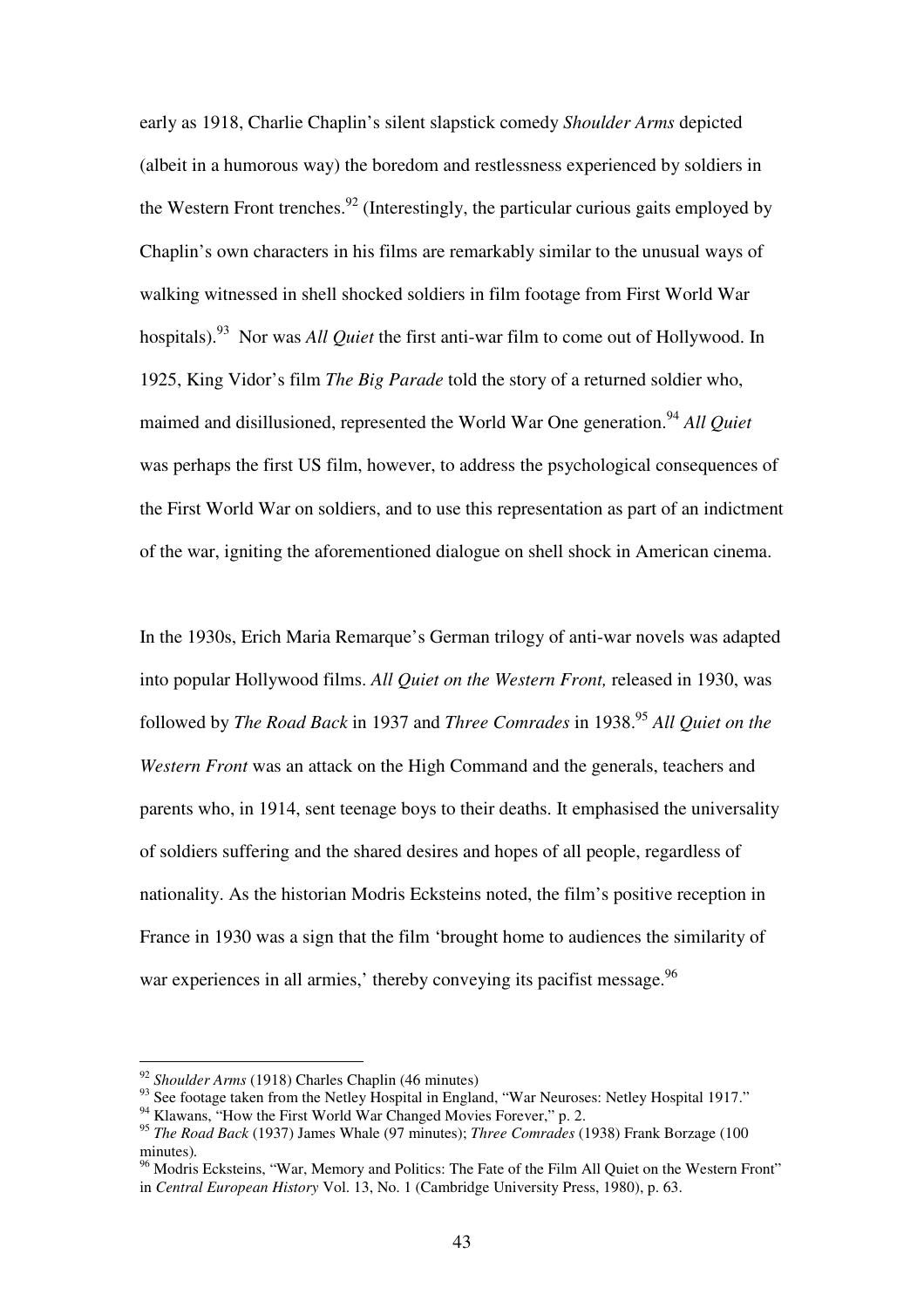*All Quiet on the Western Front* used the depiction of the mental strain experienced by the young men in the trenches to highlight an anti-war stance. The psychological impact of war was embodied in the character of Franz Kemmerich. His exhaustion at the constant artillery bombardments eventually drove him to escape into No Mans Land in order to avoid the growing restlessness of his comrades' dugout, only to then be shot by the enemy. Recently historians have noted how psychological breakdown on the battlefield during the First World War was often related to the increased duration of battles and the futility of the immovable stalemate. This resulted in both physical exhaustion and mental unease connected to the feeling of powerlessness of 'waiting for an impersonal death.'<sup>97</sup> Kemmerich's condition represented the nervous anxiety experienced by many soldiers fighting in the tense and deadly, but often boring, Western Front trenches. Kemmerich's physical wound and eventual death suffered as a result of his mental breakdown was important in symbolising the tragic impact upon young life that was the product of the war on the Western Front. This young traumatised soldier illuminated Remarque's criticism of the war, and became an early messenger of the anti-war pacifism of the  $1930s$ .<sup>98</sup>

The post-war years saw a flowering of fervent literary and cinematic movements against militarism.<sup>99</sup> Remarque's novels fell into this pacifist movement. Lesser known and somewhat less didactic was his second novel, *The Road Back*, which was adapted for the screen by director James Whale, himself a veteran of the First World

<sup>97</sup> Shephard, *A War of Nerves*, pp. 33-41; Binneveld, *From shell shock to combat stress*, pp. 38-41. <sup>98</sup> On 1930s pacifist cinema, see Andrew Kelly's "The Brutality of Military Incompetence: 'Paths of

Glory' (1957)" *Historical Journal of Film, Radio & Television*, Vol. 13 Issue 2, (Jun 1993), Accessed via

http://ezproxy.library.usyd.edu.au/login?url=http://search.ebscohost.com/login.aspx?direct=true&db=u fh&AN=9511060890&site=ehost-live ( $5<sup>th</sup>$  September, 2010), pp. 1-15

<sup>99</sup> Joanna Bourke, "Remembering War", *Journal of Contemporary History,* Vol. 39, no 4 (Sage Publications: London, Thousand Oaks, CA and New Delhi, 2004), pp 473-485. (480)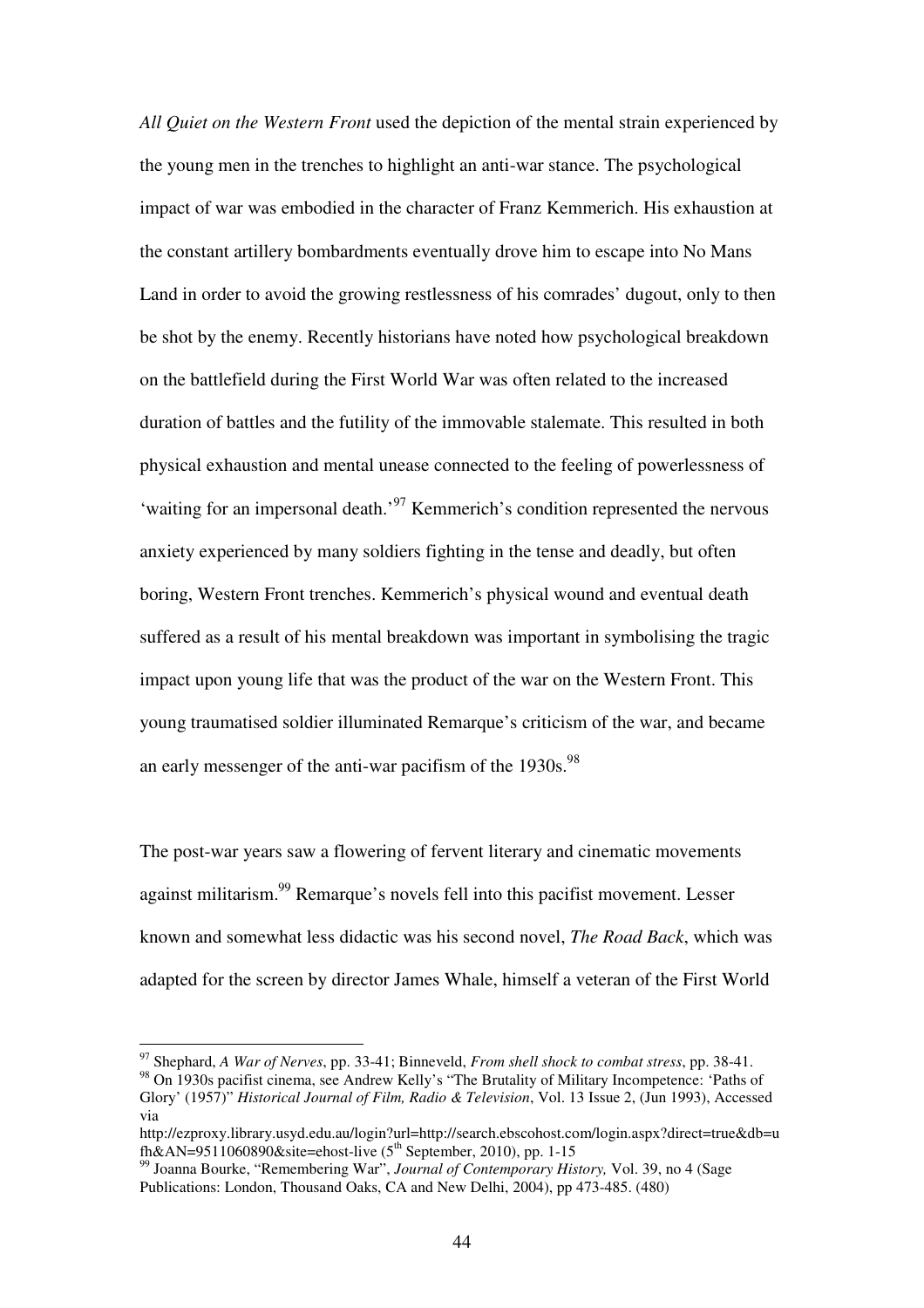War.<sup>100</sup> Although less concerned with the psychological consequences of war than *All Quiet*, there were nevertheless references in the film to war asylums, as the soldiers went to visit their incarcerated friend after the war. The asylum was almost seen as a normal consequence of war, as the boys' casual conversation about visiting their institutionalised friend suggested it was customary post war for everyone to have a friend in a mental hospital.

Of the three Remarque adaptations, *Three Comrades* was the most vocal in its criticism of the perceptions of war trauma in post-war Germany. The film, which told the story of three boys who went to war and came home together, lamented the way the war had destroyed the youths' sense of permanence and security, leaving them in a world which did not understand their sacrifices, and where they no longer felt a sense of belonging or purpose.<sup>101</sup> Gottfried, the film's spokesperson, bemoaned, 'I wish we were somewhere on earth where the two could go together: living, and being a man.' *Three Comrades*, like *All Quiet*, also railed against the older generation on the home front who sent young men to war but showed no sympathy for the psychological damage it caused. In one of the film's earliest scenes, the clear divide between the expectations and misconceptions of the older generation and the reality of war is made abundantly clear through one conversation that took place in a bar:

Older man: "What Germany needs is order!" Gottfried: (*rising angrily*) "Stop that!" Older man: "Oh sit down! You shell-shocked boys give me a pain with your hysterics!"

<sup>&</sup>lt;sup>100</sup> 'James Whale filmography,' http://www.fandango.com/jameswhale/filmography/p116539 (accessed 1st October, 2010)

<sup>101</sup> Hans Wagener, *Understanding Erich Maria Remarque,* (Columbia, S.C.: University of South Carolina Press, c1991), p. 49.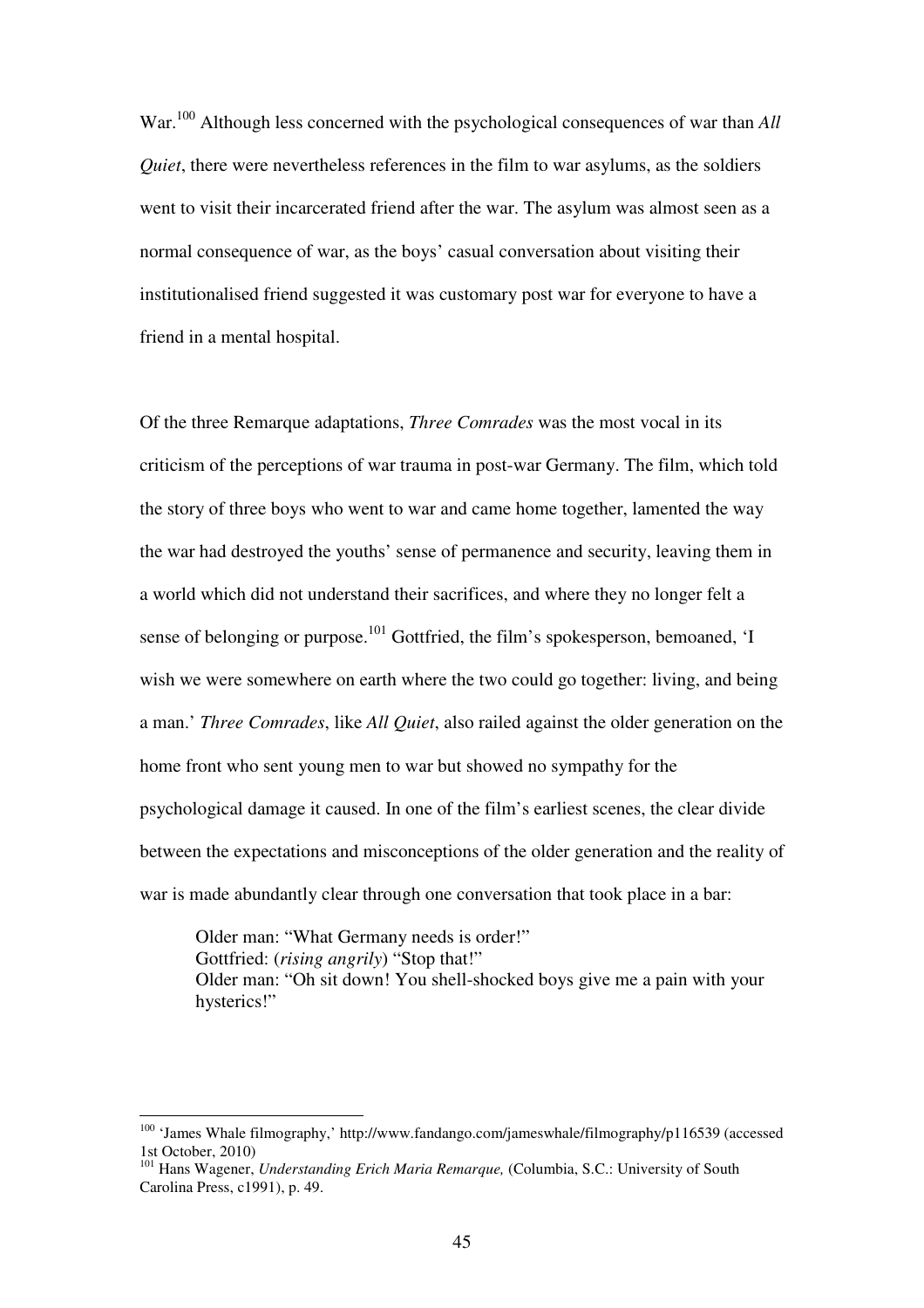Gottfried, the voice of discontent and disillusionment in the film, took particular offence to the older gentleman's implication that soldiers' efforts in the war were not appreciated at home, and that to voice disagreement against the old establishment was to be considered 'hysterical.' *Three Comrades* reflected the contemporary ideas which connected shell shock and hysteria to character weakness, although one must be wary of the usage and appropriation of the English term 'shell shock' in the film as the precise term was not used by Germans.<sup>102</sup> The treatment and perceptions of mental illness in Germany at this time had become a contentious issue, used by the film to criticise those on the home front as well as contemporary social understandings of mental illness.

*Three Comrades* completed Remarque's anti-war trilogy and joined the ranks of other pacifist films of the 1930s. These films denounced those who sent young men to fight for a senseless cause, which had devastating effects on soldiers that those at home could never properly comprehend. The historian Pierre Sorlin has warned, however, that

When speaking of the 1930s we must beware of anachronism. Everywhere, since 1945, films have denounced the errors, sometimes the crimes, of High Command and depicted the futility of some war-actions. A film like 'King and Country' was unthinkable in the  $1930s$ .<sup>103</sup>

Sorlin's suggestion that the pacifist cinema of the 1930s was not as scathing in its criticism of the military High Command as the later cinema of the fifties and sixties seems somewhat unjustified. In a literal sense, perhaps the films of the 1930s were

 $\overline{\phantom{a}}$ 

<sup>102</sup> Shephard, *A War of Nerves*, p. 25; on linguistic issues sees Jay Winter, "Shell Shock and the Cultural History of the Great War," *Journal of Contemporary History*, vol. 35, no. 1 (Sage Publications, London, Thousand Oaks, CA and New Delhi, 2000), pp. 7-12. (8)

<sup>103</sup> Pierre Sorlin, *European Cinemas, European Societies: 1939-1990* (New York : Routledge, 1991), p. 27.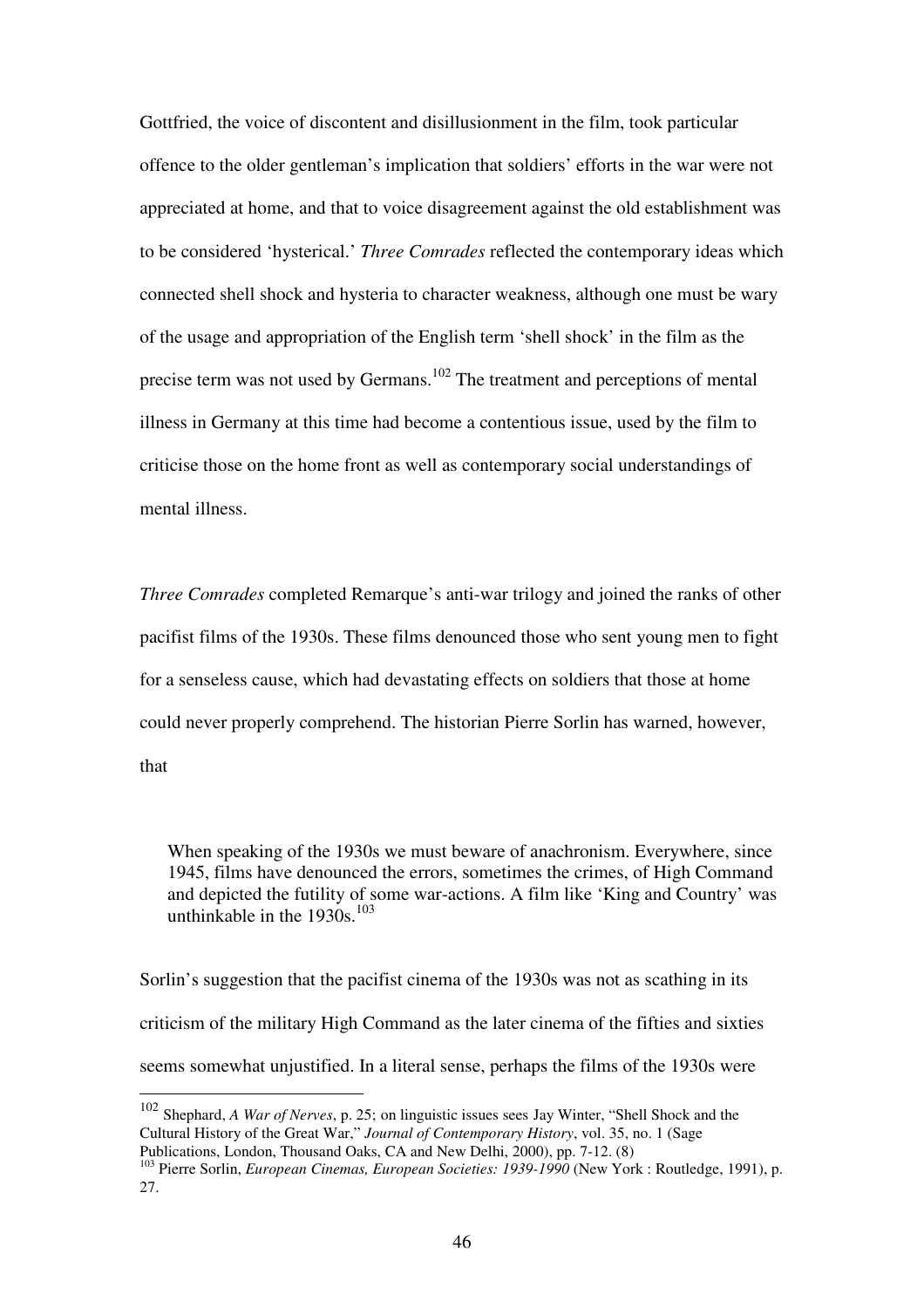less vocal in expressly criticising the High Command, but certainly in their depictions of the horrors of war and its psychological consequences they revealed their discontent. The best film to accuse the High Command, however, was written in the 1930s but not adapted to film until the  $1950s$ .<sup>104</sup> Andrew Kelly notes that this was partly due to the fact that Paramount studios in the late 1930s 'were reluctant to make an avowedly anti-war film in a climate "…seething with the spirit of aggressive nationalism."'<sup>105</sup> Stanley Kubrick's 1957 film *Paths of Glory* denounced the errors of the French military command during the First World War. It used issues of desertion and ideas of cowardice to attack the prejudice and injustices caused by those at the top of the military ranks.<sup>106</sup> *Paths of Glory*, however, was seen to have missed the pacifist boat. *Time Magazine* commented

Made 20 years ago, [the film] might have found a sympathetic audience in a passionately pacifist period, might even have been greeted as a minor masterpiece. Made today, it leaves the spectator often confused and numb, like a moving speech in a dead language.<sup>107</sup>

The reason for the cynical response to *Paths of Glory* related to its appearance during the Cold War, at a time when the world was more concerned with inter-continental ballistic missiles and the threat of atomic nuclear destruction.<sup>108</sup> In this context, the film's tribulations about the First World War seemed irrelevant. Nevertheless, *Paths of Glory* received much praise, including a rave review from *Variety* magazine, who claimed it was 'a starkly realistic recital of French army politics.'<sup>109</sup> If the film did seem out of place in the 1950s, it was more relevant than ever in the wake of the

<sup>&</sup>lt;sup>104</sup> Kelly "The Brutality of Military Incompetence: 'Paths of Glory,' pp. 1-15

<sup>&</sup>lt;sup>105</sup> Kelly "The Brutality of Military Incompetence: 'Paths of Glory,' p. 3.

<sup>106</sup> *Paths of Glory* (1957) Stanley Kubrick (87 minutes)

<sup>107</sup> *Time Magazine,* December 9, 1957, quoted in Andrew Kelly's "The Brutality of Military Incompetence: 'Paths of Glory' (1957)," p. 5.

<sup>&</sup>lt;sup>108</sup> Kelly, "The Brutality of Military Incompetence: 'Paths of Glory' (1957)", p. 5.

<sup>&</sup>lt;sup>109</sup> Kelly, "The Brutality of Military Incompetence: 'Paths of Glory' (1957)", p. 5.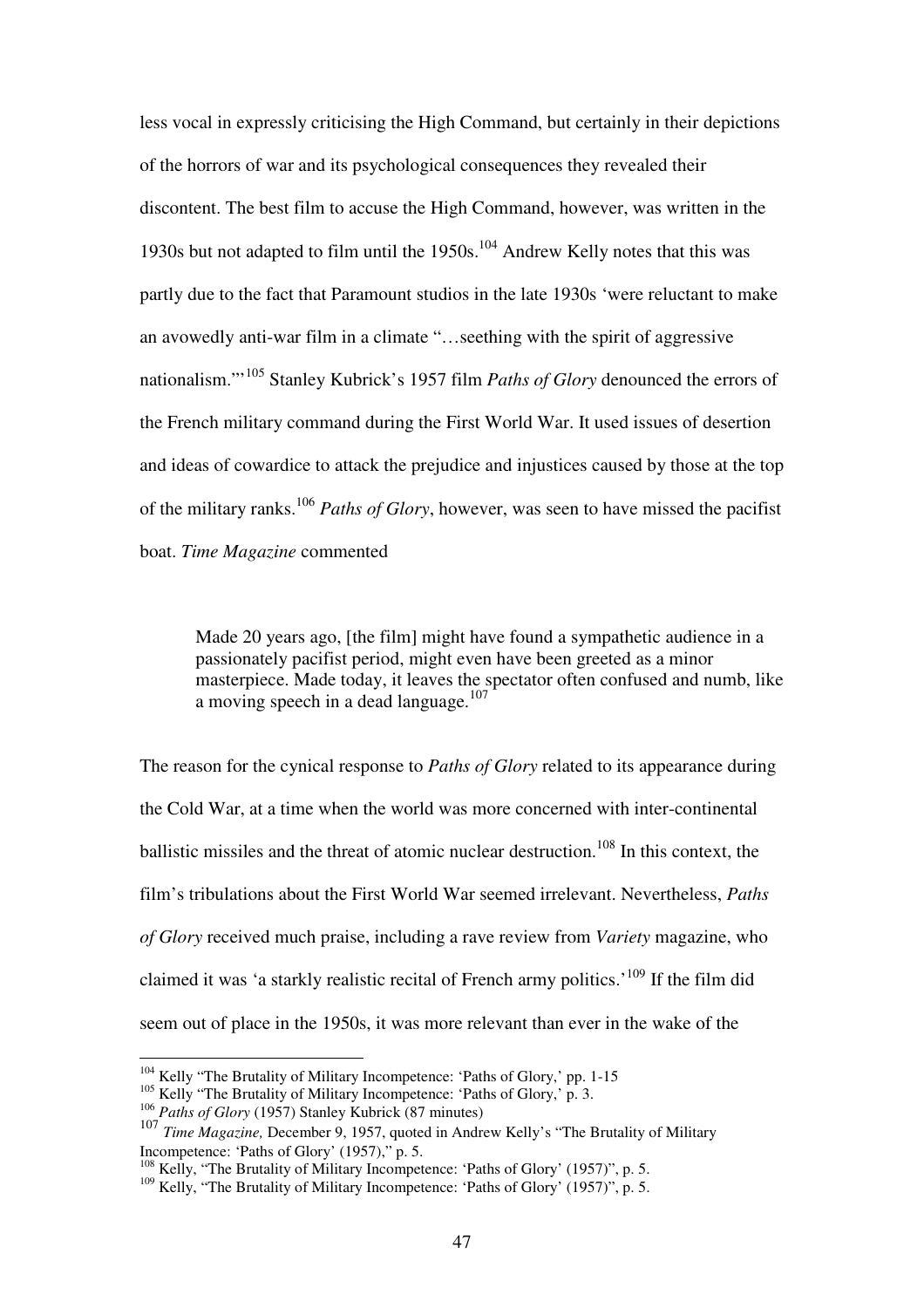Second World War. More importantly, it passionately brought issues regarding the shooting of soldiers for shell shock, desertion and 'cowardice' to the attention of film audiences, continuing the trend of anti-war cinema to use trauma in its indictment of soldiers' unjust treatment at the hands of the military.

The ironically titled *Paths of Glory* told the story of a French army regiment lead by Colonel Dax on the Western Front in 1916. The film's drama centred on the impossible mission that Colonel Dax's soldiers were forced to carry out, which would invariably lead to the death of most of his men. The men, who realised it was a suicide mission to try to capture the 'ant hill' that the megalomaniacal Commanding Officer General Paul Mireau thought it necessary to take, fell back in battle and refused to advance on the hill. Mireau, furious at the breach of orders and perceived mutiny of the French troops, ordered that each regiment surrender ten men to be shot as an example that the military would not tolerate disobedience. In the end, three men were chosen to die, and despite his best efforts, Dax's protest in court about the 'mockery of human justice' that condemned these men was not enough to prevent their execution.

*Paths of Glory* was interested in the connections between desertion and ideas of cowardice, and the way the military's heavy hand unjustly committed men to die by firing squad. It was also concerned with the stigma attached to shell shocked soldiers perceived as cowards. In one of the opening scenes, in the French trench, General Mireau inspected the troops. When questioning the men on their readiness for battle, he came across a soldier who refused to answer him. A fellow soldier told the General, 'he's a bit shell shocked, Sir!' The General was enraged by this confession,

48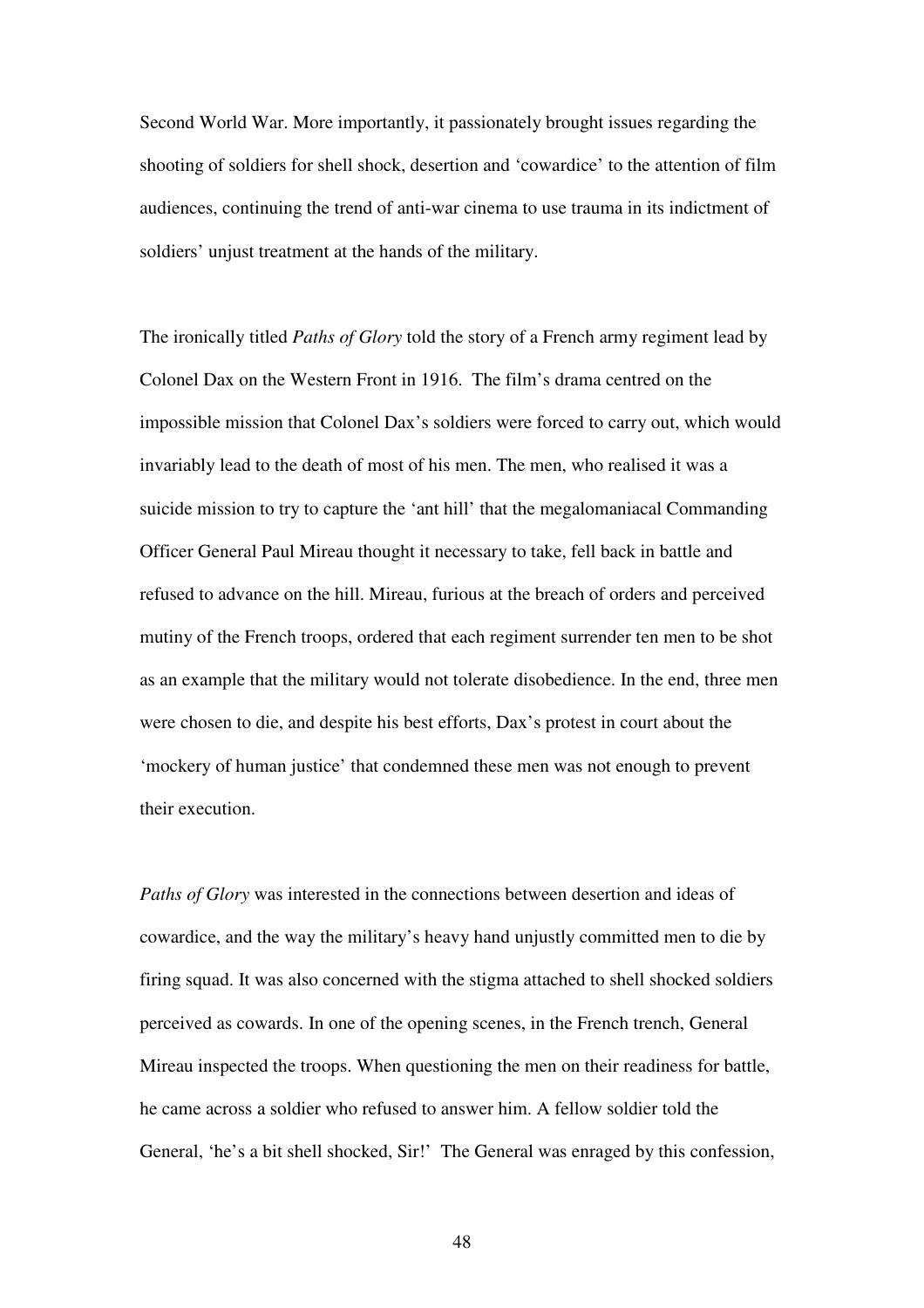claiming, in a scene remarkably similar to one in the World War Two film *Patton* in 1970, that 'I beg your pardon, there is no such thing as shell shock!'<sup>110</sup> The General repeated his question of 'have you got a wife?' to the shell shocked soldier, and was disgusted when the man broke down in front of him. 'Get a grip on yourself!' he ordered. 'You're a coward!' Hitting the shell shocked soldier, he ordered the sergeant to 'arrange for the immediate transfer of this baby out of my regiment. I won't have our brave men contaminated by it!'

In Franklin Schaeffer's World War Two epic *Patton*, in a scene which reflects the real life occurrence, General Patton attacked a shell shocked soldier in much the same manner.<sup>111</sup> While visiting a military hospital in Sicily, the infamous Patton came across a soldier suffering from the shakes. 'What's the matter with you?' Patton asked the man. The man replied 'It's my nerves Sir. I just can't stand the shelling anymore.' Patton, furious at what he perceived as rank cowardice, hit the man around the head with his glove so that the man's helmet fell off, and retorted angrily,

Your nerves? Well hell, you're just a goddamn coward...I wont have a yellow [bellied] bastard sitting here crying in front of these brave men who've been wounded in battle…I won't have these sons of bitches afraid to fight stinking up this place of honour. You're going back to the front my friend…either that or I'm going to stand you up in front of a firing squad!

From these two scenes it is suggested that ideas of shell shock in both wars were associated with cowardice and weakness, and that psychological breakdown was neither tolerated nor understood by the military command. In the First World War, we know that men suffering from shell shock were often viewed by the military as

<sup>110</sup> *Patton* (1970) Franklin J. Schaffner (172 minutes**)** 

<sup>&</sup>lt;sup>111</sup> 'George S. Patton, Jr,' http://www.conservapedia.com/George\_S.\_Patton,\_Jr. (accessed 20<sup>th</sup>) September, 2010)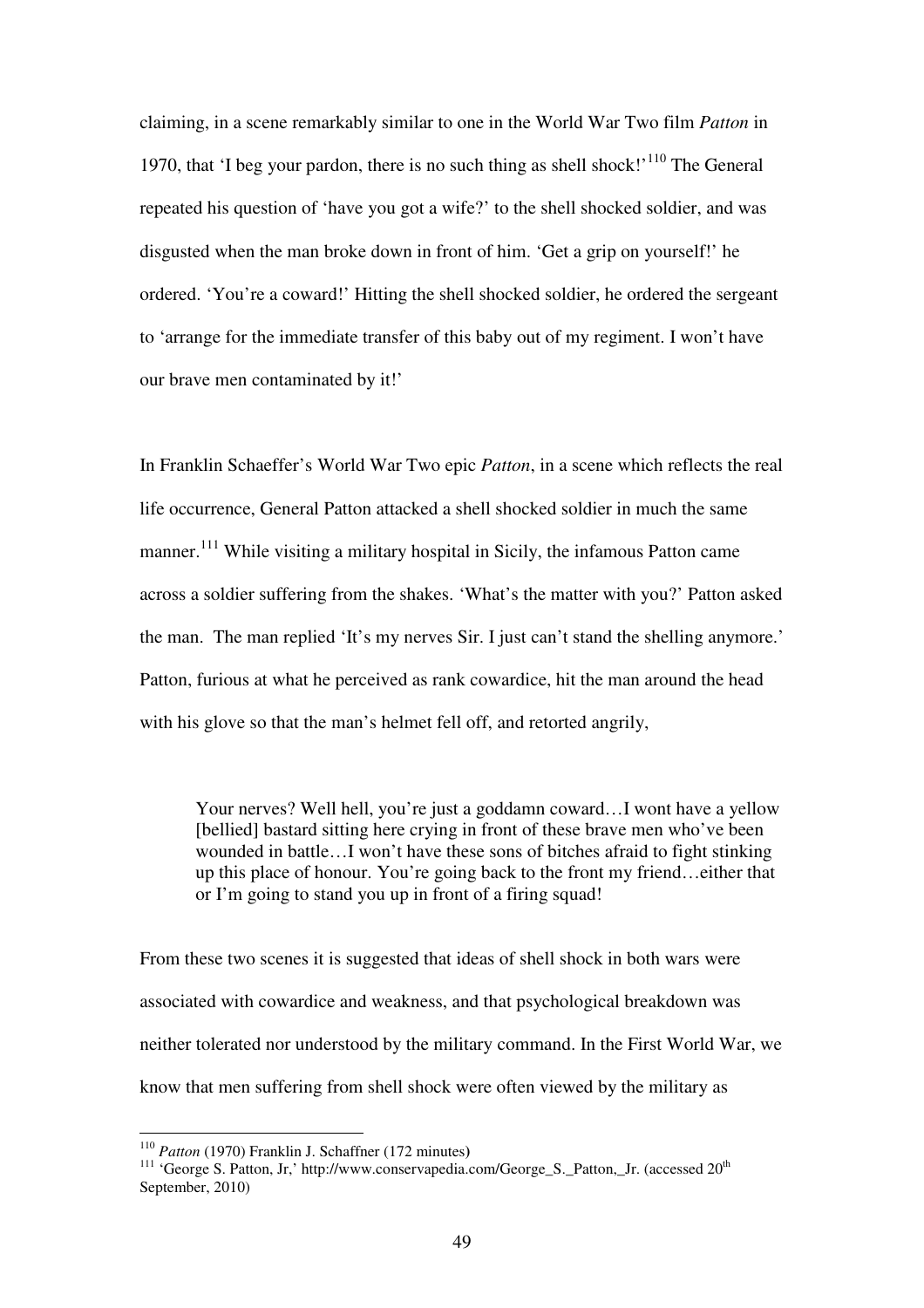'malingerers' and 'cowards' and were stigmatised for lacking the psychological fortitude of heroic soldiers who died for their country.<sup>112</sup> Indeed, in the British army, those soldiers perceived as unwilling or incapable of fighting were viewed as cowards, to be shot if necessary.<sup>113</sup>

Similar to General Patton, the authority figures in *Paths of Glory* were more than happy to place perceived 'cowards' in front of a firing squad to teach them a lesson. This is emphasised only too well in a conversation between Colonel Dax and General Mireau:

Gen. Mireau: 'Colonel Dax, I'm going to have 10 men in each regiment tried under penalty of death for cowardice…they have skim milk in their veins instead of blood…latitude is one thing, insubordination is another.'

Col. Dax: 'Don't you see, Sir? They're not cowards if they didn't leave the trenches, it must have been impossible.'

Gen. Paul: 'They're scum, Colonel. The whole rotten regiment. A pack of sneaking, whining, tail-dragging Curs.'

Col. Dax 'Why not shoot the entire regiment?'

Colonel Dax, much like Gottfried in *Three Comrades*, acted as the film's moral compass by arguing against the military's controversial policy of having deserters shot by firing squad. Tragically in *Paths of Glory* the three men on trial were picked at random to set an example. In France, as with all other belligerent nations during the war (with the exception of Australia), men tried for desertion and cowardice were often shot by firing squad.<sup>114</sup> As historian Nicholas Offenstadt illustrates, however,

<sup>112</sup> Shephard, *A War of Nerves*, p. 25; and Tyquin, *Madness and the Military*, p. 35.

<sup>113</sup> Shephard, *A War of Nerves*, p. 25.

<sup>114</sup> Peter A. Pedersen, "Shot at Dawn: The Australian Experience,"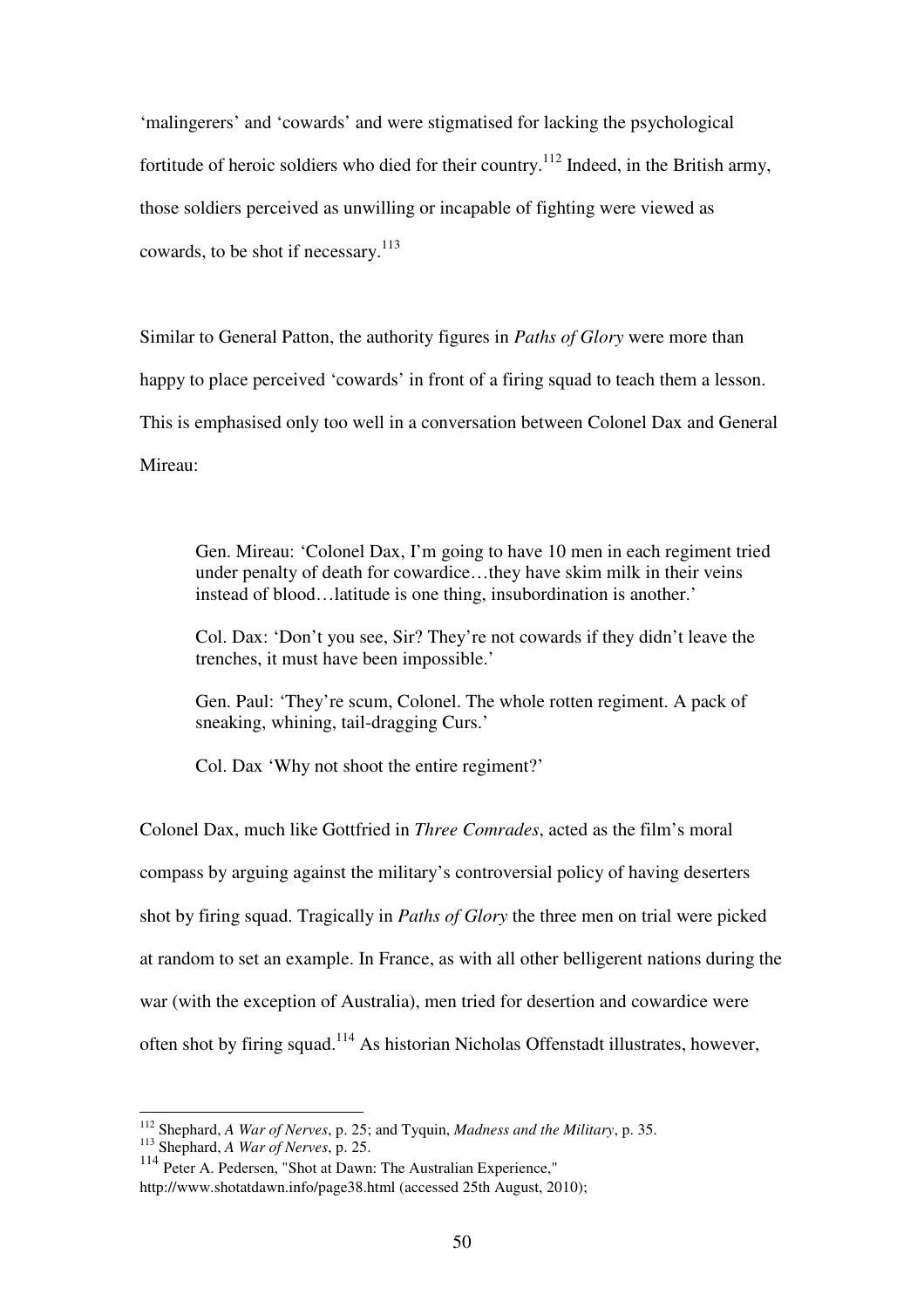we need to be careful in our examination of the criticism that men were shot to set an example. Offenstadt warns that the idea of shooting soldiers as an example to others has perhaps been misappropriated and used too generally in post-war discourse to apply to those regarded as having been unjustly shot by the military.<sup>115</sup> He also notes that only a small percentage of those shot at dawn in the French army were mutineers.<sup>116</sup> We must remember, then, when analysing films like *Paths of Glory* to question whether these films exaggerate historical detail in favour of presenting their anti-war polemic.

*Paths of Glory* nevertheless is a moving indictment of the unjust practises of the military during the First World War. The characters in the film account for its emotional impact, which makes the film's anti-war message so effective. In the final scenes leading to the three soldiers' executions, the fears expressed by the men about dying humanise the issues surrounding death by firing squads. This serves to make the final executions unbearable for the viewer. The night before the executions, the men spent their last hours in a dank, sparse cell, pondering what could have been. Their mental state at this point was highly unstable. Private Paris broke down in front of Colonel Dax, remarking 'It's just occurred to me, funny thing, I haven't had one sexual thought since the court martial…it's pretty extraordinary, isn't it?' He then began to cry hysterically. Similarly, another private, picked for execution because he was believed to be a 'social undesirable,' cried to the priest sent to give the men their last rites. 'Why do I have to die, father?' he pleaded. 'I haven't done anything. I'm scared. I'm scared. I'll never see my wife again.' The men's vulnerability before their

Nicholas Offenstadt, "Shot at Dawn: French Executions" http://www.shotatdawn.info/page34.html (accessed September 12, 2010)

<sup>&</sup>lt;sup>115</sup> Offenstadt, "Shot at Dawn: French Executions"

<sup>&</sup>lt;sup>116</sup> Offenstadt, "Shot at Dawn: French Executions"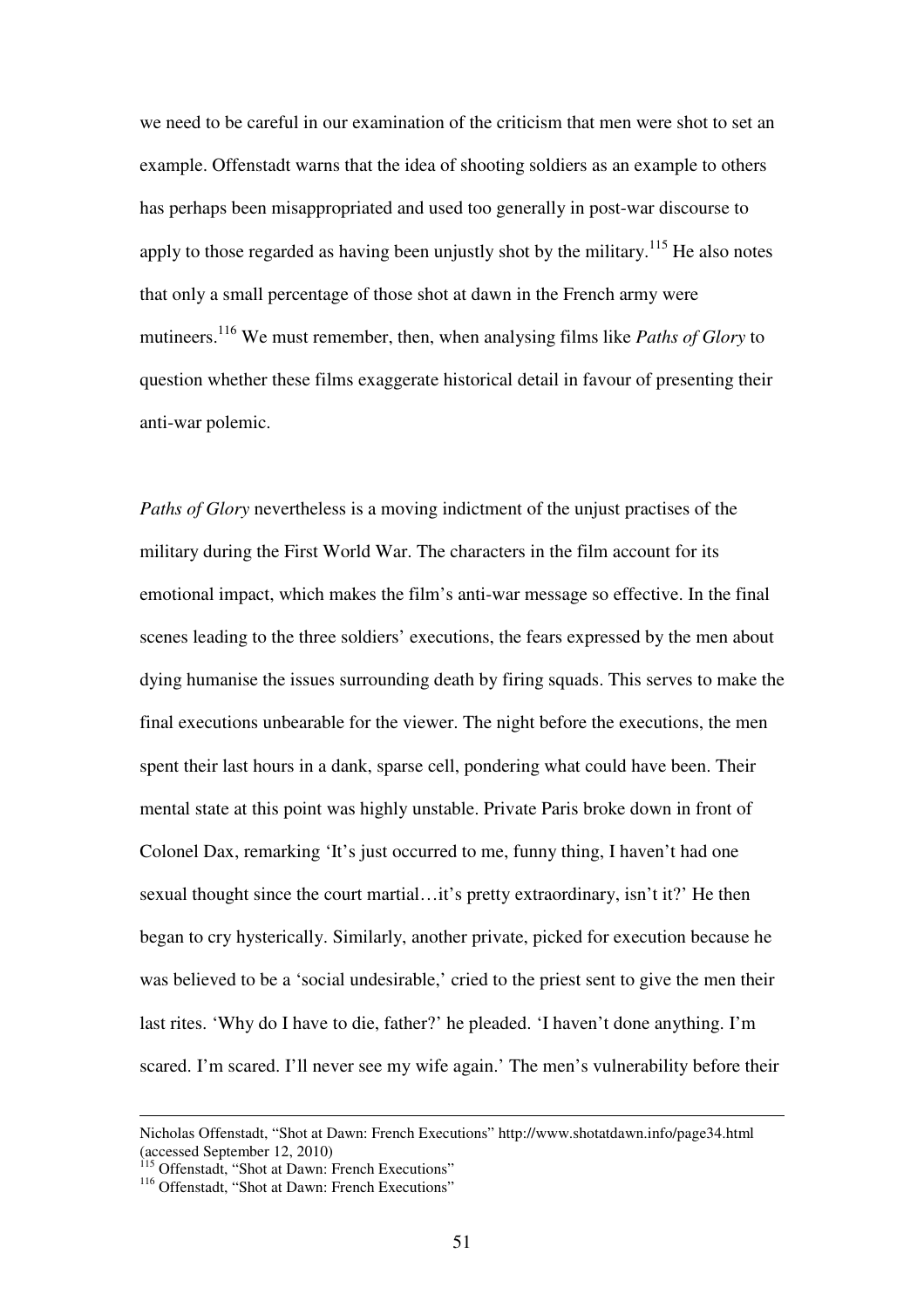fate evokes sadness and anger in the viewer, who feels outraged that these men, picked at random by the war generals, had to die at the hands of the same uncaring generals. The generals' detachment from the battlefront is highlighted by their ignorance of the realities of battle and their ironic insensitivity to the faults of human nature.

Possibly the most moving anti-war film to be made about a soldier on trial for his life, is Joseph Losey's 1964 British film *King and Country*. Emotional instability in the face of danger, and desertion, form the basis of this tale about a simple soldier, lower class Private Arthur Hamp, court-martialled for being absent without leave from the battlefield. The film's narrative centres around Hamp's 'court' trial, which was really a small makeshift panel of military officers and doctors assembled to assess, in the space of several hours, whether Hamp's offence was worthy of the death penalty. Captain Hargreaves, as Hamp's defence lawyer, set out to prove that the Private was suffering from shell shock when he absented himself from the Front. The military's response was anything but sympathetic. Joseph Losey's film is important for the way it highlights understandings about cowardice, desertion and shell shock in the British army during World War One. Furthermore, it reflects the discourse on 'nerves' in Britain during the war, and the complex understandings about the variety of mental conditions resulting from trench warfare. In this way it is perhaps the most valuable film made about shell shock in the Great War during this period, for the dialogue it created between medical and cultural history and its fierce criticism of British military medicine.

52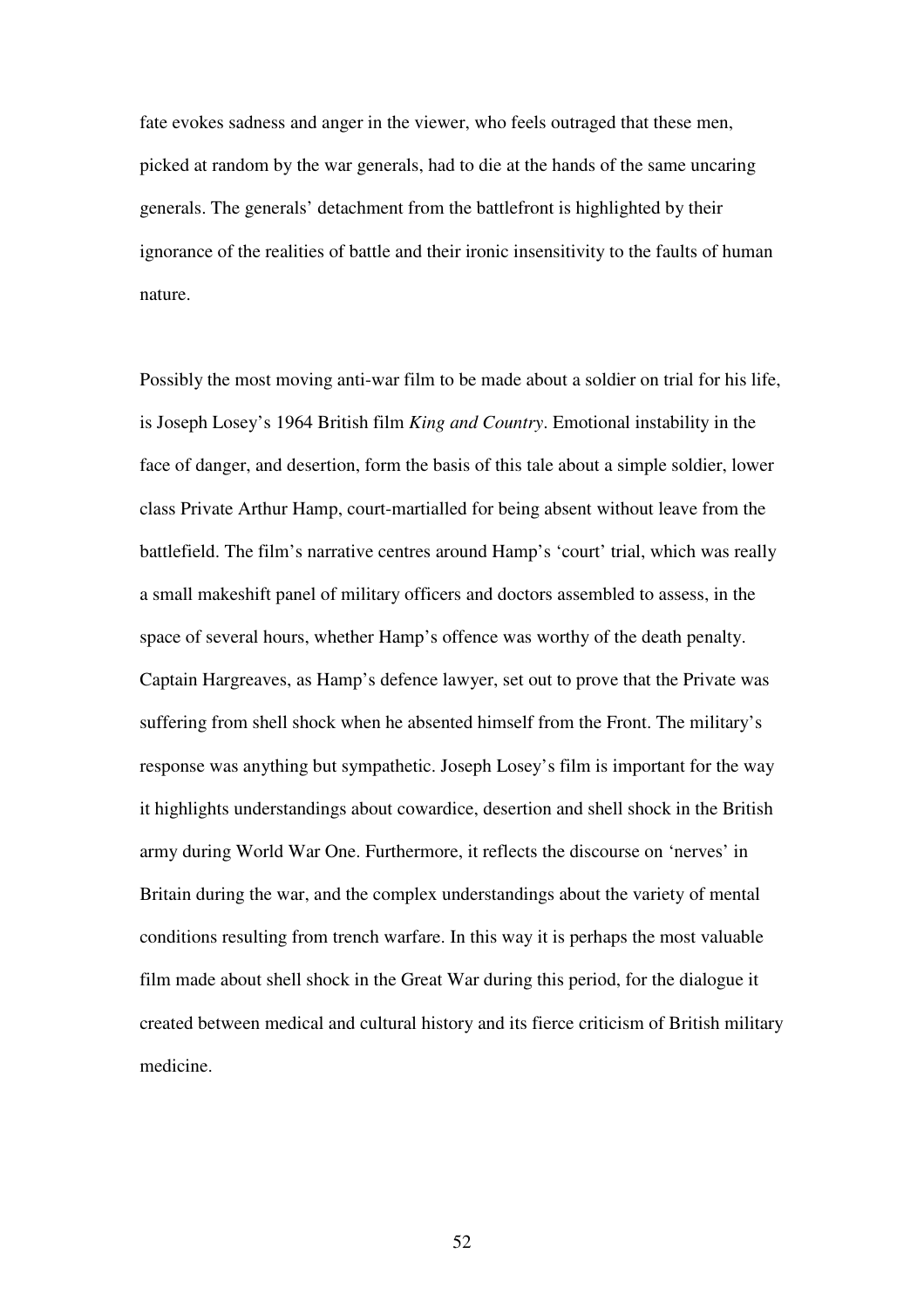*King and Country*'s sombre narrative opened with a long panning shot of a war memorial, whose heroic high relief figures glow on screen. It is a stark contrast to the depressing footage that followed, showing a rained-out battlefield and the fleshless skeleton of an old corpse left on the field. In his small, rat-infested cell on the battlefield, the protagonist Private Hamp was questioned by his lawyer, Captain Hargreaves, about his life before the war. When asked about his relationship with his wife, Hamp replied despondently in his lower class vernacular 'she got took up with someone else.' Hargreaves saw this as 'mitigating circumstances' and 'an understandable reason' for Hamp's desertion. In his recent study about psychological breakdown in combat, historian Ben Shephard noted that soldiers' concerns about their wives' infidelities in their absence was a potential factor in soldiers' breakdowns.<sup>117</sup> Although Private Hamp could not say whether he though his wife's infidelity influenced his desertion, Hargreaves used this point at Hamp's trial to argue for his depleted mental state:

How could a man responsible for his actions do such a hopeless, desperately hopeless thing as this man. When they found him he was trying to walk home to England. Might as well have tried to kill a German trench single-handedly.

*King and Country* also acknowledged that men sometimes committed acts of selfharm in order to be exempted from fighting. In this way, the film's story of desertion and punishment was more complex than that of *Paths of Glory*, which attributed the blame for the soldiers' punishment entirely to the High Command, rather than to the soldiers themselves. In *King and Country*, Private Hamp admits that 'some of the lads had tried it [self-harm] on themselves' and that he and Willy 'was thinking of trying it once but it wasn't long after that Willy's number came up.' Private Hamp is thus not

<sup>117</sup> Shephard, *A War of Nerves*, p. xviii.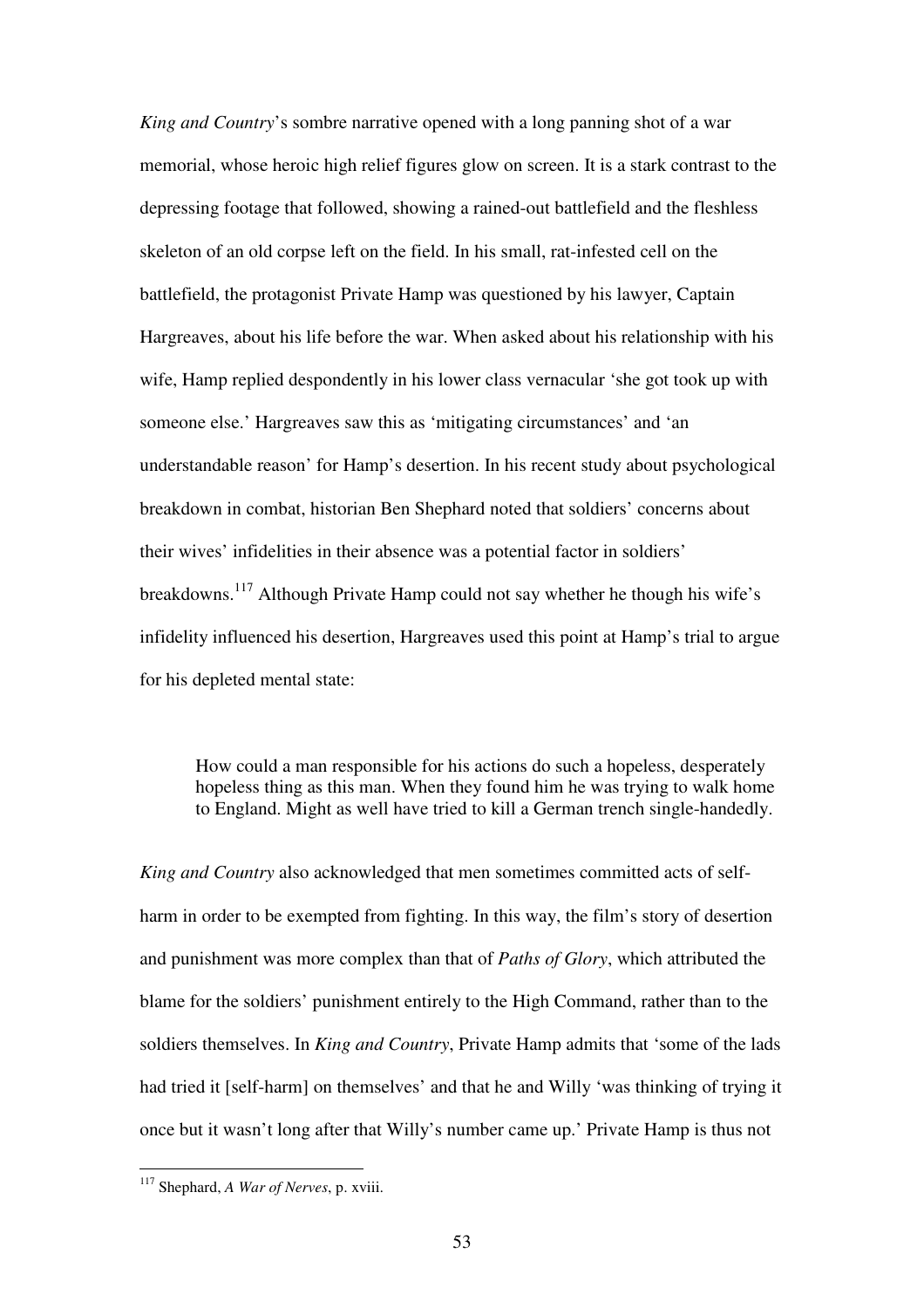an angelic figure used by the film to create a good and evil dichotomy between the ordinary soldier and the elite High Command. He is an endearing character, nevertheless, who, perhaps because of his complexity, becomes an even more powerful symbol of the issues surrounding military law and psychiatric medicine during the First World War.

The film's contention lies in the opposing ideas about the definitions of shell shock and how and why they may be used in cases of desertion to exempt a soldier from the death penalty. Captain Hargreaves attempted to argue at the trial that Private Hamp was not responsible for his actions because of his mental condition. The panel of judges, on the other hand, had trouble understanding the connection between mental breakdown and the excuse for desertion, highlighted in one particular argument in the film:

Hargreaves: 'I submit that the prisoner absented himself at the time, when, because of his mental health, he was not fully responsible for his actions. Officer: 'Mental health, Captain Hargreaves? Do you mean that the prisoner is a lunatic?' Hargreaves: 'No Sir.' Officer: 'Or mentally deficient?' Hargreaves: 'No Sir.' Officer: 'There must be hundreds of thousands of men who are in an unhappy mental state but who have not absented themselves from their duty.'

The Officer's lack of sympathy or comprehension of the excuse that Private Hamp was mentally ill when he deserted reflects the almost universal stance of the militaries of the First World War. All had a low tolerance for desertion and claims of shell shock.<sup>118</sup> This is well demonstrated in the interview which took place between Hargreaves and the military doctor assigned to assess private Hamp's condition in

 $\overline{a}$ <sup>118</sup> Shephard, *A War of Nerves*, p. 25.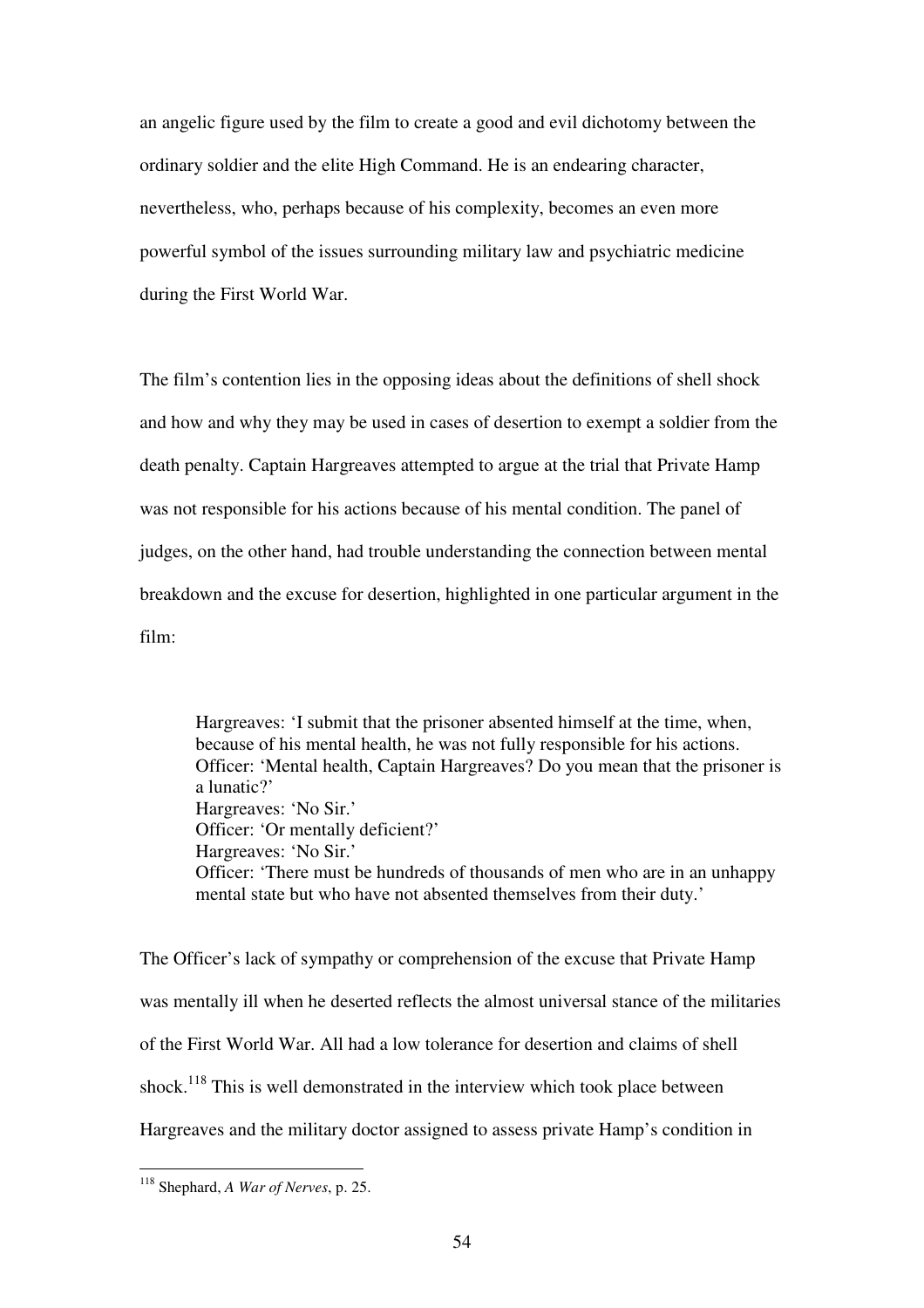preparation for the trial. When questioned about why he ignored Hamp's claims of not being able to sleep, and overlooked his bouts of shaking, the doctor started an argument with Hargreaves which reiterated the military's assumptions about cowardice and the manner in which soldiers fake illness:

 Hargreaves (HG): 'You simply didn't believe him. What didn't you believe?' Doctor: 'Damn Charlie, I knew what he was after.' HG: 'Did this man lie to you? And if so, what did he say?' Dr: 'I knew what he wanted. To be sent down the line.' HG: 'Did he say so?... Did he ask to be relieved from duty?' Dr: 'Not in so many words he didn't." HG: 'And how long did this interview last?' Dr: '5 minutes, 10 minutes.' HG: 'And after that you lost interest in the matter.' HG: 'What did you expect me to do? I haven't the time for one's emotional problems…I talked to him man to man. I told him to pull himself together!'

This is followed by a discourse on shell shock which suggests the military's

intolerance and ignorance of the condition and again, its supposed connection to

'cowardice':

 HG: 'What are the symptoms of shell shock?' Dr: 'Shell shock is a different matter altogether.' HG: 'Does the term "shell shock" have an exact medical meaning?' Dr: 'Yes of course it has.' HG: 'And a five or ten minute examination is quite sufficient time, in your estimation, to judge whether a man is or is not suffering from shell shock?' Dr: 'It is not my job to maintain a bedlam. You expect me to leave wounded soldiers to die while I cross-question cowards?' HG: 'What I'm asking is, is there not a borderline...?' Dr (*interrupting*): 'This is not a borderline case of anything. This was a case of cold feet. Miserable funk!'

It is quite clear that the film was railing against the military's front line doctors whose

lack of psychiatric training led them to misdiagnose mental conditions, and when,

under pressure from the army, to send men back to the front. **(footnote)** Similarly to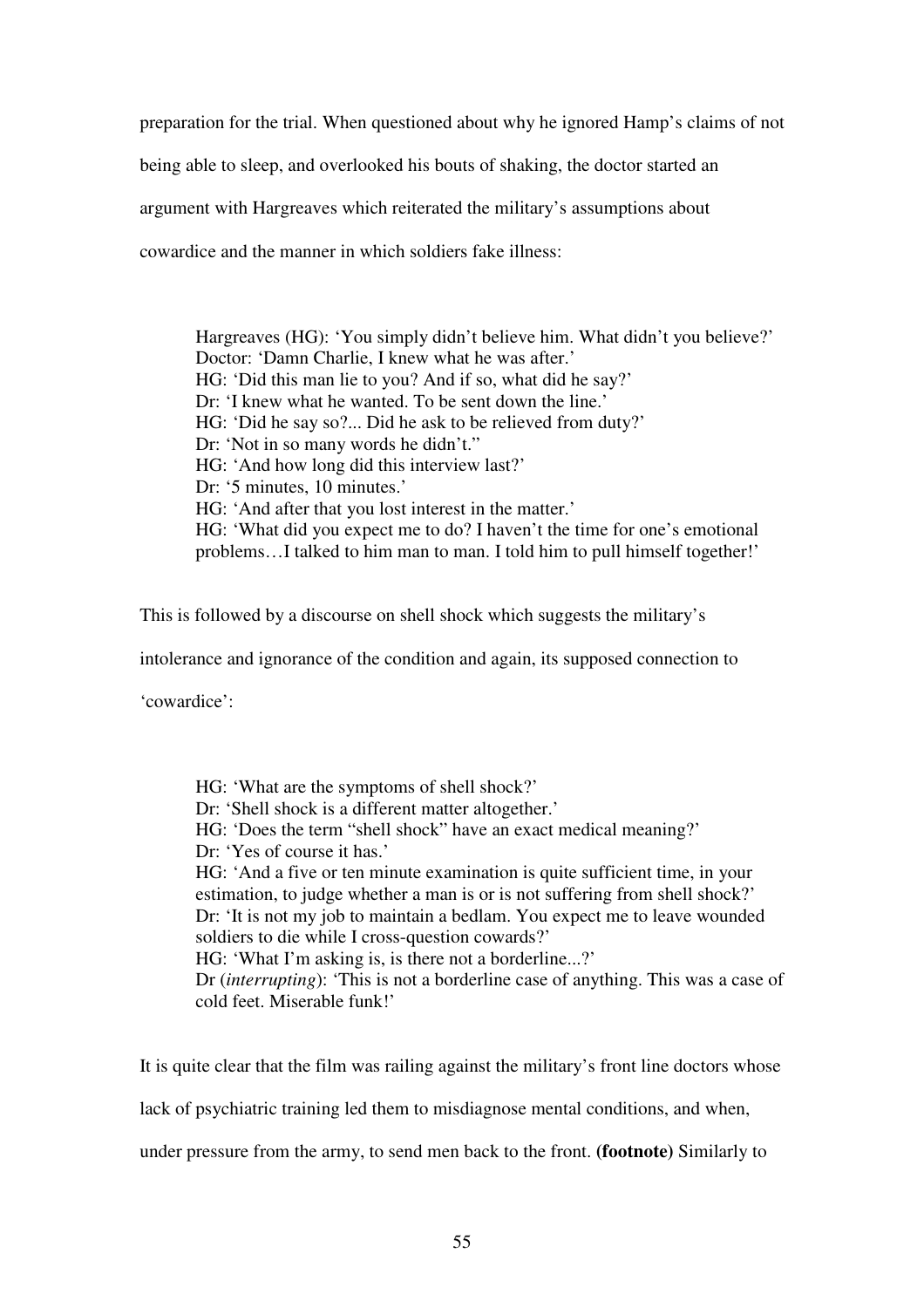*Paths of Glory*, however, we need to be wary of assuming that the sufferings of Private Hamp in the film represented the treatment of all shell-shocked men or of all deserters. It is easy for viewers to forget that they are watching a fictional film, (especially when it so starkly mirrors reality as does Losey's film) and to forget that a single fictional representation should not shape understandings of complex historical issues. While *King and Country* has an important anti-war point to make, using the simple-minded and somewhat traumatised soldier of Hamp to do so, we must remember that the majority of men actually hospitalised for shell shock in the British army never returned to the front line.<sup>119</sup>

The shooting of shell shocked men certainly *did* occur during the war, however. In a famous case, Private Harry Farr was shot in 1916 for failing to go up to the front with the ration party he was assigned to. It was well known that he was suffering from shell shock, and it had been reported several times in the past that he was 'sick with nerves.<sup>'120</sup> (Similarly in *King and Country* the doctor notes Hamp 'complained of nerves'). The controversy surrounding the case related to the fact that his medical condition was never properly acknowledged by the court martial proceedings. Even more controversial was the fact that the British military had double standards for different classes of men (a class divide which is hinted at in *King and Country*). In the same year as Farr's execution, a Sergeant named Brocr was released home to England on the basis that he was '...simply tired out, and wants prolonged change in England among friends…' In the past ten years, Farr's story has become famous as his daughter has sought a posthumous pardon for her father to remove the shame and

<sup>119</sup> Shephard, A War of Nerves, p. 25; Binneveld, *From shell shock to combat stress*, p. 83. <sup>120</sup> "Shot at Dawn: Shell Shocked and Shot," http://www.shotatdawn.info/page13.html (accessed September 12, 2010)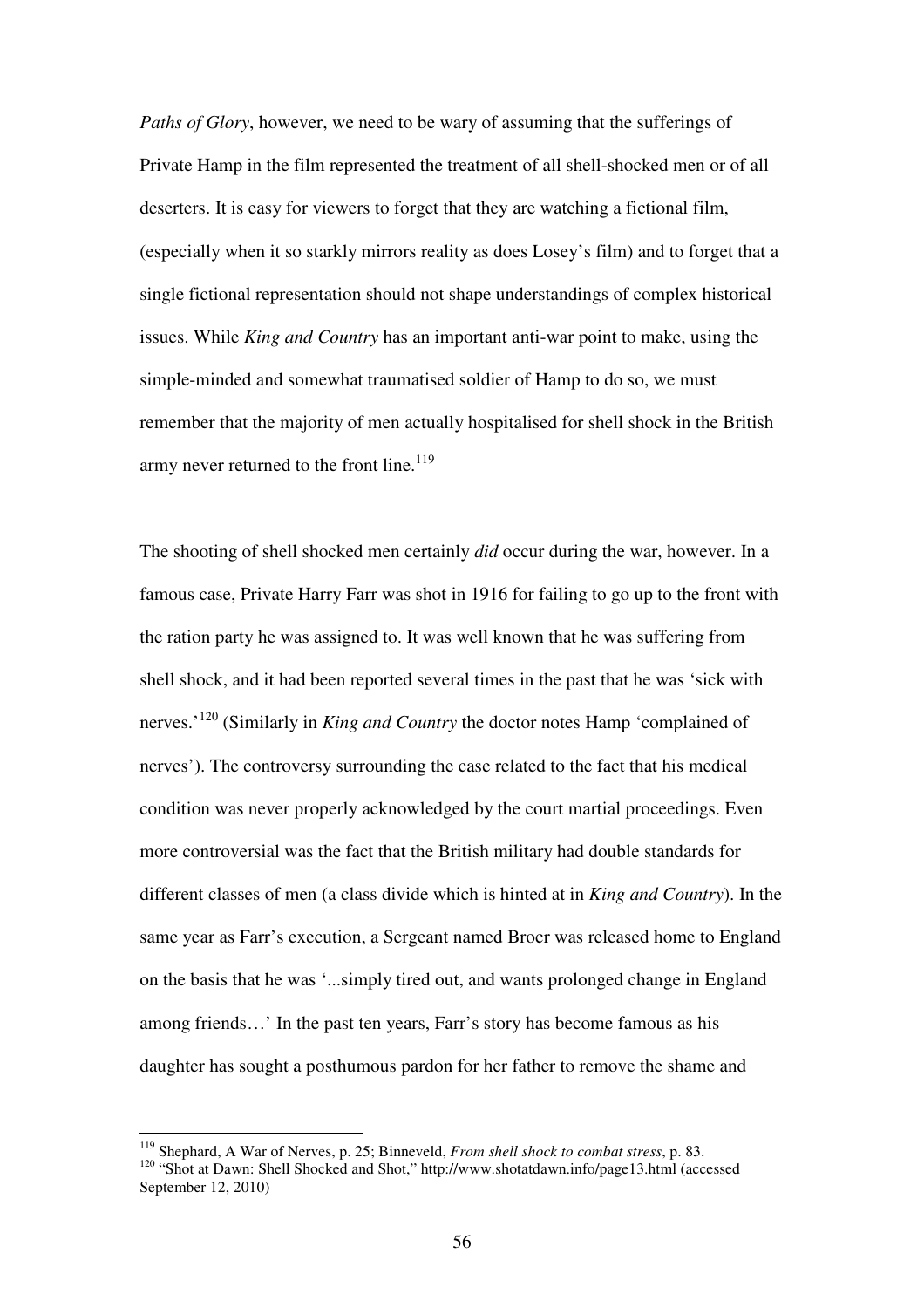indignation felt by her family.<sup>121</sup> It is easy to see the similarities between Farr's case and the story of Private Hamp in *King and Country.* While Hamp may not have been directly based on the real private Harry Farr, his unjust death, at the hands of the unsympathetic military, resonates with real life events which add weight to their fictional representation in films like *King and Country*.

Tom Courtenay's portrayal of private Hamp makes the story of *King and Country* so believable and ultimately so devastating. In his role as an uneducated, low ranking private in the British army, with his common language and distant gaze reminiscent of the '500 yard stare,' it is hard not to sympathise with him as a man so utterly unable to change his fate. His particular manner of describing things, such as the time he got blown into a shell hole and 'was bobbing up and down in the mud, like an egg boiling in water,' gives him an endearing sweetness and a real quality. He is reminiscent of both Private Farr and Siegfried Sassoon's 'simple soldier boy.' It is this quality that is so much more powerful in conveying the complexities of soldiers' experiences of war than didactic characters like *Paths of Glory*'s Colonel Dax. Private Hamp can thus be seen as a symbol of the indictment of war, whose representation as a traumatised soldier victimised by the High Command attempted to remove the stigma attached to ideas of cowardice and shell shock in the First World War.

The question remains, however, as to why this film was necessary in the 1960s. The First World War was well in the past, and had been overtaken in scope (and soon, in

<sup>&</sup>lt;sup>121</sup> "Shot at Dawn: Shell Shocked and Shot"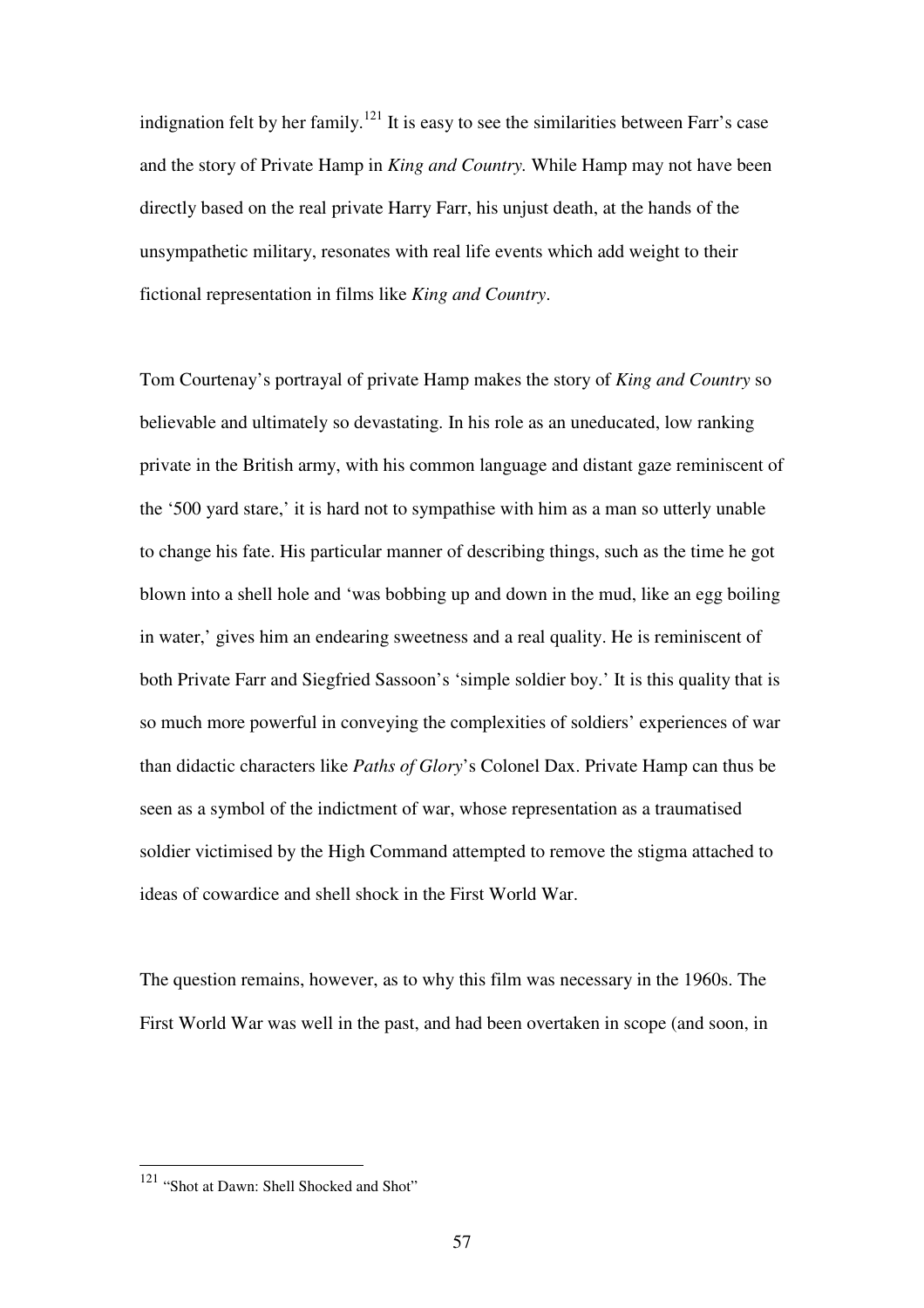cultural representation also) by the Second World War.<sup>122</sup> Perhaps the issues of the film had been revitalised by the Second World War, or even more particularly the beginning of the Vietnam War had renewed filmmakers' interests in the consequences of war for soldiers and the significance of the pacifist film. Did the film have the same impact in Britain as *Paths of Glory* had in France? There *Paths of Glory* was banned because of its anti-war message at a time when France was at war with Algeria.<sup>123</sup> It is possible to speculate that *King and Country* marked the end of one prolonged era of pacifist films about the First World War that began in the 1920s and ended with the most prolific in 1964 with *King and Country*. While British and American films' indictment of the Great War and their use of the shell shocked soldier as anti-war tool continued in war films after this period (and not just in those about The First World War), the Vietnam War inevitably changed everything. Therefore 1964 marked the end of one era and the beginning of another. The knowledge about war trauma that came in the wake of Vietnam forever changed the way 'shell shock' and war trauma were defined, not only in terms of medical treatment, but also in cinematic representation.

<sup>&</sup>lt;sup>122</sup> Modris Ecksteins, "The Cultural Impact of the Great War" (pp. 201-212) in Karel Dibbets and Bert Hogenkamp (eds.) *Film and the First World War* (Amsterdam: Amsterdam University Press, 1995), p. 202.

 $123$  Kelly, "The Brutality of Military Incompetence: 'Paths of Glory' (1957)", pp. 6-7.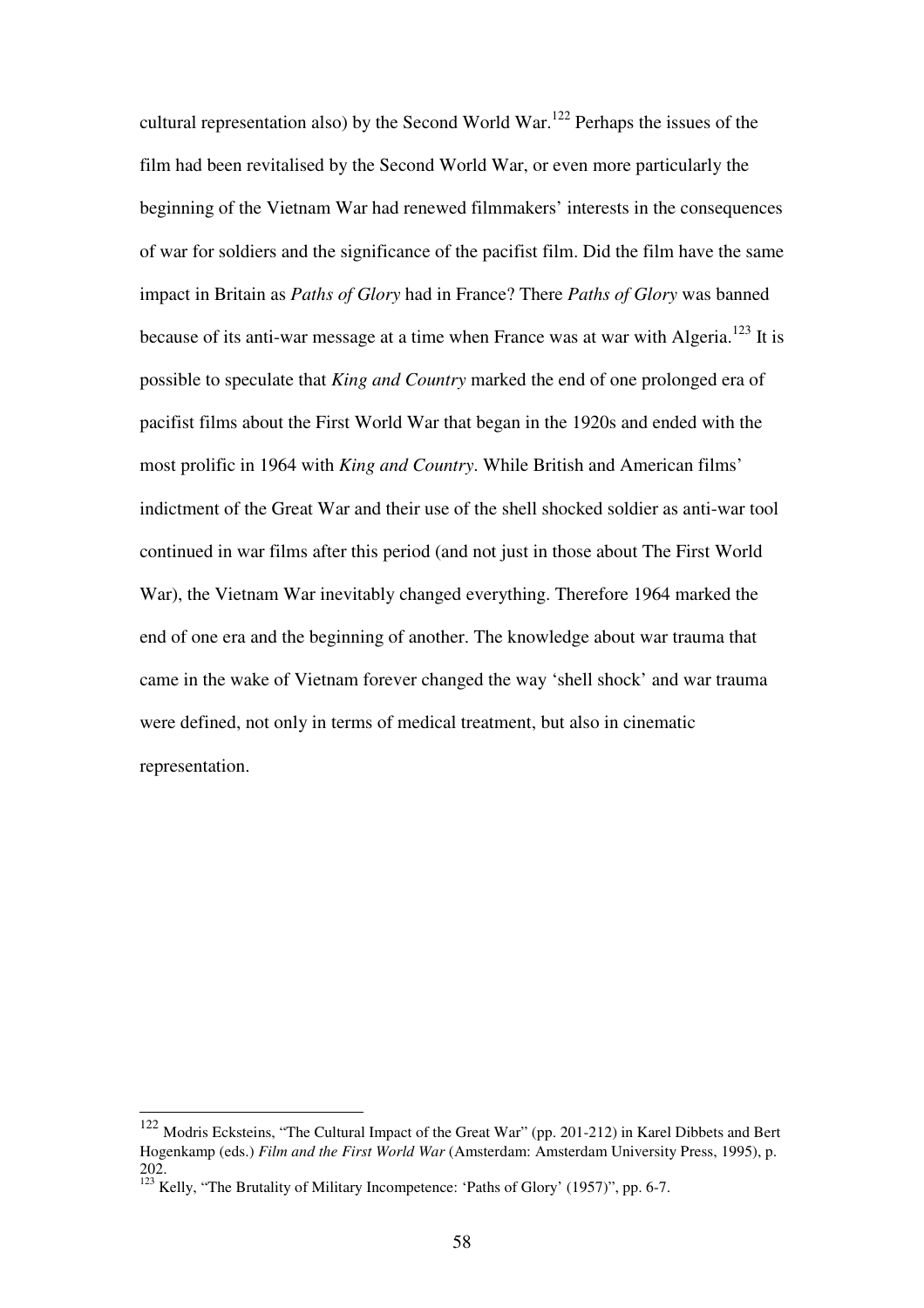#### **Chapter 3:**

### **Regeneration:**

## **Cinema's Renewed Interest in the First World War and Shell-Shock after Vietnam**

 $\mathbf{O}_n$  the 26<sup>th</sup> of June, 1917, the young poet and soldier Wilfred Owen arrived at

Craiglockhart military hospital, just outside of Edinburgh. While fighting in France during the First World War, he was diagnosed with shell-shock after soldiers reported his acting strangely in the wake of a battle.<sup>124</sup> Craiglockhart hospital was well-known for treating officers of the British army who were suffering from war-related trauma.<sup>125</sup> The story of Wilfred Owen's shell shock and the Craiglockhart hospital were the subject of Gillies MacKinnon's 1997 film *Regeneration.*<sup>126</sup> Since the Vietnam War, shell shock has become a renewed subject of interest in cinema, with *Regeneration* being one of many films in the past twenty years to bring shell shock back onto the silverscreen. In the same way as the First World War has come back into historical and psychiatric discourse since the 1980s, so too has cinema picked up on this trend, evident in the multitude of films made about the Great War in recent years. The Vietnam War has arguably played the greatest role in revitalising interest in the First World War. As noted earlier by the historian Ben Shephard, the Vietnam War and the discoveries in psychiatric medicine that succeeded it brought war psychiatry back into the historical spotlight, re-energising First World War studies as

<sup>&</sup>lt;sup>124</sup> Robert Wilde, "Wilfred Owen,"

http://europeanhistory.about.com/od/poetrysongsofww1/a/biowowen.htm (accessed 6th August, 2010) <sup>125</sup> Binneveld, *From shell shock to combat stress*, pp. 117-118.

<sup>126</sup> *Regeneration/Behind the Lines* (1997) Gillies MacKinnon (114 minutes)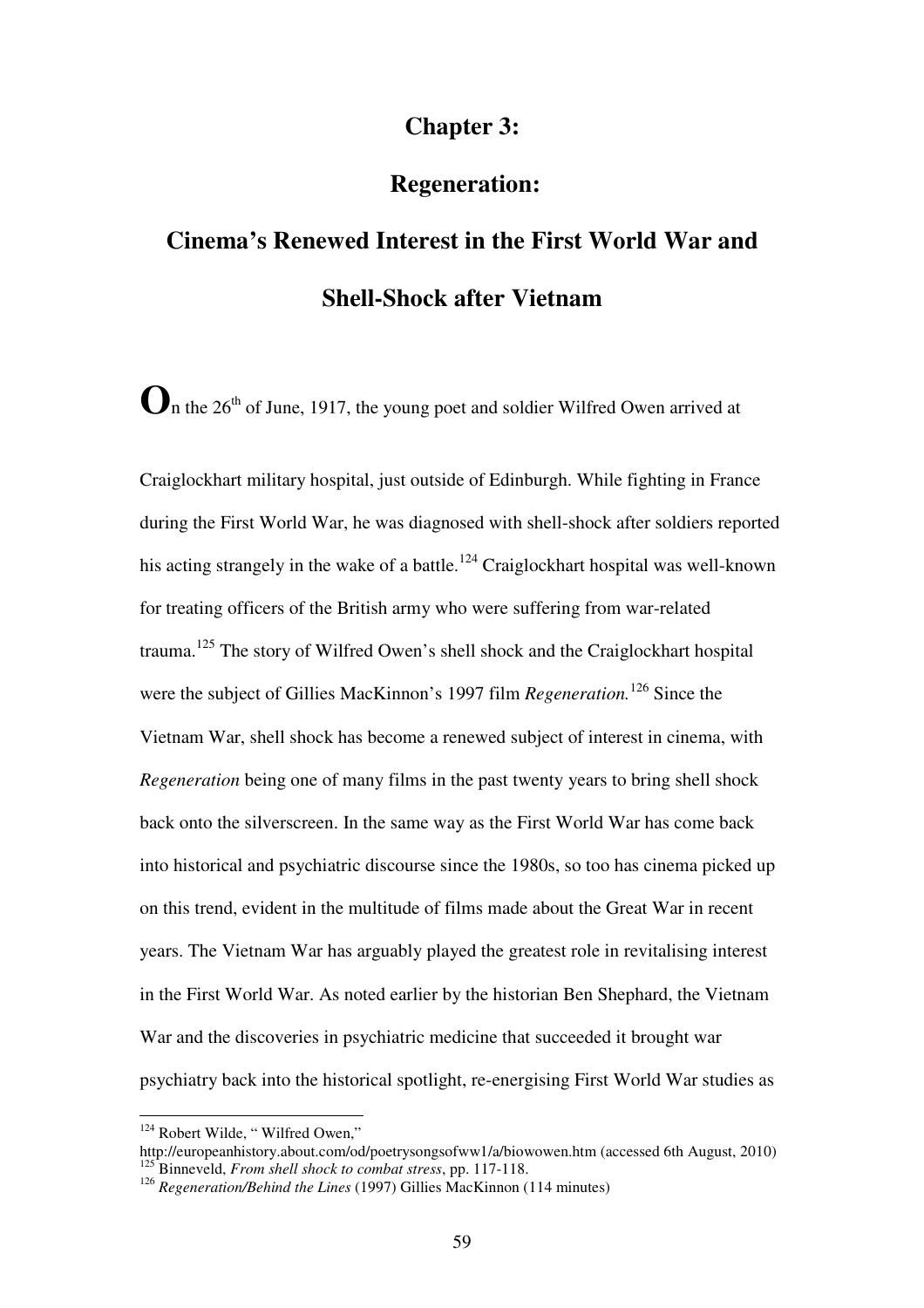a result.<sup>127</sup> This reinvigoration of interest in shell shock and the First World War has been paralleled in cinema.

A number of films made about the Great War since the 1980s have shown an interest in the social consequences of the First World War. They represent the physically and psychologically damaged soldier in order to highlight issues surrounding the treatment of the war traumatised by psychiatric institutions, families and society-atlarge. These films continue to raise awareness about and de-stigmatise shell shock by indicting the military's brutal treatment of shell shocked soldiers, deserters, and selfmutilators. Figures like Wilfred Owen in *Regeneration*, whose own personal trauma is captured hauntingly by the downward spiral to mental illness of the characters in his poetry, continue to represent an indictment of both the war and the treatment of war neurotics. Recent depictions of trauma have also become more complex, mirroring the increased understandings about war trauma and Post-Traumatic Stress Disorder in contemporary psychiatric discourse. Perhaps most importantly, cinema has begun to properly address the effects of returned shell shocked on their families in a way that has hitherto been ignored, although this aspect still has a long way to go. Issues relating to the domestic violence inflicted by traumatised men on their wives and families, who were the so-called 'secondary victims' of their veteran's unstable behaviour, have largely been ignored in World War One cinema.<sup>128</sup>

In the past twenty years, France has produced some of the best films about the First World War and the trauma suffered by the individual and the nation. This recent wave of French cinema has illuminated the way the Great War is still firmly embedded in

<sup>127</sup> Shephard, *A War of Nerves*, p. xx.

<sup>128</sup> On 'secondary traumatisation' see Damousi, *Living with the Aftermath*, p. 113.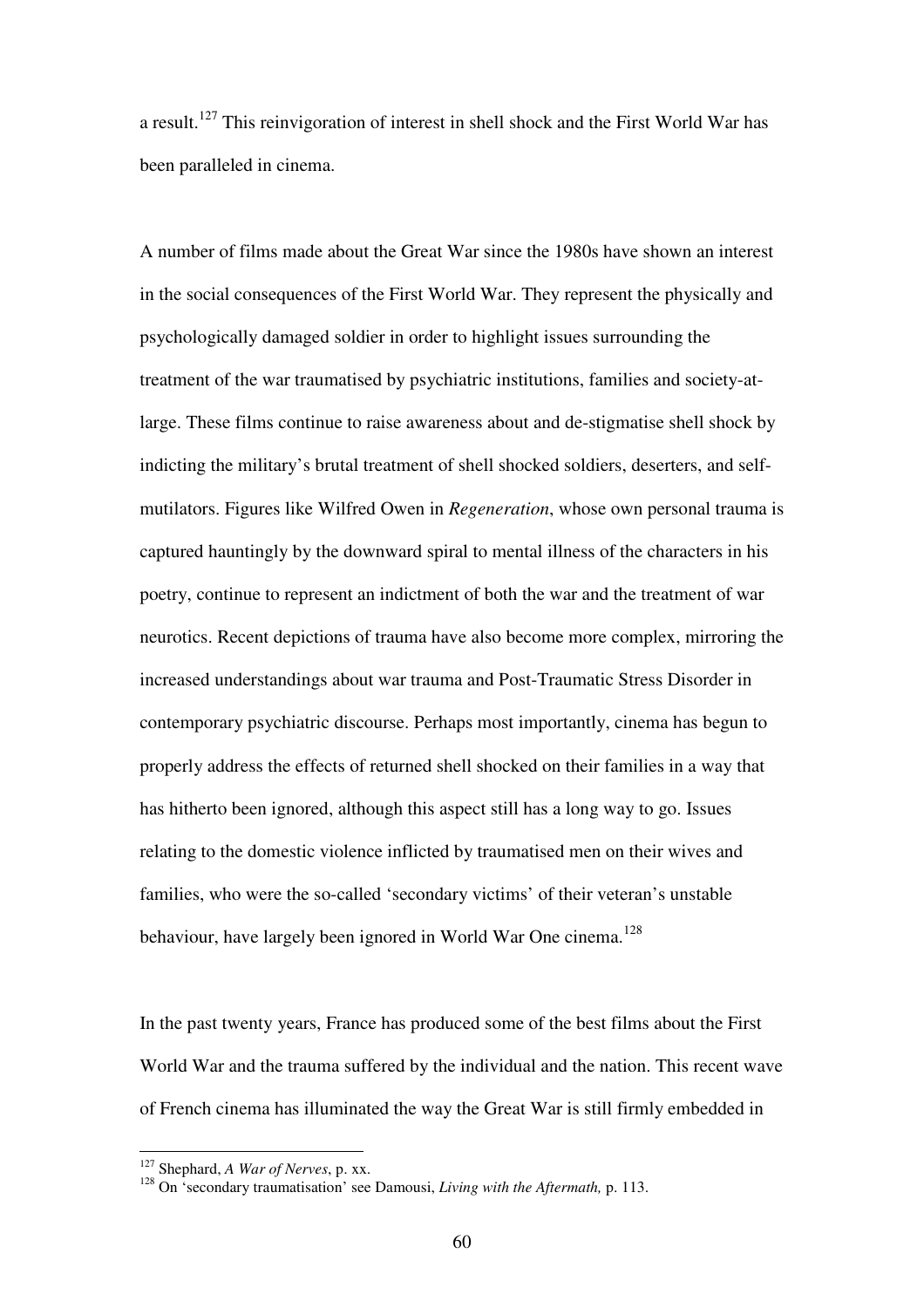the French national psyche. In 1989 Bertrand Tavernier's *La Vie et Rien d'Autre* (*Life and Nothing But*) told the story of the search in the 1920s for the body of an unknown soldier to be placed for commemoration under the Arc d'Triomphe in Paris.<sup>129</sup> The film was a reminder of the war that had devastated the French landscape and population seventy years earlier. According to historian Maarten Pereboom,

Bertrand Tavernier's *Life and Nothing But* is about the attempt, both personal and collective, to assimilate a traumatic experience while getting on with the business of life. It is not about World War I itself but rather its memory, which resonates throughout the countryside of northern France.<sup>130</sup>

Much in the same way as did *J'accuse*, *Life and Nothing But* used the First World War to highlight that the war not only traumatised those fighting in battle, but also those left to pick up the pieces after it was over. Through the narrative of a woman searching for her husband missing in battle, the film examined the prolonged grief experienced by post-war societies, and the lasting consequences of war on both individuals and nation. It thus illuminated the way the war has lived on in French memory.<sup>131</sup>

The film's regeneration in the 1980s of the French memory of war can be seen to parallel one of the recurring themes in recent French cinema about the First World War: the amnesiac soldier struggling to regain his memory after shell shock. The recent French film, *A Very Long Engagement*, told the story of Mathilde, a young French woman searching after the war for her fiancé who disappeared under suspicious circumstances during the war. The couple were eventually reunited but

<sup>129</sup> *La Vie et Rien d'Autre/Life and Nothing But* (1989) Bertrand Tavernier (135 minutes)

<sup>130</sup> Maarten L. Pereboom, "Life and Nothing But by Bertrand Tavernier" in *The American Historical Review*, vol. 97, No. 4 (The University of Chicago Press, October 1992), p. 1153.

<sup>&</sup>lt;sup>131</sup> Pereboom, "Life and Nothing But by Bertrand Tavernier", p. 1153.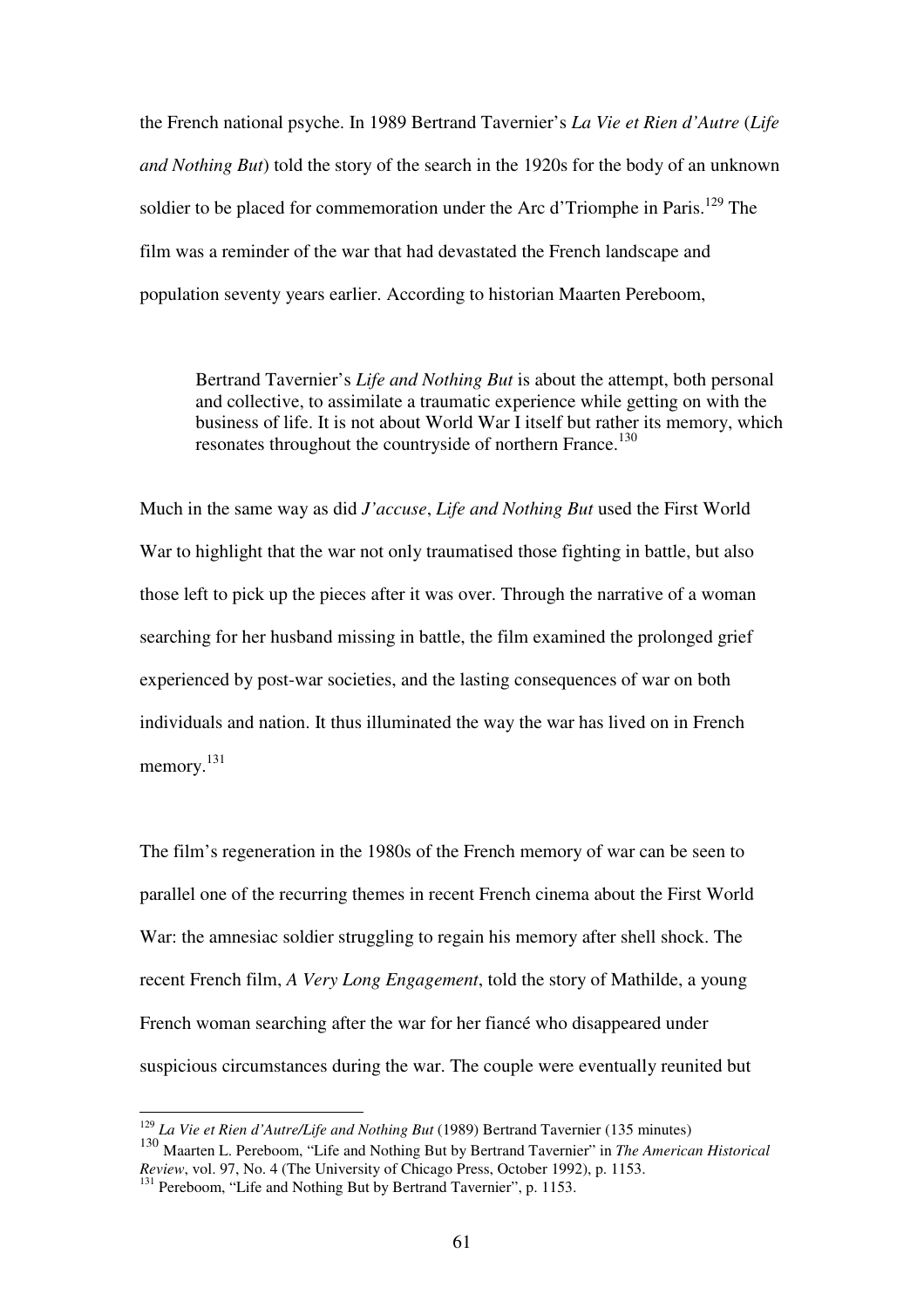Manech, her fiancé, suffered from amnesia and did not remember Mathilde. Unlike *Random Harvest*, however, Jeunet's film is also about the French military's treatment of shell shocked soldiers and those who committed acts of self-mutilation. In this way it is more like *King and Country* in the continuation of a dialogue on the military's handling of mentally unstable soldiers, also highlighting the universality of soldiers' experience and military brutality regardless of nationality.

*A Very Long Engagement* followed Mathilde's search for her fiancé Manech. The adventures of Manech and four of his comrades were told to Mathilde by men who knew the soldiers during the war. Early on we learn that Manech and four other men of his regiment were sentenced to die for committing acts of self-mutilation which they believed would reprieve them from their service duties. Manech shot himself in the hand to get out of the trench after repeatedly experiencing anxiety under the circumstances of trench warfare. As punishment, he and the other four condemned men were to be thrown over the trench and into No Man's Land and left to fend for themselves. Mathilde discovered that her fiancé and his four comrades had been pardoned for their crime by President Poincare, but the pardon was torn up. Mathilde's difficulty with the French military bureaucracy began as she attempted to uncover the files on the men's trench, known as trench 108 or 'Bingo Crepuscule.' The files for 'Bingo' were missing in the archives, but Mathilde found them hidden in a different place and stole them. Reading through the files she learned of the mens' death sentences.

Mathilde's search for her fiancé is a poignant account of the way that soldiers and civilians suffered as a result of war and at the hands of the military. Her discovery of

62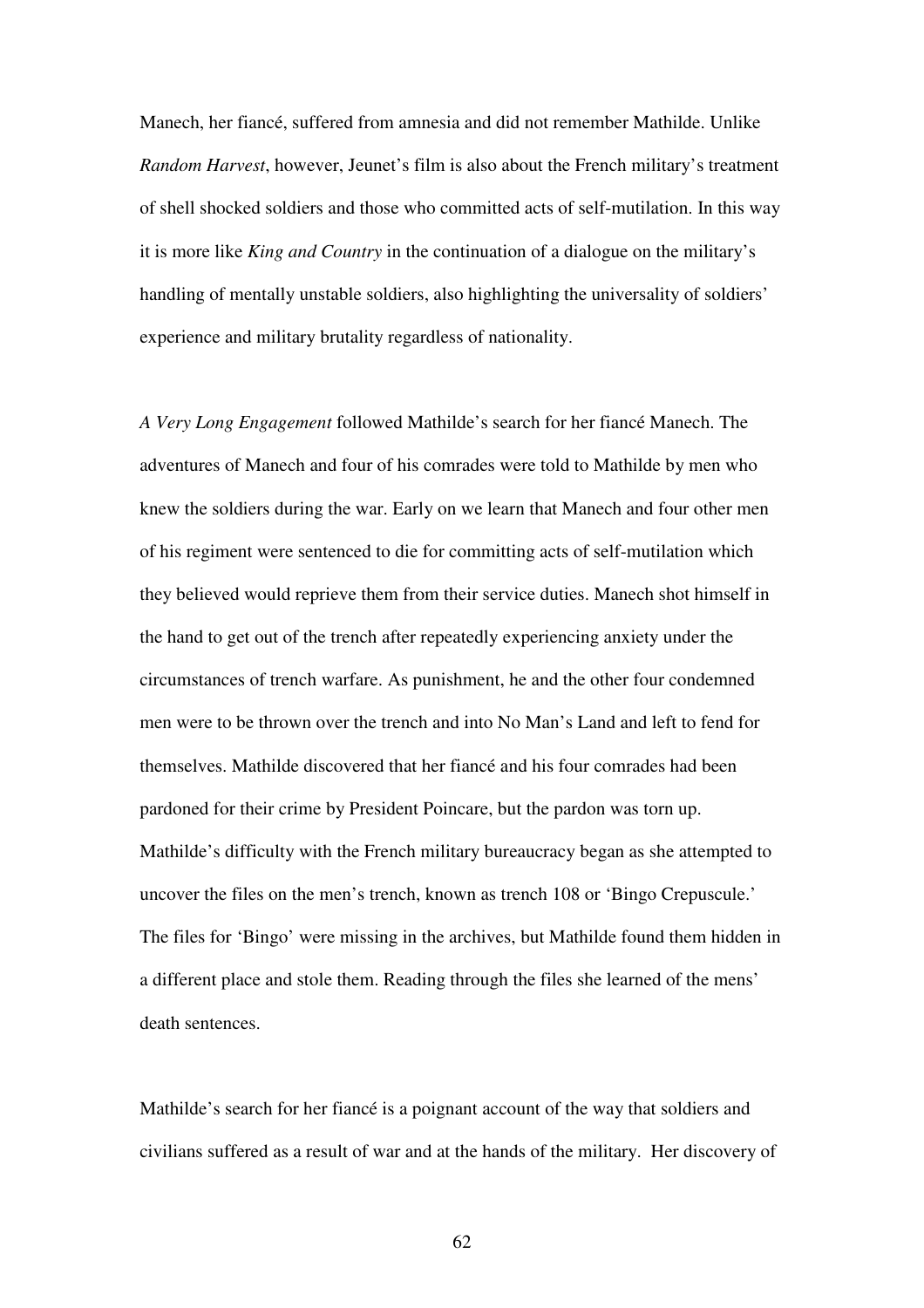the concealment of the files on Bingo Crepuscule suggested an underhanded cover up by the French military that feared public criticism of its unsympathetic handling of emotionally unstable soldiers. Mathilde's awareness of the deviant acts of both military and soldiers is highlighted in certain amusing moments of the film where she probed different people for information regarding her husband's whereabouts. For instance, Mathilde went to the office of her influential uncle to demand access to the war archives. She entered her uncle's office in a wheelchair to elicit his sympathy, and upon leaving the building folded away the wheelchair to the astonishment of an elderly couple waiting for the lift. 'It doesn't only happen in Lourdres' she told them matter-of-factly, hinting at the frequency with which injury was simulated during the war. 132

Joining the league of recent French cinema which depicts the suffering of physically and psychologically damaged men from the Great War, their reception by their families and the public, and their treatment in war hospitals is Francois Dupeyron's La Chambre des Officiers/The Officer's Ward (2001).<sup>133</sup> Dupeyron's film told the narrative of Lieutenant Adrien Fournier, who was badly wounded at the outbreak of the war when a shell landed near him in a field, killing the other officers in his company. Adrien was transferred to the empty ward reserved for officers in a military hospital, where he remained until the end of the war. For the first few months of his stay, his badly damaged face was bandaged and he was unable to speak as he awaited facial reconstructive surgery, considered at the time 'a world first.' While in the hospital, he befriended other badly wounded officers and an injured nurse,

<sup>132</sup> Tyquin, *Madness and the Military*, pp. 34-35. Tyquin notes that malingering and self inflicted wounds were common during the war, albeit in the Australian context.

<sup>133</sup> *La Chambre des Officiers/The Officer's Ward* (2001) Francois Dupeyron (135 minutes)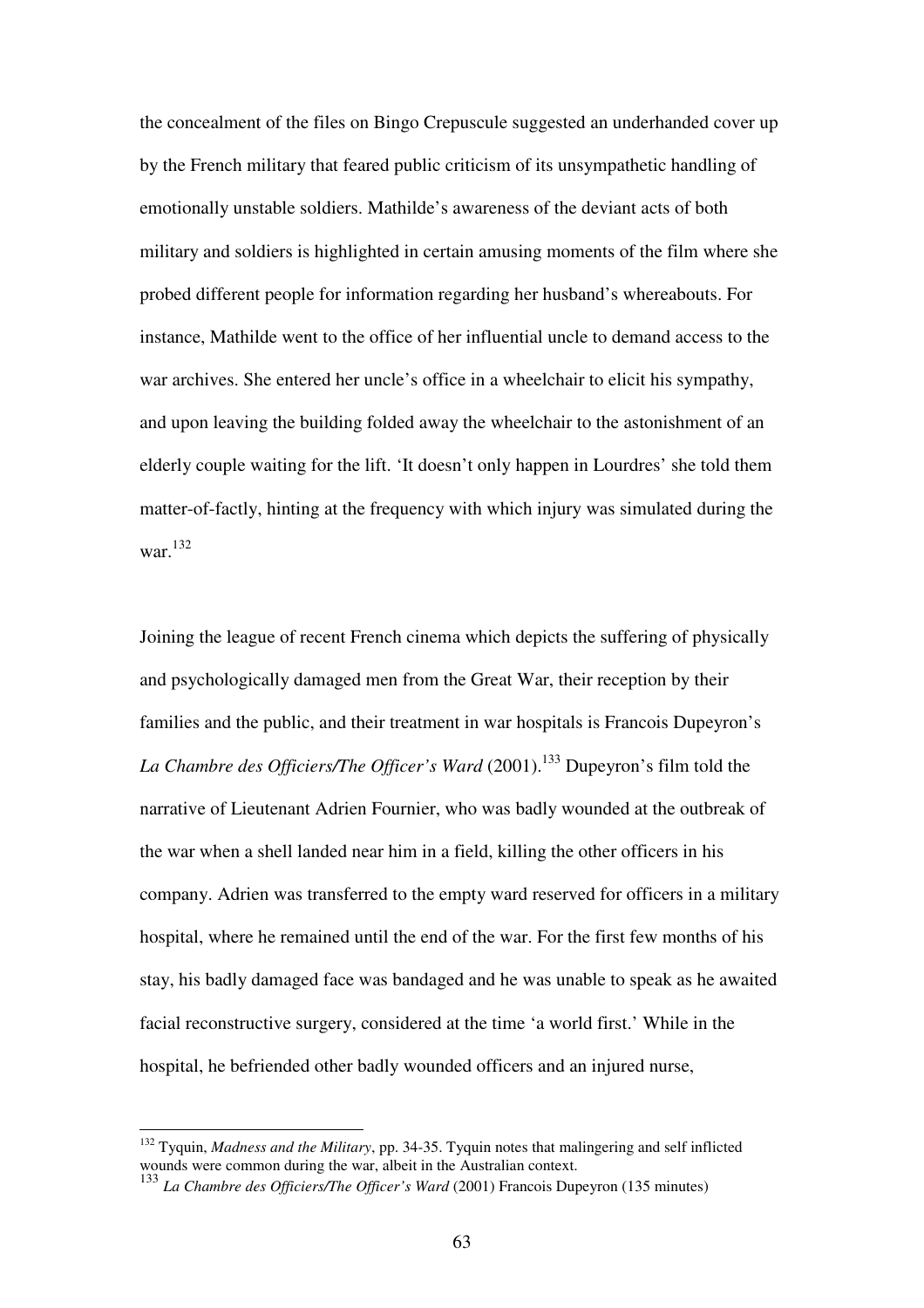Marguerite, who likewise were struggling to come to terms with their injuries and the way these injuries had drastically altered their lives and relationships.

*The Officer's Ward* offers a complex picture of the consequences of both the physical injuries caused by war, and the subsequent emotional and psychological impact on the injured soldiers and their families. Although Adrien managed to overcome his depression, despite an initial suicide attempt, others in the film were not so lucky. As the war continued and the officers' ward filled up, Adrien noticed a new patient sneak away to the toilet one night. Suspicious, Adrien followed him into the bathroom and found the young man trying to hang himself in the toilet cubicle. The two men struggled as Adrien tried to convince the young man that his life was worth living. 'You're alive!' he cried. 'The Krauts didn't kill you, so don't do it to yourself…the war's still on in your mind but it's over!'

In its representation of the plethora of psychological conditions resulting from combat, *The Officer's Ward* is probably one of the most harrowing films to deal the deep psychological scars caused by the war. Arguably a greater acceptance and understanding of war trauma in recent years has allowed this emotion to be conveyed. As early as *All Quiet on the Western Front*, however, fictional representations of war trauma expressed the immense vulnerability and emotional weakness of men under prolonged combat stress, in a way that rarely existed in social discourse. In this way, cinema continues to be groundbreaking in its capacity to bring attention to, create acceptance for, and remove the stigma of male mental illness that was the result of the First World War.

64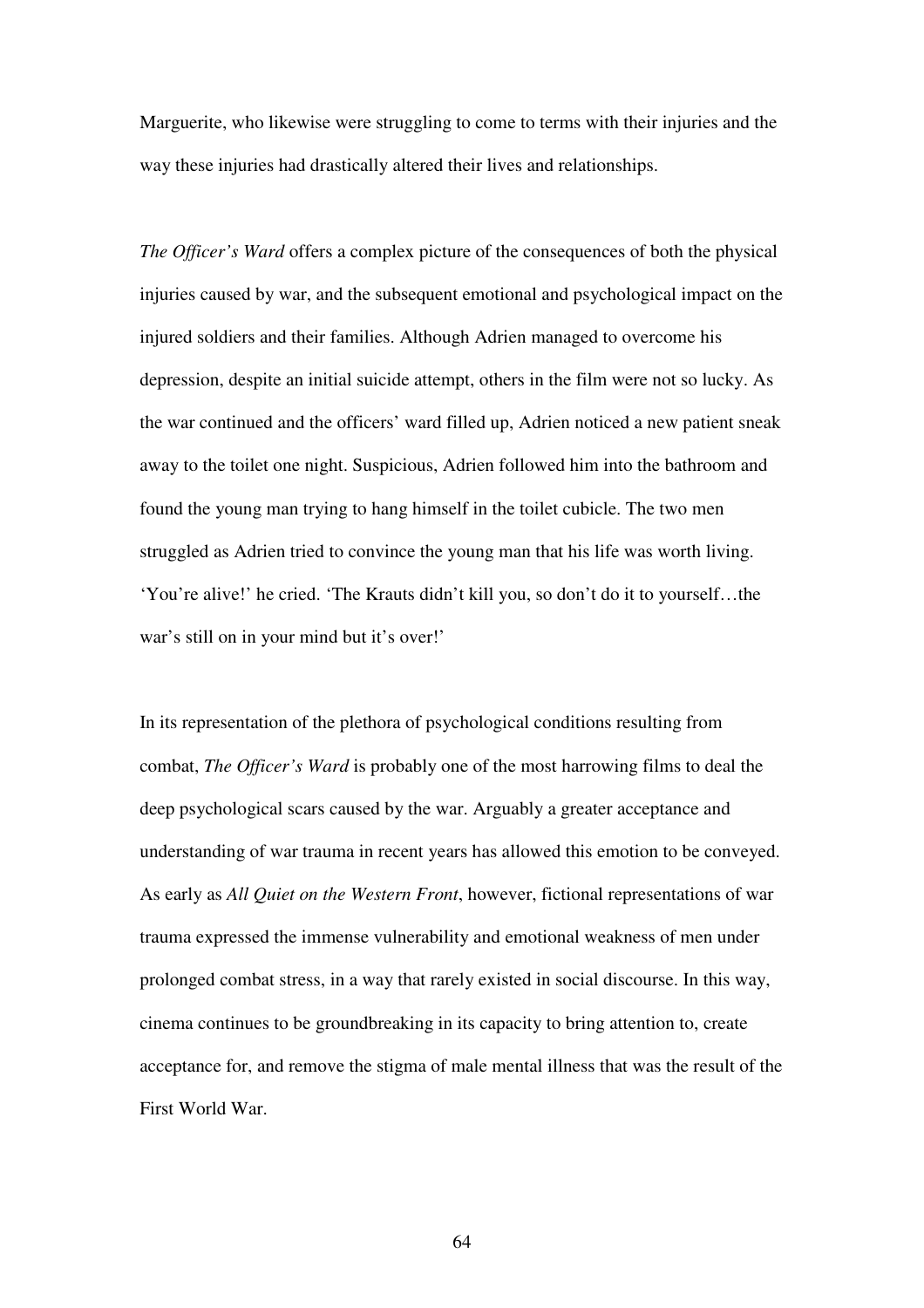*The Officer's Ward* demonstrated the horrendous impact of war on human bodies and minds. The men traumatised in the film could not forget the war in their minds, nor could they ignore the negative ways in which their injuries had changed their lives. As a consequence some hoped to end the pain by ending their life. In one of the most heartbreaking moments in the film, an officer took his life after his family reacted badly to his injuries. While not terribly injured, the officer's bandaged face was nevertheless a source of fear for his family. Prior to being reunited with wife and children, the officer expressed concern about what his family would think of him. His fear turned out to be well founded. Upon seeing his father in his diminished state, the officer's young son backed away at the sight of him and yelled 'You're not my father.' His wife also covered their daughter's eyes to hide her from the image of her father. Ashamed and hurt by his family's response to his disfigurement, the officer was later heard crying in the ward. In the night, several nurses found him dead with his wrists cut.

It was not only the injured men in *The Officer's Ward* who broke down. The friends and family of Adrien were emotionally affected by his disfigurement, particularly his mother. When he arrived home, his family were silent, tip-toeing around the discussion of his injury, but his mother, distraught, burst out 'It's nothing! We'll get used to it!' and ran from the room to hide her tears. The family of the injured nurse, Marguerite, were less caring. Upon her return, her family were having a party. Her entrance was barely noticed. Her brother remarked callously about the marks on her face 'are you going to stay like that?' The insensitivity of Margeurite's family, as well as the reaction of Adrien's mother to his appearance, reflects the lack of understanding by those on the home front about the extent of damage caused by war.

65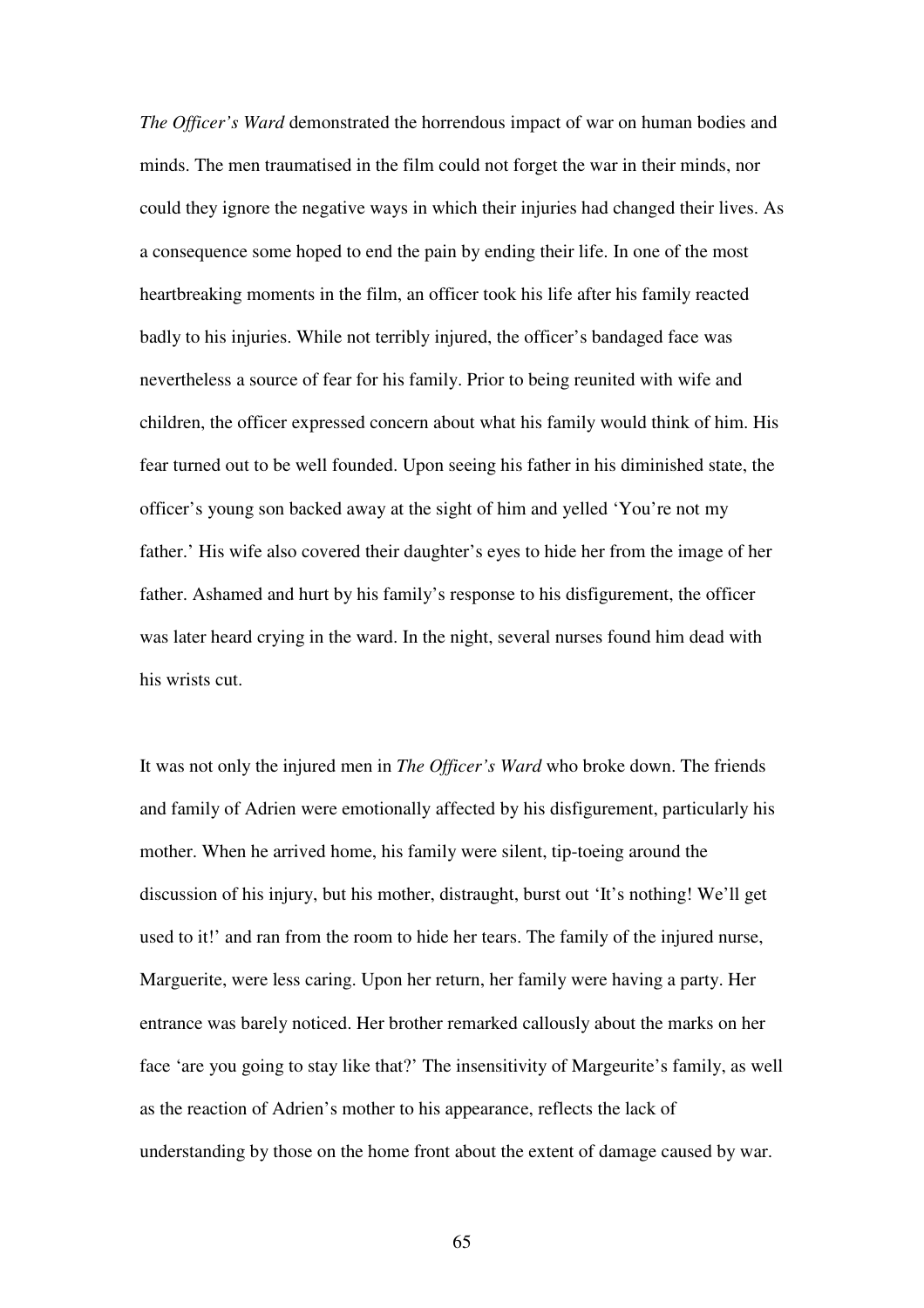*The Officer's Ward* showed the difficulties suffered by those injured in war attempting to return to normal life in a society unused to dealing with physically and psychologically wounded veterans.

The shell shocked soldier's turbulent return to civilian life is also depicted in *The Return of the Soldier* (1982) and *Mrs Dalloway* (1997).<sup>134</sup> Both films showed the struggles of Englishmen returning from the war with shell shock. In both films, the mens' wives also suffered emotionally in their attempts to adjust to life with their traumatised husbands. In *The Return of the Soldier*, Kitty Baldry, the wife of the shell shocked Captain Chris Baldry, found this particularly difficult. When visiting her husband in hospital for the first time after the war, she saw him having a fit of anxiety in which he began to hallucinate and did not know who she was. In his state of madness, her attempts to tell him she was his wife were met with the cry 'Go away, bloody woman…cock and bull story!' Her distress at seeing her husband in such a condition, and the heartache of being treated like a stranger, offered a moving portrait of the way shell shock affected the loved ones of a shell shocked soldier. Similarly in *Mrs Dalloway*, the traumatised veteran Septimus had a strained relationship with his wife Rezia. Although he doted on her lovingly, his recurring hallucinations and memories of the war, which affected his personality, inevitably made her feel increasingly isolated from him.

In *Mrs Dalloway* and *The Return of the Soldier*, the presence of shell shocked soldiers in society was shown to elicit varying responses and reflected contemporary medical and social perceptions of the condition. Similar to those in *The Officer's Ward*, the

<sup>134</sup> *The Return of the Soldier* (1982) Alan Bridges (99 minutes); *Mrs Dalloway* (1997) Marleen Gorris (97 minutes).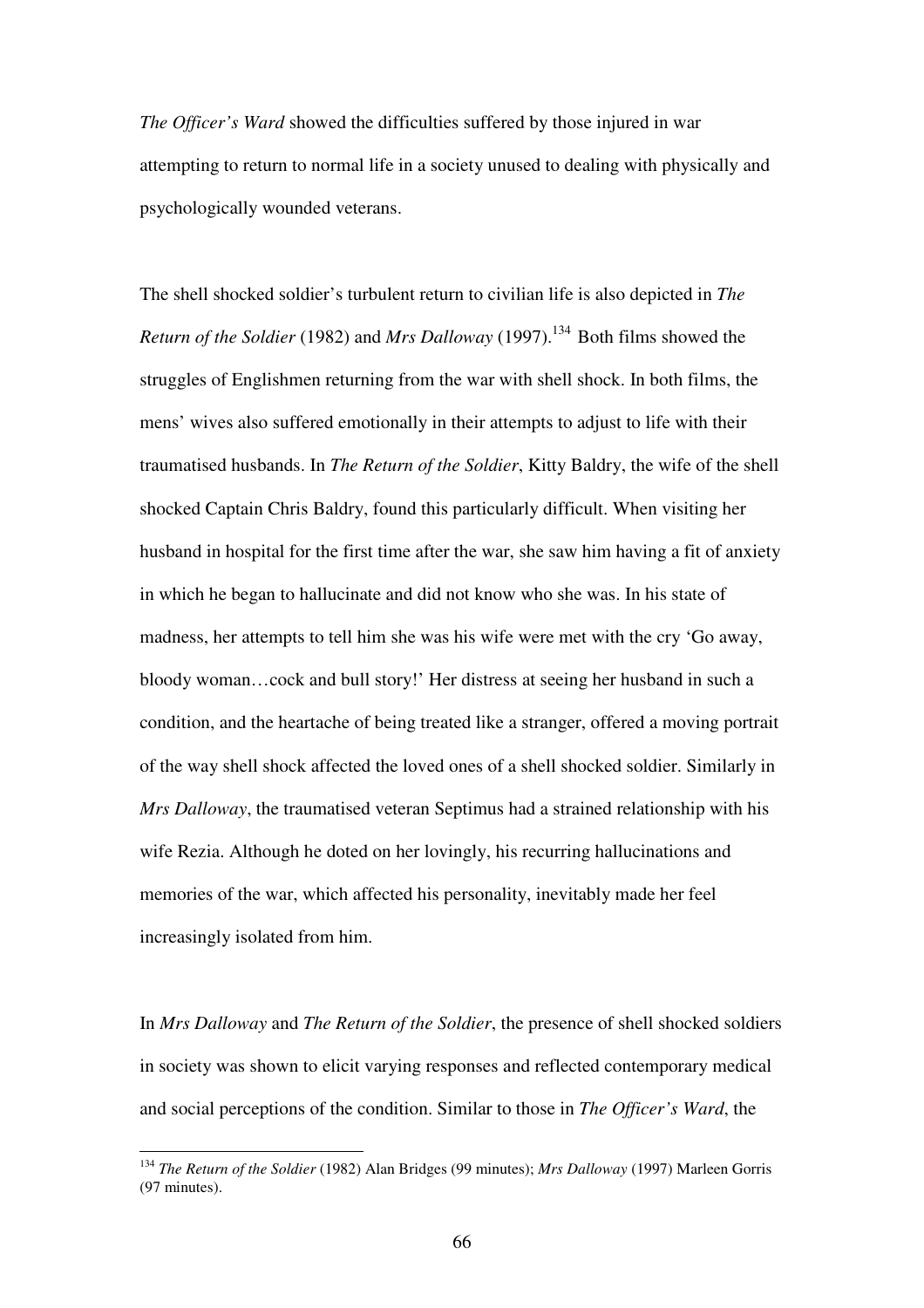characters of these two films were unsure how to deal with the very public presence of the war's damaged soldiers. In *The Return of the Soldier*, a group of high society men who had evidently not seen combat during the war voiced the opinion that there should be 'sea cruises for the crippled,' an idea so crass it sounds derogatory. Likewise in *Mrs Dalloway* it was again the social elite who proposed ridiculous solutions for how to cure (i.e. remove from the public view) England's shell-shocked men. One woman suggested that shell shocked men could be sent to Canada for a new life. This solution was thought to be 'excellent for mental disturbance.' These fanciful ideas of the elite unfortunately showed no comprehension of or empathy for the realities of life after war for shell shocked men and their families. It is through Rezia, and her embarrassment at people watching Septimus' public breakdowns, that the sufferings of returned soldiers and their partners are successfully conveyed.

The discord between social understanding and acceptance of disfigured and traumatised ex-soldiers and the experiences of the men themselves is mirrored also in the military's expectations of its soldiers and the soldiers' actual capacities to endure combat. In *The Officer's Ward*, Adrien was visited in hospital by a minister of parliament. At this time, his face was still heavily bandaged and he could not speak. The minister congratulated Adrien on his bravery and asked 'ready to get back to the front? We need men like you.' Certainly the minister was trying to improve Adrien's spirits by suggesting he should get well soon. This wishful thinking may also have reflected France's need to increase the number of men fighting on the field, yet it highlights the ignorance of wartime governments about the long-term effects of combat on soldiers which made them utterly unable to return to battle. It is a theme which was dwelled upon more seriously in Gillies MacKinnon's film *Regeneration*.

67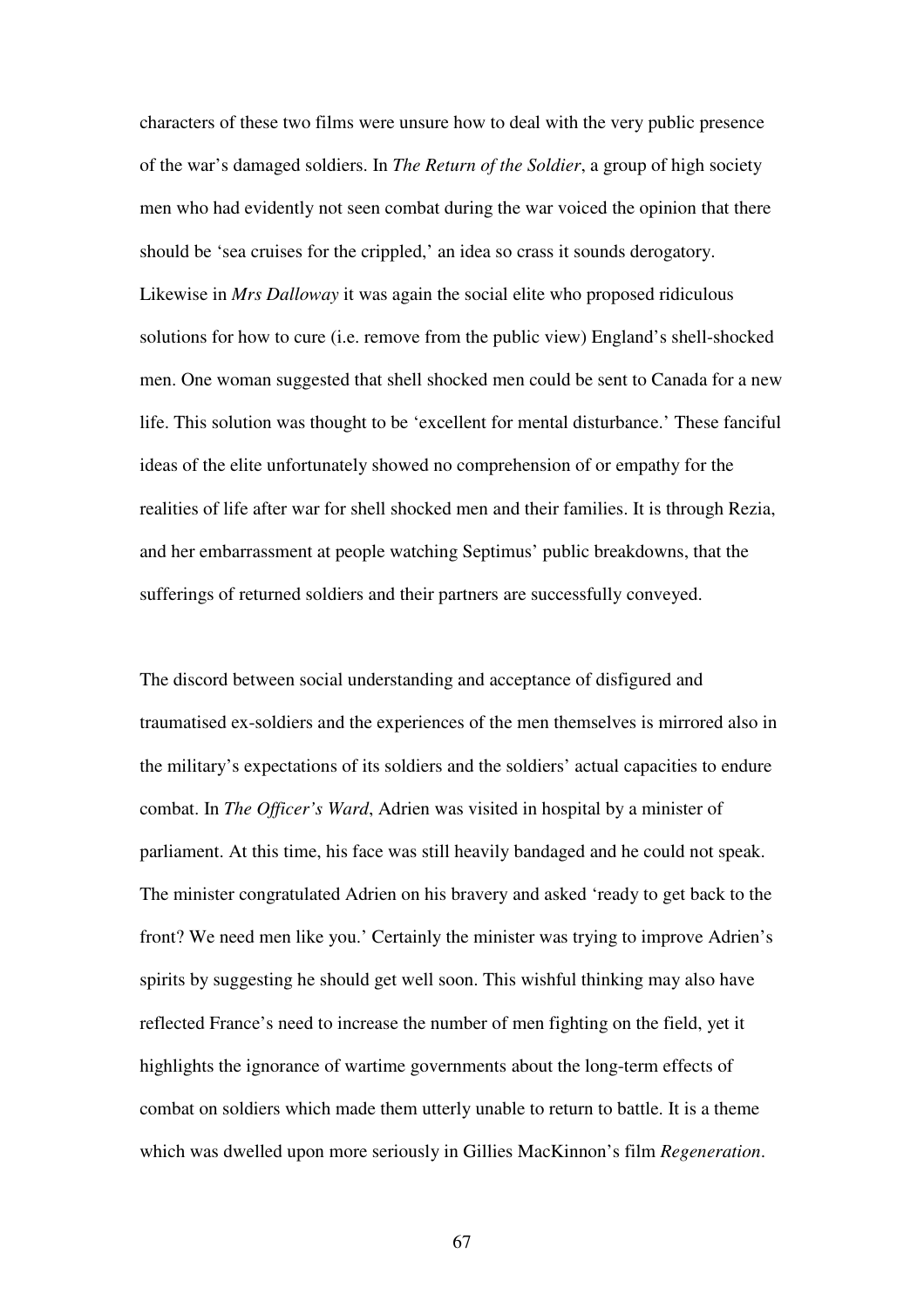*Regeneration* is an angry indictment of both the war and the British military's treatment of shell shocked soldiers. As one of the most comprehensive films about the First World War in recent years to look at the discord between the military's war aims and soldiers' experiences of war, it argued against the psychiatric practises used in the treatment of shell-shocked soldiers and the inherent class prejudices in the British army during the war. While *The Officer's Ward* alluded to the military's concern with sending physically injured men back to war, *Regeneration* was an attack on the military's need to return the war's psychological casualties to the front line. The historian Edgar Jones has noted that 'The desperate need to treat psychiatric casualties in order to return them to active duty led to a re-evaluation of the role and status of psychiatry.'<sup>135</sup> Indeed this elevated status and responsibility given to war psychiatrists, and their manipulation by the military, is but one of the many issues under critique in MacKinnon's excellent study of shell shock.

Craiglockhart hospital, well known for its exclusive treatment of shell shocked officers of the British army during the war, was the setting for *Regeneration*. <sup>136</sup> The film's dramatic narrative began with Wilfred Owen walking through a misty forest. Following a trail of mutilated animals and distorted, gurgling cries, as if in a nightmare, Owen discovered their source. Naked and covered in blood he found a man huddled, terrified, and shivering in the forest's clearing. The disturbed soldier, Captain Burns, shared the grounds of Craiglockhart hospital with prominent war writers like Owen as well as Siegfried Sassoon and Robert Graves, and the film's

<sup>135</sup> Edgar Jones, book review of Gregory Thomas's *Treating Trauma of the Great War: Civilians and Psychiatry in France: 1914-1940* in *The Journal of Military History*, vol. 73, no. 4 (October, 2009), pp. 1363-1364. P. 1363.

<sup>136</sup> Binneveld, (trans. John O'Kane), *From Shell Shock to Combat Stress,* p. 117.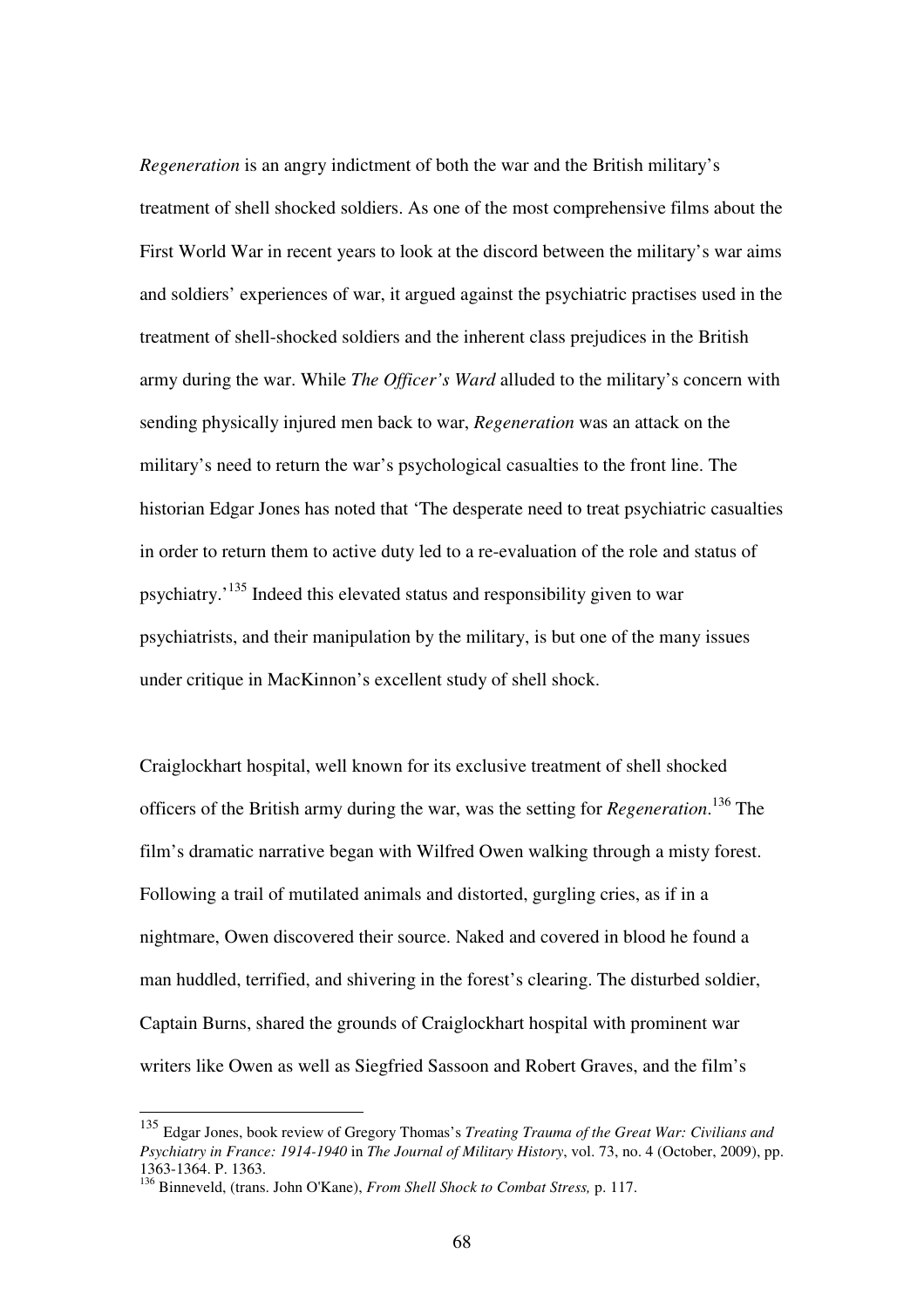spokesperson, William 'Billy' Prior. These men were under the care of Dr William Rivers, the famous anthropologist and neurologist, who was under pressure from the military to return the men to combat.<sup>137</sup> Rivers, exemplar of psychiatric medicine during the Great War, was interested in discovering how and why men suffered from shell shock, and in doing so, discovering new ways to treat them.<sup>138</sup> Although he was invariably a tool of the military sent to find out which men were faking neurosis, his sympathetic approach to the treatment of his shell shocked officers uncovered the complexities of the condition as well as the underlying assumptions about the way different classes of men responded to trauma.

In recent psychiatric histories of the Great War, historians such as Ben Shephard and Jason Crouthamel have noted the way that soldiers suffering from trauma, not only in the British but also German armies, were perceived differently depending on class.<sup>139</sup> While officers were said to suffer from 'neurasthenia'- a nineteenth century middle class neurosis- lower class privates were believed to suffer from 'shell shock' or 'hysteria.' As such, the different meanings ascribed to these conditions meant that these different classes of men received different care, an issue with which *Regeneration* takes umbrage.<sup>140</sup> In the case of Germany, historian Jason Crouthamel notes that while the lower ranking soldiers suffering from trauma were believed to be 'shirkers' (i.e. deliberately avoiding combat), officers were diagnosed with 'organic nervous disorders.<sup>'141</sup> Officers were not only perceived to be more honourable, they also received other privileges. Films such as *The Officer's Ward* merely hinted at the

<sup>137</sup> Binneveld, *From shell shock to combat stress*, p. 116.

<sup>138</sup> Binneveld, *From Shell Shock to Combat Stress,* pp. 118-119.

<sup>139</sup> Shephard, *A War of Nerves*, pp. 8-9; Crouthamel, "War Neurosis Versus Savings Psychosis: Working Class Politics and Psychological Trauma in Weimar Germany," p. 166.

<sup>140</sup> Binneveld, *From shell shock to combat stress*, p. 86.

<sup>&</sup>lt;sup>141</sup> Crouthamel, "War Neurosis Versus Savings Psychosis," p. 166.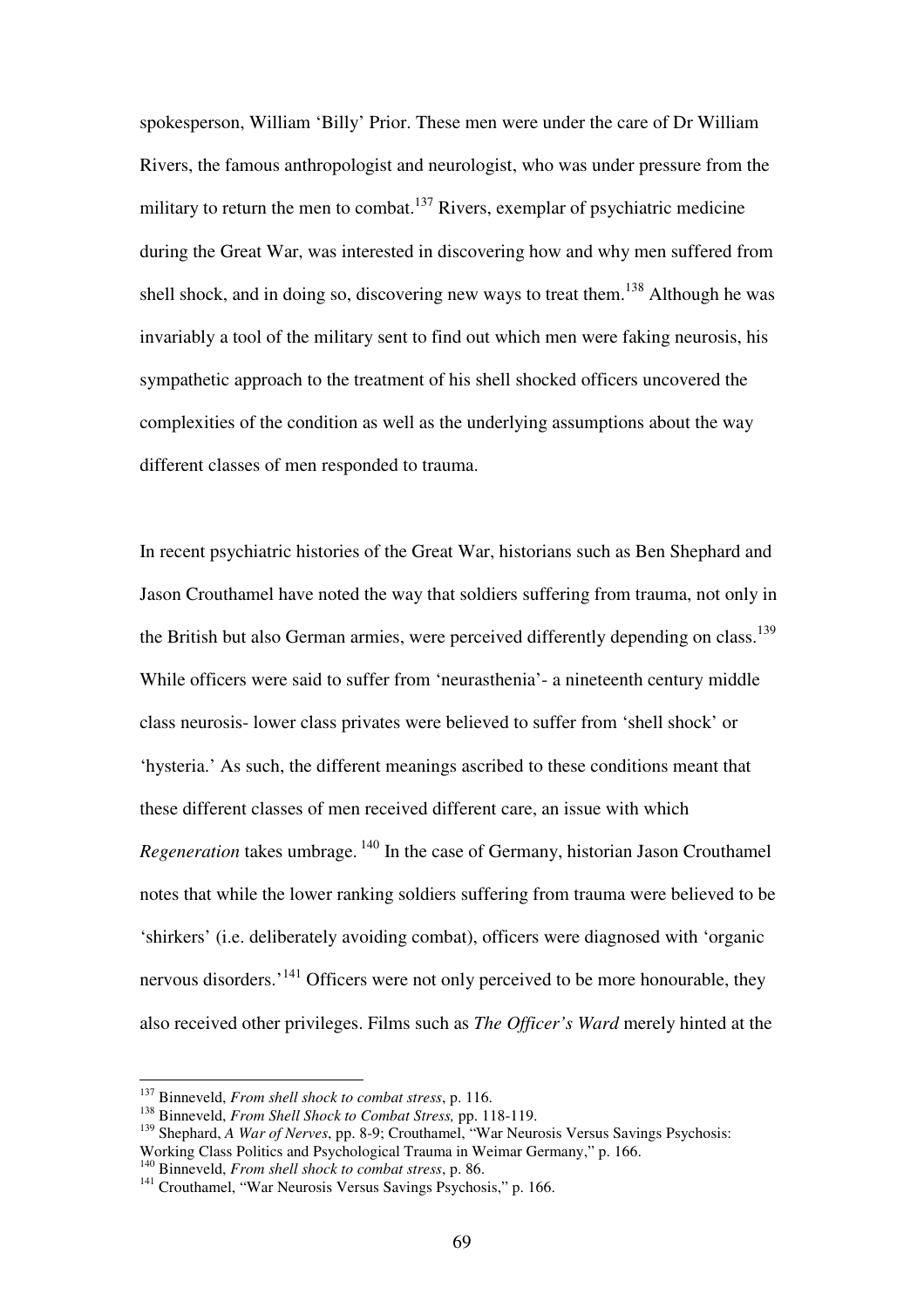favourable treatment of officers over ordinary soldiers, as Nurse Anais tells Adrien

'It's quiet up here [in the officers' ward]. Downstairs we're running out of space.'

*Regeneration*, by contrast, makes a bold moralistic attack on the evident class divide.

In his role as one of the voices of moral outrage at the practises of war psychiatry

(Sassoon was another moral spokesperson, but more against the war in general),

second Lieutenant Billy Prior attacked the British class system to highlight the

problematic assumptions about class-based war neuroses. Prior was in a prime

position to make such an attack because despite his officer status, he was not from an

upper class background. Prior's argument with Dr Rivers shows the absurdity and

hypocrisy of dividing shell shock symptoms according to rank:

Prior: 'Something you said has been bothering me. You said officers don't suffer from mutism.' Rivers: 'That is right. Officers tend to suffer from stammering. It's the lower ranks who suffer from mutism.' Prior: 'Why?' Rivers: 'We don't know. Even the dreams of officers- and believe me I've studied thousands- tend to be more elaborate than those of other ranks.' Prior: 'I'd rather have their dreams than mine.' Rivers: 'How do you know? You don't remember yours.' Prior: 'I refuse to believe General Haig's dreams are more elaborate than those of the lowest rank. All those noodle brained dim wits who think they're born leaders if god give 'em a birth right over others.' Rivers: 'Well you've certainly conquered your mutism Mr Prior. Interesting isn't it that you're one of the few people here who doesn't stammer.' Prior: 'I think its even more interesting that you DO.'

Prior's anger at the ingrained hierarchies of British society and their replication in the army was justified considering the lenient treatment shown to officers in the film. For instance, Officer Sassoon's repeated refusal to withdraw his pacifist statements against the war was met with a proposal that he be declared shell shocked in order to exempt himself from criticism from the parliamentary House of Commons. Sassoon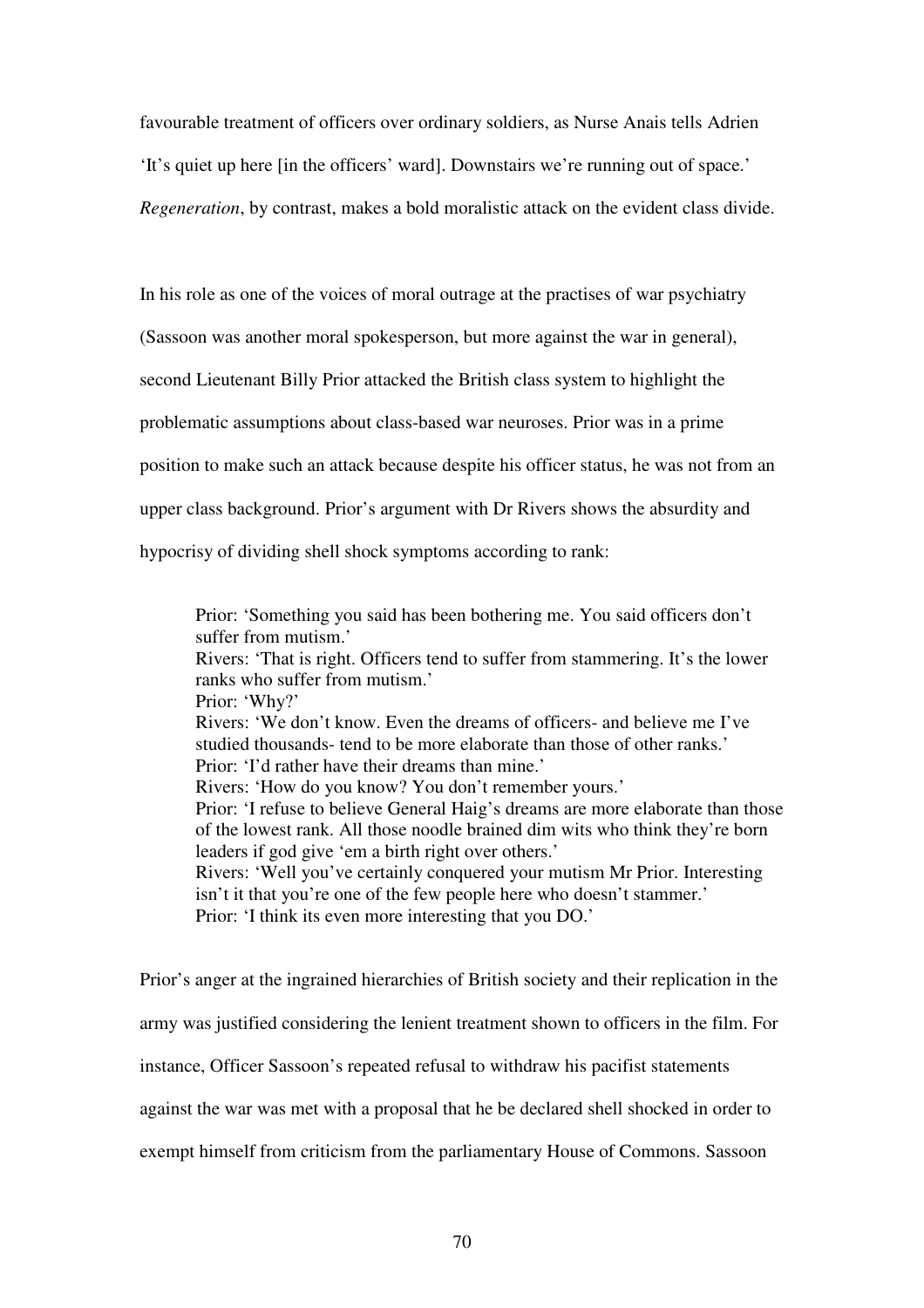was urged to convince a hospital board that he was thereby not responsible for his statements, or otherwise return to the front line to avoid punishment. The inherent double standard of the military, and the leniency with which Sassoon's refusal to revoke his statements was met (although he eventually rejoined the war of his own accord) speaks to the class prejudices within the British military. It seems those in charge wanted to keep Sassoon out of the war, because of his high profile and defamatory statements. A lower ranking and lesser known private would have received no such favours.

Histories of First World War psychiatry have recorded the way that in cases when claims of war neurosis were perceived to be used in defiance of military duty they became a tool used by doctors to regulate the deviant behaviour of soldiers.<sup>142</sup> The mistrust of *ordinary* soldiers, and the cruel practices of electroshock therapy used to catch those soldiers perceived as unwilling to get well is provocatively conveyed in *Regeneration.* Whilst in London, Dr Rivers observed an English doctor, Yealland, force a soldier suffering from mutism to receive electroshock currents in his mouth which were supposed to cure him. (It is probably that Dr Yealland was meant to represent the real life German doctor, Fritz Kaufmann, who pioneered the use of electroshock therapy in First World War psychiatry).<sup>143</sup> Dr Yealland told Rivers he did not normally have people watch his treatments because he did not want a 'sympathetic audience,' hinting at his violent methods. Yealland strapped his patient, Callan, into a chair disturbingly similar in appearance to the electric chair and warned him 'I expect you to behave like the hero you are...I will lock the door when the orderlies have gone. You will speak before you leave. There is no other way out.'

<sup>142</sup> Kaes, *Shell-Shock Cinema*, p. 14.

<sup>143</sup> Binneveld, *From shell shock to combat stress*, p. 108.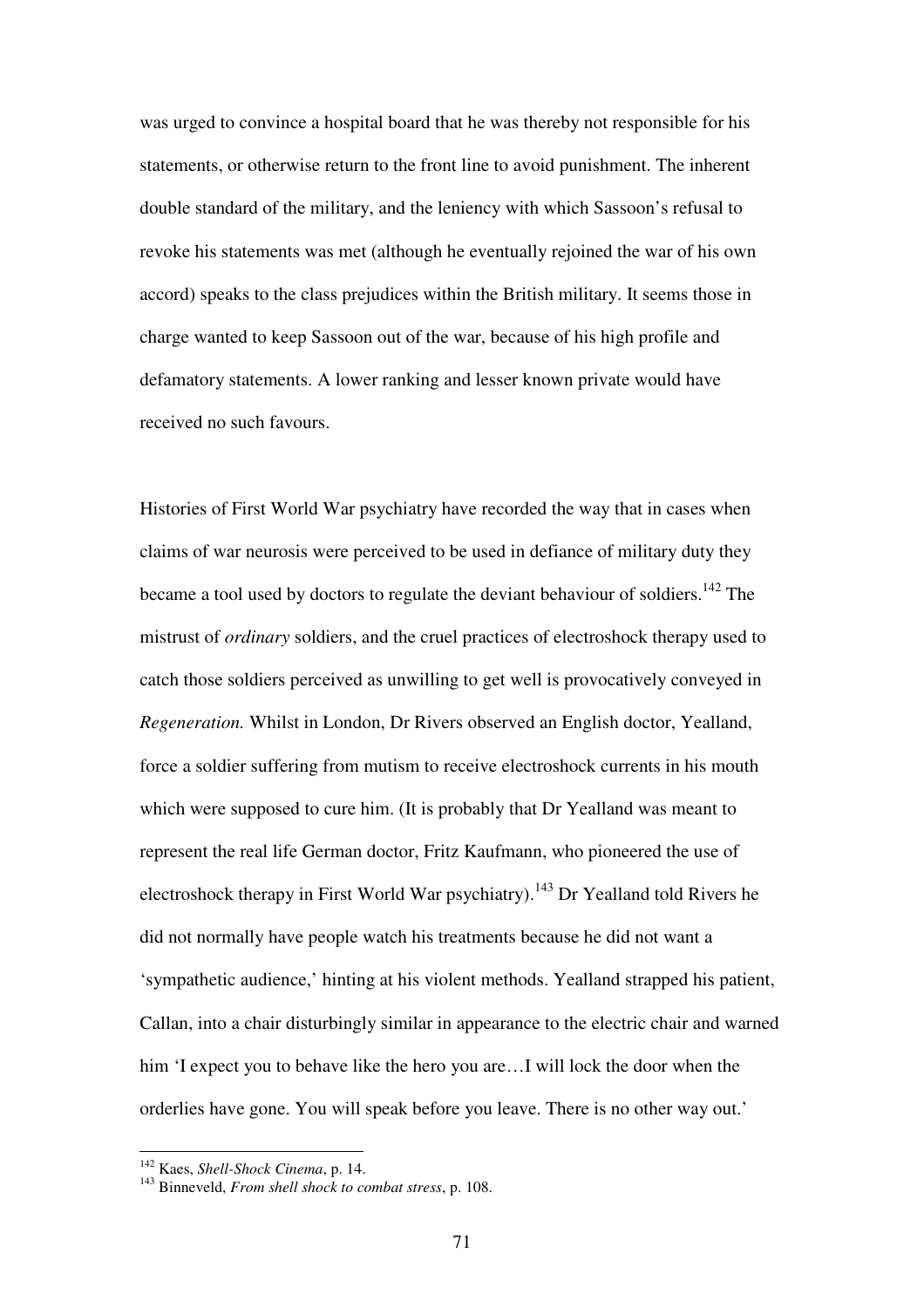(Similarly, Kaufmann believed his methods would cure the patient in one session and it was 'a matter of being cured whether one liked it or not.)<sup>144</sup> When the first round of electroshock therapy failed to revive Callan's speech, the doctor refused to let his patient leave or have a drink of water. Attempting to scare Callum into speaking again, he prepared to apply an electrical charge to Callan's larynx, warning that this time it would be more painful. Callan, terrified, finally managed to utter a few words.

When Rivers recounted this episode to Sassoon, he noted sadly 'The only thing that was important was getting [Callan] back to the front. He wasn't a man, he was a fighting unit.' Rivers' obvious distress and the London doctor's cruel methods offer an effective condemnation of the practises of war psychiatry and the military's disregard for damaged soldiers' emotional needs in its rush to boost its military strength. These images offer insight into the lesser known cruelties occurring during the war and have historical significance because they parallel real-life incidents. In France in 1916 a soldier by the name of Baptiste Deschamps, wounded at the front, was on trial for assaulting his neurologist Clovis Vincent. Deschamps assaulted Vincent after the doctor attempted to forcefully use electroshock therapy on him.<sup>145</sup> Vincent believed he had the right, much as the doctor did in *Regeneration*, to have the same relationship to and power over his patients as an officer to his soldiers.<sup>146</sup> Furthermore, Deschamps was viewed by Vincent's supporters as a 'malingering, fearful wimp who refused to do his duty.'<sup>147</sup>

<sup>144</sup> Binneveld, *From shell shock to combat stress*, p. 108.

<sup>&</sup>lt;sup>145</sup> Marc Roudebush, "A Patient Fights Back: Neurology in the Court of Public Opinion in France During the First World War," *Journal of Contemporary History*, vol. 35, no. 1 (Sage Publications: London, Thousand Oaks, CA and New Delhi), pp. 29-38.

 $146$  Roudebush, "A Patient Fights Back," pp. 29; 32.

<sup>&</sup>lt;sup>147</sup> Roudebush, "A Patient Fights Back," pp. 29-38.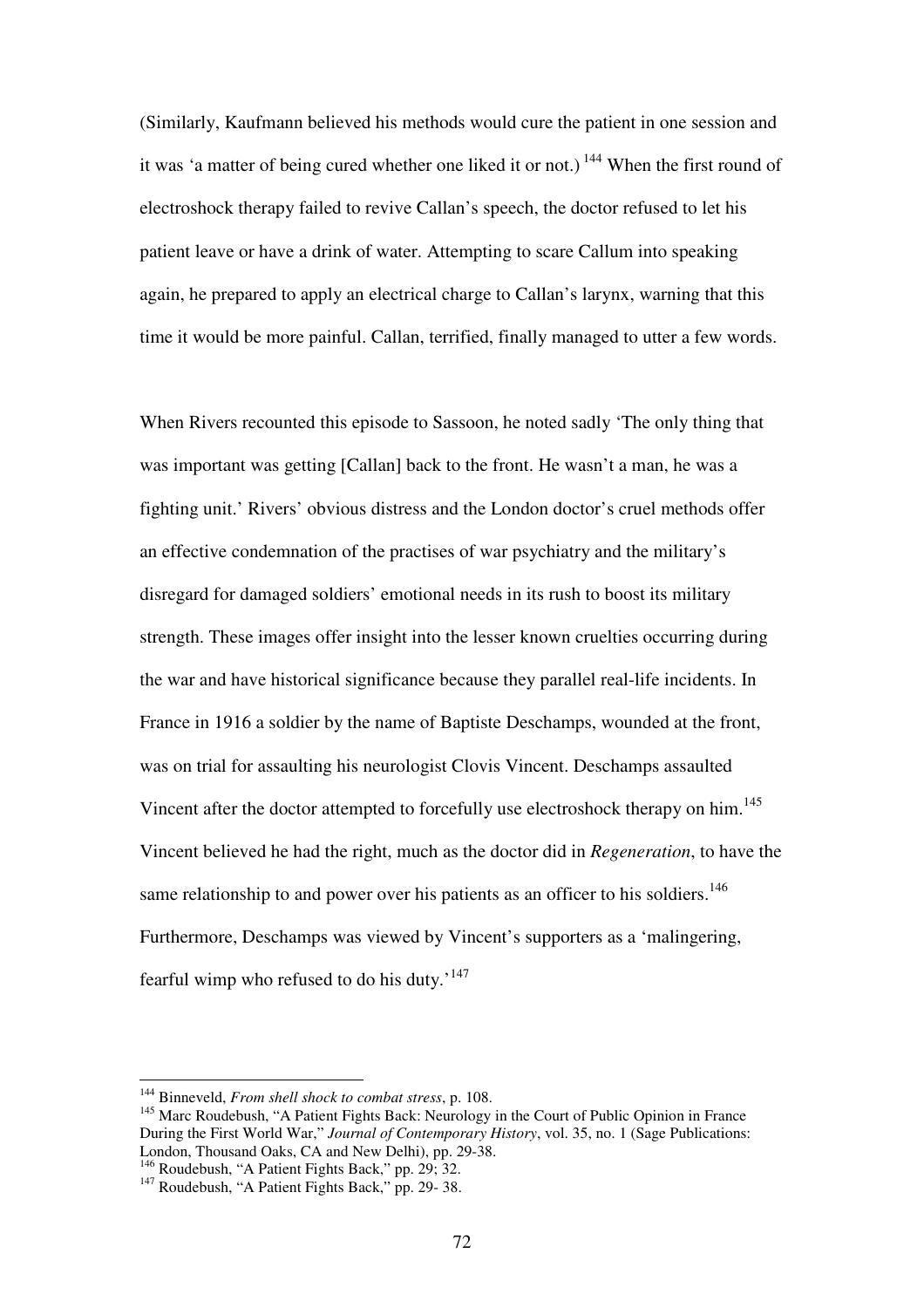In *Regeneration*, the issue of cowardice, whether in regards to psychiatric treatment or the battlefield, was also taken up by Billy Prior as another platform from which to launch his anti-war critique. *Regeneration*, like *King and Country* mentioned in chapter two, used the young shell-shocked soldier shot for 'cowardice' as an important anti-war focus. In one of his talks with Dr Rivers, Prior passionately recounted an episode in which a sixteen year old soldier broke down during combat and was tied to a post on the battlefield at daybreak, presumably to be shot by the enemy. The story of this young man is reminiscent of the military's treatment of the soldiers in *A Very Long Engagement*, and Prior's anger stemmed partly from the fact that the young man tied to a post was only sixteen. (Indeed the film's DVD cover uses the iconic 'Shot at Dawn' image of a man being tied to a post on the battlefield). In the British army, four men who were shot for desertion and cowardice during the war were only seventeen.<sup>148</sup> The anger reflected in *Regeneration* may therefore stem from the reality of the military's harsh treatment of young soldiers unsympathetically labelled as cowards.

**\*** 

In recent years, British, American and European cinema has done much to shed light on shell shock and desertion. In addition to using the shell shocked soldier to illuminate the injustices of the military, the recent cinema of these nations has come a long way also in shaping understandings of combat trauma**.** Recent cinema about the First World War has inevitably been influenced by the medical understandings about war trauma that have come to light in the wake of the Vietnam War. Knowledge of Post-Traumatic Stress Disorder (PTSD) and its symptoms has accounted for the

<sup>148</sup> Ben Fenton, "Pardon For Soldiers Executed in the Great War," in *The Sydney Morning Herald*, Thursday August 17, 2006.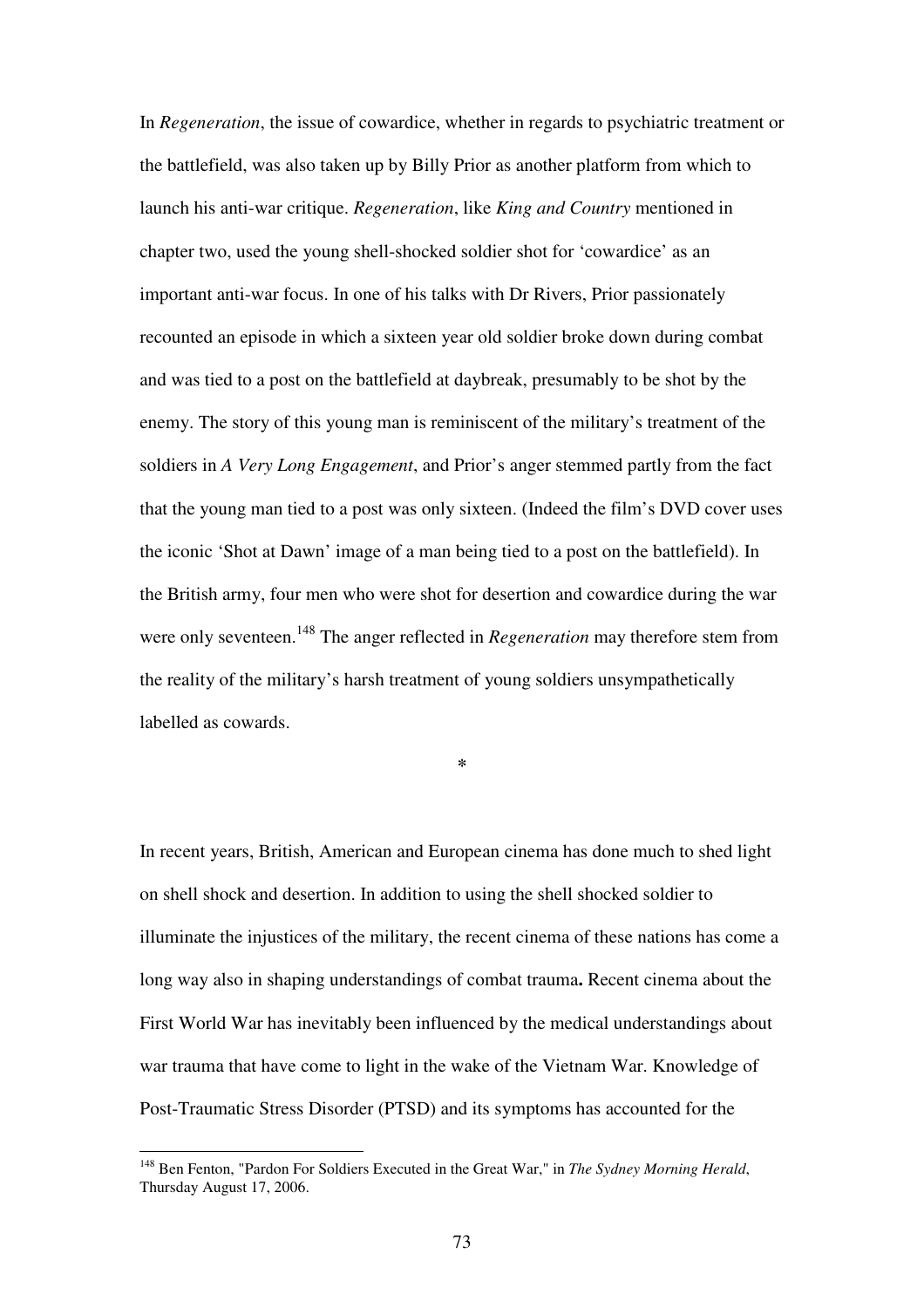greater complexity in the representation of shell shock in recent films about the Great War. As understandings of the psychological factors which cause men to break down in battle grow, so too are these symptoms shown in the cinema, which mirrors medical advances by using its properties of sound, flashback and montage to convey a multitude of newly understood psychological states.

In films such as *Regeneration*, current medical knowledge about Post-Traumatic Stress Disorder appears to have played a role in the way trauma is represented. Understandings about PTSD are reflected in the complex and varied reactions of the men at Craiglockhart hospital when memories of traumatic events are relived. In Shiromani, Keane, and LeDoux (eds.) study of Post-Traumatic Stress Disorder, it is noted that PTSD sufferers have 'memories of the event that they relive again and again (i.e. flashbacks, nightmares, preoccupation with thoughts or images of the events of war).'<sup>149</sup> In *Regeneration*, Owen continued to relive the terror of war in his waking state. While he read his newly written poem 'Dulce et Decorum est' to himself, his description of the horror of seeing the man in the poem suffering from gas inhalation reminded him of Burns' traumatic episodes.

> *Gas! GAS! Quick, boys! – An ecstasy of fumbling Fitting the clumsy helmets just in time, But someone still was yelling out and stumbling*

Burns's shivering, bloody figure huddled in the woods reappeared in Owen's memory.

> *And flound'ring like a man in fire or lime. – Dim through the misty panes and thick green light, As under a green sea, I saw him drowning.*

<sup>149</sup> Shiromani, Keane, LeDoux (eds.), *Post-Traumatic Stress Disorder*, p. v.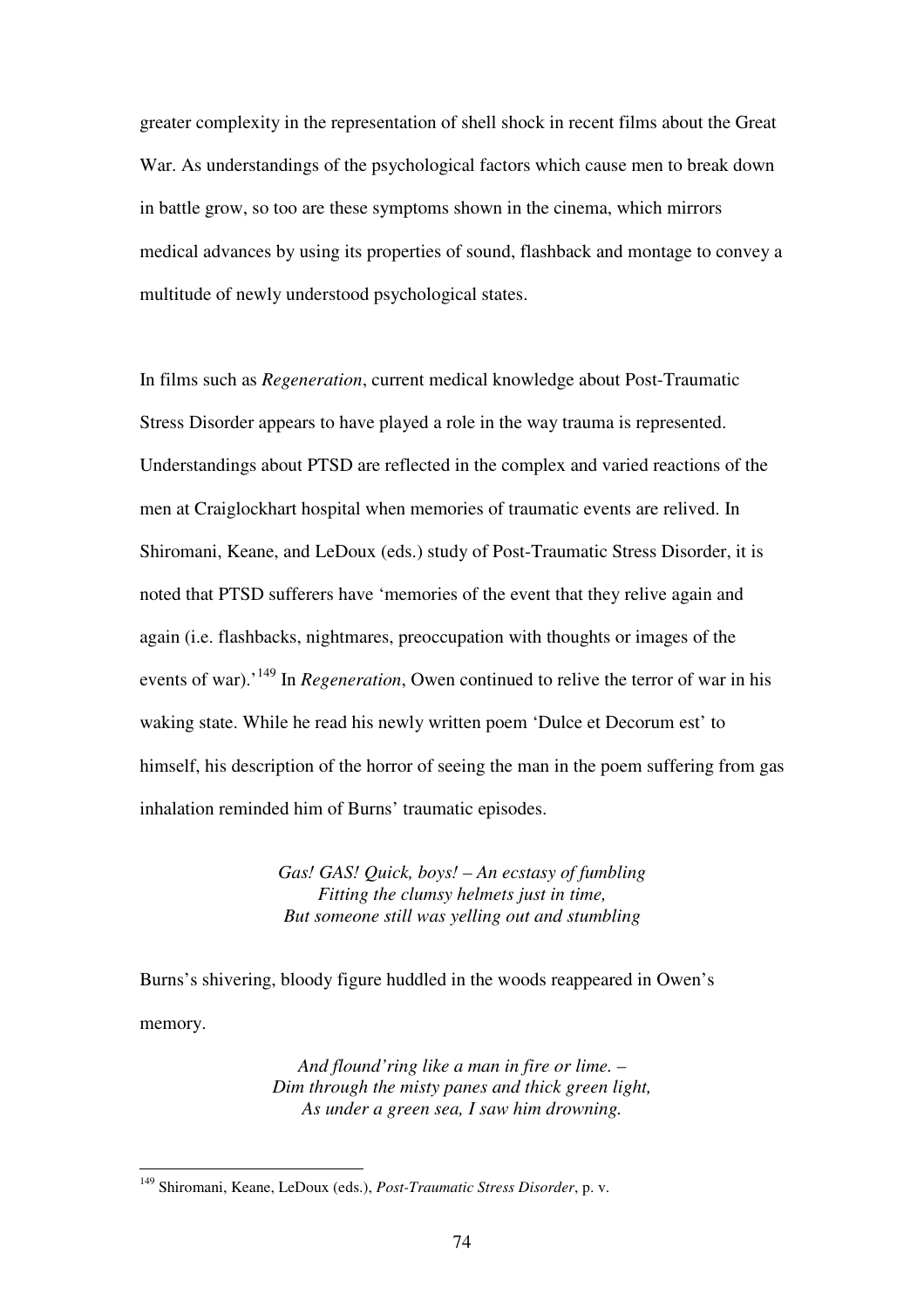The images of Burns were superimposed with scenes from the battlefield, creating a nightmarish arrangement of images which juxtaposed Burns' suffering with the wider sufferings of those in the trenches.

#### *In all my dreams before my helpless sight, He plunges at me, guttering, choking, drowning…<sup>150</sup>*

As Owen's poem reawakened traumatic memories, he appeared to suffer from 'secondary trauma'- that is, Burns' shell shock was affecting his own mental state.<sup>151</sup> Rivers likewise found himself to be shell shocked by his patients, and stayed up late at night to delay going to bed. (Avoidance of sleep and the fear of the nightmares it will bring is another symptom of  $PTSD$ .)<sup>152</sup> Sassoon also found himself reliving the war in both sleeping and waking states, telling Dr Rivers that his nightmares continued when he awoke, and he saw the men of his battalion surrounding his bed.

Tom Williams' study of Post-Traumatic Stress Disorder suggests that memories of the battlefield play a role in the daytime thoughts of combat veterans, and that veterans' obsessive episodes are also triggered by common experiences that remind veterans of the war zones.<sup>153</sup> Williams elaborates that:

A few combat veterans find the memories invoked by some of these and other stimuli so uncomfortable that they will actually go out of their way to avoid them. When exposed to one of the above or other stimuli, a very small number

<sup>150</sup> Wilfred Owen, 'Dulce et Decorum est,' in *Poems of the Great War 1914-1918* (Penguin Books, 1998), pp. 30-31.

<sup>&</sup>lt;sup>151</sup> Anton Kaes and Joy Damousi both discuss the idea of 'secondary trauma'- that is, the way those around the traumatised veteran begin to be psychologically affected also. See Kaes, *Shell Shock Cinema*, p. 39; Damousi, *Living with the Aftermath,* p. 113.

<sup>152</sup> Williams (eds.), *Post-Traumatic Stress Disorders*, p. 12.

<sup>153</sup> Williams (eds.), *Post-Traumatic Stress Disorders*, p. 12.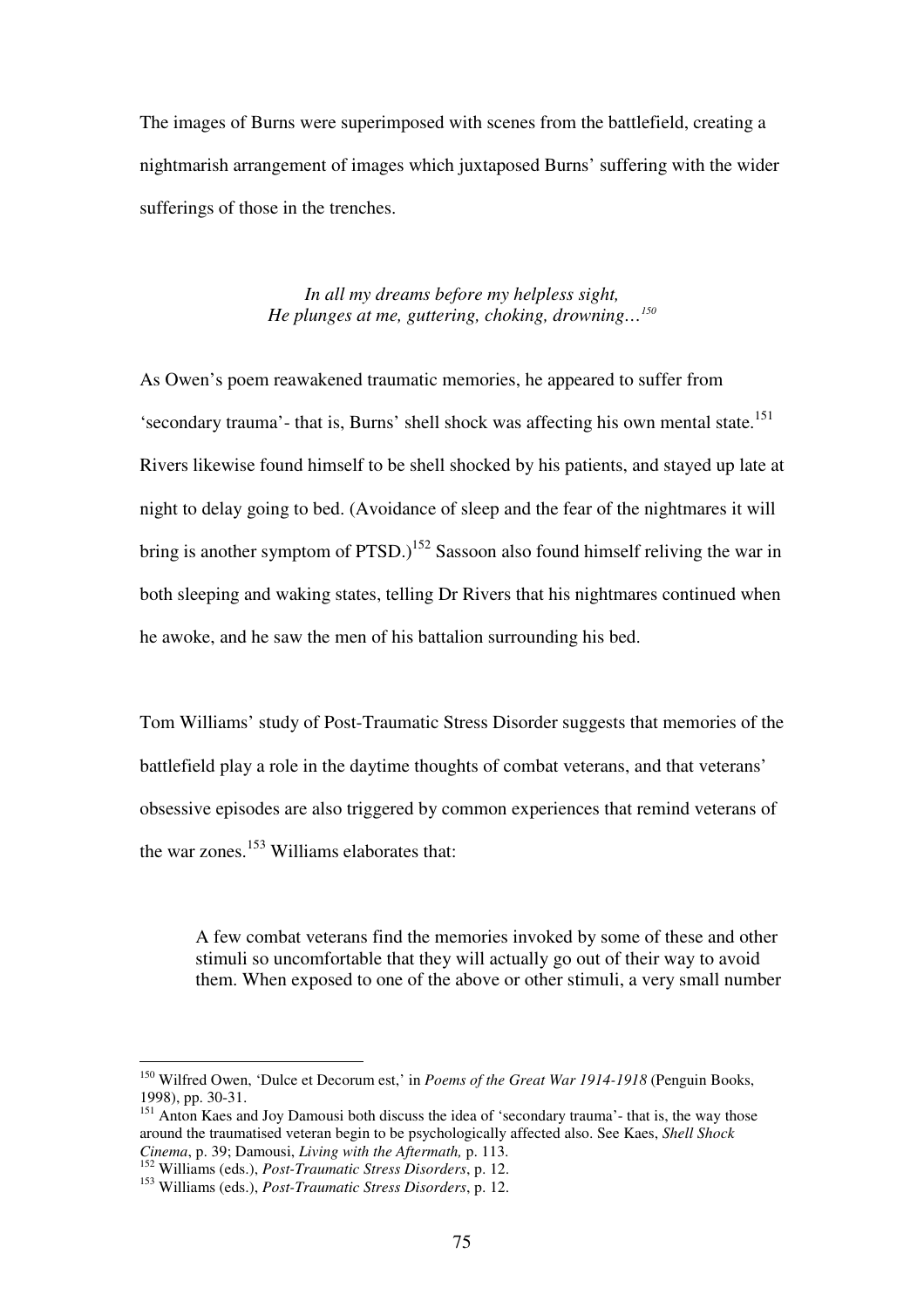of combat veterans undergo a short period of time in a dissociative-like state.<sup>154</sup>

The term 'dissociation' is used in psychology and psychiatry to mean

A perceived detachment of the mind from the emotional state or even from the body. Dissociation is characterized by a sense of the world as a dreamlike or unreal place and may be accompanied by poor memory of the specific events, which in severe form is known as dissociative amnesia.<sup>155</sup>

This dissociative state is represented in *The Officer's Ward*. When Adrien returned to his family at the end of the film, his physical and psychological scars from the war were all but healed. During a game of hide and seek with the children of the family, the garden became shrouded in mist and Adrien stopped, confused. Hearing a horse whinnying in the distance and imagining the whistling of a shell, Adrien fainted. He fell into a temporary dream-like dissociative state, and his repressed memories of battle came back to haunt him when his surroundings triggered reminders of the battlefield.

According to Shiromani, Keane, and LeDoux (eds.) study, 'learned alarms occur during exposure to situations that symbolise or resemble an aspect of the traumatic event.'<sup>156</sup> In *Mrs Dalloway* Septimus also suffered from dissociative symptoms triggered by 'learned alarms' and memories of the war. While in the middle of a park with his wife Rezia, he began to re-experience the death of his friend Evans, the memories of which continued to traumatise him throughout the film. His distress in the park began when he heard a plane flying overhead, the sound of which seemed to

<sup>155</sup> "Definition of 'Dissociation,' on 'MedicineNet.com',

<sup>154</sup> Williams (eds.), *Post-Traumatic Stress Disorders*, p. 13.

http://www.medterms.com/script/main/art.asp?articlekey=38857 (accessed 20<sup>th</sup> September, 2010) <sup>156</sup> Shiromani, Keane, LeDoux (eds.), *Post-Traumatic Stress Disorder*, p. 6.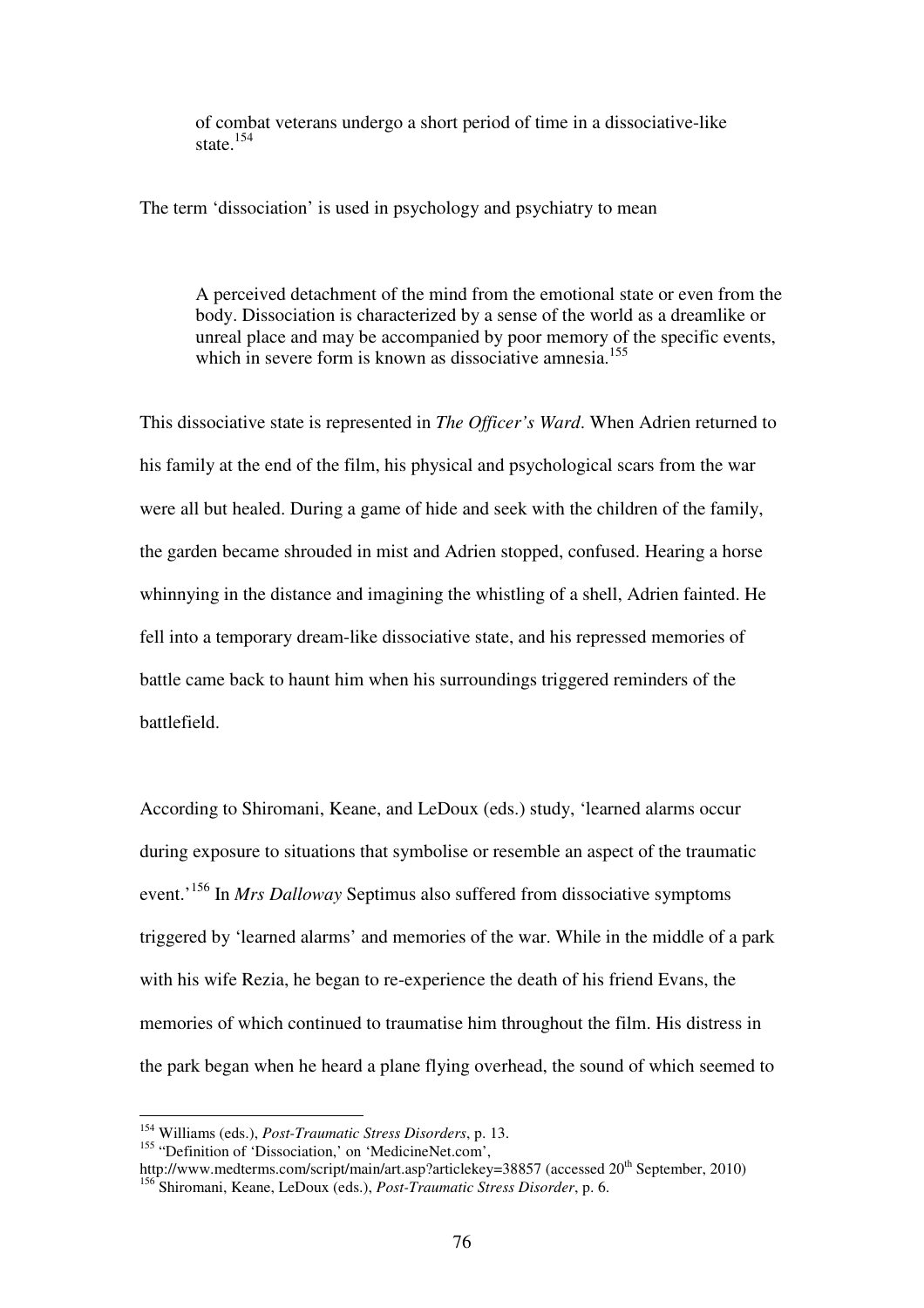trigger his hallucinations. Thereafter he began to act strangely. The sound of a child crying became intensified in his anxious mind. 'The world is clambering 'kill yourself! Kill yourself!...No one kills from hatred!' he mumbled. Suddenly the bloodied figure of his dead friend Evans began to walk toward him in the park. 'Evans, don't come!' he yelled, echoing the film's opening scene in which he saw Evans die. In the park, the figure of Evans exploded, as if hit again by a shell, and Septimus's hallucinations ended.

Bill Condon's 1998 film *Gods and Monsters* also showed the way that memories of the First World War continued to haunt soldiers long after combat was over.<sup>157</sup> In Condon's film, the elderly director James Whale (who in real life made *Frankenstein*  and adapted Erich Maria Remarque's war novels *Three Comrades* and *Journey's End* into films) suffered from traumatic memories of the First World War. Whale explained the difficulty he had in his old age of forgetting the war. 'Our whole generation was wiped out by that war' he said. 'It is digging itself up. There is nothing in here now to take my mind off it.' In one scene at George Cukor's party, Whale's flashback to the war and his subsequent dissociative state were triggered by the flash from photographers' cameras. He was reminded of the flashes of gunfire on the battlefield. A montage of images ensued to recreate Whale's traumatised memory. Men caught in the wire on the battlefield were superimposed with images of the bride of Frankenstein from Whale's film. Whale's fictional monsters and his own inner demons combined. The cinematic use of montage and flashback in this scene mirrors the symptoms of Whale's condition and his own personal 'post-traumatic' symptoms. When the film's montage of horrific images ended, Whale stood in the garden at the

<sup>157</sup> *Gods and Monsters* (1998) Bill Condon (105 minutes)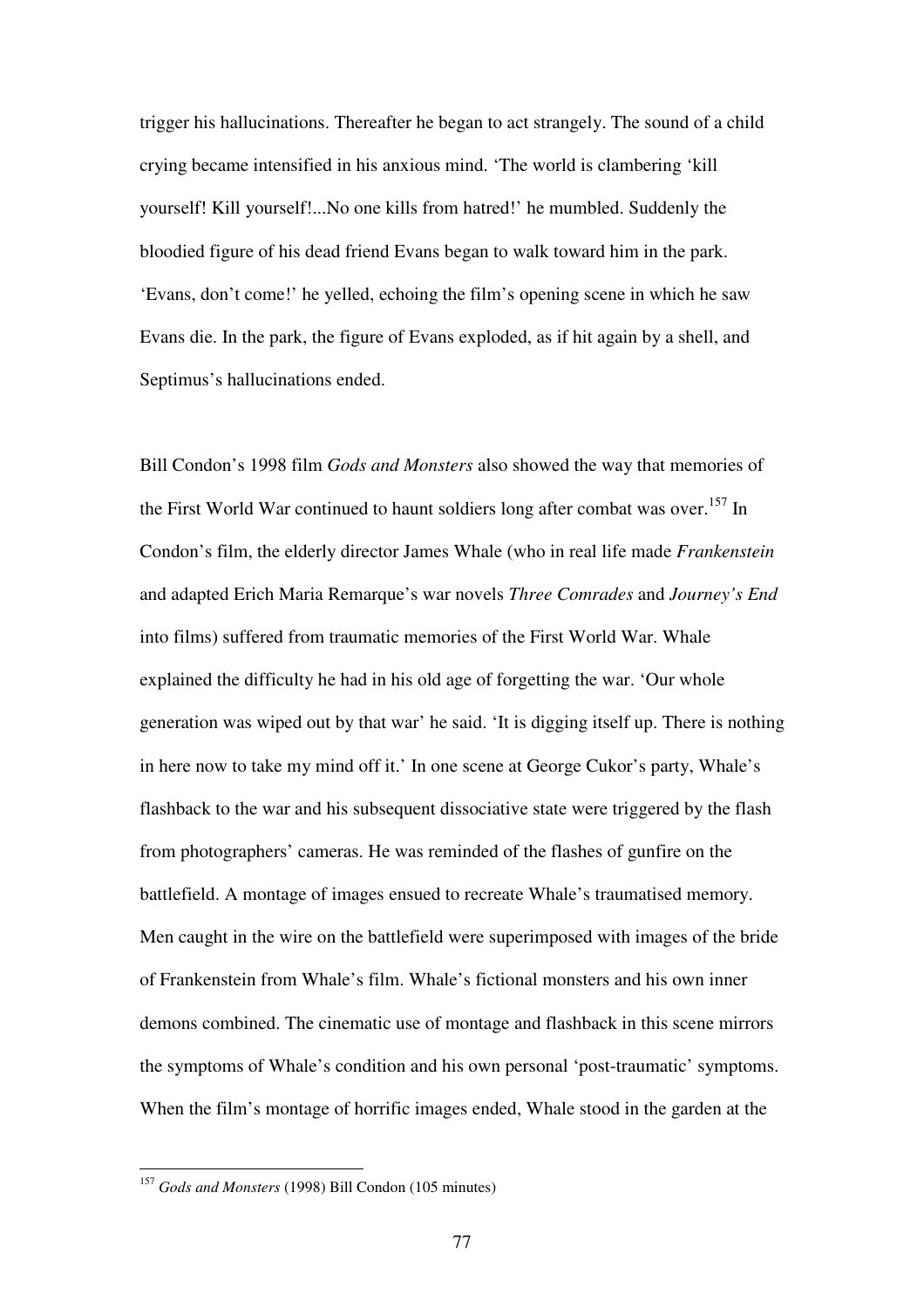party, still staring into the distance. In his dissociative state, his memories continued long after the film's flashbacks ended. In the garden, an image of his former lover, a young soldier from the war, appeared in front of him. Whale believed the young man was really there in the garden. It was only his young gardener Clayton who was able to shake him from his traumatic remembrance.

Captain Baldry in *The Return of the Soldier* likewise suffered from similar traumatic re-experiencing symptoms. While in bed one night, he began to imagine another man in his room. 'It was a wonderful summer' he told the man. Suddenly the other man appeared as an emaciated rotting corpse and Captain Baldry heard the sound of shell whistling and imagined his window being blown apart by the explosion before the nightmare ended. His traumatic nightmares and hallucinations which manifested themselves in his sleep resonate with post-traumatic symptoms in our current psychological discourse. The sufferings of Septimus in *Mrs Dalloway* also reflect many of the symptoms of PTSD. The guilt Septimus experienced from not being able to help his friend Evans, his inability to grieve for Evans, and his fear and that the murders he committed during the war would be viewed in post-war society as terrible crimes reflects again recent understandings of PTSD. <sup>158</sup> Given that *Mrs Dalloway* was written in 1925, however, and that the film's narrative does not deviate greatly from author Virginia Woolf's story, it therefore reflects symptoms that were evident at the time and believed to be manifestations of shell shock.<sup>159</sup> Dr Bradshaw believed Septimus' symptoms stemmed from 'delayed shell shock.' He hesitated to say that

<sup>158</sup> Williams (eds.), *Post-Traumatic Stress Disorders*, p. 79.

<sup>&</sup>lt;sup>159</sup> Virginia Woolf, *Mrs Dalloway*, edited with an introduction and notes by David Bradshaw (Oxford; New York : Oxford University Press, 2000)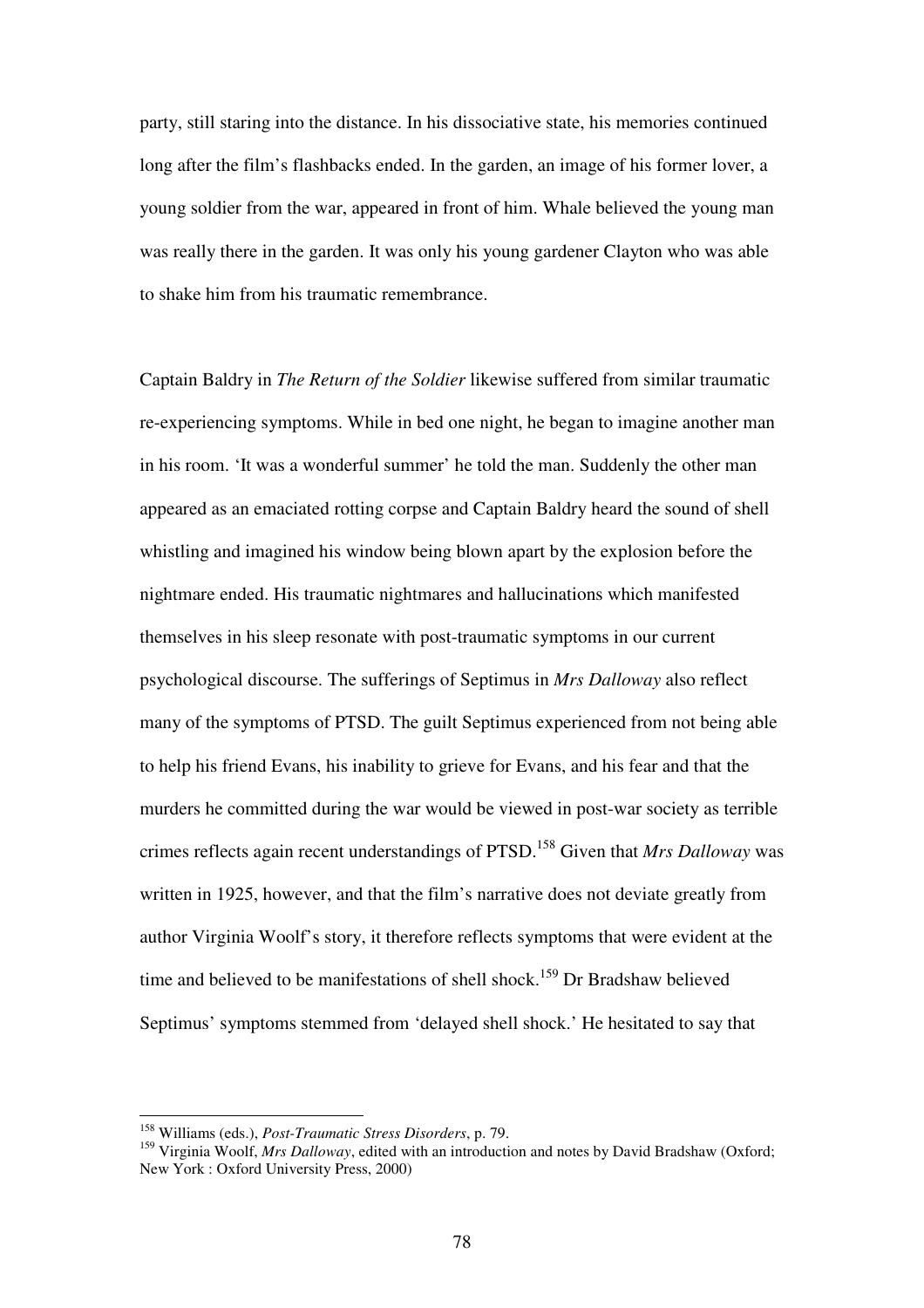Septimus was mad, preferring to diagnose Septimus as 'lacking a sense of proportion.'

*Mrs Dalloway* suggests that Virginia Woolf's contemporaries understood more in the 1920s about shell shock than social and cultural histories of the war would perhaps have us believe. Why then are representations of trauma more complex in recent cinema than in films from before Vietnam? Or is it that psychology has given us a new way of reading these films? Certainly the advances in psychiatric knowledge in the past thirty years have played a role in the representation of more elaborate depictions of war trauma and shell shock in recent films about the First World War. Cinematic depictions of shell shocked soldiers nowadays reveal complex understandings of Post-Traumatic Stress Disorder, suggesting a relationship between cultural and psychiatric history. In addition to creating more elaborate depictions of the psychological traumas of war, cinema since the 1980s has also come a long way in addressing the effects on families of damaged veterans. This became evident in the examination of *A Very Long Engagement*, *The Officer's Ward*, *The Return of the Soldier* and *Mrs Dalloway.* It is an issue which earlier cinema largely neglected, and which is so relevant because it resonates with the many real-life struggles of war veterans and their families. One can, nevertheless trace a dialogue, beginning in the earliest silent films up to the recent twenty first century films about the Great War, which continues to use the treatment of shell shock, both socially and medically, as an important anti war tool.

79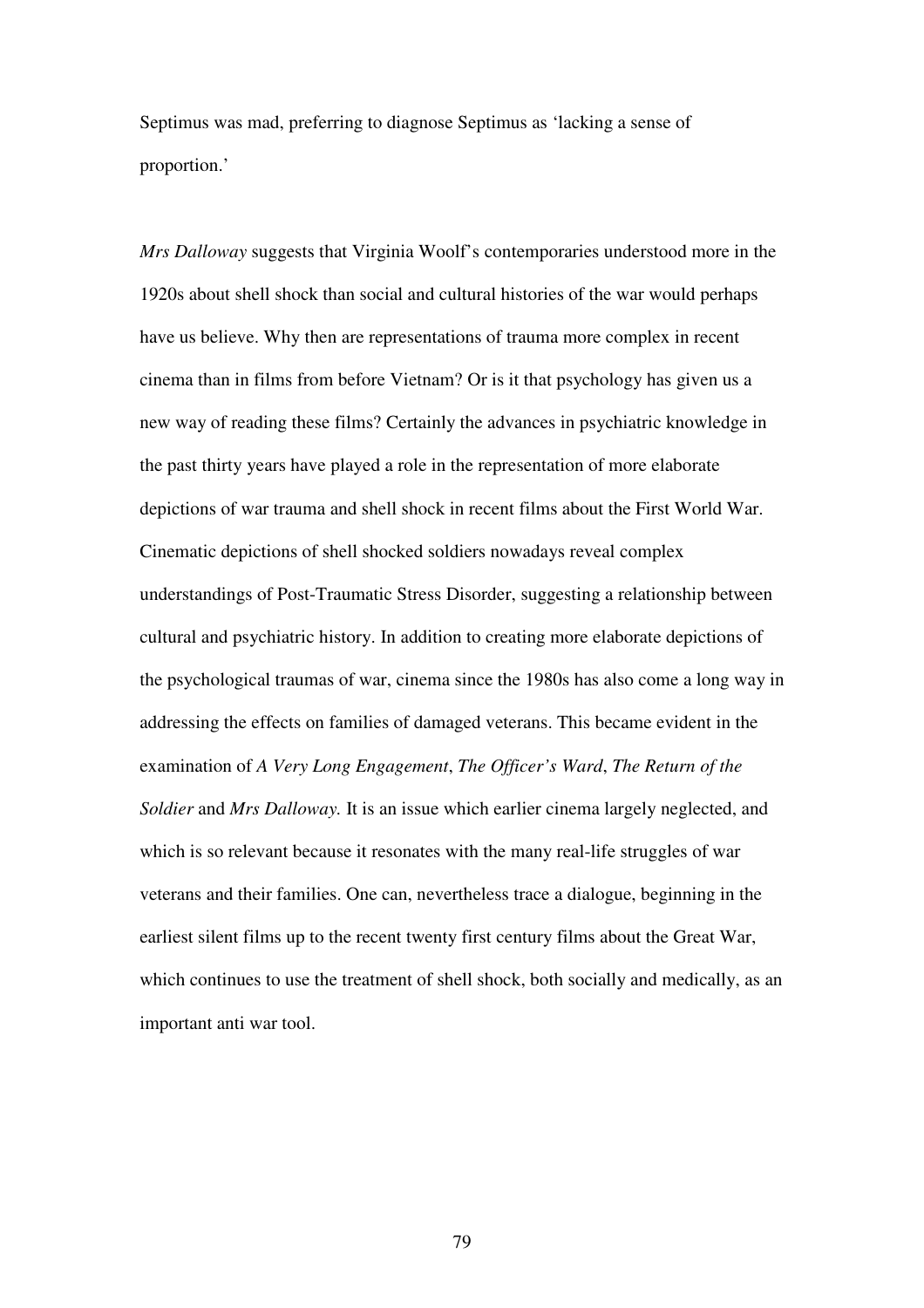## **Conclusion**

*'The war may be over but there's still the echo of it.'*  - Hugh, in *Mrs Dalloway*.

**I**n 2001, an Australian veteran of the First World War named Ted Smoat was

interviewed by Ray Martin for a program called "100 Centenarians: the Children of Federation." Recorded by the National Library of Australia as part of an oral history project, the program interviewed a number of Australians who had lived through various social, cultural and political developments of the twentieth century. In his interview, the 103 year old Ted discussed his experience of the Great War and shellshock. Significantly, he described still suffering from the psychological effects of the war in his old age, such as during a twenty-one gun salute held in his honour in 2000: 'The first shot- I went to dive for the ground…and [with] every shot, I was getting further and further into a fit. That was last year- incredible!<sup> $160$ </sup> Ted's anxiety at the sound of guns being fired would today be associated with a prolonged form of Post-Traumatic Stress Disorder.<sup>161</sup> More importantly, however, the fact that he suffered from prolonged trauma from a war fought more than eighty years earlier powerfully highlights the continued relevance of the First World War in social, historical and psychiatric discourse today.

<sup>160</sup> Interview with Ted Smoat on Peter Rubinstein (director's) "100 centenarians: the children of Federation," [episodes 26-55], recorded as part of an oral history project at the National Library of Australia, and broadcast by Raywise Media Networks (2001) with the assistance of the National Council for the Centenary of Federation. Interview with Ted Smoat (1:34 minutes) accessed through the National Film and Sound Archive (Sydney office), on March  $25<sup>th</sup> 2010$ .

<sup>&</sup>lt;sup>161</sup> Ted's anxiety response is reminiscent of the 'learned alarms' mentioned in PTSD studies. See Shiromani, Keane, LeDoux (eds.), *Post-Traumatic Stress Disorder*, p. 6.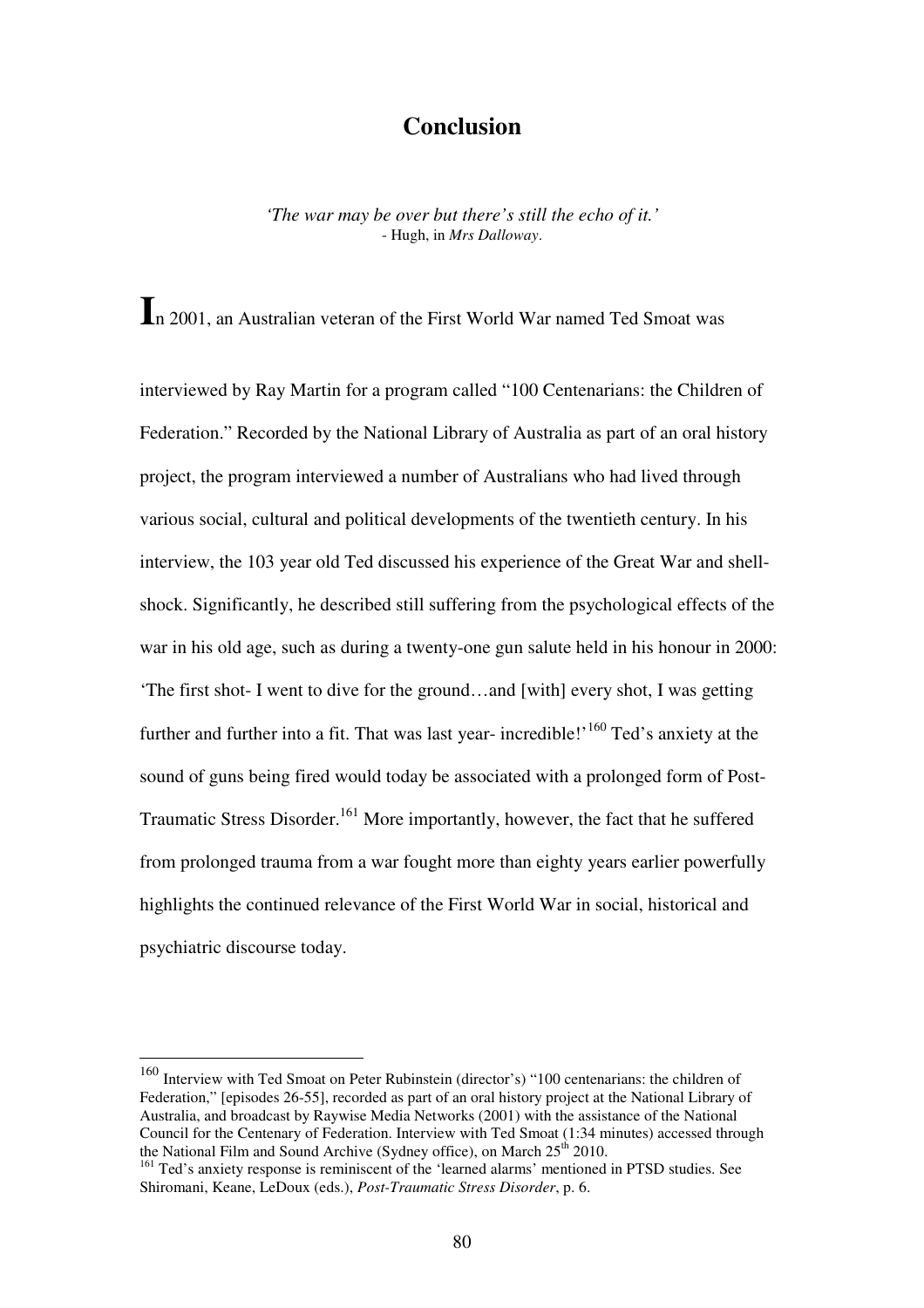Precisely what I have tried to do in this thesis is to demonstrate the continued importance of the First World War and shell shock to historical and cultural studies. My aim has been to contribute to historical discourse new insights into the social and cultural understandings of shell shock. In order to do so, I have examined a largely untraversed historical field of inquiry, that is, cinema which deals with the Great War's traumatised soldiers and civilians. The study of early films like *J'accuse* and *Nerven* is particularly imperative because these films are somewhat inaccessible to mass modern day audiences. In addition to the fact that silent cinema is often only viewed by a select group of people interested in the genre, forgotten films like *Nerven* are hard to find. The important issues to do with war trauma that these films address should not be allowed to fade into obscurity, making historical inquiry into these films essential. As early as 1919, at a time when war psychiatry was still in its relative infancy and manifestations of 'shell shock' were stigmatised and misunderstood, a film like *J'accuse* revolutionised the use of the shell shocked soldier to highlight the senselessness of war. Like *Nerven*, it also illuminated how deep the lasting psychological wounds of the war were on post-war society. The importance of these films to the history of the Great War cannot be overstated.

Following the trend of this early cinema, films throughout the twentieth and twenty first centuries have continued to use representations of shell shock and war trauma to highlight the senselessness of the First World War. American and British films of the period 1930-64 found the shell shocked soldier to be a particularly powerful symbol for criticising the war, as well as the military's treatment of mentally unstable soldiers. Didactic films like *Paths of Glory* and *King and Country* used the issues of shell shock and desertion to attempt to remove the stigma attached to soldiers shot at

81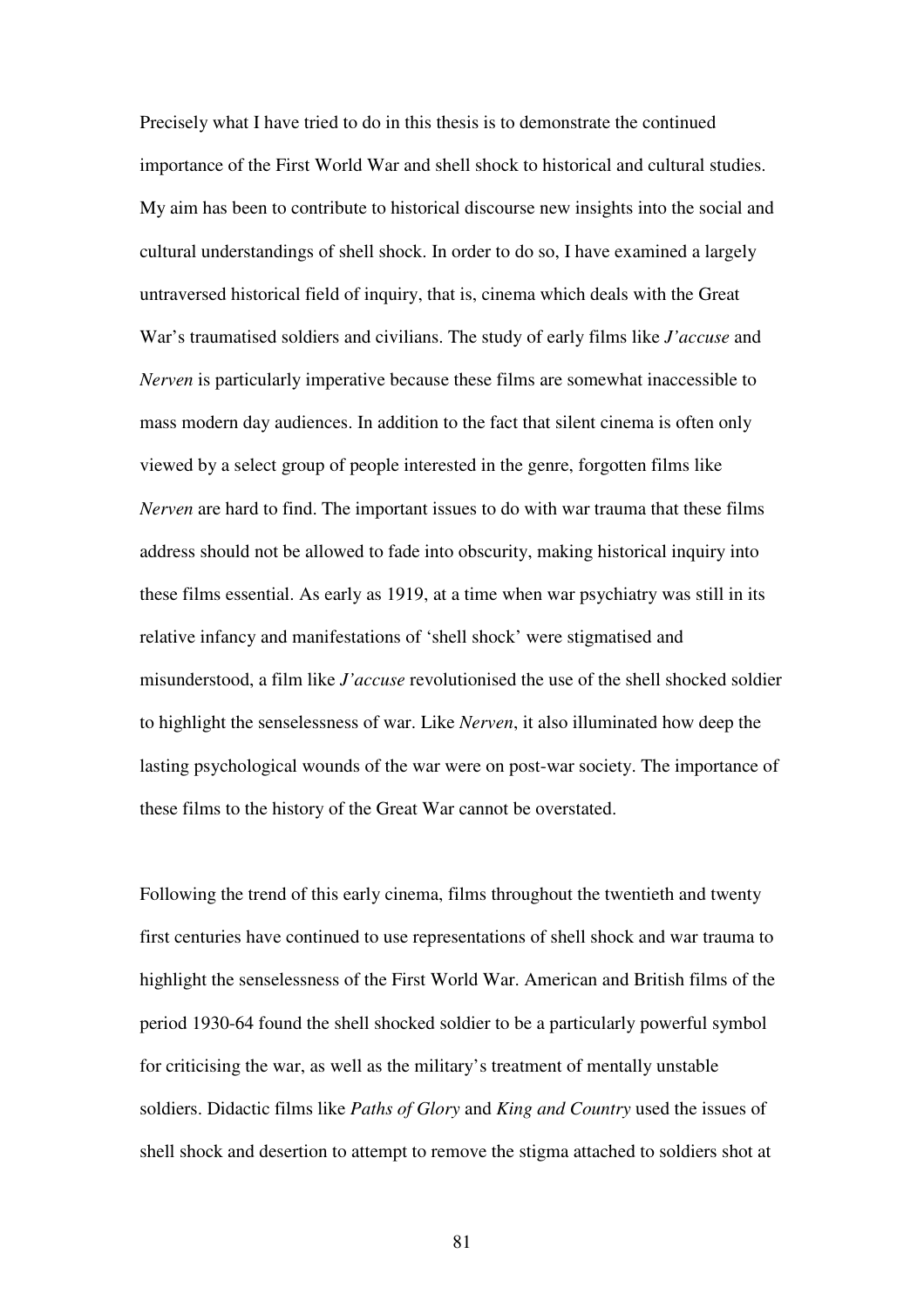dawn. In portraying the instability, vulnerability, and humanity of soldiers unjustly on trial for their lives, these films had the emotional force to powerfully and very publicly condemn cruel military practices about which the general public would otherwise probably have been unaware.

With the developments in the field of psychology in the wake of the Vietnam War, and particularly the understandings about Post-Traumatic Stress Disorder since the 1980s, representations of shell shock have inevitably also become more complex. As highlighted by the films in this thesis, cinematic representations of shell shock have paralleled psychiatric understandings of war trauma contemporary to the films' time. For that reason, the psychological states conveyed in films like *Regeneration* were more multifaceted than those of earlier films like *King and Country.* Indeed, cinema has the advantage of having a variety of techniques at its disposal which are able to vividly convey the complex mental states of people suffering from shell shock. Flashback, montage, editing- all have been effectively used to mirror the psychological states of disturbed soldiers in the cinema about the First World War. This is particularly the case in recent years, as the knowledge about what makes men break down in war has become more advanced and more socially accepted.

Whether cinema has helped to create that acceptance is difficult to say, but the mass medium's accessibility, and its propensity to shape popular understandings of history, gives it the power to convey the lesser known issues of war to a wide audience. In this way, cinema has been able to shed light on important consequences of the First World War such as shell shock, which, although it may have been uncomfortable for past audiences, sorely needed to be addressed. Recent films such as *Mrs Dalloway* and *The* 

82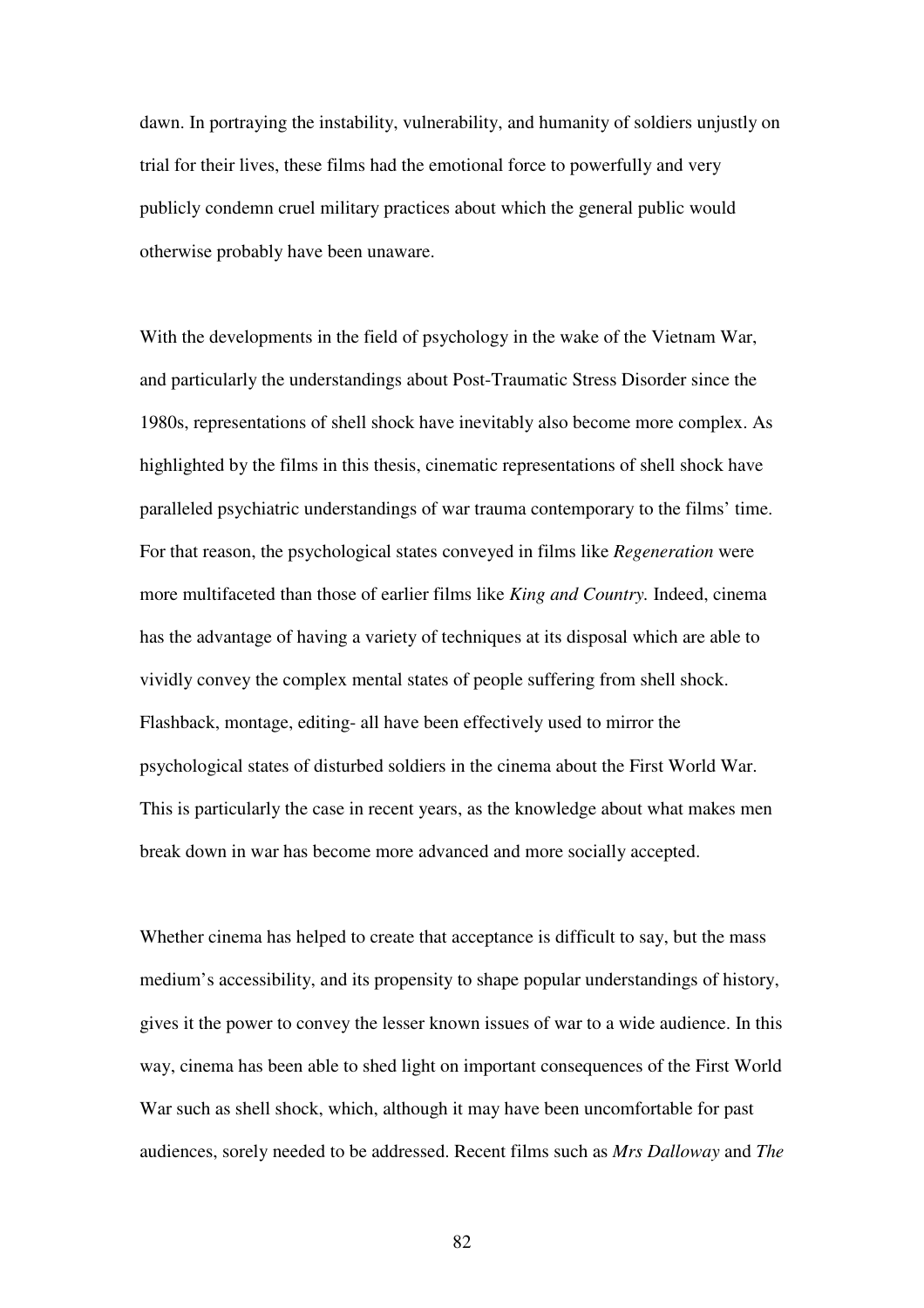*Officer's Ward* also began to focus on issues to do with the emotional affects on families of physically and psychologically damaged veterans. In creating an awareness of hitherto largely unrepresented issues, such as the suffering of families, these films helped to remove the stigma and silence once surrounding shell shock. *Regeneration* was also particularly persuasive in its attempt to remove the stigma attached to psychological breakdown in war, using emotive and starkly realistic depictions of soldiers' trauma and the horrors of war to argue that anyone was capable of breakdown, regardless of military rank. Gillie's Mackinnon's extraordinarily comprehensive study of shell shock in *Regeneration* showed that the First World War is far from forgotten. The echoes of the war still resonate in the twenty first century, and cinema, being the enduring medium that it is, has kept the memory of shell shock and the Great War alive.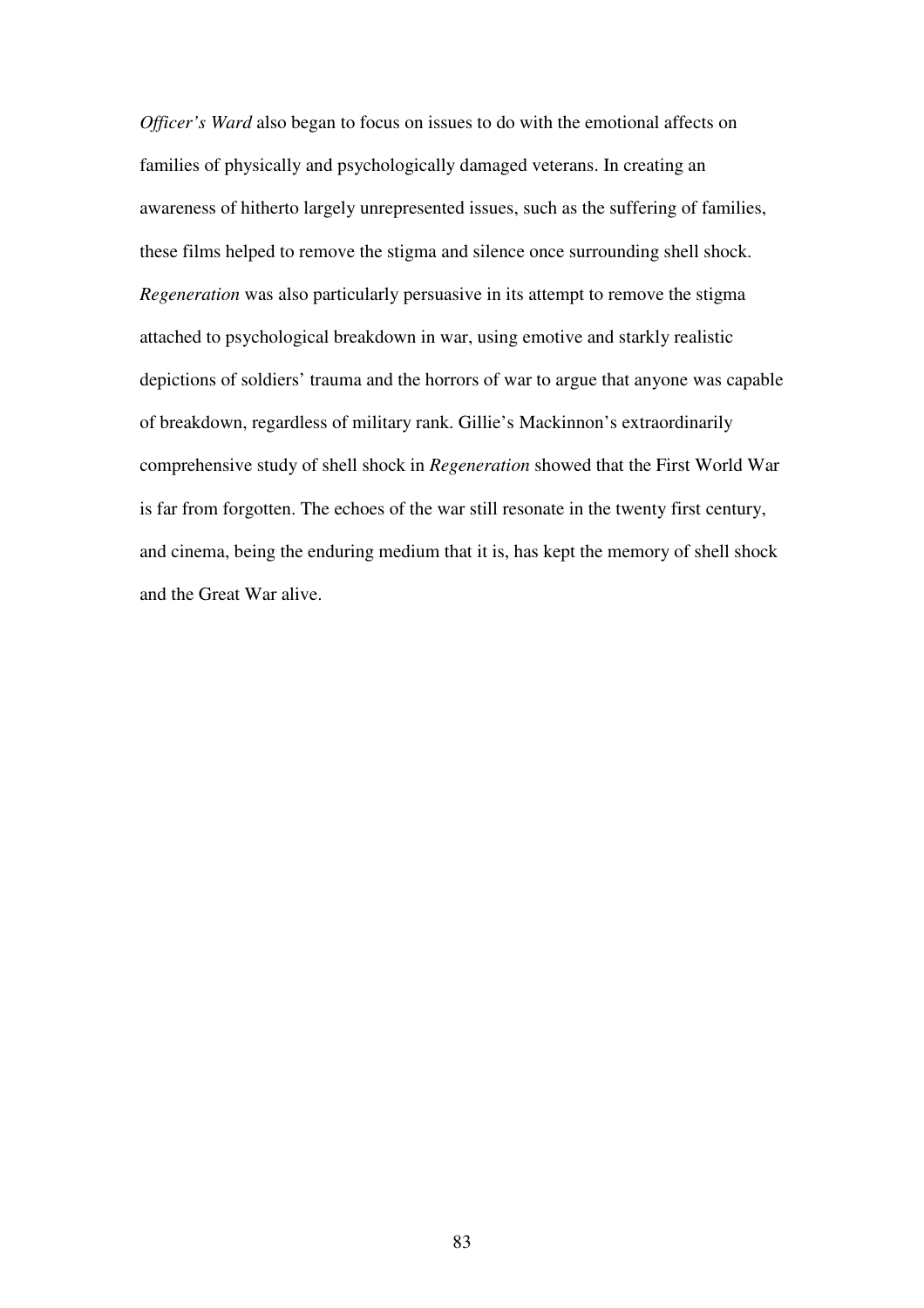# **Bibliography:**

## **Primary sources:**

## **Documentary Footage:**

"War Neuroses: Netley Hospital 1917" made by the Netley Hospital, England. Documentary segments 1-5 of 5 viewed through 'Youtube': Part 1 of 5: http://www.youtube.com/watch?v=AL5noVCpVKw (accessed 15<sup>th</sup>) March, 2010)

## **Filmography:**

Preface: Australian Cinema *40,000 Horsemen* (1941) Charles Chauvel (100 minutes) *Gallipoli* (1981) Peter Weir (110 minutes) *The Light Horsemen* (1987) Simon Wincer (131 minutes)

Chapter 1: German and French Cinema 1919-20 *The Cabinet of Dr Caligari* (1920) Robert Wiene (71 minutes) *J'accuse* (1919) Abel Gance (166 minutes) *Nerven* (1919) Robert Reinert (110 minutes)

Chapter 2: American and British Cinema 1918-1970 *All Quiet on the Western Front* (1930) Lewis Milestone (138 minutes) *The Big Parade* (1925) King Vidor (141 minutes/130 minutes re-release) *King and Country* (1964) Joseph Losey (86 minutes) *La Grande Illusion/The Grand Illsuion* (1937) Jean Renoir (114 minutes) *Paths of Glory* (1957) Stanley Kubrick (87 minutes) *Patton* (1970) Franklin J. Schaffner (172 minutes**)**  *The Road Back* (1937) James Whale (97 minutes) *Shoulder Arms* (1918) Charles Chaplin (46 minutes) *Three Comrades* (1938) Frank Borzage (100 minutes)

Chapter 3: Global Cinema 1970-Now

*A Very Long Engagement* (2004) Jean-Pierre Jeunet (133 minutes) *Gods and Monsters* (1998) Bill Condon (105 minutes) *La Chambre des Officiers/The Officer's Ward* (2001) Francois Dupeyron (135 minutes) *La Vie et Rien d'Autre/Life and Nothing But* (1989) Bertrand Tavernier (135 minutes) *The Light Horsemen* (1987) Simon Wincer (131 minutes) *Mrs Dalloway* (1997) Marleen Gorris (97 minutes) *The Return of the Soldier* (1982) Alan Bridges (99 minutes) *Regeneration/Behind the Lines* (1997) Gillies MacKinnon (114 minutes)

#### **Novels:**

Virginia Woolf, *Mrs Dalloway*, edited with an introduction and notes by David Bradshaw (Oxford; New York : Oxford University Press, 2000)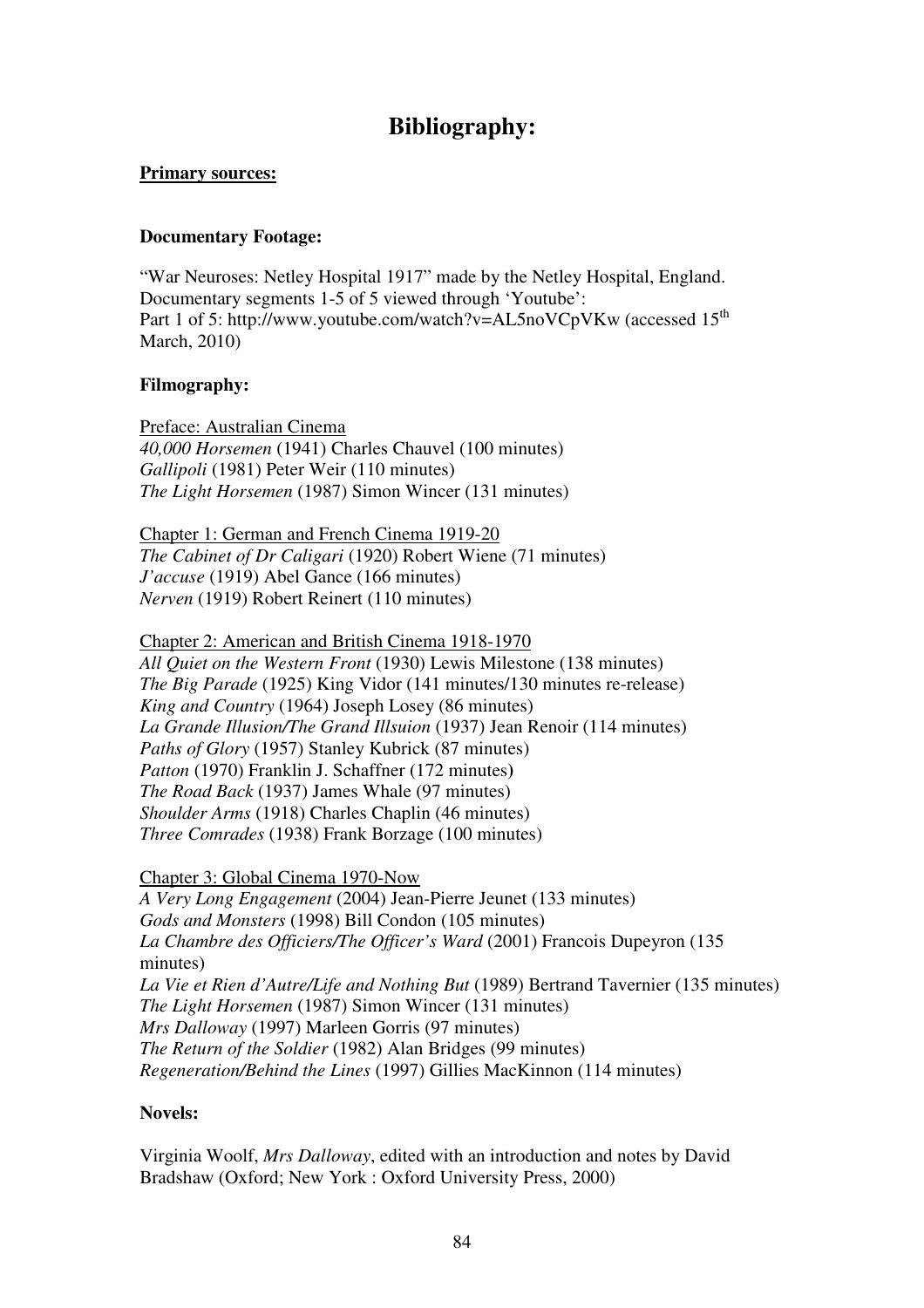#### **Radio recordings:**

Ted Smoat, interviewed on Peter Rubinstein (director's) "100 centenarians: the children of Federation," [episodes 26-55], recorded as part of an oral history project at the National Library of Australia, and broadcast by Raywise Media Networks (2001) with the assistance of the National Council for the Centenary of Federation. Interview with Ted Smoat (1:34 minutes) accessed through the National Film and Sound Archive (Sydney office), on March  $25<sup>th</sup> 2010$ .

#### **Poems:**

Wilfred Owen, 'Dulce et Decorum est,' in *Poems of the Great War 1914-1918*  (Penguin Books, 1998), pp. 30-31.

Wilfred Owen, 'Mental Cases,' in *Poems of the Great War 1914-1918* (Penguin Books, 1998), pp. 18-19.

Siegfried Sassoon, 'Suicide in the Trenches,' in *Poems of the Great War 1914-1918* (Penguin Books, 1998), p. 112.

#### **Secondary sources:**

#### **Articles:**

Joanna Bourke, "Remembering War", *Journal of Contemporary History,* Vol. 39, no 4 (Sage Publications: London, Thousand Oaks, CA and New Delhi, 2004), pp 473- 485.

Jason Crouthamel, "War Neurosis Versus Savings Psychosis: Working Class Politics and Psychological Trauma in Weimar Germany," *Journal of Contemporary History,*  vol. 37, no. 2 (Sage Publications: London, Thousand Oaks, CA and New Delhi, April 2002) pp. 163-182

Stephen Garton, "Sound Minds and Healthy Bodies: Re-considering Eugenics in Australia, 1914-1940" in *Australian Historical Studies*, vol.26, no.103, (Oct 1994), pp. 163-181. Accessed  $3<sup>rd</sup>$  September, 2010 via http://search.informit.com.au.ezproxy2.library.usyd.edu.au/fullText;dn=950201768;re  $s=APAFT$ > ISSN: 1031-461X.

Stefan Goebbel, "Review Article: Beyond Discourse? Bodies and Memories of Two World Wars," *Journal of Contemporary History*, vol. 42, no. 2 (Sage Publications: Los Angeles, London, New Delhi and Singapore, 2007), pp. 377-385.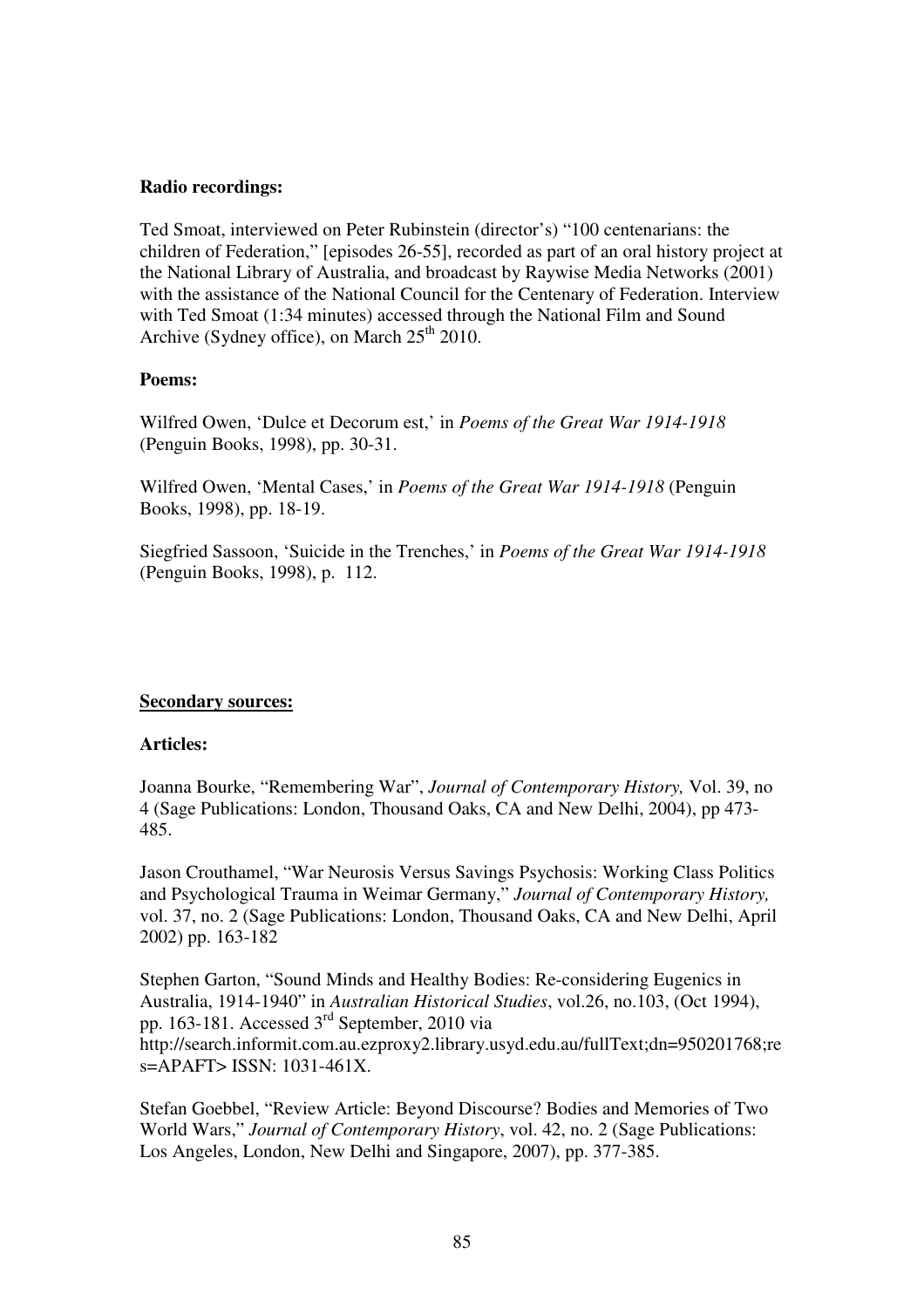Edgar Jones, "The Psychology of Killing: The Combat Experience of British Soldiers During the First World War" *Journal of Contemporary History,* Vol. 41, no 2, (Sage Publications: London, Thousand Oaks, CA and New Delhi, 2006) pp 229-246.

Edgar Jones, book review of Gregory Thomas's *Treating Trauma of the Great War: Civilians and Psychiatry in France: 1914-1940* in *The Journal of Military History*, vol. 73, no. 4 (October, 2009), pp. 1363-1364.

Stuart Klawans, "How the First World War Changed Movies Forever," *New York Times,* published November 19, 2000, http://www.nytimes.com/2000/11/19/movies/film-how-the-first-world-war-changedmovies-forever.html?pagewanted=all (accessed  $2<sup>nd</sup>$  August, 2010), pp. 1-3.

Catherine Merridale, "The Collective Mind: Trauma and Shell Shock in Twentiethcentury Russia," *Journal of Contemporary History*, vol. 35, no. 1 (Sage Publications: London, Thousand Oaks, CA and New Delhi, 2000) pp. 39-55.

Robert C. Nelson, "Ordinary Men in the First World War? German soldiers as victims and participants." *Journal of Contemporary History,* Vol. 39, no 3, (Sage Publications: London, Thousand Oaks, CA and New Delhi, 2004) pp 425-435.

Marc Roudebush, "A Patient Fights Back: Neurology in the Court of Public Opinion in France During the First World War," *Journal of Contemporary History*, vol. 35, no. 1 (Sage Publications: London, Thousand Oaks, CA and New Delhi), pp. 29-38.

Adam R. Siepp, "Beyond the Seminal Catastrophe: Re-imagining the First World War" (review article) *Journal of Contemporary History,* Vol. 41, no 4, (Sage, London, Thousand Oaks, CA and New Delhi, 2006) pp 757-766.

Andrew Spicer, "Film Studies and the Turn to History" (review article) *Journal of Contemporary History,* Vol. 39, no 1, (Sage, London, Thousand Oaks, CA and New Delhi, 2004), pp 147-155.

Alex Watson, "Self Deception and Survival: Mental Coping Strategies on the Western Front, 1914-1918" *Journal of Contemporary History,* Vol. 41, no. 2, (Sage Publications: London, Thousand Oaks, CA and New Delhi, 2006) pp. 247-268

Simon Wessely, "Twentieth Century Theories on Combat Motivation and Breakdown" *Journal of Contemporary History,* Vol. 41, no 2, (Sage Publications: London, Thousand Oaks, CA and New Delhi, 2006), pp. 269-286.

Jay Winter, "Shell Shock and the Cultural History of the Great War," *Journal of Contemporary History*, vol. 35, no. 1 (Sage Publications, London, Thousand Oaks, CA and New Delhi, 2000), pp. 7-12.

Jay Winter, "Shell Shock and the Lives of the Lost Generation," speech given at the Australian War Memorial, Canberra, 29<sup>th</sup> of September, 2009.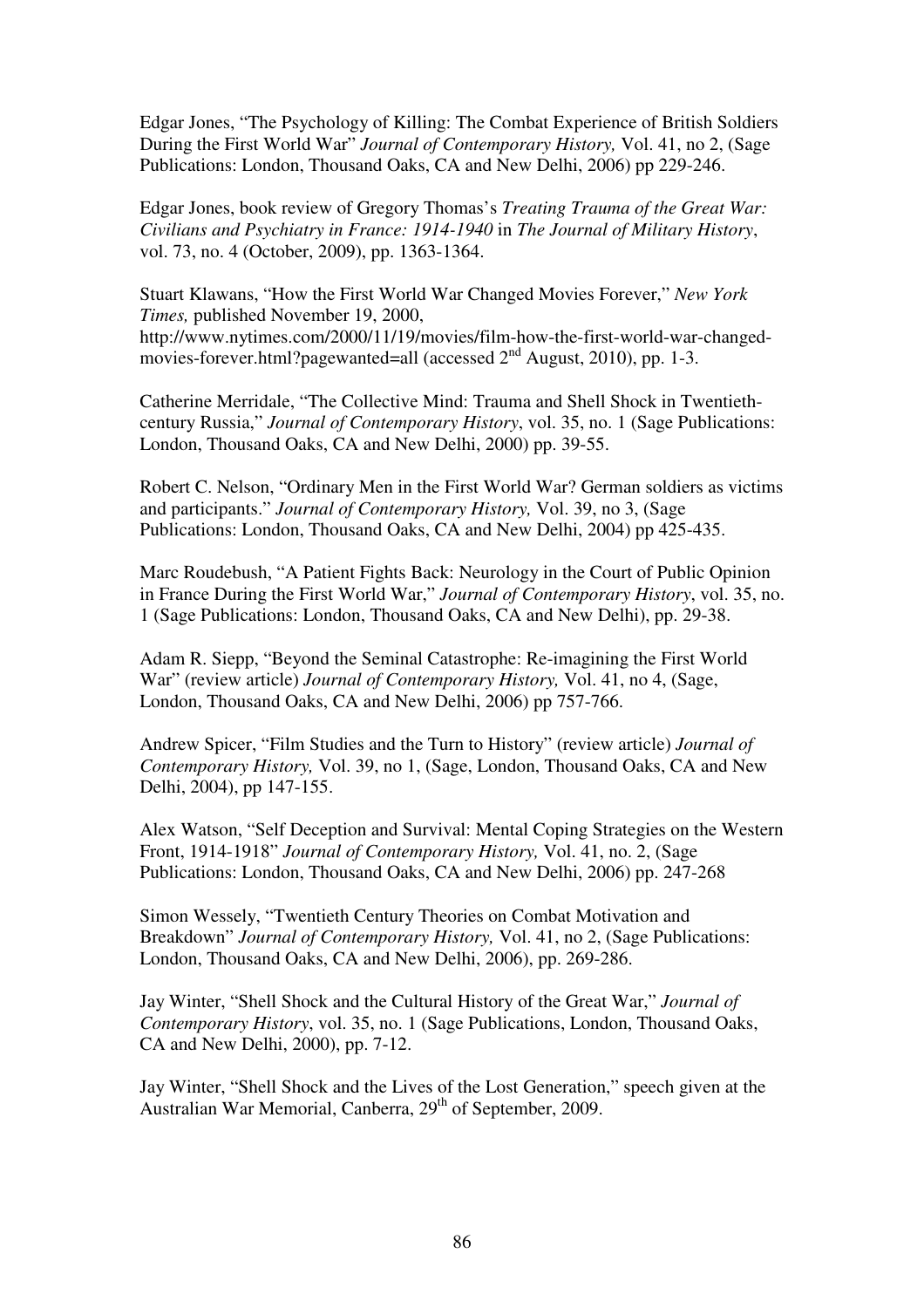## **Chapters:**

Modris Ecksteins, "The Cultural Impact of the Great War" (pp. 201-212) in Karel Dibbets and Bert Hogenkamp (eds.) *Film and the First World War* (Amsterdam: Amsterdam University Press, 1995)

Thomas Elsaesser, "Weimar Cinema, Mobile Selves and Anxious Males: Kracauer and Eisner Revisited," in Dietrich Scheunemann (eds.) *Expressionist Film: New Perspectives* (Rochester, NY: Camden House, 2003), pp. 33-71.

Christopher J. Fischer, 'National Sacrifices, Local Losses: Politics and Commemoration in Interwar Alsace,' pp. 133-145, in Patricia M.E. Lorcin and Daniel Brewer (eds.), *France and Its Spaces of War: Experience, Memory, Image* (New York: Palgrave Macmillan, 2009).

Scott Curtis, "Between Observation and Spectatorship: Medicine, Movies and Mass Culture in Imperial Germany," (pp. 87-98) in Annemone Ligensa and Klaus Kreimeier (eds.), *Film 1900: Technology, Perception, Culture* (England : John Libbey; Bloomington, IN : Distributed in North America by Indiana University Press, c2009).

Andreas Killen, "The Scene of the Crime: Pyschiatric Discourses on the Film Audience in Early Twentieth Century Germany," pp. 99-111, in Annemone Ligensa and Klaus Kreimeier (eds.), *Film 1900: Technology, Perception, Culture* (England : John Libbey ; Bloomington, IN : Distributed in North America by Indiana University Press, c2009).

#### **Books on war, trauma and memory:**

Joy Damousi, *The Labour of Loss: Mourning, Memory and Wartime Bereavement in Australia* (Cambridge, U.K. ; New York ; Melbourne : Cambridge University Press, 1999)

Joy Damousi, *Living with the Aftermath: Trauma, Nostalgia and Grief in Post-War Australia* (Cambridge ; Oakleigh, Vic. : Cambridge University Press, 2001.)

Paul Fussell, *The Great War and Modern Memory* (Oxford: Oxford University Press, 2000)

Marina Larsson, *Shattered Anzacs: Living with the Scars of War*, (Sydney: University of New South Wales, 2009)

Eric Leed, *No Man's Land: Combat and Identity in World War One* (Cambridge; New York: Cambridge University Press, 1979)

Patricia M.E. Lorcin and Daniel Brewer (eds.), *France and Its Spaces of War: Experience, Memory, Image* (New York : Palgrave Macmillan, 2009)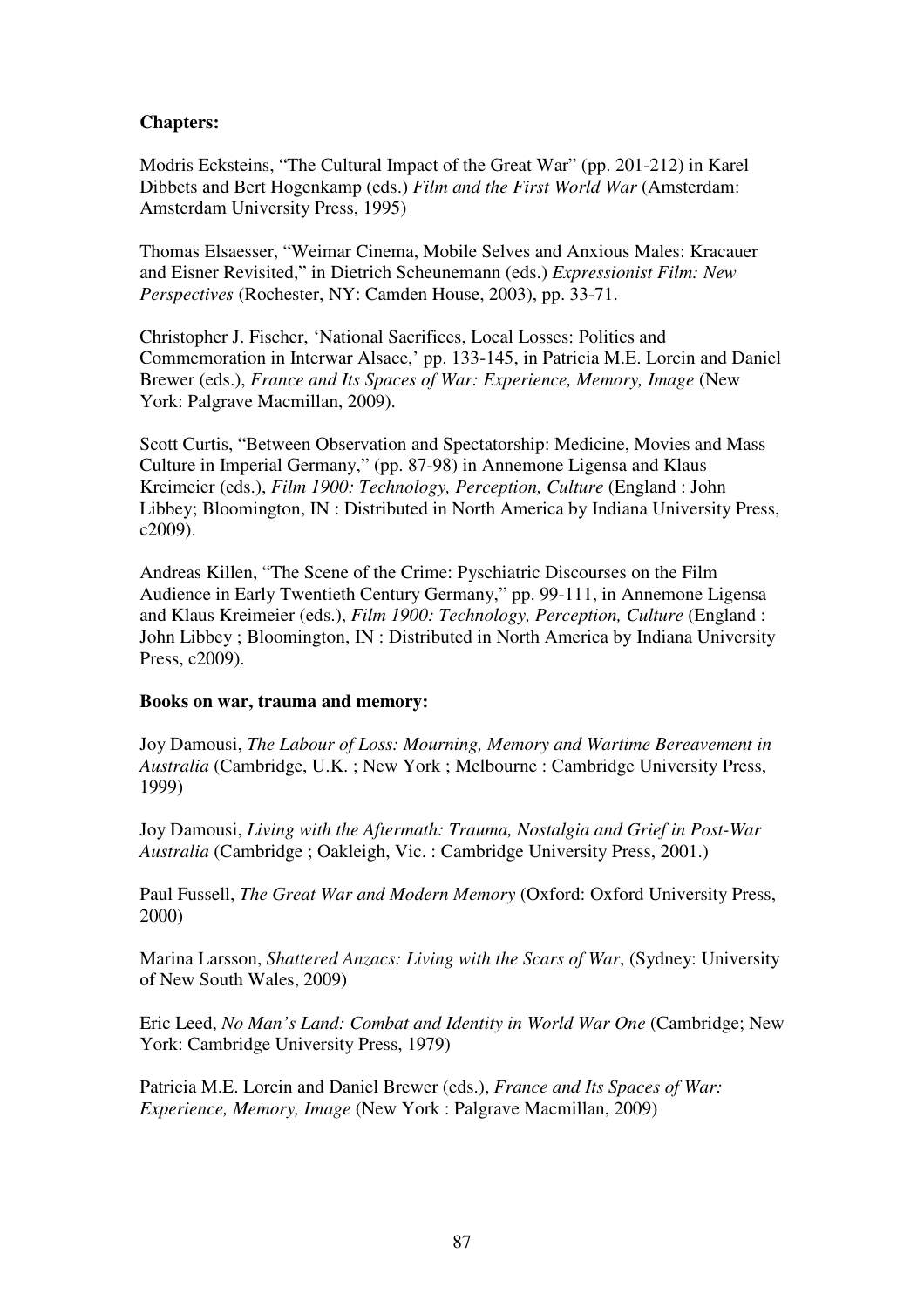J. M. Winter, *Sites of Memory, Sites of Mourning: the Great War in European Cultural History* (Cambridge ; New York, NY, USA : Cambridge University Press, 1995.)

J.M.Winter, *Remembering war: The Great War Between Memory and History in the Twentieth Century* (New Haven, Yale University Press, c2006)

#### **Medical, psychological, and other works on trauma, PTSD and shell shock:**

Peter Barham, *Forgotten Lunatics of the Great War* (New Haven ; London : Yale University Press, c2004)

Hans Binneveld, (trans. John O'Kane), *From Shell Shock to Combat Stress: a Comparative History of Military Psychiatry* (Amsterdam: Amsterdam University Press, 1997)

Penny Coleman, *Flashback: Post-Traumatic Stress Disorder, Suicide, and the Lessons of War* (Boston: Beacon Press, 2006)

Yael Danieli (eds.), *International Handbook of Multigenerational Legacies of Trauma* (New York : Plenum Press, c1998).

Edgar Jones, *Shell Shock to PTSD: Military Psychiatry from 1900 to the Gulf War*  (Hove, East Sussex; New York, NY: Psychology Press, 2005)

Paul Frederick Lerner, *Hysterical Men: war, psychiatry, and the politics of trauma in Germany, 1890-1930* (Ithaca, NY: Cornell University Press, 2003)

Daryl S. Paulson and Stanley Krippner, *Haunted by Combat: Understanding PTSD in War Veterans Including Women, Reservists and Those Coming Back from Iraq* (United States, 2007)

Priyattam J. Shiromani, Terence M. Keane, Joseph E. LeDoux (eds.), *Post-Traumatic Stress Disorder: Basic Science and Clinical Practise* (Totowa, N.J. : Humana, 2009)

Ben Shephard, *A War of Nerves: Soldiers and Psychiatrists in the Twentieth Century,*  (Cambridge, Massachusetts: Harvard University Press, 2001)

Michael Tyquin, *Madness and the Military: Australia's Experience of the Great War* (Loftus, N.S.W. : Australian Military History Publications, 2006)

Gus Van der Veer, *Counselling and Therapy with Refugees and Victims of Trauma: Psychological Problems of Victims of War, Torture and Repression* (Chichester, England ; New York : John Wiley, c1998).

Tom Williams (eds.), *Post-Traumatic Stress Disorders: A Handbook For Clinicians,*  (Ohio, 1987)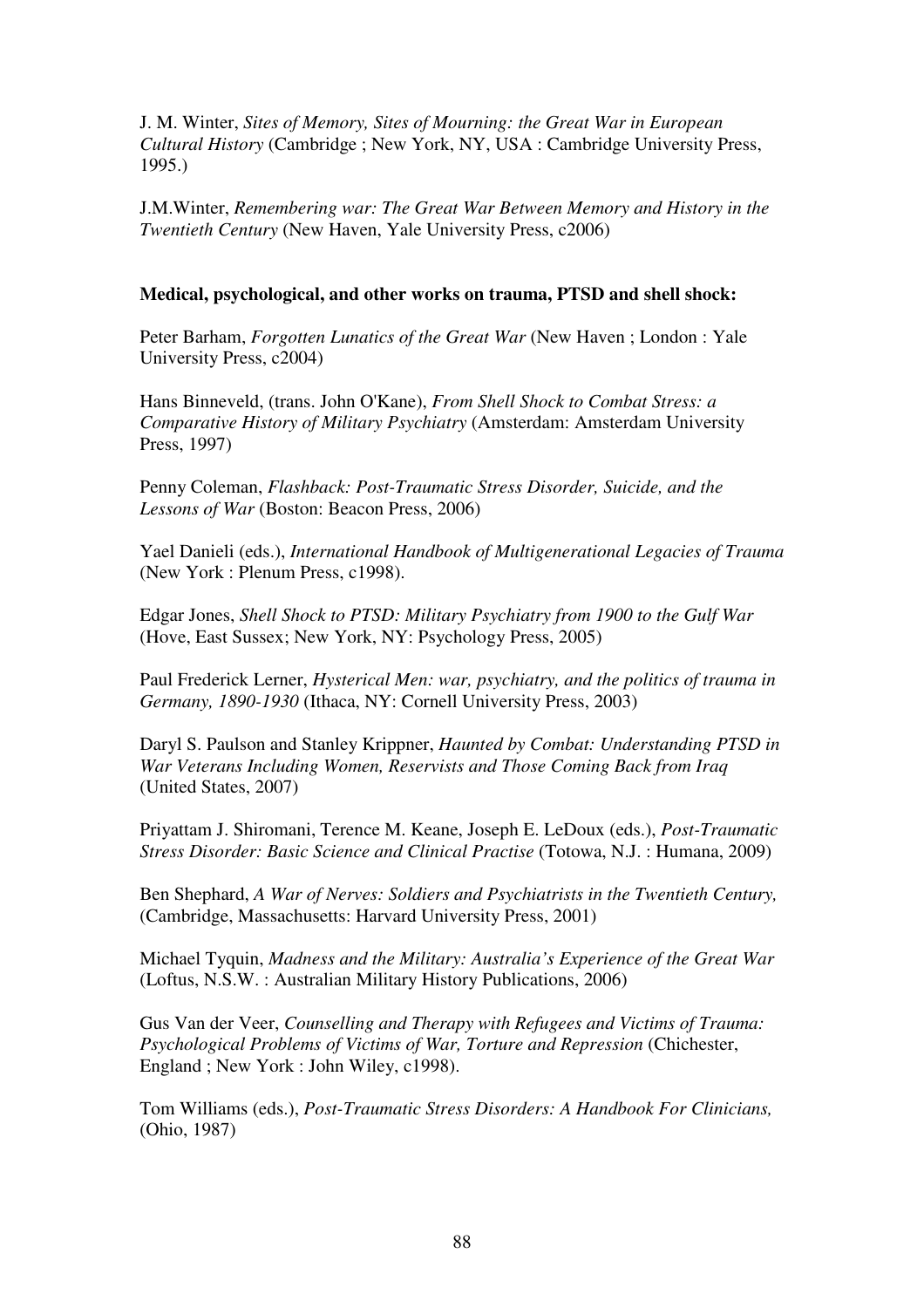## **Film studies:**

Karel Dibbets and Bert Hogenkamp (eds.) *Film and the First World War* (Amsterdam: Amsterdam University Press, 1995)

Robert Eberwein (eds.), *The War Film,* (New Brunswick, N.J.: Rutgers University Press, c2005).

Lotte Eisner, *The Haunted Screen: Expressionism in the German Cinema*, (1969)

Thomas Elsaesser, *Weimar Cinema and After: Germany's Historical Imaginary* (London; New York : Routledge, 2000).

Noah Isenberg (eds.), *Weimar Cinema: An Essential Guide to Classic Films of the Era* (New York: Columbia University Press, c2009).

Anton Kaes, *Shell-Shock Cinema: Weimar Culture and the Wounds of War*  (Princeton: Princeton University Press, c2009).

Bernadette Kester, *Film Front Weimar: Representations of the First World War in German Films of the Weimar Period* (Amsterdam: Amsterdam University Press, c2003.)

Siegfried Kracauer, *From Caligari to Hitler: A Psychological History of the German Film* (Princeton, N.J.; Oxford: Princeton University Press, 2004).

Annemone Ligensa and Klaus Kreimeier (eds.), *Film 1900: Technology, Perception, Culture* (England : John Libbey ; Bloomington, IN : Distributed in North America by Indiana University Press, c2009).

Pierre Sorlin, *European Cinemas, European Societies: 1939-1990* (New York : Routledge, 1991).

Melvyn Stokes and Richard Maltby (eds.), *Hollywood Spectatorship : Changing Perceptions of Cinema Audiences* (London : British Film Institute, 2001).

Nicolas Tredell (eds.), *Cinemas of the Mind: A Critical History of Film Theory* (Cambridge: Icon, 2002).

Paul Virilio, *War and Cinema: The Logistics of Perception* (London; New York: Verso, 1989)

Hans Wagener, *Understanding Erich Maria Remarque,* (Columbia, S.C.: University of South Carolina Press, c1991).

## **Texts on particular films:**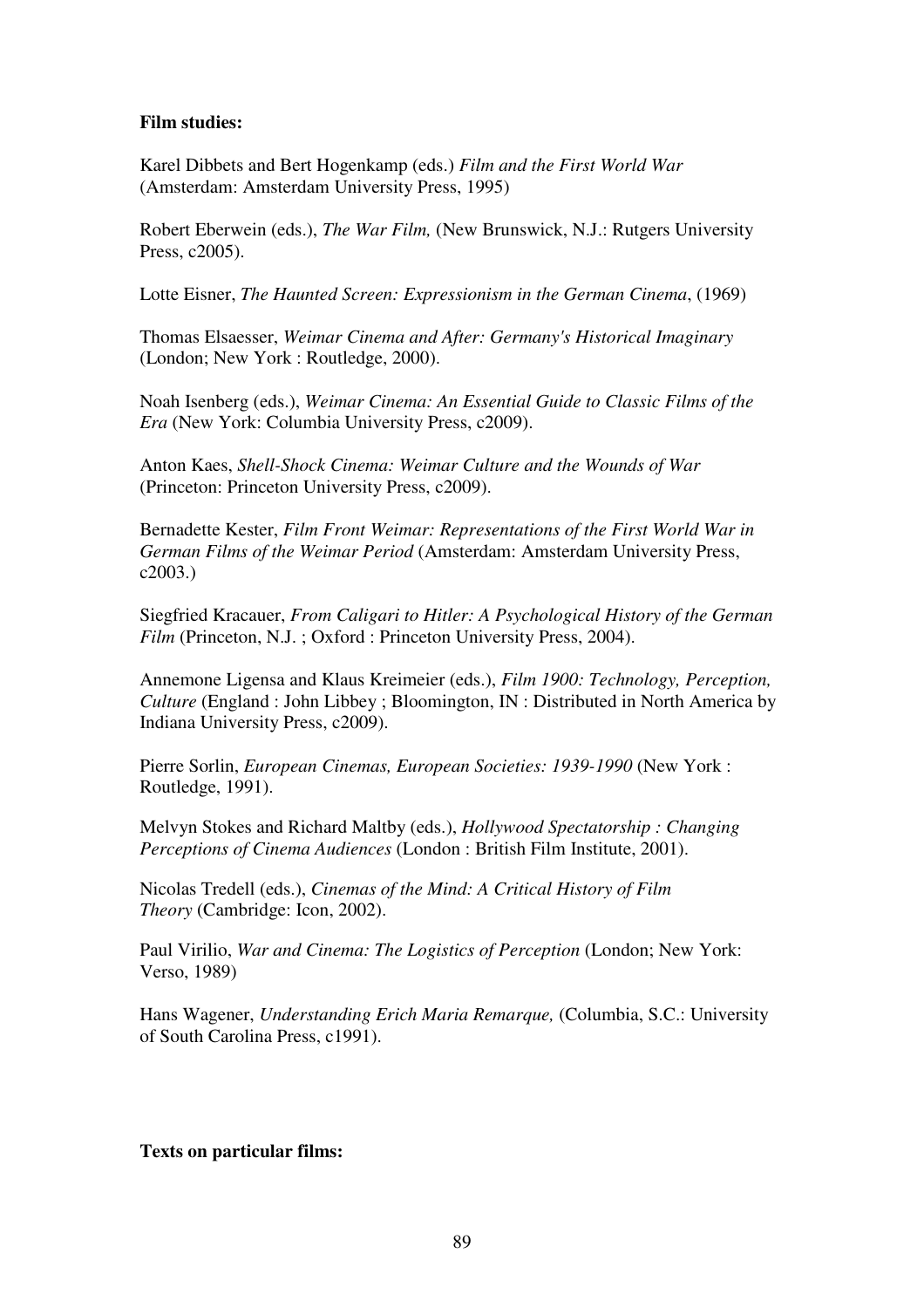Kevin Brownlow, "The Waste of War: Abel Gance's *J'accuse*." *J'accuse:* A Film By Abel Gance: The Newly Restored Original 1919 Version. [DVD and booklet] The Flicker Alley Collection: 2008 Pp. 3-13.

Modris Ecksteins, "War, Memory and Politics: The Fate of the Film *All Quiet on the Western Front*" in *Central European History* Vol. 13, No. 1 (Cambridge University Press, 1980), pp. 60-82.

Leslie K. Hankins, "Abel Gance's *J'accuse* and Virginia Woolf's *Mrs Dalloway:* Rereading a Modernist Novel by the Light of the Silver Screen." *J'accuse:* A Film By Abel Gance: The Newly Restored Original 1919 Version. [DVD and booklet] The Flicker Alley Collection: 2008. Pp. 14-17.

Andrew Kelly, "The Brutality of Military Incompetence: 'Paths of Glory' (1957)" *Historical Journal of Film, Radio & Television*, Vol. 13 Issue 2, (Jun 1993), p. 215. Accessed via http://ezproxy.library.usyd.edu.au/login?url=http://search.ebscohost.com/login.aspx?d irect=true&db=ufh&AN=9511060890&site=ehost-live  $(5^{th}$  September, 2010), pp. 1-15.

Maarten L. Pereboom, "Life and Nothing But by Bertrand Tavernier" in *The American Historical Review*, vol. 97, No. 4 (The University of Chicago Press, October 1992), pp. 1153-1155.

#### **Other Australian History:**

Michael Andrews, *The Anzac Spirit* (Alexandria, New South Wales: Watts Publishing, 2004).

#### **Websites:**

'James Whale filmography,' http://www.fandango.com/jameswhale/filmography/p116539 (accessed 1st October, 2010)

Robert Wilde, " Wilfred Owen," http://europeanhistory.about.com/od/poetrysongsofww1/a/biowowen.htm (accessed 6th August, 2010)

'Shot at Dawn,' http://www.shotatdawn.info/ (accessed  $1<sup>st</sup>$  September, 2010)

Nicholas Offenstadt, "Shot at Dawn: French Executions" http://www.shotatdawn.info/page34.html (accessed September 12, 2010)

Peter A. Pedersen, "Shot at Dawn: The Australian Experience," http://www.shotatdawn.info/page38.html (accessed 25th August, 2010).

"Shot at Dawn: Shell Shocked and Shot," http://www.shotatdawn.info/page13.html (accessed September 12, 2010)